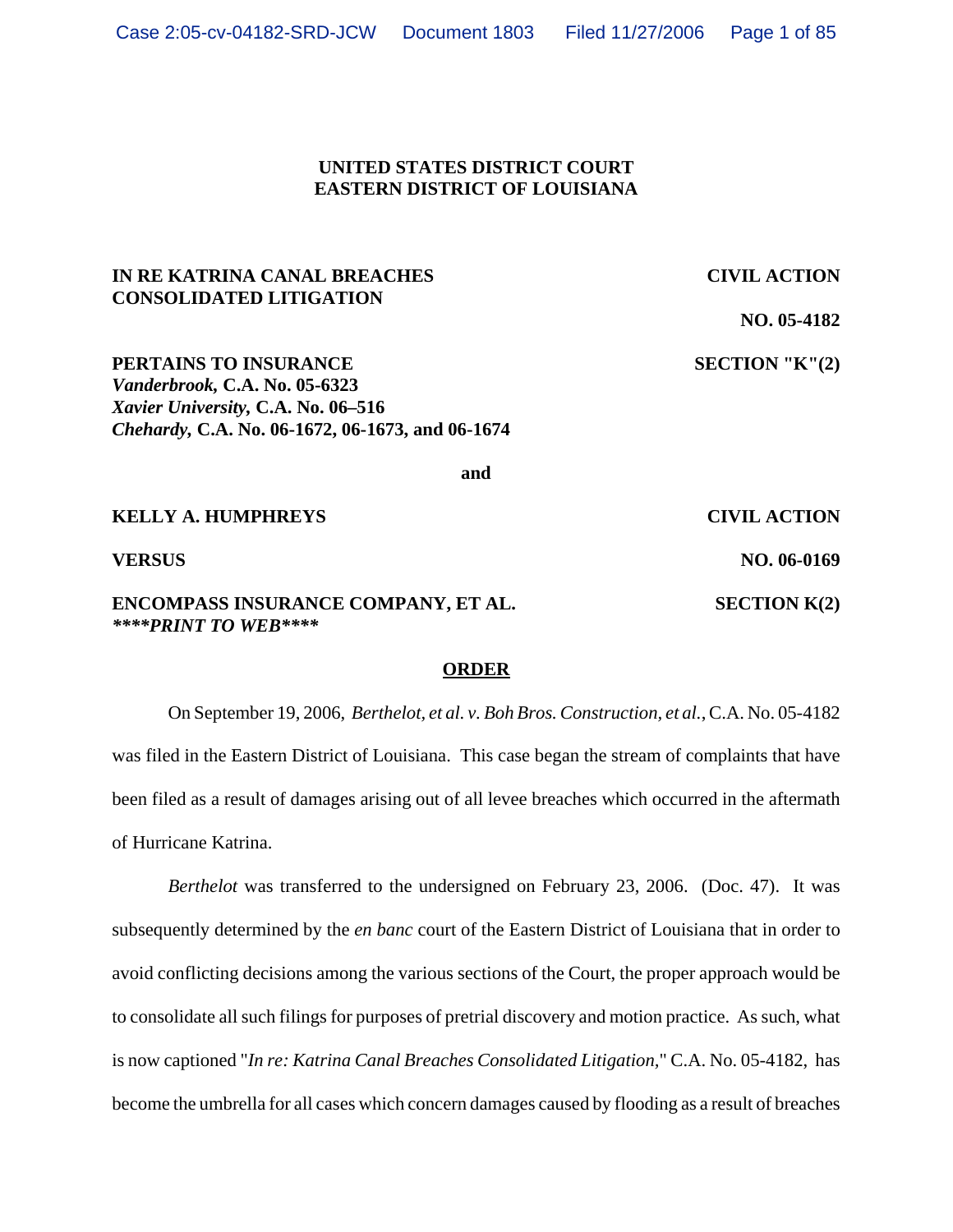or overtopping in the areas of the  $17<sup>th</sup>$  Street Canal, the London Avenue Canal, the Industrial Canal, and the Mississippi Gulf River Outlet ("MRGO").

The following Orders and Reasons<sup>1</sup> are being entered in four individual cases which are part of the umbrella and all of which have as their centerpiece the issue of insurance coverage. Theses cases are:

*Vanderbrook, et al. v. State Farm Fire & Cas. Co., et al.* C.A. No. 05-6323;

*Xavier University of Louisiana v. Travelers Property Ca. Co. of America*, C.A. No. 06-516; *Chehardy, et al. v. State Farm, et al.,* C.A. No. 06-1672, 06-1673, and 06-1674; and *Humphreys v. Encompass Ins. Co., C. A. No.* 06-169.<sup>2</sup>

Oral argument was conducted with respect to *Vanderbrook* on August 25, 2006, and with respect to *Xavier, Chehardy and Humphreys* on October 27, 2006. Based on the pleadings, memoranda, exhibits, arguments and the relevant law, the Court is prepared to rule on all the motions pending in all four cases.

**IT IS ORDERED** that this document shall be entered onto the docket of the *In re Katrina Canal Breaches Consolidated Litigation*, C.A. No. 05-4182 referencing all three of the cases noted above and *Humphreys* separately. The Court will begin with the *Vanderbrook* matter.

\*\*\*\*\*\*\*\*\*\*\*\*\*\*\*\*\*\*\*\*\*\*\*\*\*\*\*\*

<sup>&</sup>lt;sup>1</sup>The document numbers referred to herein are those as entered in the Consolidated Matter unless otherwise noted; once a case is consolidated in the umbrella, any document filed is entered sequentially, regardless of the case to which it pertains.

<sup>2</sup> *Humphreys* was initially consolidated but at the request of the litigants it was terminated from the umbrella; however, in light of the inter-related nature of this case, the Court will include this case in this consolidated opinion.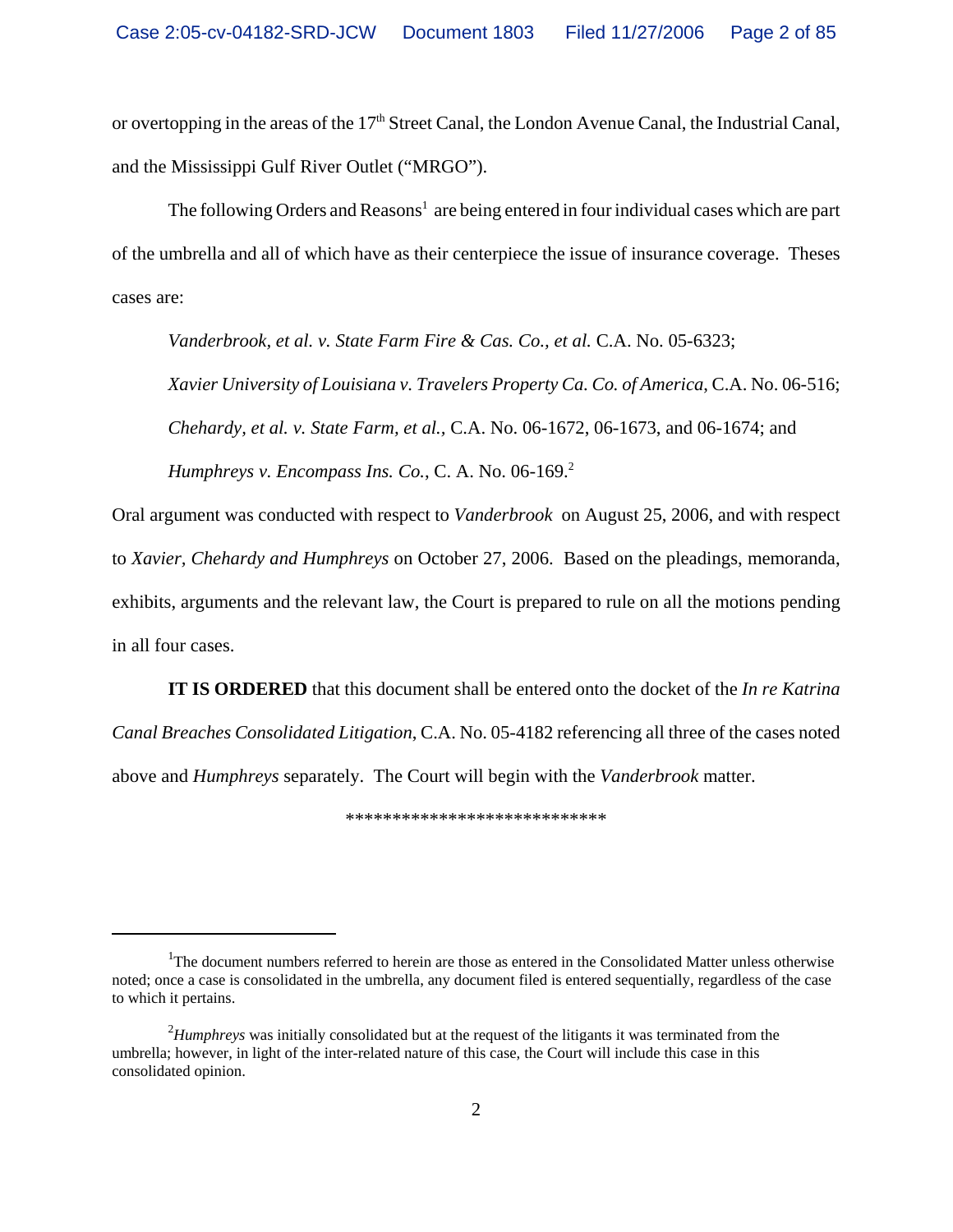### **THIS ORDER PERTAINS SPECIFICALLY TO:**

*Vanderbrook, et al. v. State Farm Fire & Cas. Co., et al.* C.A. No. 05-6323;

#### **ORDER AND REASONS**

Before the Court are the following motions filed in this matter:

- Doc. No. 568 Motion for Judgment on the Pleadings filed by Hanover Ins. Co. ("Hanover") insurer of plaintiff James Capella and Madeline Grenier;<sup>3</sup>
- Doc. No. 569 Motion for Judgment on the Pleadings filed by Standard Fire Ins. Co. ("Standard") insurer of plaintiffs Peter Anthony Ascani, III, Gregory R. Jackson, and Monica Reyes;
- Doc. No. 570 Motion for Judgment on the Pleadings filed by State Farm Fire & Cas. Co. ("State Farm") insurer of Mary Jane Silva and Robert G. Harvey;
- Doc. No. 572 Motion to Dismiss Party filed by Hartford Ins. Co. of the Midwest ("Hartford") insurer of Jack Capella as the Executor of the Succession of Lillian Capella;
- Doc. No. 598 Motion for Judgment on the Pleadings filed by Unitrim Preferred Ins. Co. ("Unitrim") insurer of Richard Vanderbrook.

These motions were brought in response to the class action suit brought by the "Vanderbrook" plaintiffs.

The instant petition was initially filed in Civil District Court for the Parish of Orleans on October 14, 2005. Plaintiffs filed suit seeking coverage for damages caused by the collapse of the 17<sup>th</sup> St. Canal floodwall and the ensuing water damage as well as claims against the Board of

 $3$ At oral argument on these motions, Hanover orally moved to include in its motion the claims of Madeline Grenier who had been misidentified as Sophia Granier as the insured. This motion was orally granted. Thus, the docket sheet as to this motion does not include her as the subject of the motion; however, the docket sheet should be so amended to reflect that the plaintiff Sophia Granier is actually Madeline Grenier and **IT IS SO ORDERED**. At the time of the hearing, the relevant policy of insurance was introduced and filed into the record.

Additionally, certain of the Defendants are improperly named. The Standard Fire Insurance Company ("Standard Fire") is improperly named as Travelers Insurance Company and St. Paul Travelers Insurance Company. Hartford Insurance Company of the Midwest ("Hartford") is improperly named as Hartford Insurance Company. Unitrin Preferred Insurance Company ("Unitrin") is improperly named as Kemper Insurance Company.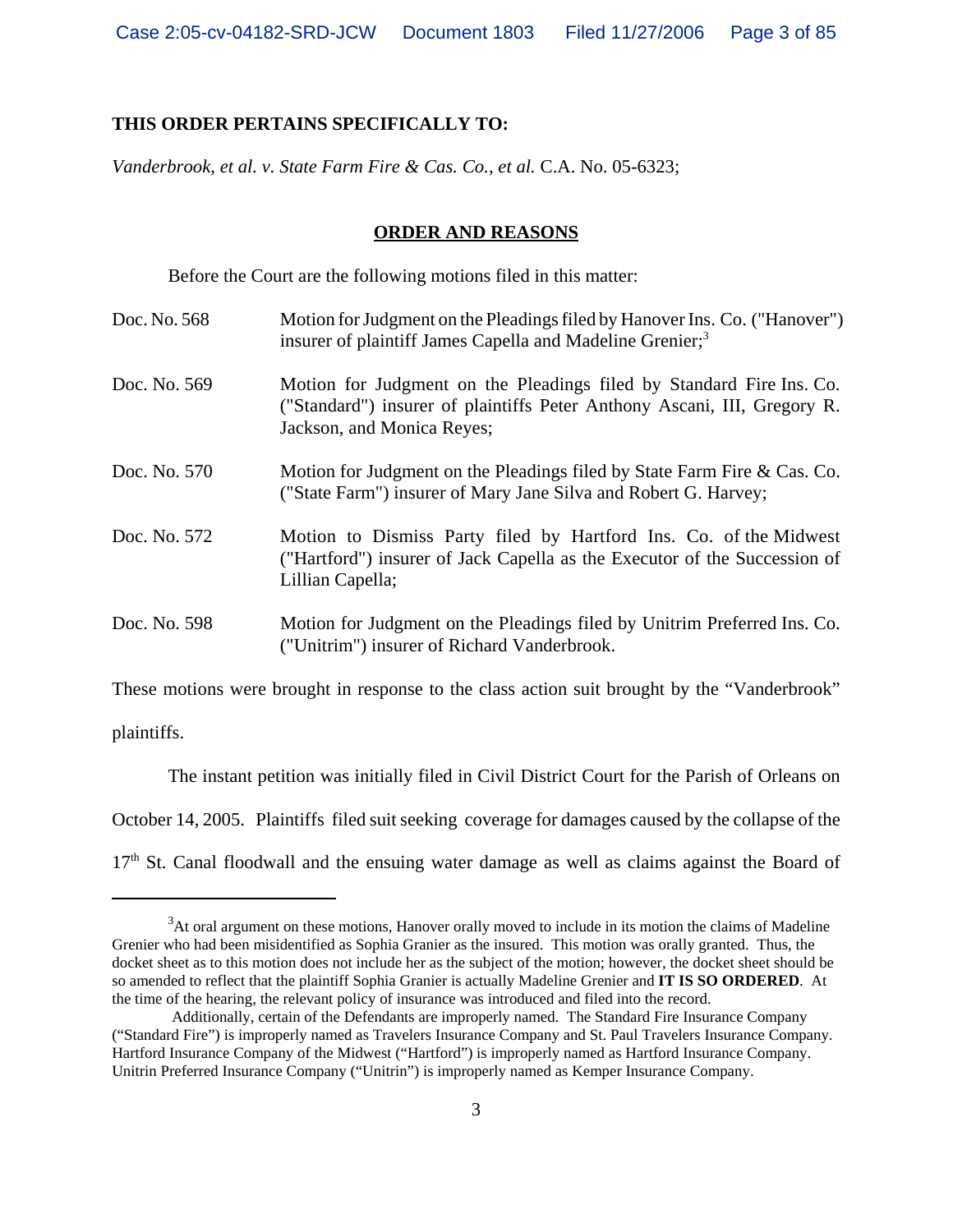Commissioners for the Orleans Levee District ("OLD") for its alleged negligence. Defendants removed the case to this Court on December 2, 2005. On June 1, 2006, the Court severed the claims brought against OLD from those filed against the insurers and finding no basis for jurisdiction over OLD, remanded those claims to Civil District Court. The Court retained diversity jurisdiction over the remaining insurers.

Five different policies of insurance are involved in this case–all Homeowners/All Risk policies. Oral argument was conducted on August 25, 2006, and supplemental briefing ordered thereafter. Having reviewed the complaint, memoranda, exhibits, briefing, and the relevant law, the Court is now prepared to deliver its opinion.

It cannot be gainsaid that in approaching these motions, which are the first in a daunting line of litigation concerning insurance coverage for the losses caused by the canal breaches in New Orleans, the potential impact of such a decision on individuals as well as the insurance industry might be considered overwhelming. However, the Court believes that it is its duty to approach its analysis in a straightforward, judicious manner–that is analyzing the contractual disputes between an individual policy holder and the relevant insurer, sitting as an *Erie* court, using the civilian approach of a Louisiana court, applying the Louisiana Civil Code and seeking guidance from the jurisprudence of the state.

#### **I. Civilian Approach as an** *Erie* **Court**

This Court will apply Louisiana law in an attempt to rule as a Louisiana court would if presented with the same issues. *Musser Davis Land Co. v. Union Pacific Resources,* 201 F.3d 561,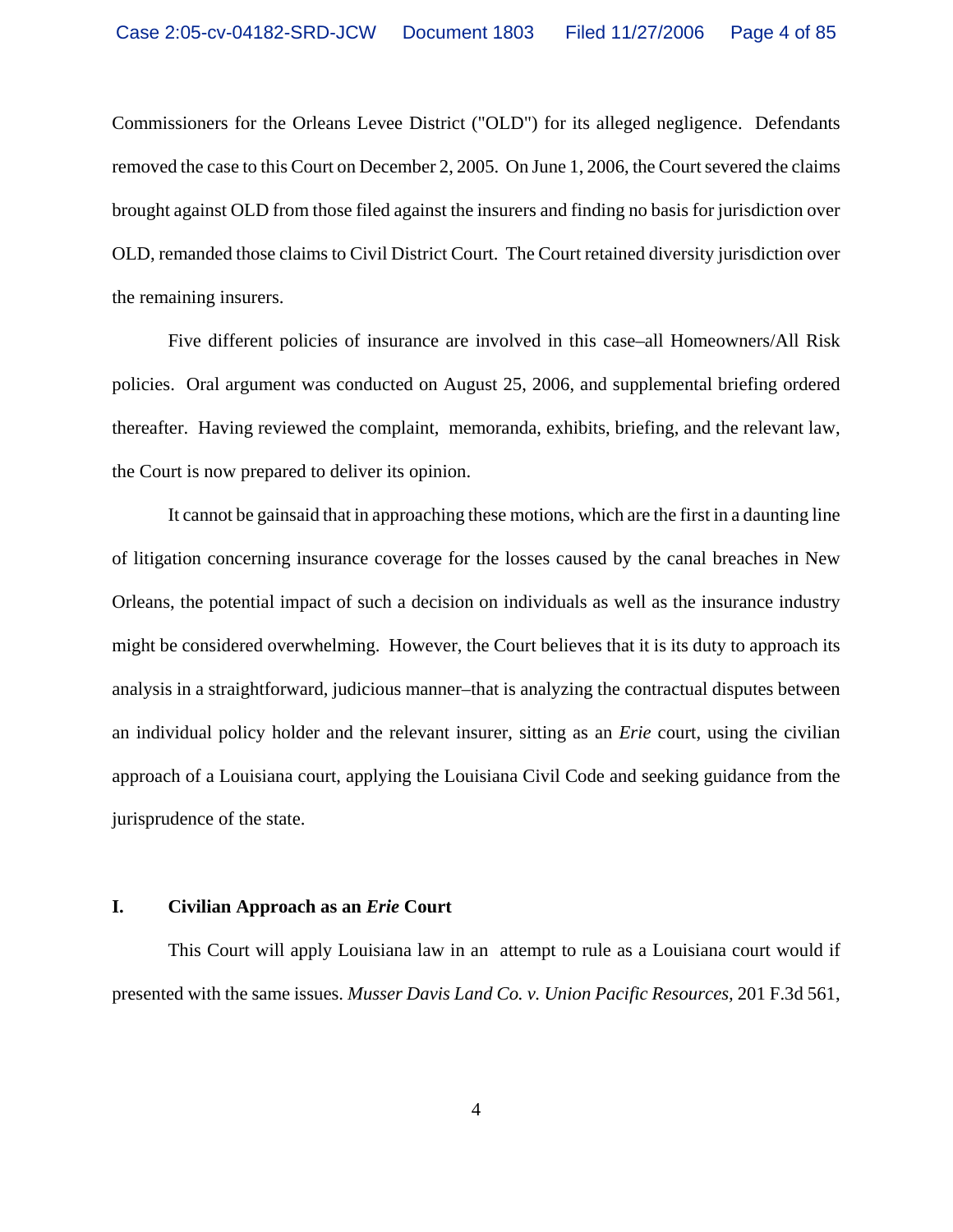565 (5th Cir.2000), *citing Erie R. Co. v. Tompkins,* 304 U.S. 64, 79-80, 58 S.Ct. 817, 82 L.Ed. 1188

(1938); *Mozeke v. Int'l Paper Co.,* 856 F.2d 722, 724 (5th Cir.1988). As stated in *Musser:*

To determine a state law question, we first look to decisions of the Louisiana Supreme Court. *See Transcontinental Gas v. Transportation Ins. Co.,* 953 F.2d 985, 988 (5th Cir.1992). If the Louisiana Supreme Court has not spoken on the issue, it is our duty to determine as best we can what that court would decide. *See id.; Hulin v. Fibreboard Corp.,* 178 F.3d 316, 318-19 (5th Cir.1999).

Under Louisiana's Civil Law tradition, courts look first and foremost to statutory law. The Louisiana Civil Code instructs that "[sources of law are legislation and custom,]" and that "[l]legislation is a solemn expression of legislative will." "[T]he primary basis of law for a civilian is legislation, and not (as in the common law) a great body of tradition in the form of prior decisions of the courts." The concept of *stare decisis* is foreign to the Civil Law, including Louisiana. Therefore, in cases such as this we are guided by decisions rendered by the Louisiana appellate courts, particularly when numerous decisions are in accord on a given issue-the so-called *jurisprudence constant*-but we are not strictly bound by them.

*Transcontinental Gas Pipe Line Corp. v. Transportation Ins. Co.,* 953 F.2d 985, 988 (5th Cir.1992)

(footnotes omitted). Thus, the Louisiana Civil Code provides the primary source and framework by which this Court must review the these contracts. With this in mind, the Court will first examine the allegations made by the plaintiffs.

### **II. The Petition and Issue Presented**

Plaintiffs each own a home in New Orleans which is insured by one of the defendants and which suffered substantial water damage at the time of Hurricane Katrina. (Petition, 17.) They allege that "[s]ometime between 10:00 and 11:00 a.m. on August 29, 2005, before the full force of [Hurricane Katrina] reached the City of New Orleans, a small section of the concrete outfall canal wall known as the 17th Street Canal, suddenly broke, causing water to enter the streets of the City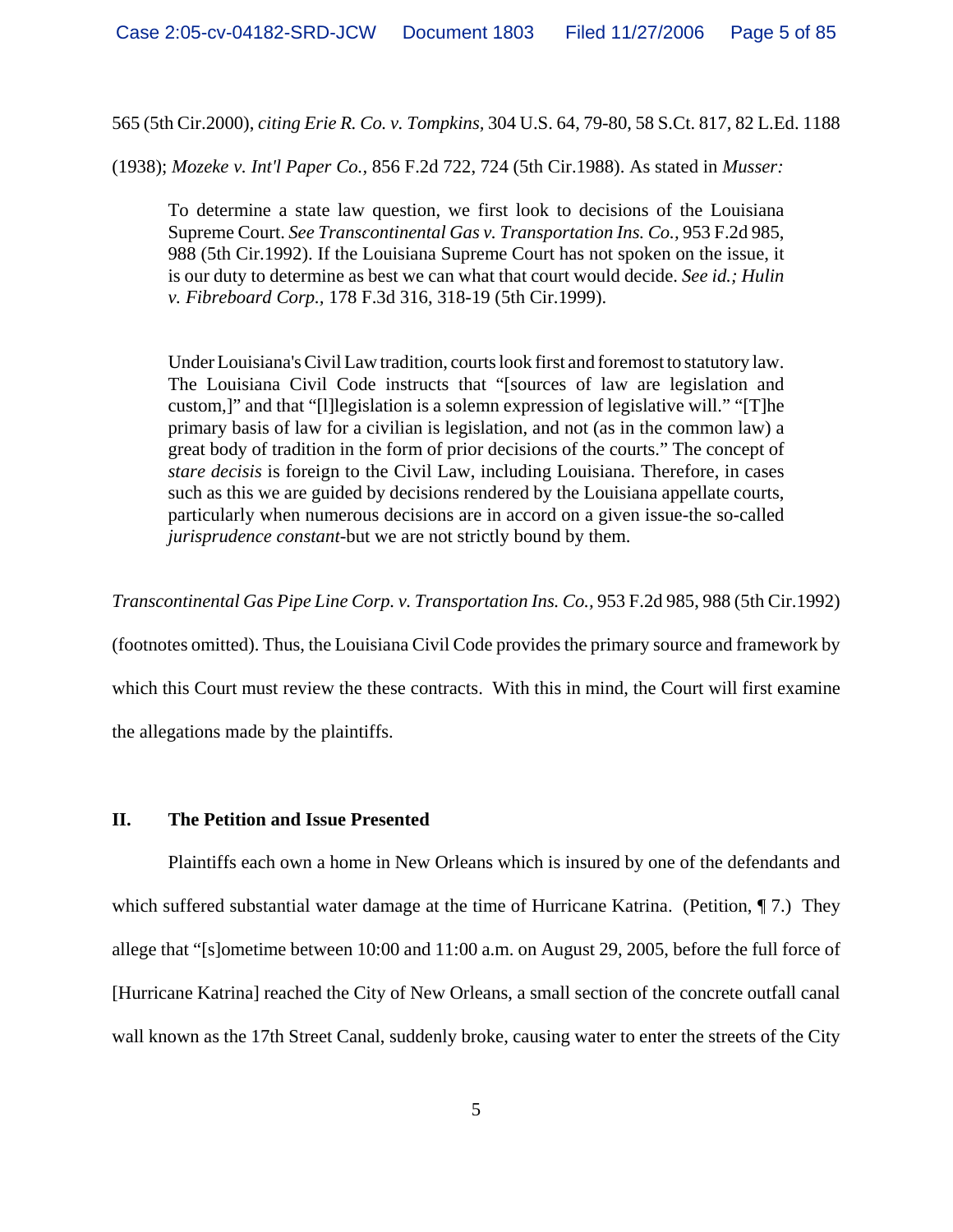of New Orleans and homes of Petitioners," which damaged Plaintiffs' homes. (Id., ¶ 3.) Plaintiffs contend that "said water damage inflicted on the Petitioners' homes and property was not the result of flood, surface water, waves, title [sic] water, tsunami, seiche, overflow of a body of water, seepage under or over the outfall canal wall or spray from any of the above but was water intrusion, caused simply from a broken levee wall." (Id.,  $\parallel$  4 (emphasis added).) Plaintiffs claim that defendants improperly failed to pay for the water damage to their homes because it is not an excluded loss. (Id.,  $\P$  10.) Plaintiffs also contend that the water damage exclusions in the policies are unconscionable and void.  $(\underline{Id}, \P 11)$ .

Plaintiffs further allege, separately, that the Levee Board "breached their duty to Petitioners by failing to correct the break [in the canal wall] or warn others including Petitioners of the impending water intrusion . . . ." (Id.,  $\P$  6.) As noted, these allegations have been severed and remanded to state court.

 Plaintiffs contend that because Louisiana employs the "efficient proximate cause doctrine" with respect to coverage and because the third-party negligence of Orleans Levee District is the efficient, proximate cause of the subsequent flooding of plaintiffs' homes, their Homeowners Policies should provide coverage. The defendants maintain that under the clear, unambiguous terms of the policies at issue, they are entitled to judgment as a matter of law.

#### **III. Standard for Judgment on the Pleadings**

When a defendant attacks the complaint because it fails to state a legally cognizable claim, Rule  $12(b)(6)$  provides the appropriate challenge. The test for determining the sufficiency of a complaint under Rule 12(b)(6) is that "'a complaint should not be dismissed for failure to state a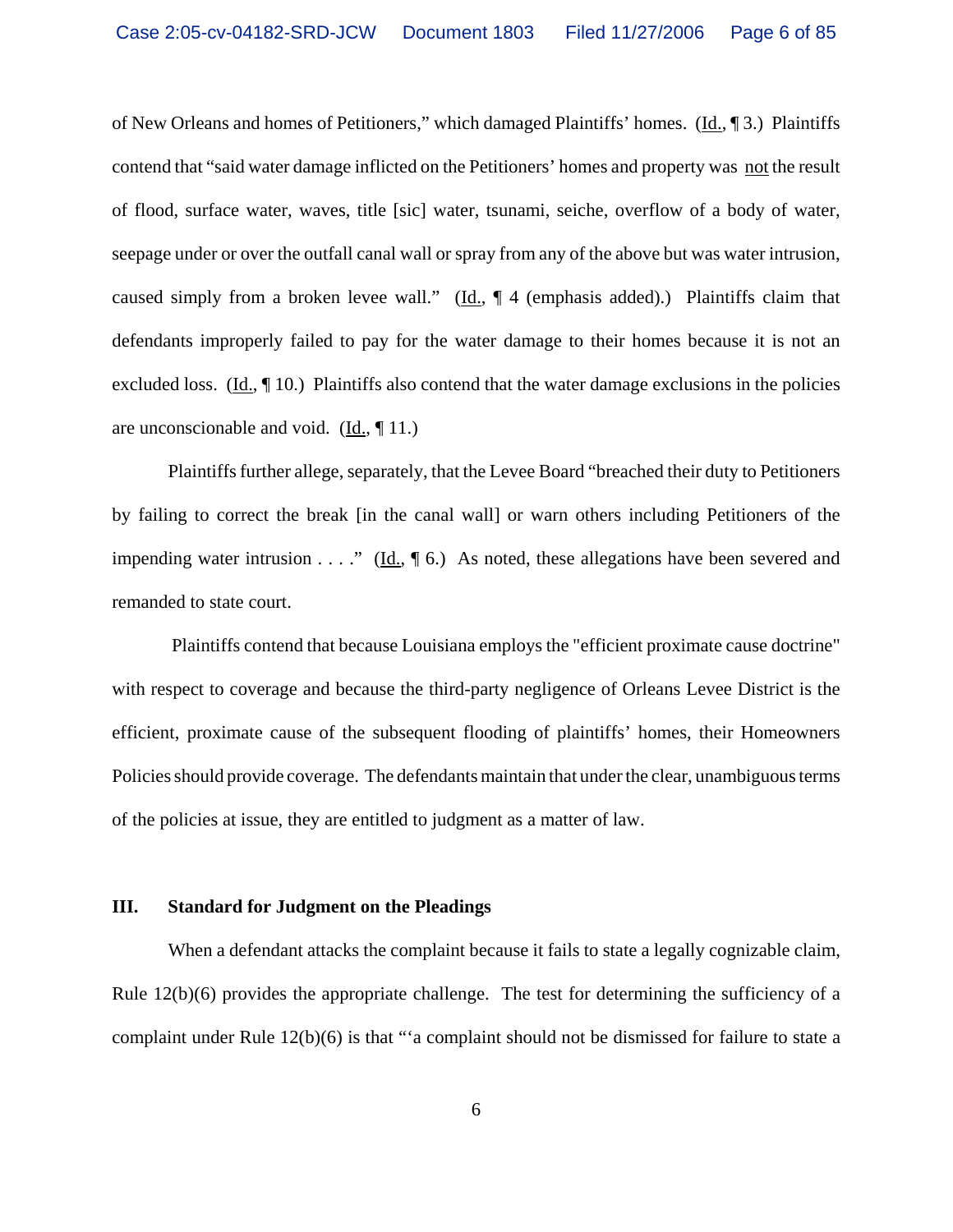claim unless it appears beyond doubt that the plaintiff can prove no set of facts in support of his claim which would entitle him to relief.'" *Id. citing Conley v. Gibson*, 355 U.S. 41, 45-46 (1957).

The Fifth Circuit explained:

Subsumed within the rigorous standard of the *Conley* test is the requirement that the plaintiff's complaint be stated with enough clarity to enable a court or an opposing party to determine whether a claim is sufficiently alleged. *Elliott v. Foufas,* 867 F.2d 877, 880 ( $5<sup>th</sup>$  Cir. 1989). Further, "the plaintiff's complaint is to be construed in a light most favorable to plaintiff, and the allegations contained therein are to be taken as true." *Oppenheimer v. Prudential Securities, Inc.* 94 F.3d 189, 194  $(5<sup>th</sup> Cir. 1996)$ . This is consistent with the well-established policy that the plaintiff be given every opportunity to state a claim. *Hitt*, 561 F.2d at 608. In other words, a motion to dismiss an action for failure to state a claim"admits the facts alleged in the complaint, but challenges plaintiff's rights to relief based upon those facts." *Tel-Phonic Servs., Inc. v. TBS Int'l, Inc.*, 975 F.2d 1134, 1137 (5<sup>th</sup> Cir. 1992). Finally, when considering a Rule 12(b)(6) motion to dismiss for failure to state a claim, the district court must examine the complaint to determine whether the allegations provide relief on any possible theory. *Cinel v. Connick*, 15 F.3d 1338, 1341 (5<sup>th</sup> Cir. 1994).

*Id.* at 161-62. Bearing this standard in mind, the court will examine the civilian rules of construction

to aid it in its determination of the viability of defendants' motions.

# **IV. Legal Concepts for Contract Interpretation**

# **A. Insurance Policy is a Contract and Rules of Construction**

"An insurance policy is a conventional obligation that constitutes the law between the insured and insurer, and the agreement governs the nature of their relationship." La. Civ. Code art. 1983; *Edwards v. Daugherty*, 883 So.2d 932, 940 (La. 2004); *Peterson v. Schimek*, 729 So.2d 1024, 1028 (La. 1999). As such, the general rules of contract interpretation as set forth in the Louisiana Civil Code guide the Court in interpreting the subject insurance policies. *Peterson*, 729 So.2d at 1028*.* "The judiciary's role in interpreting insurance contracts is to ascertain the common intent of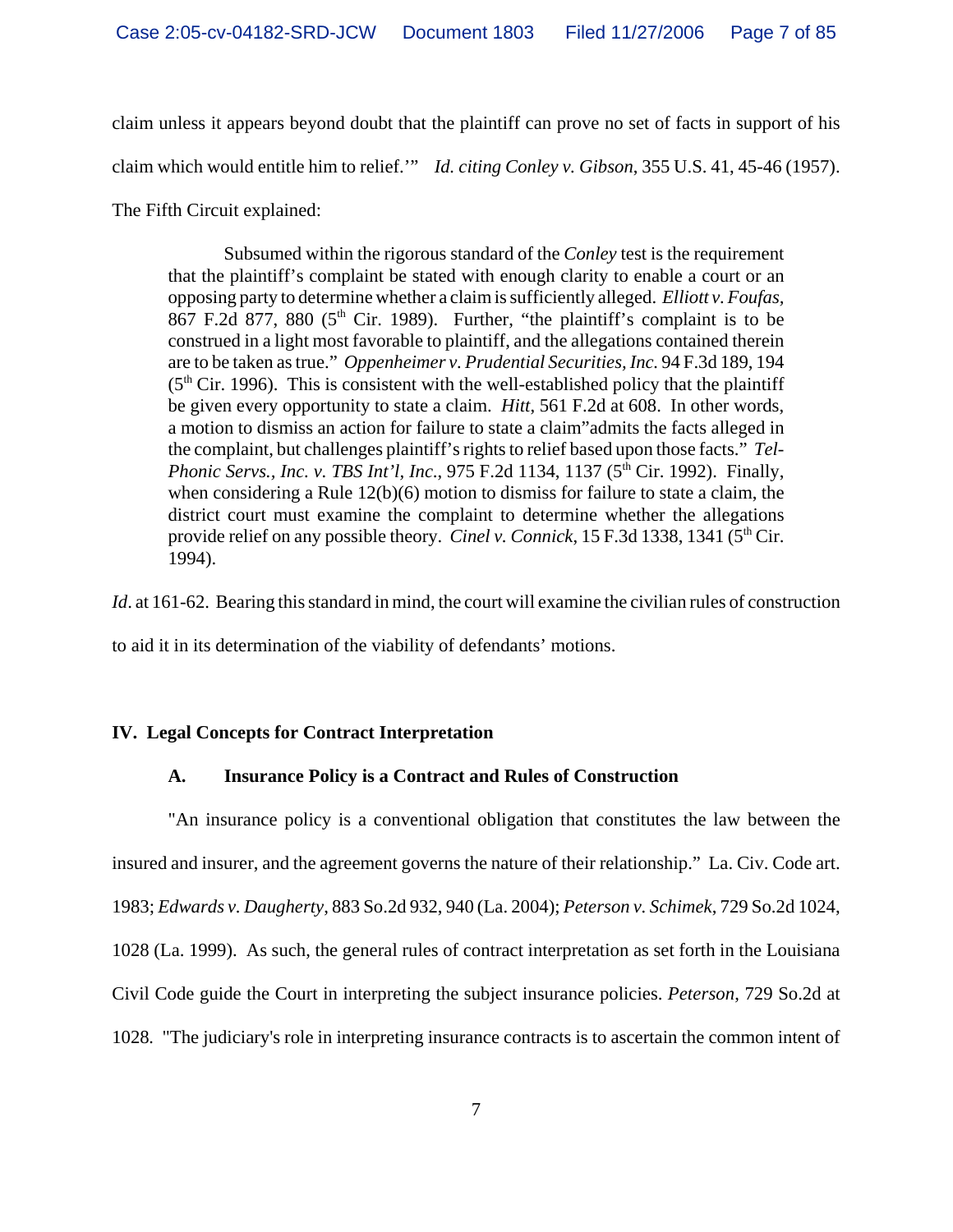the parties to the contract. *See* La. Civ. Code art. 2045; *Carbon* [*v. Allstate Ins. Co.,* 97-3085, p. 4

(La. 10/20/98, 719 So. 2d 437, 439]*; Louisiana Ins.* [*Guar. Ass'n v. Interstate Fire & Cas. Co.* 03-

0911, p. 5 (La. 1/14/94)], 630 So.2d 759, 763." *Cadwallader v. Allstate Ins. Co.*, 848 So.2d 577 (La.

2003).

In *Cadwallader*, the Supreme Court of the State of Louisiana set forth succinctly the most

important guiding principles:

. . .

Words and phrases used in an insurance policy are to be construed using their plain, ordinary and generally prevailing meaning, unless the words have acquired a technical meaning. *See* La. Civ Code art. 2047; *Peterson v. Schimek,* 98-1712, p. 5 (La.3/2/99), 729 So.2d 1024, 1028-29; *Carbon,* 719 So.2d at 440-441; *Reynolds,* 634 So.2d at 1183. An insurance contract, however, should not be interpreted in an unreasonable or strained manner under the guise of contractual interpretation to enlarge or to restrict its provisions beyond what is reasonably contemplated by unambiguous terms or achieve an absurd conclusion. *Carrier v. Reliance Ins. Co.,* 99-2573, p. 11 (La.4/11/00), 759 So.2d 37, 43; *Peterson,* 729 So.2d at 1029. The rules of construction do not authorize a perversion of the words or the exercise of inventive powers to create an ambiguity where none exists or the making of a new contract when the terms express with sufficient clearness the parties' intent. *Succession of Fannaly v. Lafayette Ins. Co.,* 01-1355, p. 4 (La.1/15/02), 805 So.2d 1134, 1138; *Peterson,* 729 So.2d at 1029.

If the policy wording at issue is clear and unambiguously expresses the parties' intent, the insurance contract must be enforced as written. *Fannaly,* 805 So.2d at 1137; *Louisiana Ins.,* 630 So.2d at 764. Courts lack the authority to alter the terms of insurance contracts under the guise of contractual interpretation when the policy's provisions are couched in unambiguous terms. *Peterson,* 729 So.2d at 1029; *Louisiana Ins.,* 630 So.2d at 764. The determination of whether a contract is clear or ambiguous is a question of law. *Louisiana Ins.,* 630 So.2d at 764.

*Cadwallader*, 848 So.2d at 580 (coverage provided by UM policy for resident relative in household did not include foster children). In addition, an insurance contract "is construed as a whole and each provision in the policy must be interpreted in light of the other provisions so that each is given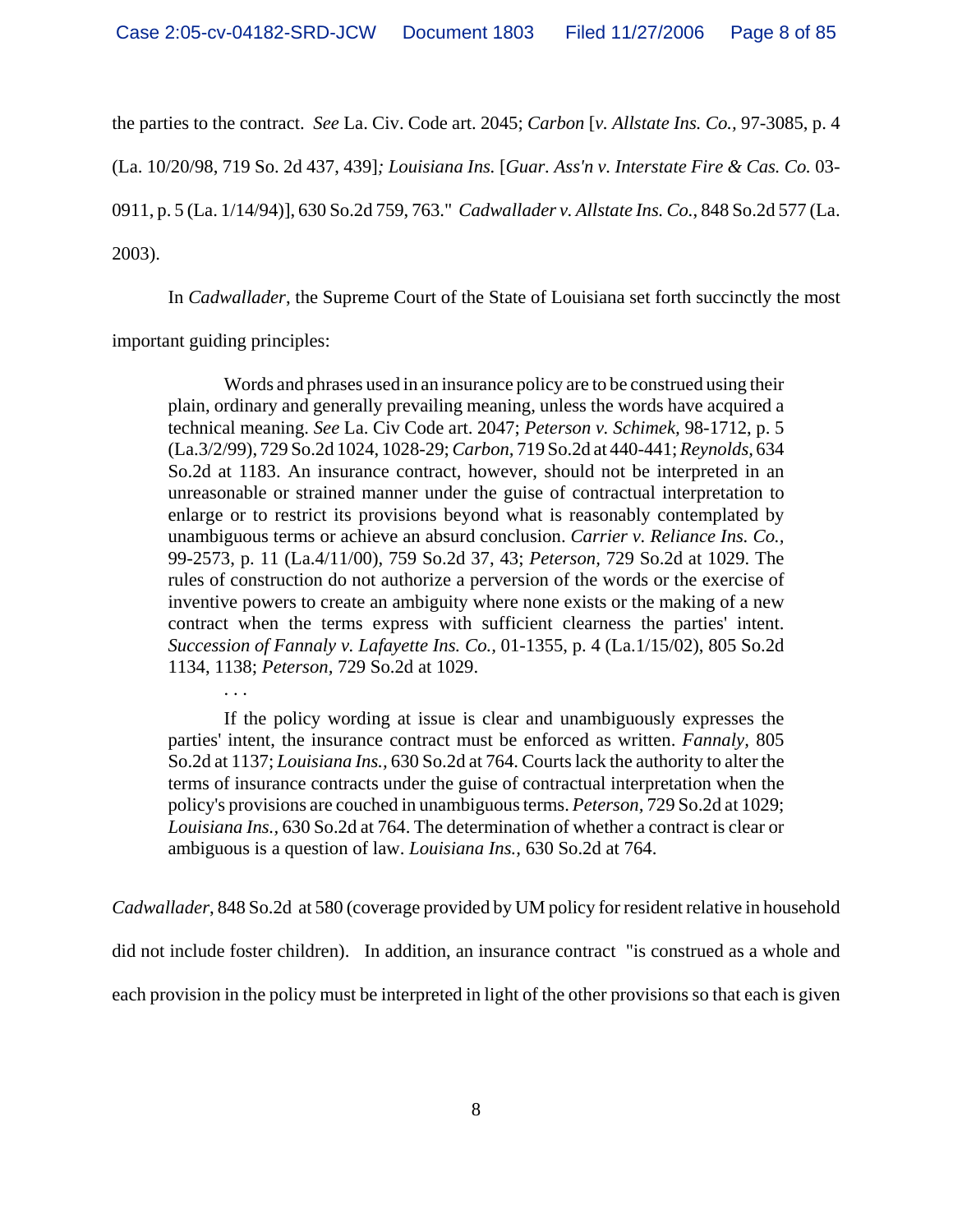meaning. One portion of the policy should not be construed separately at the expense of disregarding other provisions." La. Civ. Code art. 2050. *Peterson*, 729 So.2d at 1029.

#### **B. All-Risks Liability Insurance: Coverage, Exclusions and Ambiguities**

A Homeowners Policy is considered a type of "all-risks" insurance. " All-risks insurance is a special type of insurance extending to risks not usually contemplated, and generally allows recovery for all fortuitous losses, unless the policy contains a specific exclusion expressly excluding the loss from coverage." Jane Massey Draper, "Coverage Under All-Risk Insurance", 30 A.L.R.5th 170. The United States Court of Appeals for the Fifth Circuit acknowledged this concept stating, "[a] policy of insurance insuring against 'all risks' creates a special type of coverage that extends to risks not usually covered under other insurance; recovery under an all-risk policy will be allowed for all fortuitous losses not resulting from misconduct or fraud, unless the policy contains a specific provision expressly excluding the loss from coverage." *Alton Ochsner Medical Foundation v. Allendale Mut. Ins.*, 219 F.3d 501, 504 (5th Cir. 2000), *citing U.S. Indus., Inc. v. Aetna Cas. & Sur. Co.,* 690 F.2d 459, 461 (5th Cir.1982) (construing Louisiana law and citing *Dow Chem. Co. v. Royal Indem. Co.,* 635 F.2d 379, 387 (5th Cir.1981) (construing Texas law)).

Thus, in the context of the instant motions, under Louisiana law, unless there is a specific exclusion for the type of water damage that an insured has incurred, coverage is presumed under these policies. The focus of a court's inquiry then is on the relevant exclusions to coverage. "When determining whether or not a policy affords coverage for an incident, it is the burden of the insured to prove the incident falls within the policy's terms. . . . On the other hand, the insurer bears the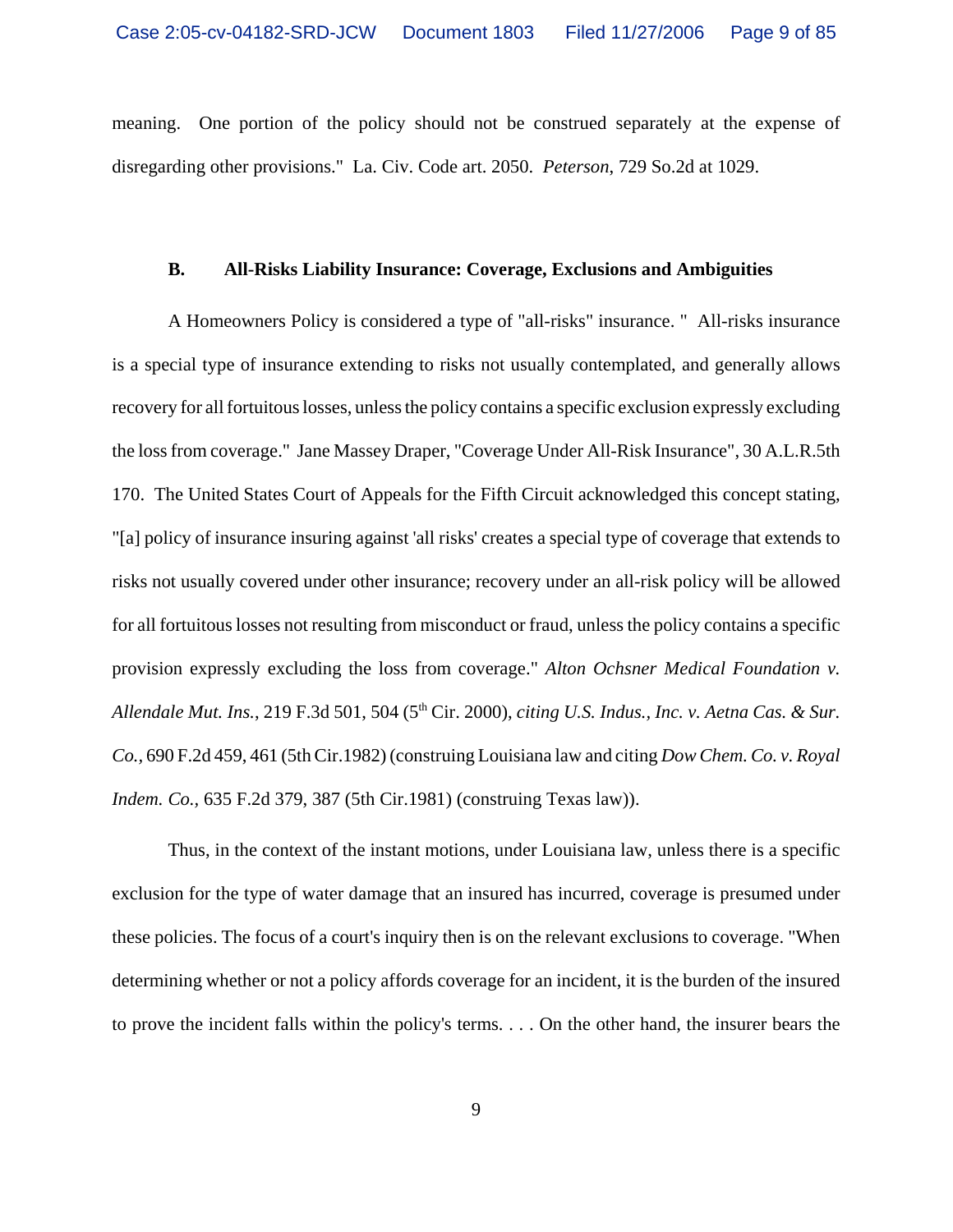burden of proving the applicability of an exclusionary clause within a policy." *Doerr v. Mobil Oil Corp.*, 774 So.2d 119, 124 (La. 2000).

With respect to the proper approach concerning the interpretation of an exclusion, they are generally strictly construed. *Bezue v. Hartford Accident and Indem. Co.*, 224 So.2d 76, 77 (La. App.

1st Cir. 1969). *Cadwallader* further amplifies this concept:

Ambiguous policy provisions are generally construed against the insurer and in favor of coverage. La. Civ. Code art. 2056; *Carrier,* 759 So.2d at 43; *Louisiana Ins.,* 630 So.2d at 764. Under this rule of strict construction, **equivocal provisions seeking to narrow an insurer's obligation are strictly construed against the insurer.** *Carrier,* 759 So.2d at 43.

*Cadwallader*, 848 So.2d at 580 (emphasis added). This rule of interpretation is based on the fact that these provisions are prepared by the insurer, and the insured had no voice in the preparation. *Louisiana Ins.,* 630 So.2d at 764*.* This type of contract is commonly referred to as a contract of adhesion. Article 2056 states, "In case of doubt that cannot be otherwise resolved, a provision in a contract must be interpreted against the party who furnished its text. A contract executed in a standard form of one party must be interpreted, in case of doubt, in favor of the other party." La. Civ. Code art. 2056; *see Louisiana Ins. Guar. Assoc.,* 630 So.2d at 764 *citing* 15 *Civil Law Treatise, Insurance Law and Practice* § 4 (1986) and W. Freedman, 2 *Richards on the Law of Insurance* § 11:2[f] (6th Ed. 1990) ("*Richards*")."That strict construction principle applies only if the ambiguous policy provision is susceptible to two or more *reasonable* interpretations; for the rule of strict construction to apply, the insurance policy must be not only susceptible to two or more interpretations, but each of the alternative interpretations must be reasonable." *Cadwallader*, 848 So. 2d at 580 *citing Carrier,* 759 So.2d at 43-44. (emphasis in original) and *Louisiana Ins. Guar. Assoc.,* 630 So.2d at 770.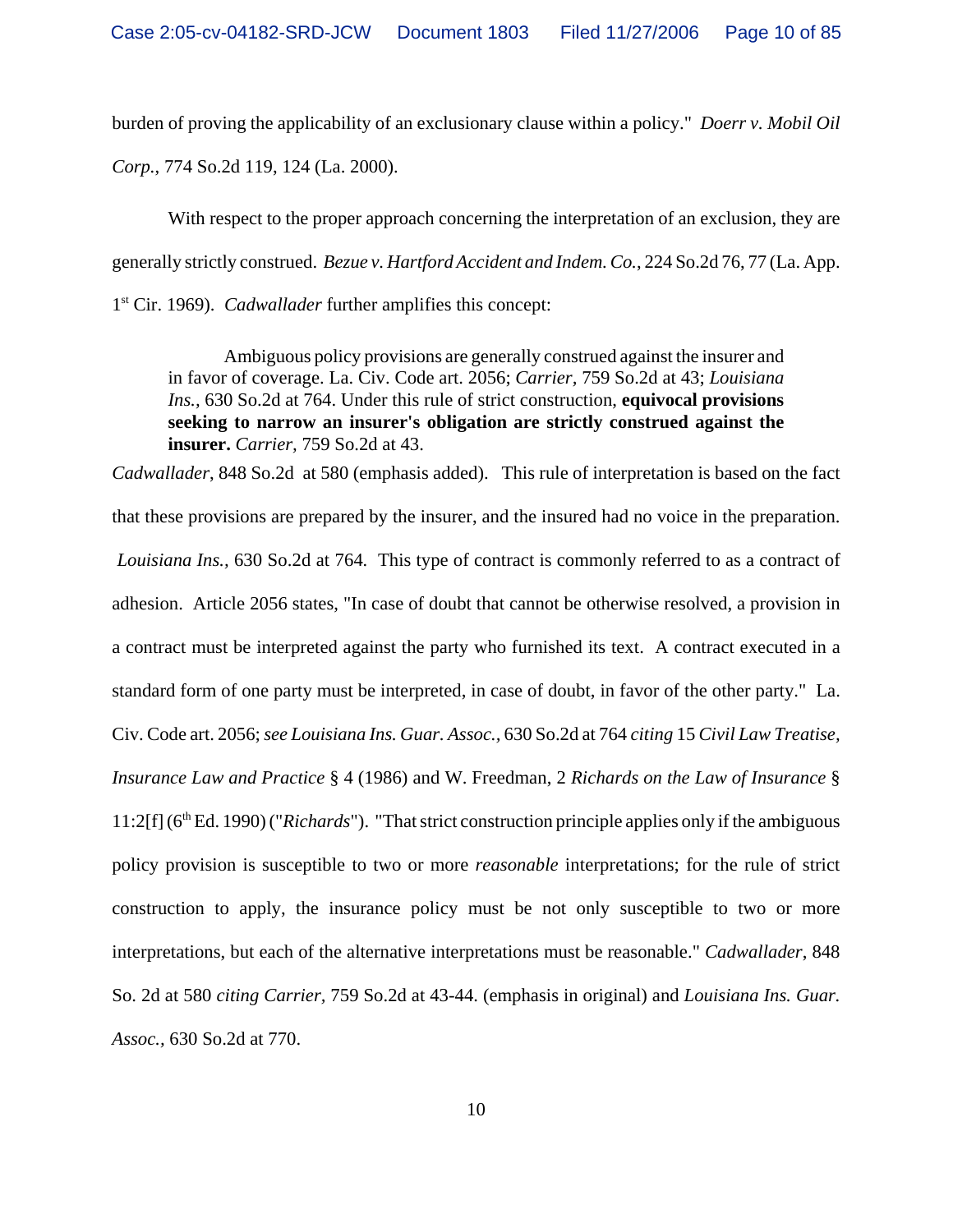The Supreme Court of Louisiana gave further instruction with respect to the interpretation

of an ambiguity in *Louisiana Ins. Guar. Assoc.* stating:

"Ambiguity will also be resolved by ascertaining how a reasonable insurance policy purchaser would construe the clause at the time the insurance contract was entered." *Breland v. Schilling,* 550 So.2d 609, 610-11 (La.1989). The court should construe the policy "to fulfill the reasonable expectations of the parties in the light of the customs and usages of the industry." *Trinity Industries,* 916 F.2d at 269 (5th Cir.1990) (citing *Benton,* 379 So.2d at 231 and LSA-C.C. Arts. 2045, 2050, 2053 and 2054). In insurance parlance, this is labelled the reasonable expectations doctrine. *Richards, supra* at § 11:2[g].

*Louisiana Ins. Guar. Assoc.,* 630 So.2d at 764. The Louisiana Supreme Court then noted in a

footnote:

 "The reasonable expectations doctrine can be capsulized as follows: "courts will protect the [insured's] reasonable expectations . . . regarding the coverage afforded by insurance contracts even though a careful examination of the policy provisions indicates that such expectations are contrary to the expressed intention of the insurer." R. Keeton and A. Widiss, *Insurance Law* § 6.13 (1988).

*Id.* at n. 19. Thus, if after applying the other general rules of construction, an ambiguity remains, the ambiguous contractual provision is to be construed against the insurer who furnished the policy's text and in favor of the insured finding coverage. La. Civ. Code art. 2056. *Peterson,* 729 So. 2d

at1029. "It is the reasonable interpretation of an insured that governs the legal effect of language

in an insurance contract, and not whether the language chosen by an insurer may constitute a legal

term of art in another context." *Lee v. Unum Life Ins. Co. of America,* 900 So.2d 1021, 1029 (La.

App.  $4^{\text{th}}$  Cir. 2005).

### **C. Exclusions and Canons of Construction**

The Louisiana Supreme Court in interpreting an exclusion to coverage in the context of a company's public liability insurance stated: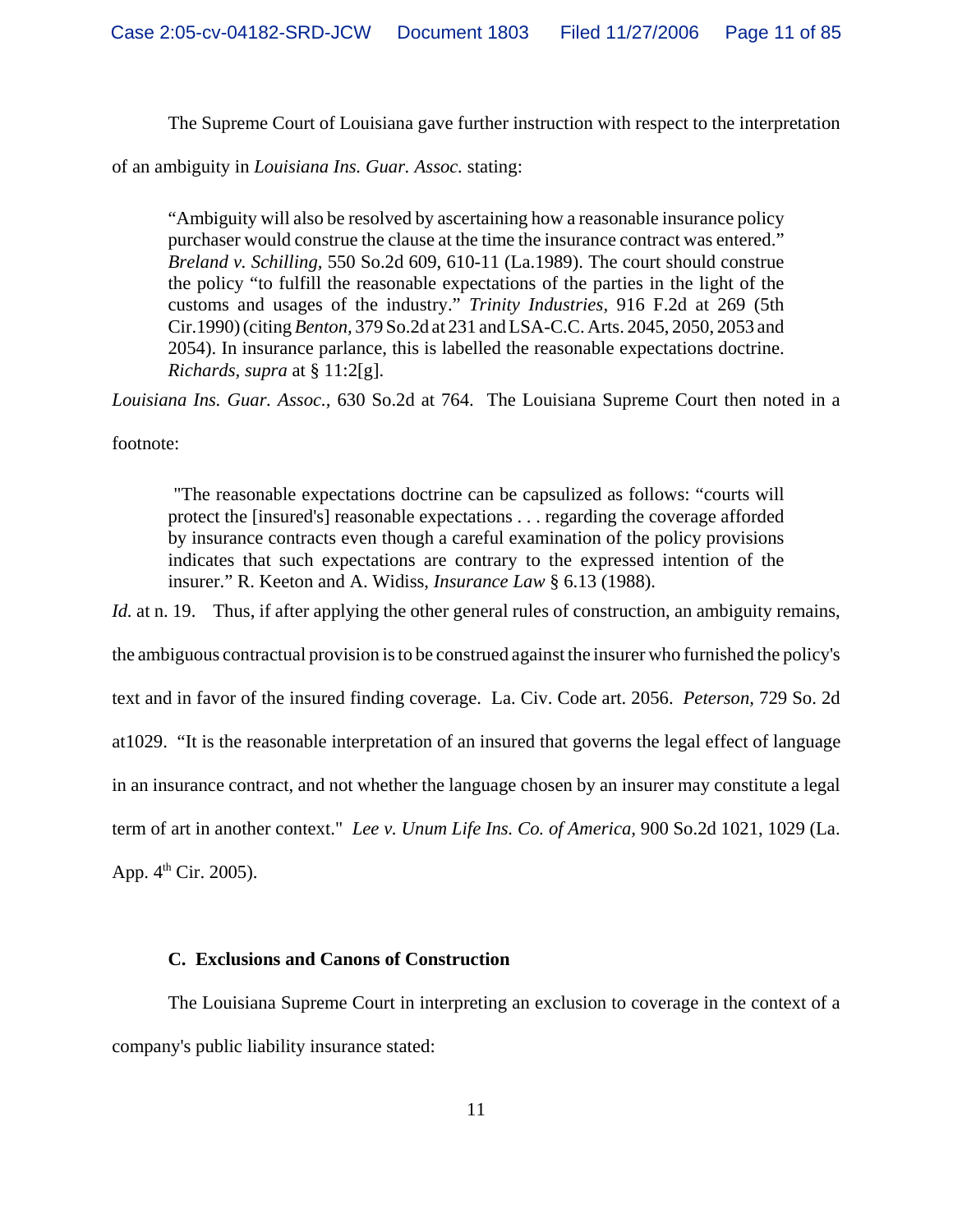The exclusion clause must necessarily be examined and interpreted in the light of its own design and intent, as well as in view of the objects and purposes of the policy. Once coverage has been extended, as it is quite clearly the purpose of the policy to do and as has been done here, it should be withdrawn only when exclusion is established with certainty. And because comprehensive exclusion is violative of the purpose and intent of policy coverage, exclusion must necessarily be specific and not general. It is specific, as distinguished from comprehensive, when it particularly identifies the insured or insureds intended to be excluded. The exclusion clause, as its name implies, sets forth the traits, characteristics and circumstances that mark an insured for exclusion. And the insured or insureds to be excluded must bear the marks and traits, or conform with the circumstances, described and particularized in the exclusion clause as the basis for exclusion.'

*Pullen v. Employers' Liability Assur. Corp.,* 89 So.2d 373, 377 (La. 1956).

Indeed, in *Anderson v. Indiana Lumbermens Mut. Ins. Co.*, 127 So.2d 304 (La. App. 2<sup>nd</sup> Cir.

1961), a Louisiana appellate court dealt with a claim made on homeowner policy where "collapse" was a covered peril and there was an exclusion which provided that the insurer would not be liable "for loss caused directly or indirectly by earthquake, **or other earth movements** except landslides." *Id.* at 304 (emphasis added). In the home in question, a crack had appeared in the wall of the house and since that time, the crack had become larger, extending into the ceiling of the living room and cracks had appeared in the walls, at every window and door in the house. The door frames were out of square and the foundation was broken, cracked, fallen and uneven. It was alleged in that case that the cause of damage to the home was (1) the expansion and contraction of the soil which had caused (2) the cracking, breaking and falling of the concrete slab (3) combined with the falling cracking, breaking and unequal settlement of the building (4) thus impairing the basic structural integrity of the building. The insurer maintained that the damage to the house did not constitute a "collapse" and that even if it did, it was excluded as it was caused by "other earth movements."

The appellate court noted that there was no precedent for an interpretation of "collapse" in Louisiana and noted that there were four cases rendered outside of Louisiana where the evidence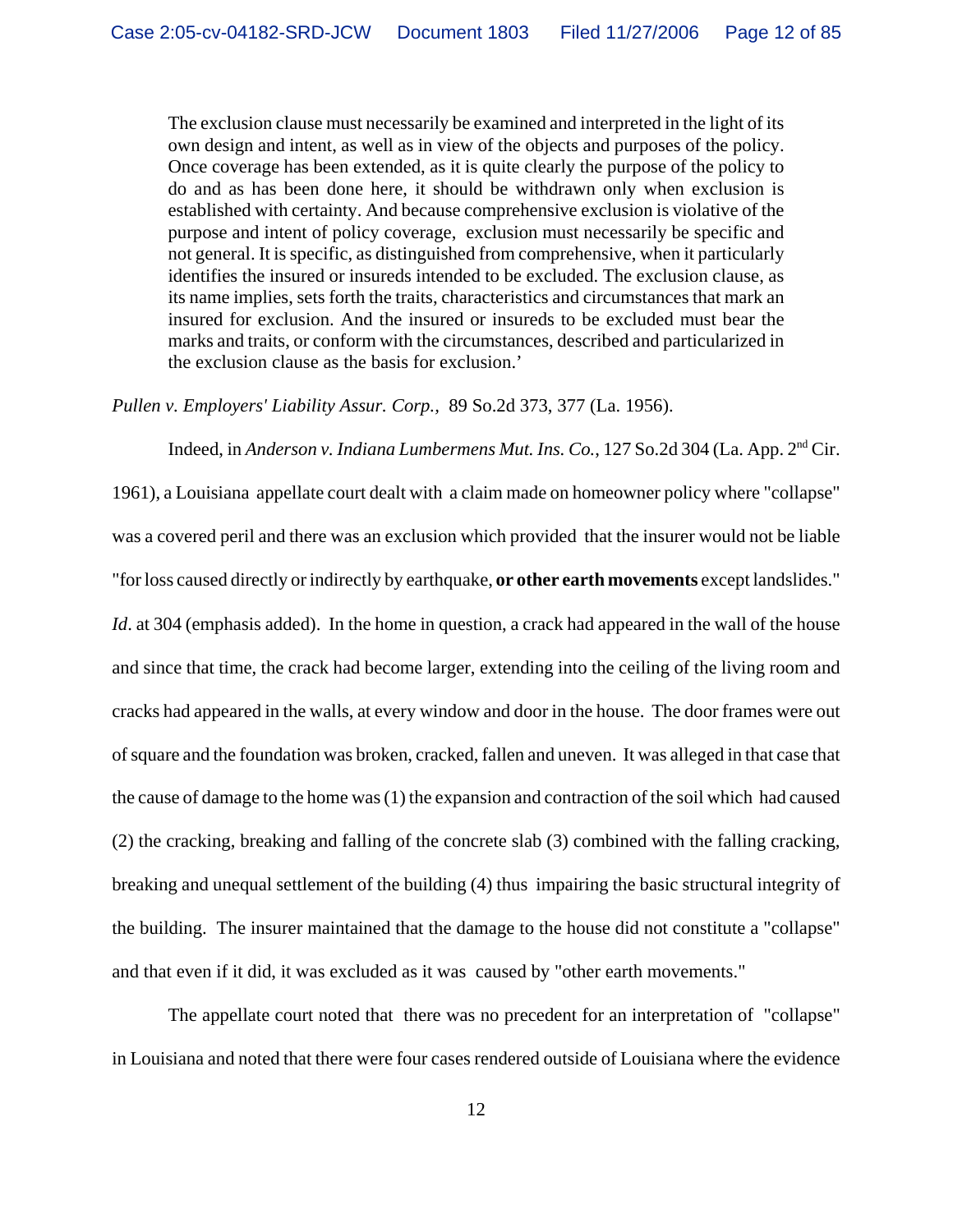did not indicate the structure had completely fallen down or caved in–two finding coverage and two

denying coverage based on this exclusion.

The court, after discussing the guidance provided by the Civil Code in determining the

construction of the word "collapse", noted:

LSA-Civil Code, art. 1955 providing that 'all clauses of agreements are interpreted the one by the other, giving to each the sense that results from the entire act' appears to be a statement of the 'ejusdem generis' rule of construction, concerning which Black's Law Dictionary states:

'In the construction of laws, wills, and other instruments, the 'ejusdem generis rule' is, that where general words follow an enumeration of persons or things, by words of a particular and specific meaning, such general words are not to be construed in their widest extent, but are to be held as applying only to persons or things of the same general kind or class as those specifically mentioned. Black, Interp. of Laws, 141; Goldsmith v. U.S., C.C.A.N.Y., 42 F.2d 133, 137; Aleksich v. Industrial Accident Fund, 116 Mont. 69 (127), 151 P.2d 1016, 1021. The rule, however, does not necessarily require that the general provision be limited in its scope to the identical things specifically named. Nor does it apply when the context manifests a contrary intention.

'The maxim 'ejusdem generis', is only an illustration of the broader maxim, 'noscitur a sociis'. State v. Western Union Telegraph Co., 196 Ala. 570, 72 So. 99, 100.'

And, in defining the phrase, 'noscitur a sociis', as used in the aforesaid definition the following explanation and definition are given:

'It is known from its associates, 1 Vent. 225. The meaning of a word is or may be known from the accompanying words. 3 Term R. 87; Broom, Max. 588. Morecock v. Hood, 202 N.C. 321, 162 S.E. 730, 731; Louis Pizitz Dry Goods Co. v. Fidelity & Deposit Co. of Maryland, 223 Ala. 385, 136 So. 800, 801.

'The doctrine means that general and specific words are associated with and take color from each other, restricting general words to sense analogous to less general. Dunham v. State, 140 Fla. 754, 192 So. 324, 325, 326.'

*Anderson*, 127 So.2d 306-07; *but see, Nida v. State Farm Fire & Cas. Co.,* 454 So.2d 328 (La. App.

 $3<sup>rd</sup>$  Cir. 1984) (insurance definition of "collapse" in policy at issue revised to deny coverage for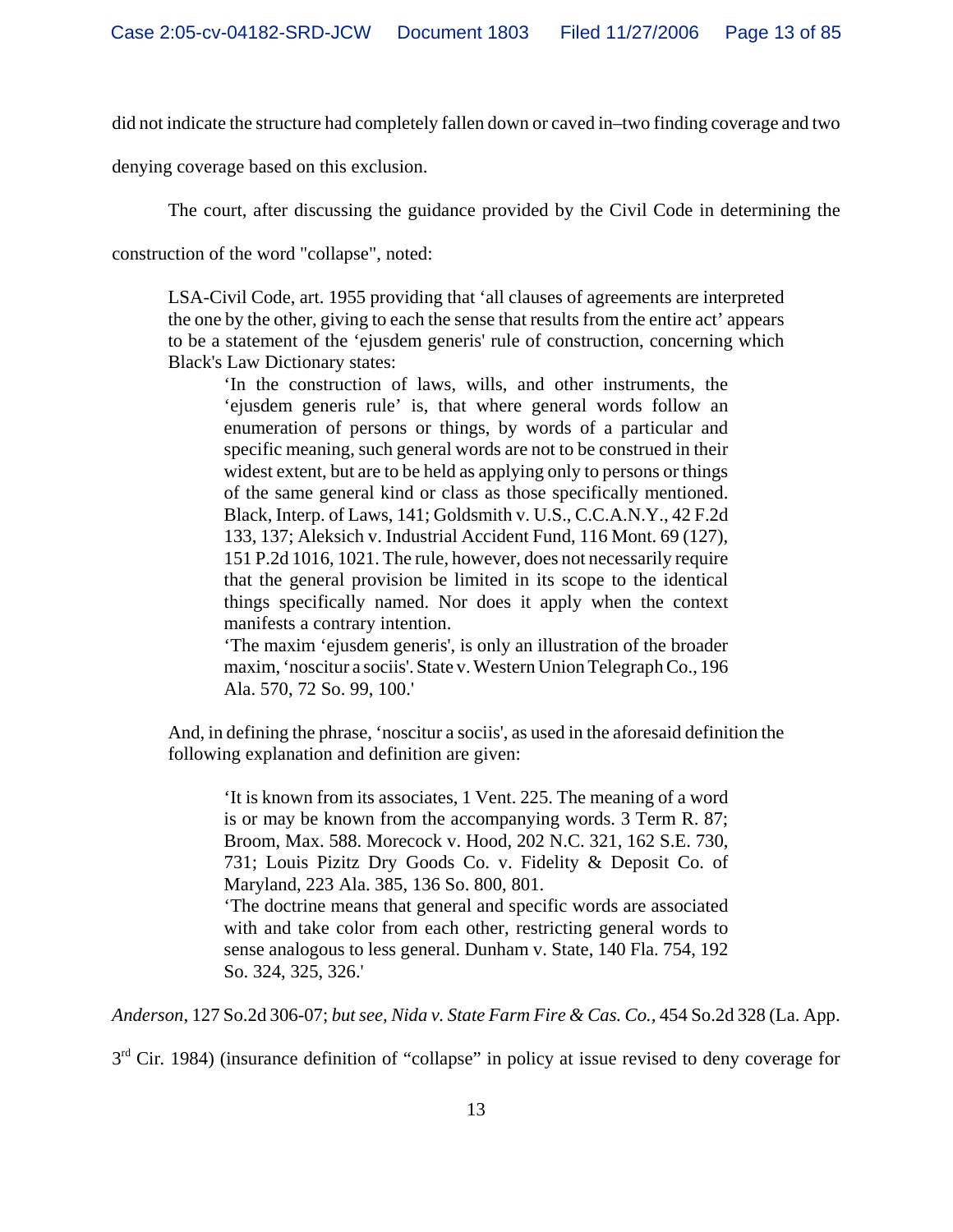losses against settling). The *Anderson* court eventually found that the insurance at issue therein provided coverage finding that "collapse" would not be given an "abstract, narrow construction." Citing to *Jenkins v. United States Fire Ins. Co.*, 185 Kan. 665, 347 P.2d 417 (Kan. 1959), the court noted that construing on the basis of intention, it would be understood that if the settling, falling, cracking bulging or breaking of the insured building so materially impaired the basic structure, that it would be considered a "collapse." Thus, the Court in interpreting the **risk insured** employed the **expansive** definition.

 The court then found that the **exclusion** was to be **narrowly construed** relying on *Pullen.* It found that "other earth movements" is entirely "too general to have application to any degree of certainty" to the causation of the "collapse" of the subject building as the cause of damage would embrace "the same general kind, class or nature of peril as its companion words 'earthquake' and 'landslide.'" *Anderson*, 127 So.2d at 308-09. As such, the concept of the "specific controls the general" was used to find the exclusion limited a more violent earth movement–not just the natural expansion and contraction of the soil that had allegedly caused the damage for which coverage was sought. *See also, Smith v. Burton*, 928 So.2d 74, 79 (La. App. 1st Cir. 2005); *Baton Rouge Oil and Chem. Workers Union v. ExxonMobil Corp., 289 F.3d 373, 377 (5<sup>th</sup> Cir. 2002); <i>Sommers v. State Farm Fire and Cas. Co.*, 764 So.2d 87, 91 (La. App. 4<sup>th</sup> Cir. 2000) (where general terms precede specific terms, principle is the same: general terms should be construed to encompass things similar or analogous to those in the specific terms). With these precepts in mind the Court will now turn to the specific water damage exclusions at issued before the Court.

#### **V. Insuring Language and Exclusions of the Policies at Issue**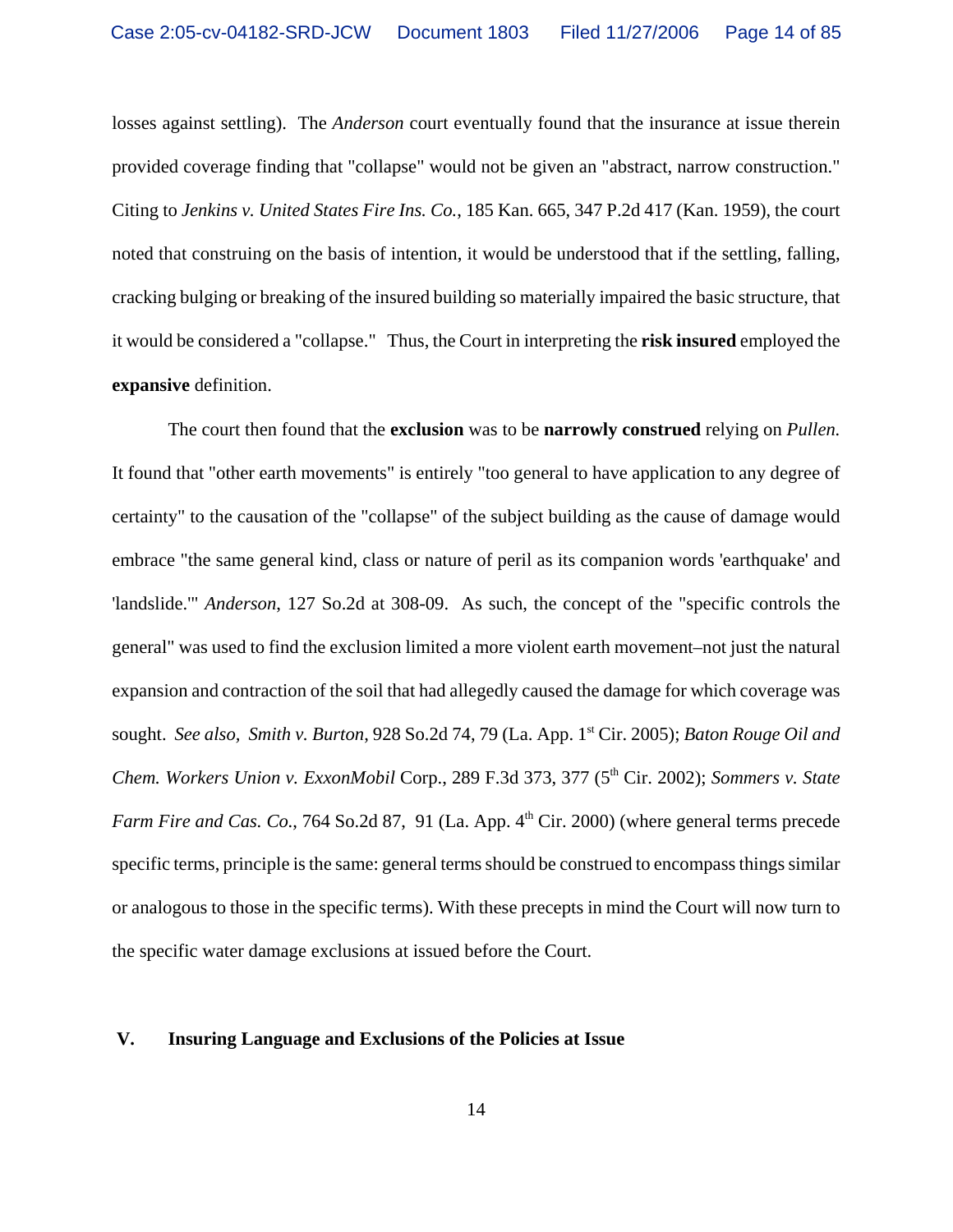## **a. ISO Policies**

The "ISO policies"<sup>4</sup> issued by Standard Fire, Hartford, Hanover and Unitrin, all contain

identical language. As to the coverage provided, each policy states:

COVERAGE A - DWELLING and COVERAGE B- OTHER STRUCTURES: We insure against risk of direct loss to property described in Coverages A and B only if that loss is a physical loss to property.

(Standard Fire Policies, App. at INS 94 and INS 134; Hartford Policy, App. at INS 53; Hanover

Policy, App. at INS 7; Unitrin Policy, App. at INS  $169.$ <sup>5</sup> Following the coverage provision, this

exclusion appears:

- (1) We do not insure for loss **caused directly or indirectly by any of the following.** Such loss is excluded regardless of any other cause or event contributing concurrently or in any sequence to the loss.<sup>6</sup> . . .
	- **(c) Water Damage**, meaning:

Flood, surface water, waves, tidal water, overflow of a body of water, or spray from any of these, whether or not driven by wind;

(Standard Fire Policies, App. at INS 96 and INS 136; Hartford Policy, App. at INS 56; Hanover

Policy, App. at INS 9; Unitrin Policy, App. at INS 171.) "Flood" is not defined anywhere in the

policy. this exclusion will be referred to as the ISO exclusion.

<sup>&</sup>lt;sup>4</sup>"ISO" is an acronym for "Insurance Service Office, Inc." which provides products and services help to the insurance industry to measure, manage and reduce risk. It provides standardized insurance policy language such as the policies noted herein. *See,* ISO Homepage at www.iso.com.

 $5$ These citations refer to the appendix filed in conjunction with the Motion for Judgment on the Pleadings filed by Hanover Ins. Co. (Doc. No. 568) that was used as a joint exhibit containing all of the insurance policies at issue herein.

<sup>&</sup>lt;sup>6</sup>This provision is generally referred to as an "anti-concurrent cause clause." Its genesis was the result of court decisions utilizing the "concurrent causation doctrine". Under this doctrine, the insurer is obligated to pay for damages resulting from a combination of covered and excluded perils if the efficient proximate cause is a covered peril. To counteract these decisions, insurers began employing the anti-concurrent cause clause to exclude losses if caused in whole or in part, in any sequence of events by an excluded peril. Stephen P. Pate, *Recent Developments in Property Insurance Law,* 33 Tort & Ins. L.J. 659, 663 (1998).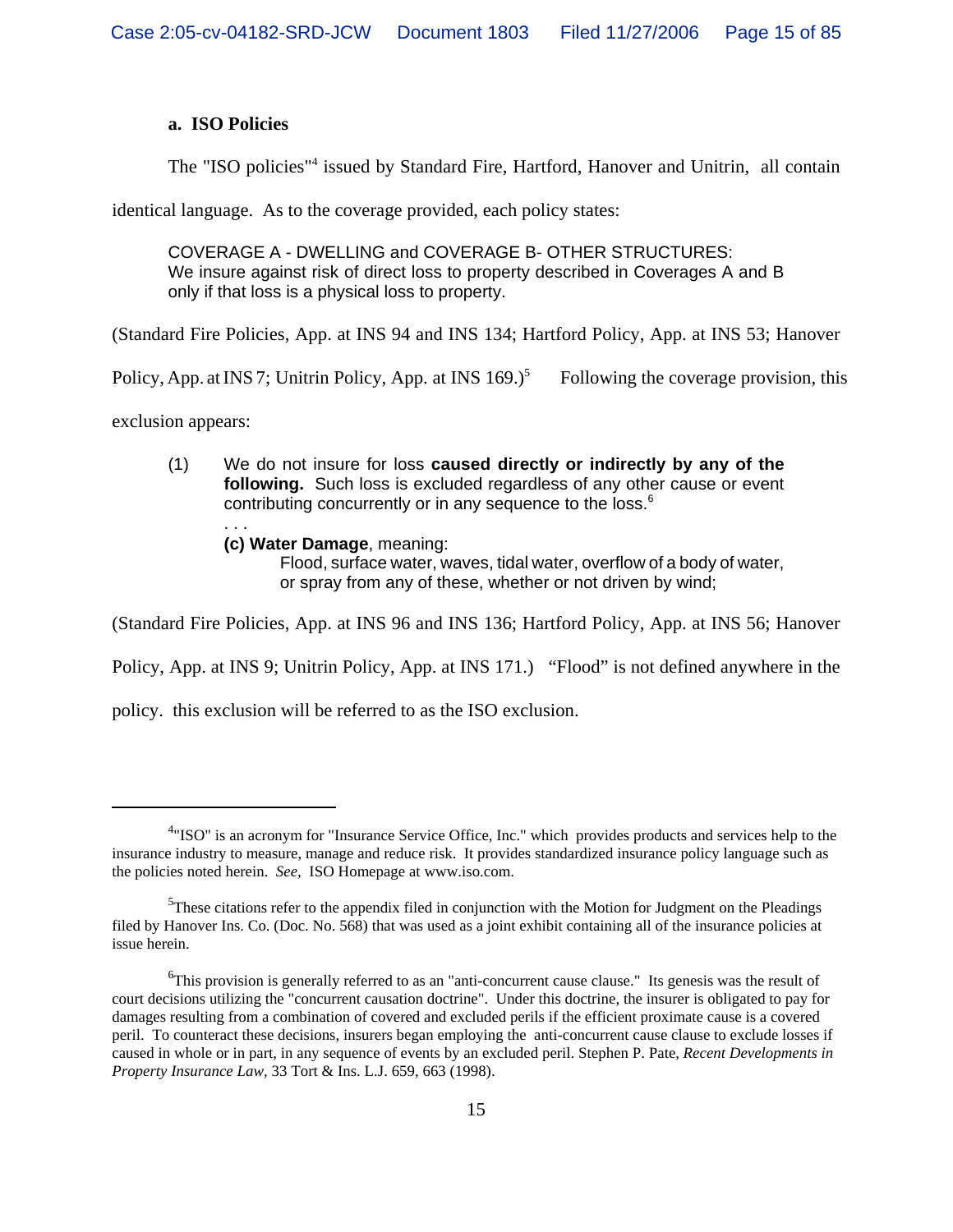# **b. State Farm Policy with "Lead-In" Provision**

The State Farm policies note at the outset that "We insure for accidental direct physical loss

to the property described in Coverage A, except as provided in SECTION I-LOSSES NOT

INSURED." They then provide:

SECTION I -LOSSES INSURED Coverage A-Dwelling We insure for accidental direct physical loss to the property described in Coverage A, except as provided in Section I–LOSSES NO INSURED.

SECTION I - LOSSES NOT INSURED

2. We do not insure under any coverage for loss which would not have occurred in the absence of one or more of the following excluded events. We do not insure for such loss regardless of: (a) the cause of the excluded event; or (b) other causes of the loss; or (c) whether other causes acted concurrently or in any sequence with the excluded event to produce the loss; or (d) whether the event occurs suddenly or gradually, involves isolated or widespread damage, arises from natural or external forces, or occurs as a result of any combination of these:<sup>7</sup>

c. (1) flood, surface water, waves, tidal water, overflow of a body of water, or spray from any of these all whether driven by wind or not;

(Doc. 570, Exhibit A and B, pp. 7 and 10).

## **C. Hartford Policy's specific Flood Definition**

Of all of these policies, only Hartford includes an "Amendatory Endorsement Specifically

Excepted Perils." (Form H-380). This two page provision provides in relevant part:

As used herein, Peril means a cause of physical loss or damage to property. It has this meaning whether or not it is called a Peril or a Cause of Loss in this policy.

Even if any of the terms of this policy might be construed otherwise, the following Perils, as described in Paragraphs A. and B. below, are SPECIFICALLY EXCEPTED FROM THIS POLICY. WE DO NOT COVER INSURE AGAINST LOSS OR DAMAGE DIRECTLY OR INDIRECTLY CAUSED BY, RESULTING FROM, CONTRIBUTED TO OR AGGRAVATED BY, OR WHICH WOULD NOT HAVE OCCURRED BUT FOR, EITHER OF THESE PERILS:

 $7$ This subsection is known as the "lead-in" provision.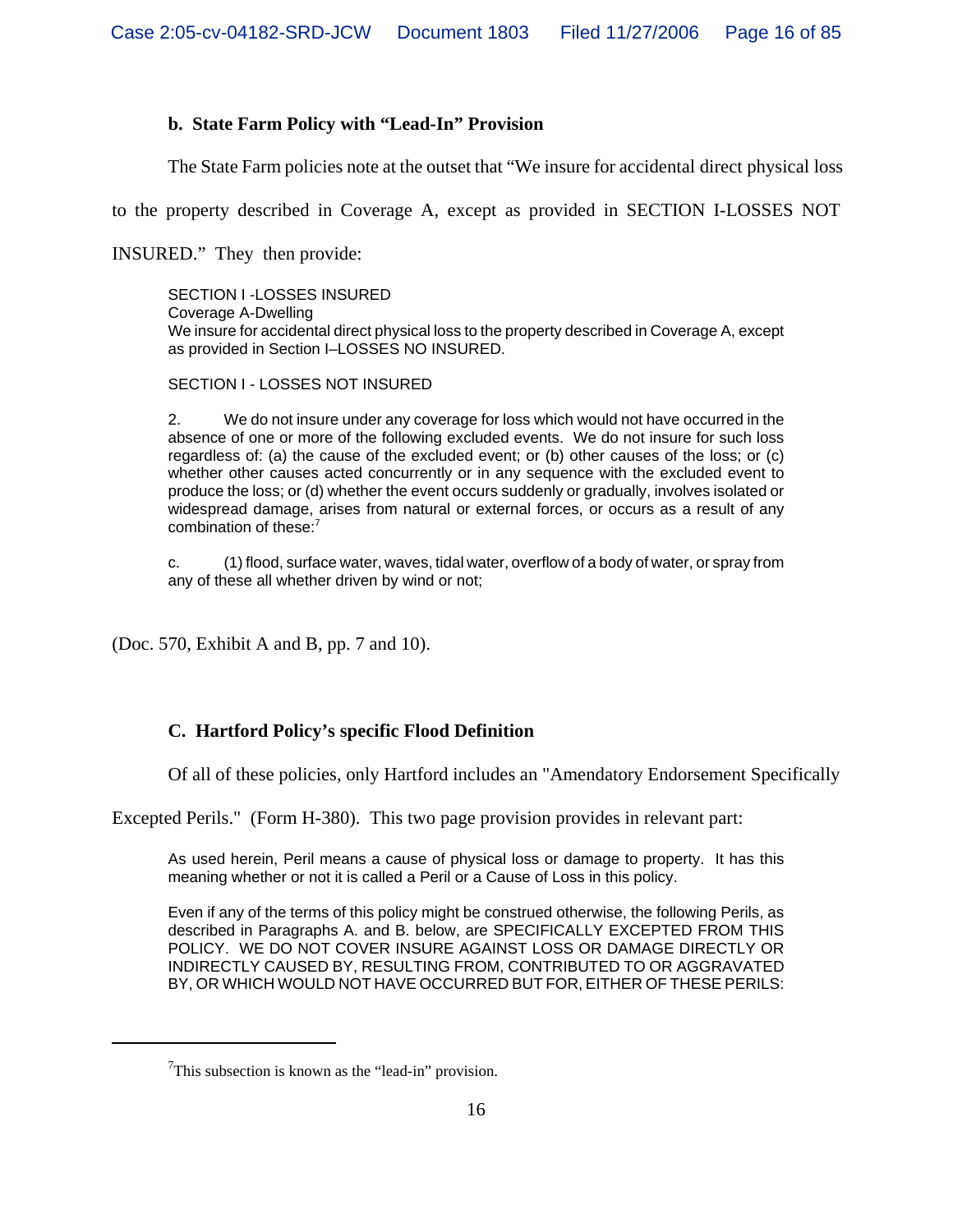### A. ACTS, ERRORS OR OMISSIONS

3. The design, specifications, workmanship, repair, construction, renovation, remodeling, grading or compaction of all or any part of the following:

- b. Roads, water or gas mains, sewers, drainage ditches, levees, dams, or other facilities; . . .
- 5. The maintenance of any of such property or facilities.

. . .

. . .

This exception A. applies whether or not the property or facilities described above are:

- 1. Covered under this policy; or
- 2. On or away from the covered premises.

This exception A. does not reduce the insurance for loss or damage caused directly by a Covered Peril.

As used in this endorsement:

- 1. If this policy is written to cover the risk of loss from specifically named causes, **Covered Peril** means any Peril specifically named as covered;
- 2. If written to cover the risk of loss without specifying specifically named causes, Covered peril means any Peril not described above and not otherwise excluded or excepted from the causes of loss covered by this policy.
- B. COLLAPSE CRACKING OR SHIFTING of buildings, other structures or facilities, or their parts, if the collapse, cracking or shifting:
	- 1. Occurs during earth movement, volcanic eruption or flood conditions or within 72 hours after they cease; and
	- 2. Would not have occurred but for earth movement, volcanic eruption, or flood.

But if loss or damage by a Covered Peril ensues at the covered premises, we will pay for that ensuing loss or damage.

This exception B. applies whether or not there are other provisions in this policy relating to collapse, cracking or shifting of buildings, other structures or facilities, or their parts. Any such provision is revised by this endorsement to include this exception.

But if this policy specifically covers (by endorsement or in any other way) loss or damage caused by one or more of the following Perils:

2. Flood:

...

this exception B. will not reduce that coverage.

As used in this exception B: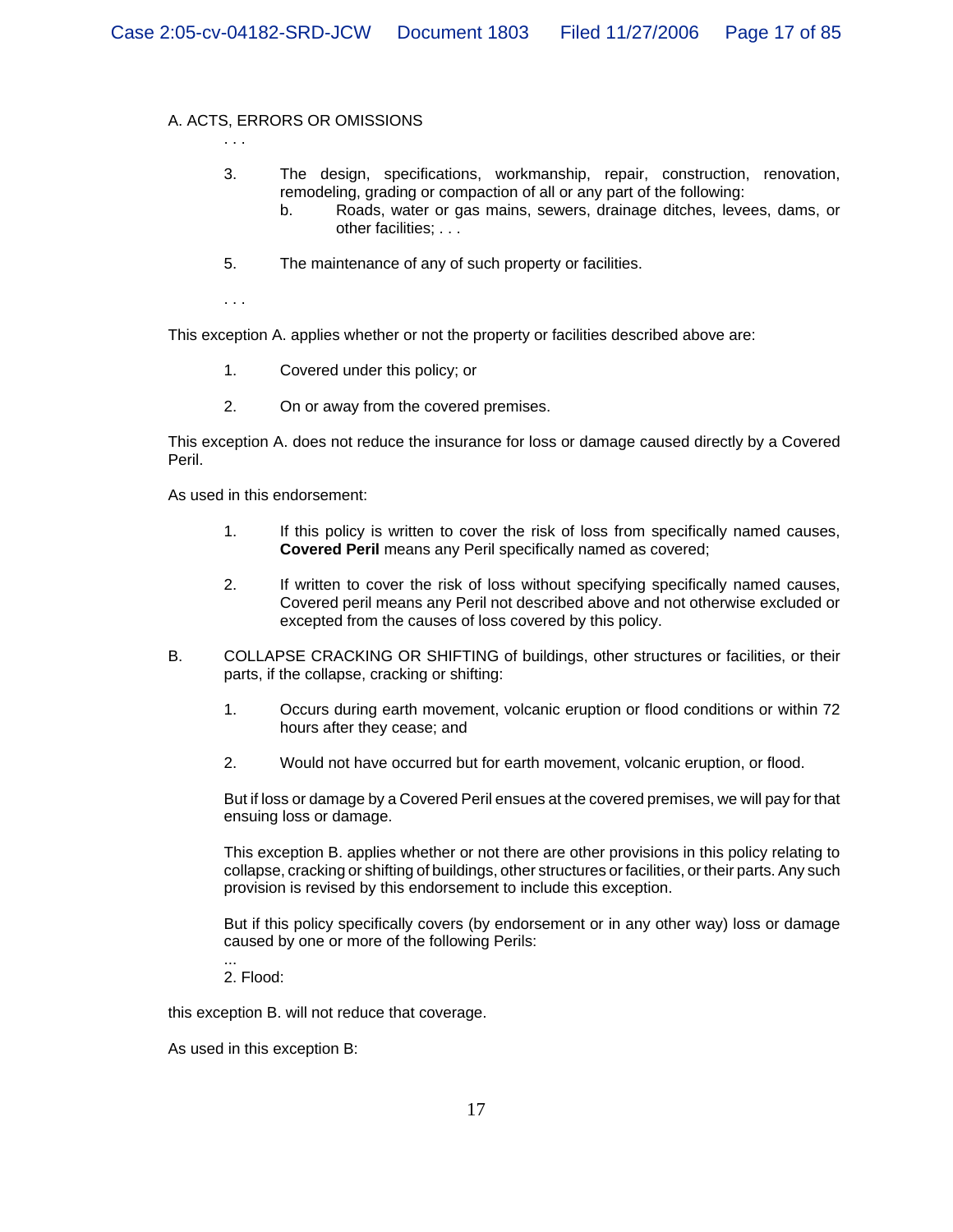. . .

#### 6. flood means:

- a. Flood, surface water, waves, tides, tidal water, tidal waves, high water, and overflow of any body of water, or their spray, all whether driven by wind or not;
- b. Release of water held by a dam, levy (sic) or dike or by a water or flood control device; . . .

All other provisions of this policy apply.

(Doc. 568, Hartford Policy, App. at INS 74-75). Thus, Hartford's Amendatory Endorsement Specifically Excepted Perils defines the term "flood" and specifically includes the release of water held by a levee or a flood control device.

#### **VI. Parties' Contentions**

Defendants<sup>8</sup> contend that all water damage caused by the canal breach is excluded from coverage as these policies exclude coverage for water damage resulting from a "flood" and that clearly the inundation of the City of New Orleans caused by the failure of its levees was a "flood." Seeking the broadest possible definition of the term, defendants maintain that "flood" is not limited to natural events. For this proposition they maintain that under Louisiana law, a court is "required to interpret the term using its plain, ordinary and generally prevailing meaning" and should not enlarge insurance coverage beyond that which is reasonably contemplated." *Cadwallader*, 848 So.2d at 583-84.

Defendants rely on *Kane v. Roby Ins. Co*.*,* 768 P.2d 678, 681 (Colo. 1989) for this proposition. In *Kane*, plaintiffs' property had been damaged by a flood caused by a dam failure.

 ${}^{8}$ The Court would note that while a consolidated memorandum was filed on behalf of the insurers as instructed by the Court, individual arguments were also made. The Court has reviewed these and will only address those specific arguments when they diverge in a relevant way from the whole.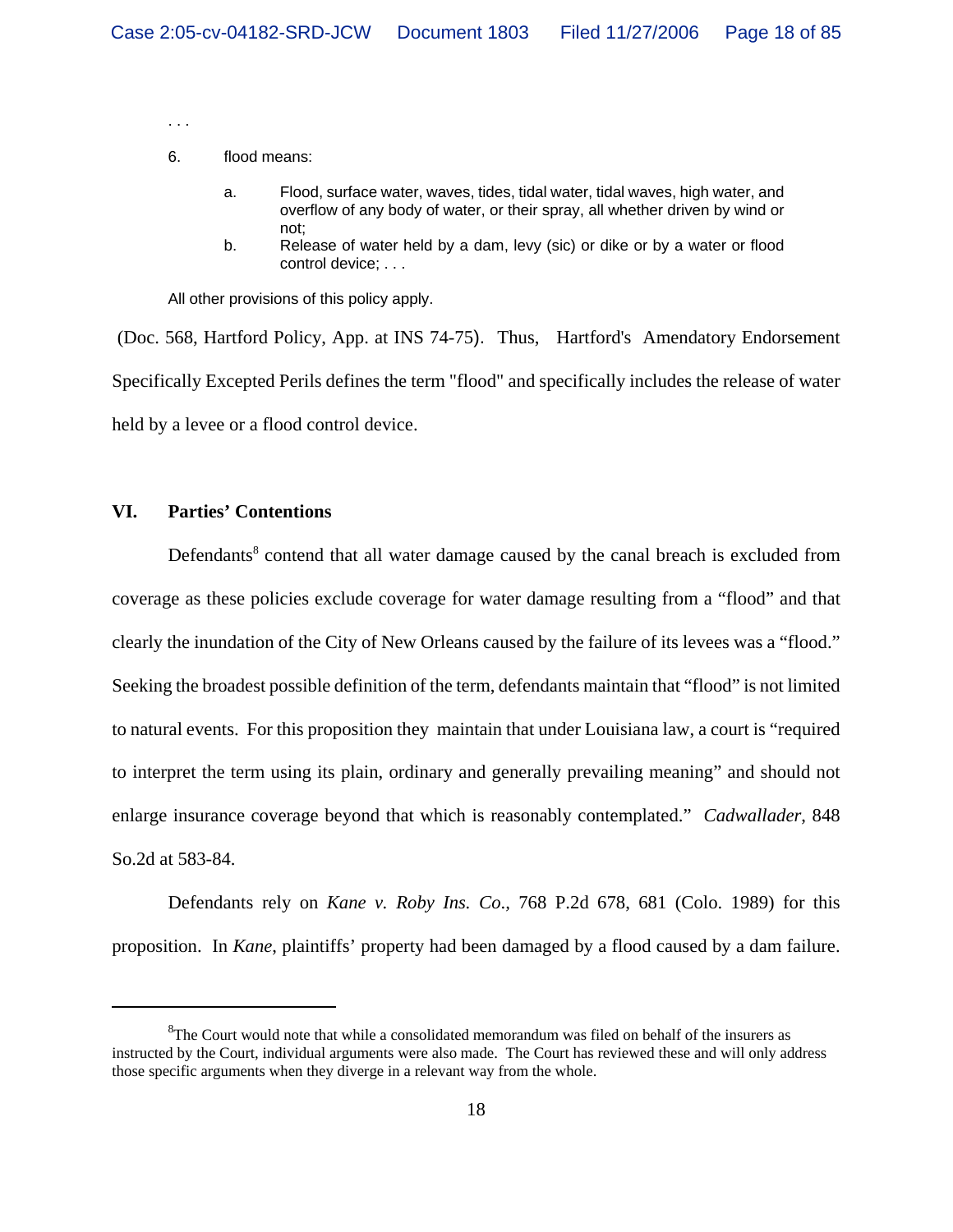Plaintiffs had in place a certain all-risk policies covering direct physical loss thereto except that which was excluded. The water damage exclusion was identical to the ISO policy noted above; it excepted "flood, surface water, waves, tidal water or tidal waves, overflow of streams or other bodies of water or spray from any of the foregoing, all whether driven by wind or not." *Id.* at 680. The insureds maintained in that suit that the term "flood" was ambiguous as it was not defined and no distinction was made between naturally and artificially caused floods, and as such should have been limited to natural events.

A divided Supreme Court of the State of Colorado held for the insurers. The majority stated:

The generally accepted meaning of the term "flood" does not include a distinction between artificial and natural floods. For example, *Webster's New World Dictionary* 535 (2d ed. 1974), defines "flood" as: "[A]n overflowing of water on an area normally dry; inundation; deluge. . . ." *Webster's Ninth New Collegiate Dictionary* 474 (9th ed. 1988), defines the term as: "[A] rising and overflowing of a body of water esp [ecially] onto normally dry land. . . ." *Black's Law Dictionary* (5th ed. 1979), contains a similar definition: "An inundation of water over land not usually covered by it. Water which inundates area of surface of earth where it ordinarily would not be expected to be." The inundation of insureds' normally dry land falls squarely within these generally accepted definitions of the term "flood."FN2 *See Bartlett v. Continental Divide Ins. Co.,* 697 P.2d 412 (Colo.App.1984) (no distinction in insurance policy between natural and artificial causes of flood; to make such distinction would be to rewrite the terms of the policy).

# *Id.* at 681.

Thus, the majority rejected the concept that causation–that is the failure of a man-made object which would cause an "artificial" flood as opposed to a naturally occurring flood–would influence the interpretation of the exclusion. In so finding, it distinguished a prior decision, *Ferndale Development Co. v. Great American Ins. Co.*, 34 Colo. App. 258, 527 P.2d 939 ( Colo. App.1974), wherein a Colorado appellate court had found the term "flood" ambiguous and found coverage where a broken city water line caused the "inundation of the footings and foundations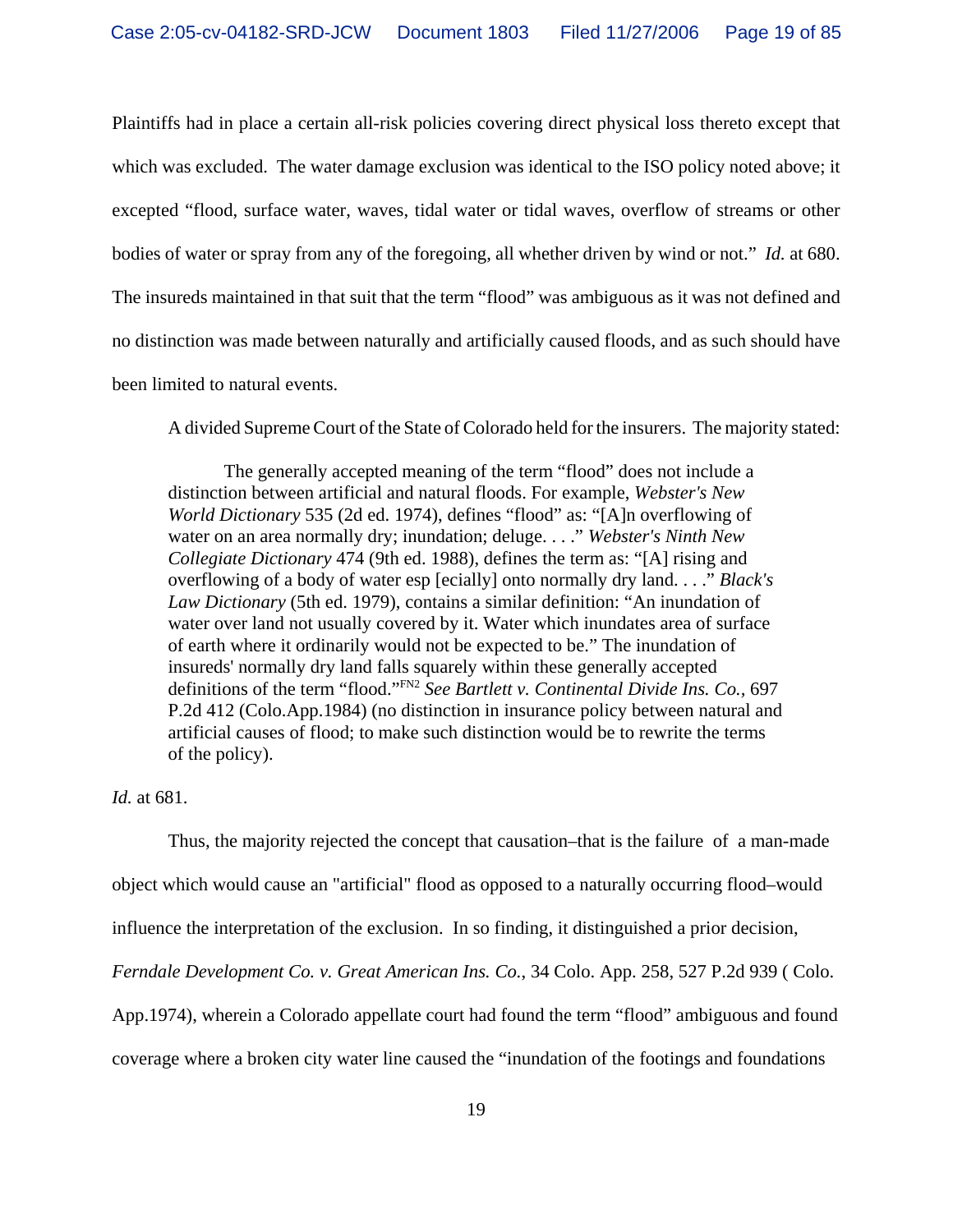of a partially completed condominiums being constructed by the insured." The majority reasoned that in *Ferndale*, "the term 'flood' was ambiguous not only because the water was released from a man-made object, but also because a water main is not so clearly a 'body of water,'" and because "the amount released was less clearly an 'inundation' or 'deluge'."

Plaintiffs in *Kane* also contended, relying on *Koncilja v. Trinity Universal Ins. Co.* , 528 P.2d 939 (Colo. App. 1974), that even if the flood exclusion applied, the "efficient moving cause" of their loss was a covered risk, that is the third party negligence leading to the failure of the Lawn Lake Dam, and coverage should be available. In *Koncilja,* the damage at issue was caused by a broken water pipe embedded in the floor of the house which caused the ground beneath the house to subside which, in turn, caused the house to settle and crack. The homeowners' insurance policy at issue insured against "loss occurring as a result of '[accidental] discharge, leakage or overflow of water or steam from within a plumbing . . . system.'" The claim was initially denied based on an exclusion of losses "'caused by, resulting from, contributed to, or aggravated by any earth movement [or] water below the surface of the ground.'" *Kane,* 768 P.2d at 684, citing *Koncilja.* at 940. The *Koncilja* court applied the efficient proximate cause rule that where there is a concurrency of different causes, the efficient cause–the one that sets others in motion–is the cause to which the loss is to be attributed, though the other causes may follow it, and operate more immediately. *Id.* The *Koncilja* court noted that while the excluded settling of earth may have "operated more immediately in producing the damages, the predominate or efficient proximate cause of the loss was the accidental leakage from the plumbing system." *Id.* Thus, the *Koncilja* court found that as these provisions gave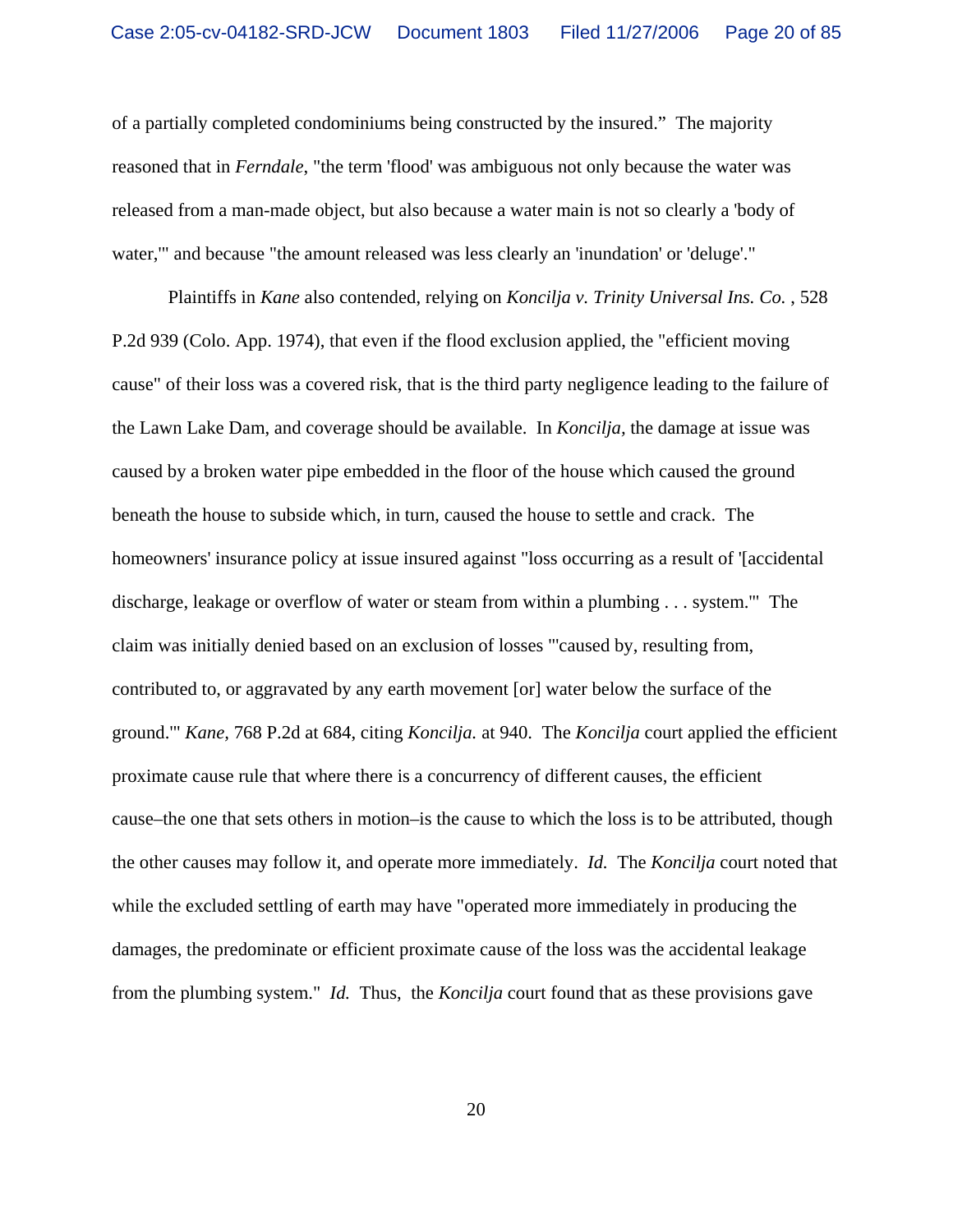rise to an ambiguity as to the extent of policy coverage, the contract should be construed in favor of coverage.

The majority of Colorado supreme court found that there was no such conflict of

provisions of coverage in the *Kane* policies. The majority stated:

Third party negligence is not a covered risk which creates inconsistency or ambiguity between the language of coverage and the language of exclusion. Although loss from third party negligence is covered under an "all risk" policy, that coverage is expressly subject to the language of the exclusions included in the policy. Under the policy language here, the insureds' loss which is caused by, resulting from, contributed to or aggravated by a flood is excluded regardless of the existence of any other contributing cause. Unlike in *Koncilja,* there is no inconsistency or ambiguity in the inclusionary and exclusionary language of the insurance policies in this case.

Moreover, the "efficient moving cause" rule set forth in *Koncilja* does not control our decision in this case. We believe that the "efficient moving cause" rule, if it were to be adopted by this court, must yield to a well-settled principle of law: namely, that courts will not rewrite a contract for the parties. *See, e.g., Republic Ins. Co. v. Jernigan,* 753 P.2d 229, 232 (Colo.1988).

*Id.* at 685. Thus, the majority held that the term "flood" in the insurance policies at issue included both naturally and artificially caused floods.

Other cases cited by the defendants herein for the proposition that the term "flood" in an insurance policy includes both naturally and artificially caused floods include *Bartlett v. Cont'l Divide Ins. Co.*, 697 P.2d 412, 413 (Colo. Ct. App. 1984) (lower court decision concerning apparently the same Lawn Lake Dam collapse finding no distinction between natural and artificial causes where dam failure caused damage); *TNT Speed & Sport Ctr., Inc. v. American States Ins. Co.*, 114 F.3d 731 (8<sup>th</sup> Cir. 1997) (no coverage where vandals removed sandbags and dirt from levee causing levee to break); *Pakmark Corp. v. Liberty Mut Ins. Co.,* 943 S.W. 2d (Mo. Ct. app. 1997) (no coverage where levee broke); *E.B. Metal & Rubber Indus. Inc. v.*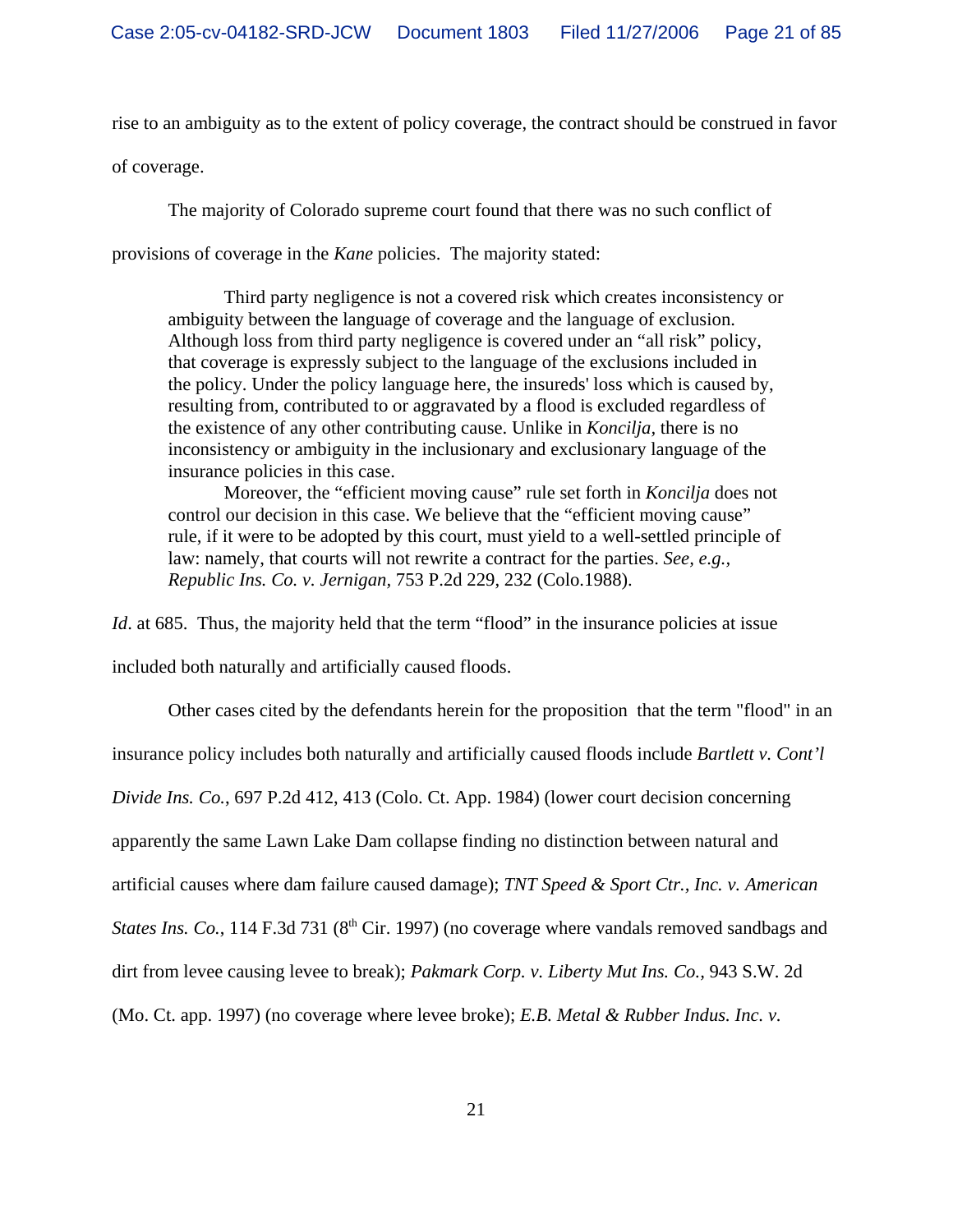*Federal Ins. Co.* , 444 N.Y.S. 2d 321 (N.Y. App. Div. 1981) (no coverage for water damaged caused by improperly constructed and maintained dike that failed).

Plaintiffs maintain that the *Kane* majority is incorrect. They argue that in the context of this exclusion, "flooding" is limited to natural events. The "flooding" was not caused by the overtopping of the levees or by rainwater filling the City with surface water.

Plaintiffs cite to *Riche v. State Farm Fire and Casualty Co.*, 356 So.2d 101 (La. App. 1<sup>st</sup>) Cir. 1978), *writ denied*, 358 So.2d 639 (La. 1978). In this case, plaintiff sought to recover under his homeowner's policy for the loss of his fishing gear which was on the bass boat of a thirdparty which sank during a windstorm. The plaintiff maintained that his damage was a direct loss of property defined as "unscheduled personal property" caused by a windstorm which was a named peril under his homeowner's policy . The insurer maintained that the loss was instead caused by wind making waves from surface water, waves causing water to flow into the boat, compounded by a defective bilge pump. Thus, the loss was not caused by windstorm, but by the sinking of a boat. *Id.* at 102.

The appellate court noted that the "direct loss" means the dominant and efficient cause of the loss and that as such, relying on *Roach-Strayhan-Holland Post v. Continental Ins. Co.*, 237 La. 973, 112 So.2d 680 (La. 1959) wherein it states "that it is sufficient, in order to recover upon a windstorm insurance policy not otherwise limited or defined, that the wind was the proximate or efficient cause of the loss or damage, notwithstanding other factors contributing thereto." The trial court had held that coverage for the personal property was excluded under the water exclusion provision which provided:

This policy does not insure against loss: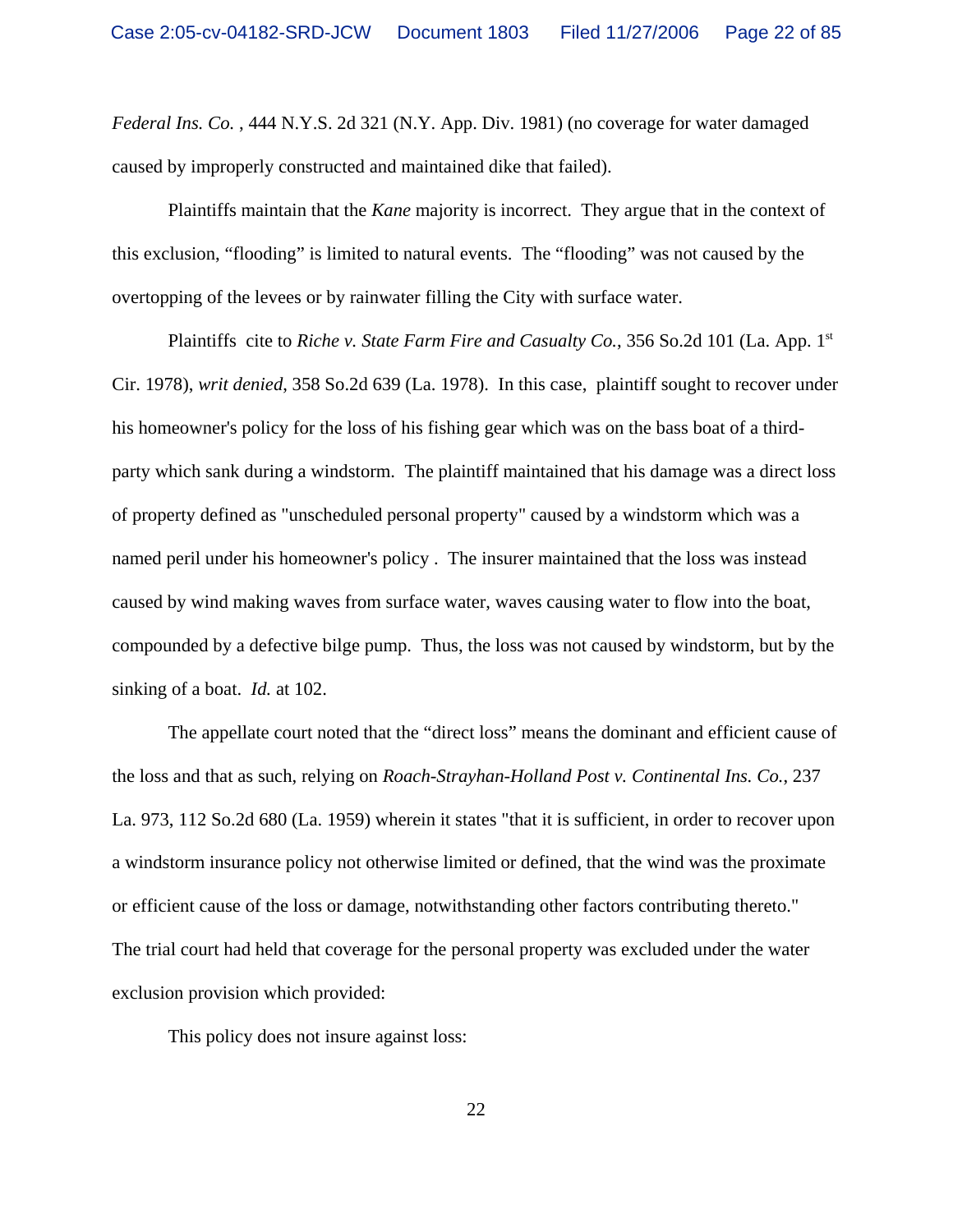3. Caused by, resulting from, contributed to or aggravated by any of the following:

(a) Flood, surface water, waves, tidal water or tidal wave, overflow of streams or other bodies of water, or spray from any of the foregoing, all whether driven by wind or not. . . "

*Id.* at 103. The appellate court found that "when read as a whole, [this exclusion] contemplates only such damage caused by water **which has risen over and covered areas not ordinarily covered by water**." *Id.* at 103-04 (emphasis added). The court found this exclusion was inapplicable to damage caused by a windstorm or resulting waves over a body of water, finding that "this interpretation is in line with the rule of construction that exclusionary clauses are strictly construed. *See Bezue v. Hartford Acc. and Indem. Co., Hartford Conn.*, 224 So.2d 76 (La. App. 1st Cir. 1969)."

Plaintiffs contend that this case demonstrates that Louisiana courts have construed this water damage exclusion as requiring the **rising over** of water which was not the manner in which the water at issue is alleged to have inundated the insureds' homes. Rather, they maintain it was the negligence of OLD that caused the canal walls to collapse.

Thus, the salient question becomes whether, in the context of an all-risk policy where coverage is provided for direct loss to property, these insurance provisions which exclude coverage for water damage caused by "flood" clearly and unambiguously exclude from coverage damages caused by the alleged third party negligence of OLD which plaintiffs contend caused a section of the floodwall at the 17<sup>th</sup> Street Canal to break causing water to enter the streets of the City of New Orleans and homes of the plaintiffs in this suit. While words and phrases in insurance polices are to be construed using their plain, ordinary and generally prevailing meaning, unless the words have acquired a technical meaning, an ambiguity arises where a term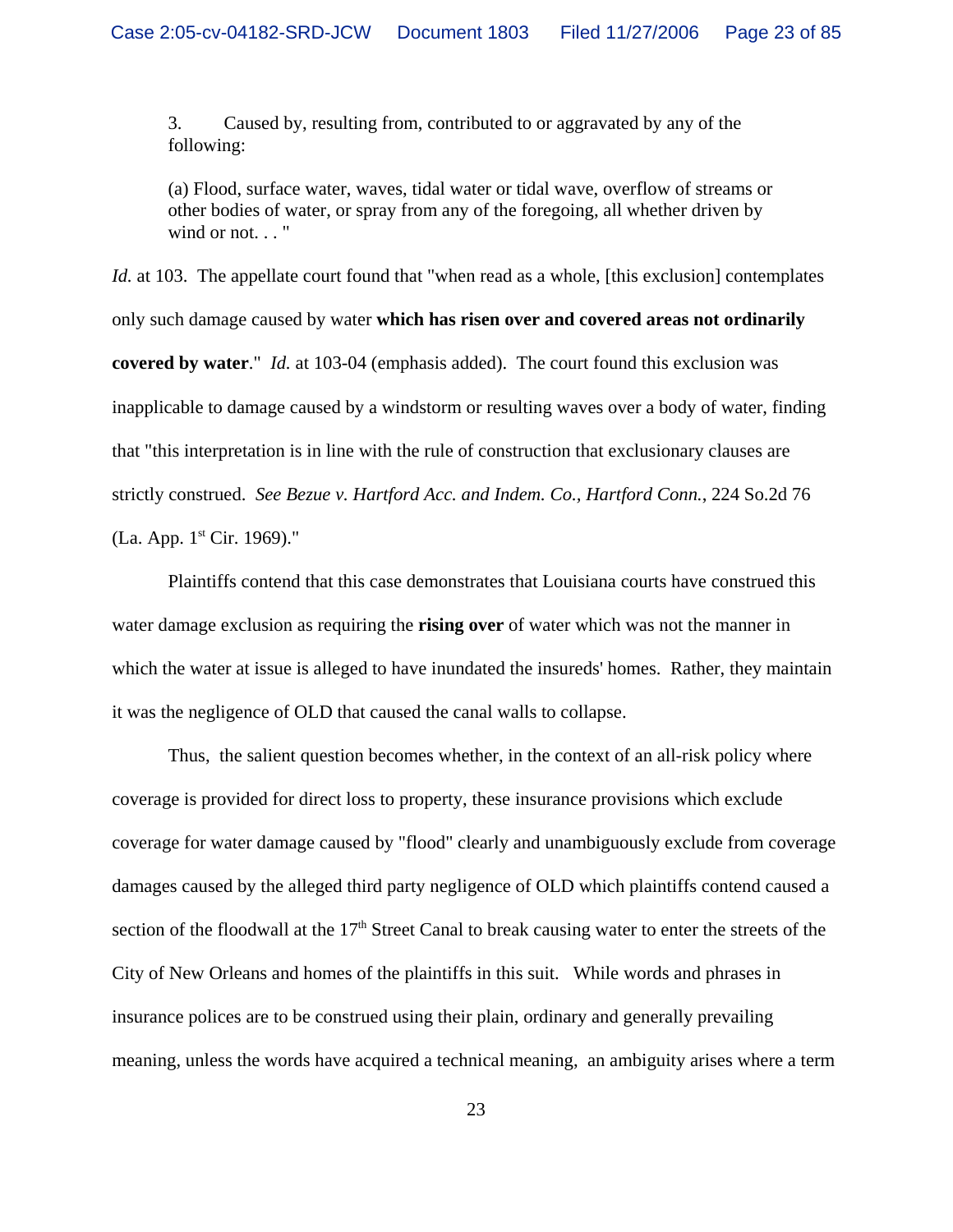is susceptible to two reasonable interpretations. *Cadwallader*, 848 So. 2d at 580 *citing Carrier,* 759 So.2d at 43-44. Simply put, the question before the court is whether it is reasonable to find in the absence of further definition or provision in the ISO policy that there are two interpretations of the term "flood"–one which encompasses both a "flood" which occurs solely because of natural causes and a "flood" which occurs because of the negligent or intentional act of man and one which limits itself only to a flood which occurs solely because of natural causes.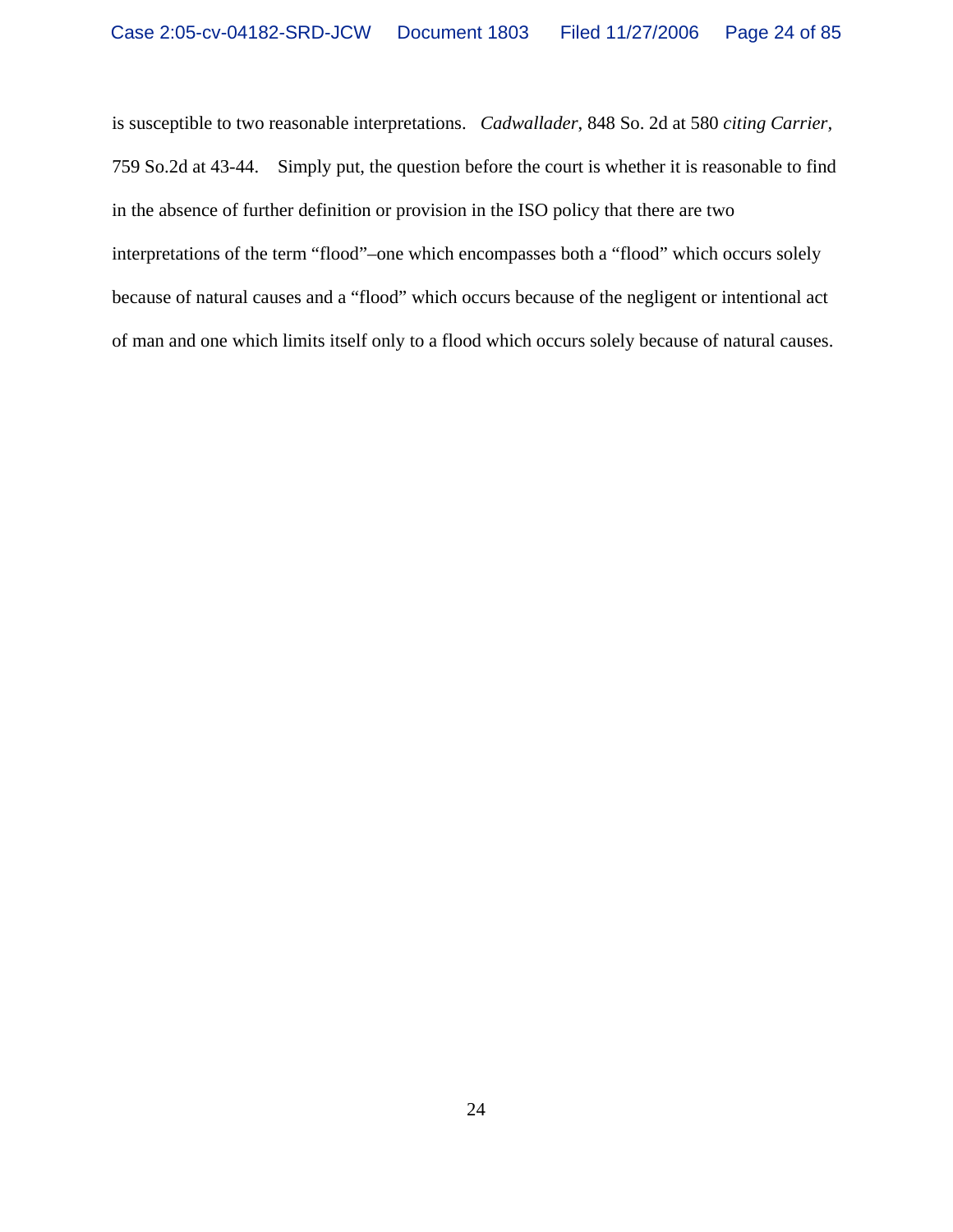# **VII. Definitions and Usage of the Word "Flood**" **Demonstrate Two Reasonable Interpretations of the Term**

The word "flood" can be used as a verb or a noun. In the context of the exclusionary

language<sup>9</sup>, it is used as a noun<sup>10</sup>. The complete definition in Websters' Third New International

Dictionary of the English Language Unabridged (1993) is:

**1 flood . . .***n . . .***1** *archaic*: a body of moving water (as a river or stream) esp. when large **2a**: the flowing in of the tide: the semidiurnal swell or rise of water in the ocean , there is a tide in the affairs of en which, taken at the  $\sim$ , leads on to fortune–Shak. $>$ – opposed to *ebb* **b**: the highest point of a tide  $\lt$ the tide is nearly at the ~> **3a:** *rising and overflowing* of a body of water that covers land not usu. under water: DELUGE, FRESHET  $\leq a$  covenant never to destroy the earth again by  $\sim$ – John Milton> – used with *the* to identify a flood os esp. severity or local interest  $\le$ still date things around here from the  $\sim$ , which was about the biggest excitement we ever had> or, usu. cap., the worldwide deluge reported in Gen 7 <the *Flood* in the days of Noah.  $\mathbf{b}(1)$ : an outpouring of considerable extent <gave way in a  $\sim$  of tears> (2): a great downpour  $\langle$ raining in  $\sim$ s> 4: the element water  $\langle$ the rocky shore that forms a barrier between earth and  $\sim$  >  $\lt$  willing to go through fire and  $\sim$ to gain his objective> **5a** a great stream of something (as light or lava) that flows

 $10$ The verb is likewise defined as:

<sup>&</sup>lt;sup>9</sup> Flood, surface water, waves, tidal water, overflow of a body of water, or spray from any of these, whether or not driven by wind" is the exact language of the exclusion.

**<sup>2</sup>flood**. . .*vt* **1a:** to cover or overwhelm with a flood: INUNDATE, DELUGE <the river ~ed the lowlands>**b**: to cover or cause to be covered with water or other fluid  $\langle$ in some places it is economical to irrigate by ~*ing* the fields at regular intervals> <~the bearings with oil> **2:** to fill more or less completely with water or other fluid: **a:** to increase the elevation of the water in (a channel) esp. in splashing logs or in nullifying the effectiveness of a fall over a dam; *also*: SPLASH **b:** to supply to (the carburetor of an internal–combustion engine) an excess of fuel sufficient to raise the furl level in the float chamber above the fuel nozzle **:** to fill (as a compartment of a submarine) with water admitted ffrom the sea **d:** to fill (an oil sand) with water to expel the oil **e:** to apply excessive ink to in printing <the form was ~*ed* and the halftones are too heavy and dark> **3a:** to fill to full capacity or to excess <shoppers ~ed the streets> <afferent impulsed  $\sim$  the brain in certain hysteric states $\gt$  $\lt$  $\sim$ *ing* the mails with circulars $\gt$  **b:** to distribute something in or provide with something in large quantities <~*ing* the country with ads> <the romm was ~*ed* with light> **~** *vi* **1a** To pour or issue like a flood <the milk ~*ed* over the table> **:** OVERFLOW <wine ~*ing* from the glass as her hand shook> **b:** to become filled to excess with some fluid <our cellar  $\sim s$  after every heavy rain> *of a tide*: to run high <could tell how the tide was  $\sim$ *ing* – G.W.Brace $> 2$ : to have an excessive menstrual flow or a uterine hemorrhage after childbirth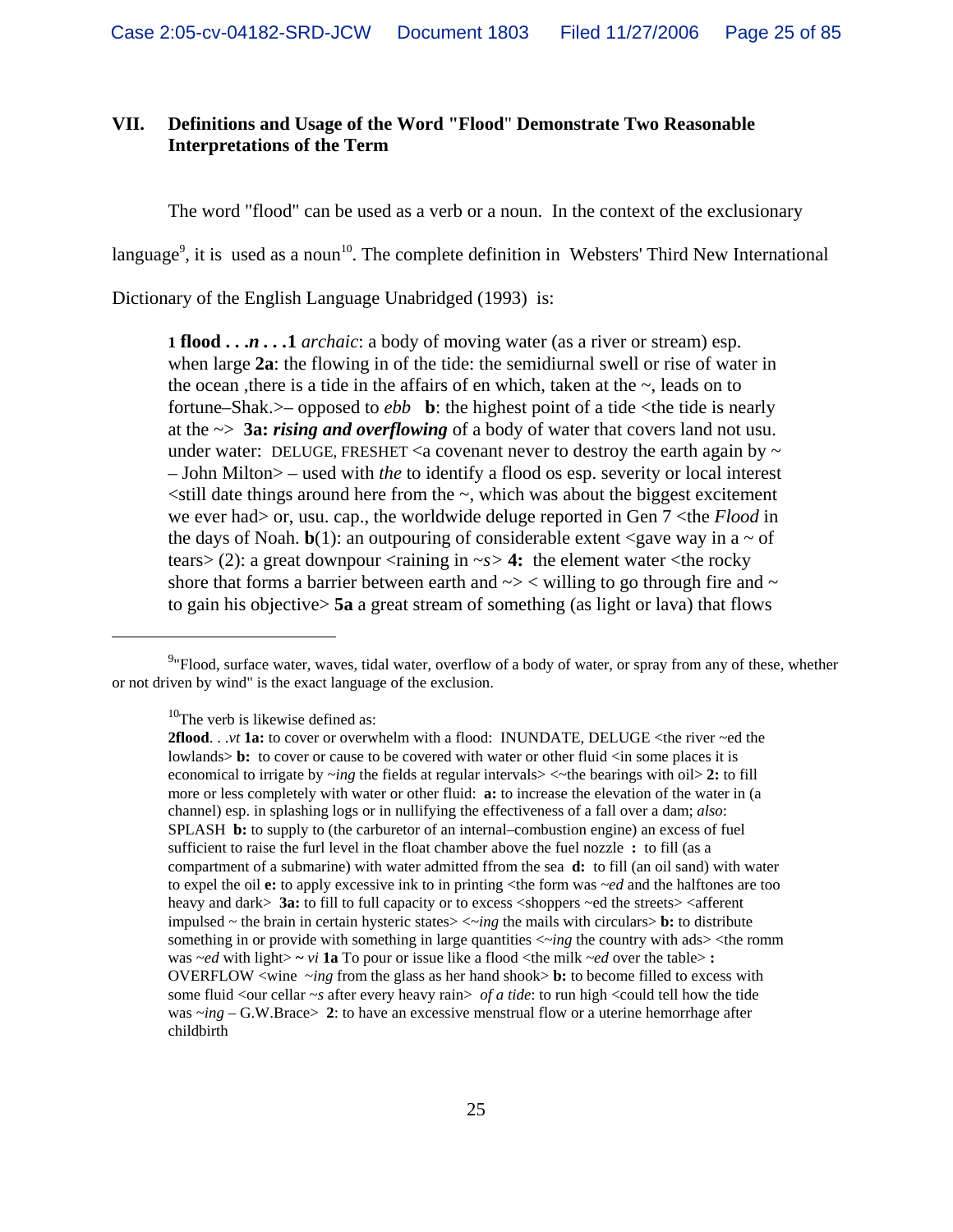in a steady course **b:** a large quantity widely diffused: SUPERABUNDANCE  $\langle a \rangle$  of spurious bank notes> >soon had a ~ of invitations> **6:** FLOODLIGHT **syn** see FLOW

Explanatory Note 12.4 which explains the numerical divisions contained in the definition states:

The system of separating by numbers and letters reflects something of the semantic relationship between various senses of a word. It is only a lexical convenience. It does not evaluate senses or establish and enduring hierarchy of importance among them. The best sense I the one that most aptly it's the context of an actual genuine utterance.

*Id.* at 17a. The Compact Oxford English of Current English Dictionary (2005) defines "flood"

as "*an overflow* of a large amount of water over dry land." (emphasis added).

Other definitions include:

A general and temporary condition of partial or complete inundation of normally dry land areas from (1) *overflow of inland or tidal waters,* (2) the unusual *accumulation and runoff* of surface waters from any source, or (3) abnormal, flood-related erosion and undermining of **shorelines**. Flood also means inundation from mud flows caused by accumulations of water on or under the ground, as long as the mud flow and not a landslide is the proximate cause of loss.

InsWeb Article: Property Insurance Terms provided by BISYS Education Services, Inc.

(emphasis added) *See* http://www.insweb.com/learningcenter/glossary/property-f.htm. The American Heritage Dictionary of the English Language: Fourth Edition (2000) defines it as "an *overflowing* of water onto land that is normally dry. (emphasis added). Cambridge Dictionaries Online defines it as "a large amount of water covering an area that is usually dry." *See* http://dictionary.cambridge.org. Thus, the majority of the definitions of the noun "flood" found independently by the Court require an "overflowing" or an "overtopping".

Accordingly, based on these definitions of "flood", it is clear to this Court that implicit in the "overtopping" definitions, a natural event caused by rain or tide is contemplated. Thus, these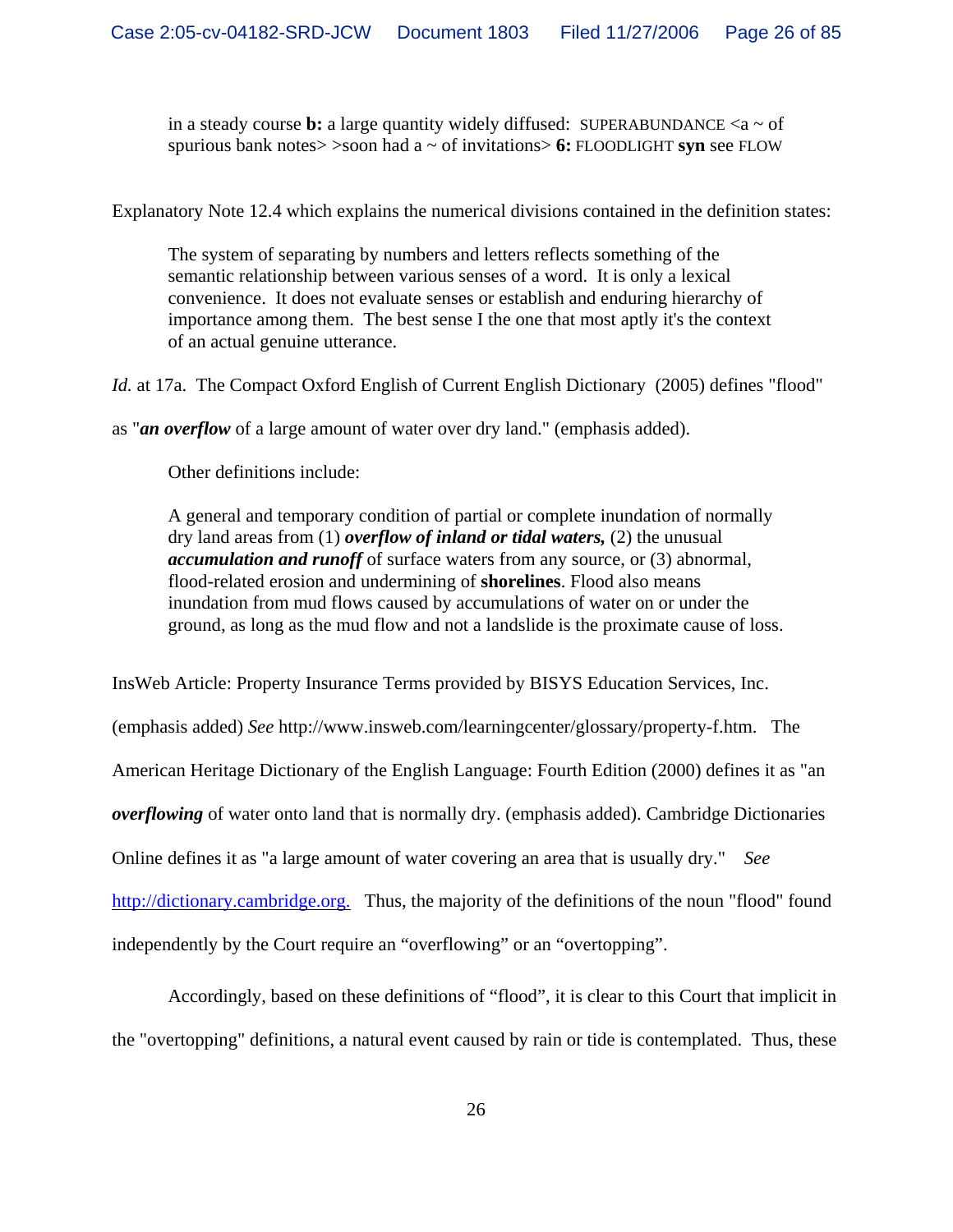definitions alone provide evidence that a reasonable interpretation of the term "flood" would be inundation caused by a natural event.

This analysis, however, is further buttressed when examined in the "sense" that is gained by the context of the word as noted in the explanation of definitions contained in *Webster's Unabridged.* The term "flood" is unequivocally contained in an exclusionary clause in the insurance policies at issue. As noted, "once coverage has been extended, . . . , it should be withdrawn only when exclusion is established with certainty." *Pullen v. Employers' Liability Assur. Corp.,* 89 So.2d 373, 377 (La. 1956). Thus, the plethora of insurance case law where the issue of causation is at play with respect to the application of a water damage exclusion is a further demonstration that this term is subject to two reasonable interpretations.

## **VIII. Jurisprudence Further Demonstrates Reasonableness of Alternative Interpretations**

## **A. "Flood" is Limited to Naturally Occurring Events**

While defendants have cited to a number of cases where courts have found "flood" to be unambiguous and have denied coverage where even negligence or intentional acts have caused the water damage at issue, there are other cases where courts have held that the term "flood" contemplates only a naturally occurring event. In *Popkin v. Security Mut. Ins. Co.* , 48 A.D.2d 46 (N.Y. S.Ct. App. Div. 1975), the court found that the term "flood" did not contemplate water damage sustained as the result of a broken water main. It noted that the term connotes an inundation or deluge. The court continued, basing its reasoning on the *ejusdem generis* rule and *noscitur a sociis*, "Even assuming that the word 'flood' is to be given a more generic meaning as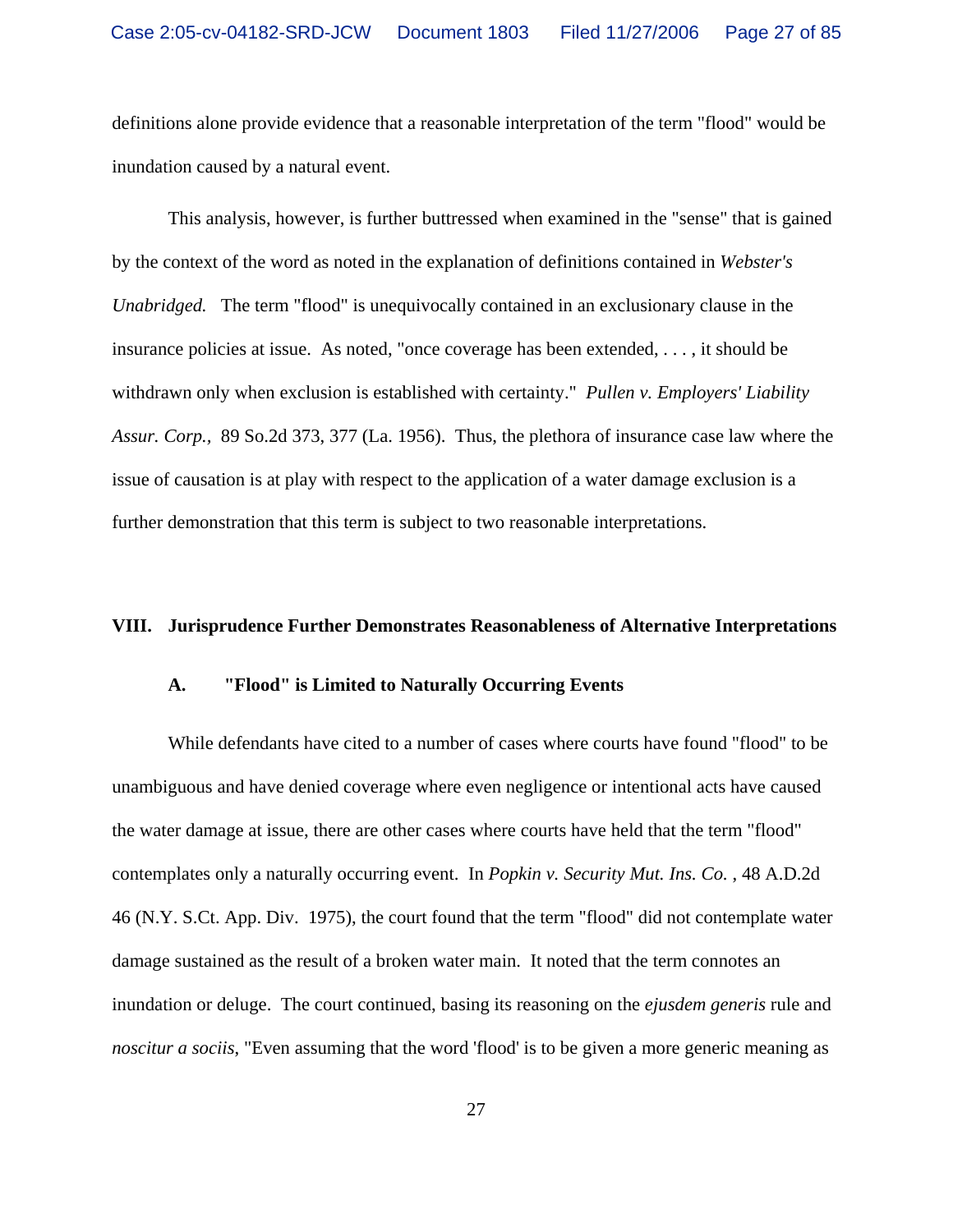an overflowing abundance or a great quantity, **it must be noted that the other terms utilized in the exclusionary clause containing such word relate to natural phenomena."11** *Id.* at 495 (emphasis added). Another New York court, cited *Popkin* concluding that the exclusionary provisions pertain only to damages arising from natural causes. *Ender v. National Fire Ins. Co. of Hartford*, 169 A.D.2d 420, 421 (N.Y. S. Ct. App. Div. 1991).

An Arkansas appellate court likewise found that a similar water exclusion as presented in the State Farm policy contemplated only flooding that results from a natural cause. In *Ebbing v. State Farm Fire & Cas. Co.*, 1 S.W.3d 459 (Ct. App. Ark. Div. III 1999), insureds sought coverage for water damage caused by a burst pipe where their State Farm homeowners policy excluded coverage for water damage "meaning flood, surface water, waves tidal water, overflow of a body of water, or spray from any of these, all whether driven by wind or not. . . ." The court examined the meaning of both the term "surface water" and "flood". Adopting the Colorado appellate court's reasoning in *Ferndale*, *supra,* it found that its common usage applies to "water occasioned from natural events rather than a burst water main."

In a Massachusetts case, *Mellon v. Hingham Mut. Fire Ins. Co.,* 472 N.E.2d 674 (Mass. App. Ct. 1984), insureds suffered damages after a drainage pipe beneath a basement broke and were denied coverage. In interpreting an all-risk policy of insurance clause which excluded loss "'caused by, resulting from, contributed to or aggravated by . . . water below the surface of the ground including that which exerts pressure on or flows, seeps or leaks through basement . . .

<sup>&</sup>lt;sup>11</sup>That exclusionary clause provided in relevant part that the policy at issue did not insure against "'(1) oss caused by, resulting from, contributed to or aggravated by any of the following:  $\dots$  2. flood, surface water, waves, tidal water or tidal wave, overflow of streams or other bodies of water or spray from any of the foregoing, all whether driven by wind or not;...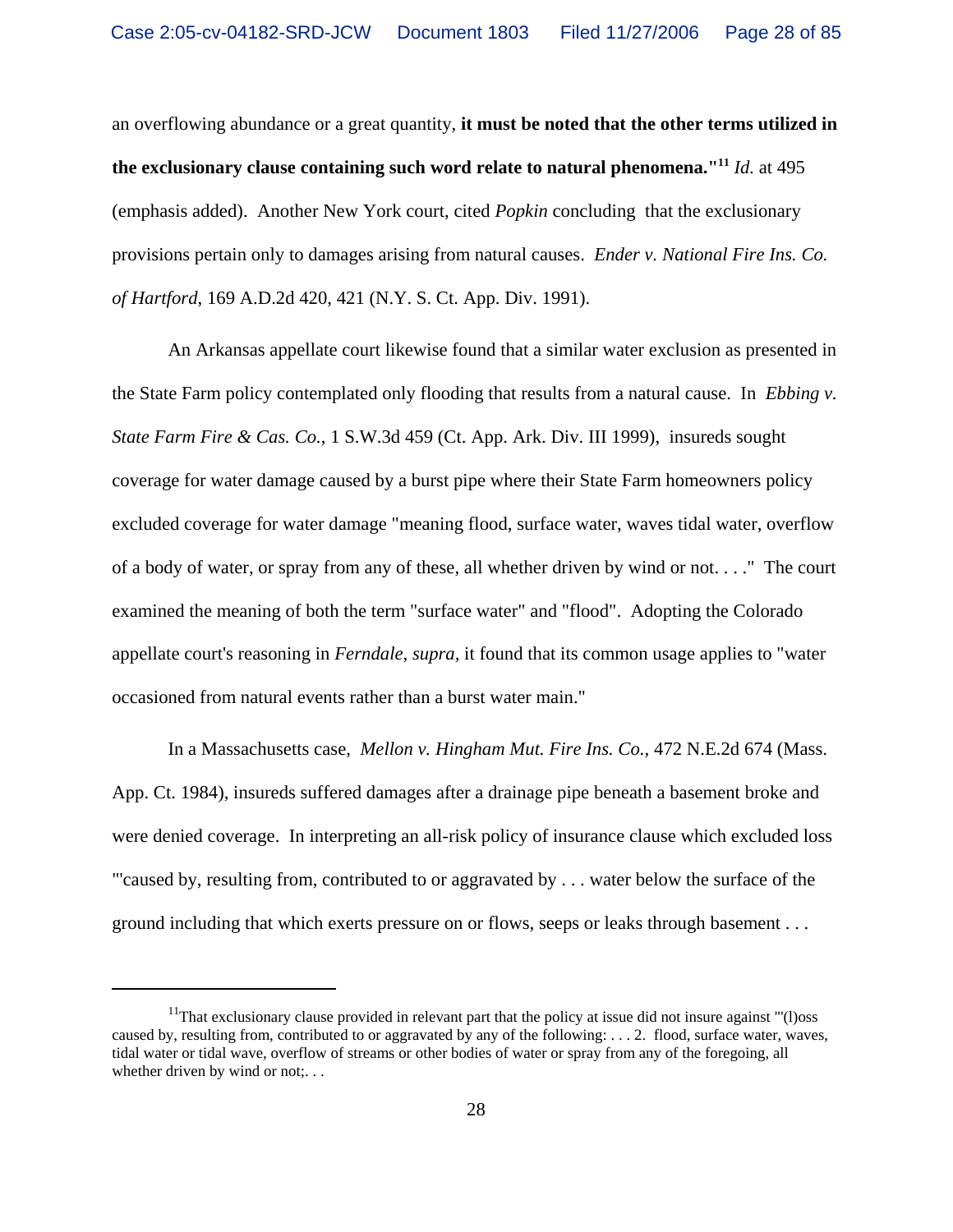.floors,'" the appellate court noted, "An 'all risk' policy is intended to insure against a 'fortuitous' event. . . .Moreover, such fortuities are insured against even if they are not specified in the policy. . . As an insurer has the option to exclude from coverage certain risks, . . . it is not surprising that 'all risk' policies contain specific exclusions." *Id.* at 675 (citations omitted). The court continued:

When we apply the foregoing principles in the instant case the reasons why the plaintiffs should prevail become apparent. The plaintiffs may recover if the bursting of the drainage pipe is considered a fortuity and if such fortuity has not been specifically excluded. With respect to the former, Hingham concedes that the damage was incurred as a result of a fortuity. The trial judge found, and we agree, that the "loss was caused by an accidental break rather than a natural occurrence." As such, it is the kind of risk an "all risk" policy is designed to cover.

*Id.* at 675-76 (footnote omitted). Thus, Massachusetts viewed a similar exclusion as only

excluding damages caused by natural circumstances.

As noted in *Murray v. State Farm Fire & Cas. Co.*, 509 S.E.2d 1 (W.Va. 1998):

A provision in an insurance policy may be deemed to be ambiguous if courts in other jurisdictions have interpreted the provision in different ways. **This rule is based on the understanding that "one cannot expect a mere layman to understand the meaning of a clause respecting the meaning of which fine judicial minds are at variance."** C. Marvel, *Division of Opinion among Judges on Same Court or among other Courts or Jurisdictions Considering same question, as Evidence That Particular Clause of Insurance Policy is Ambiguous*, 4 A.L.R.4th 1253 § 2[a] (1981).

*Id.* at 485 n. 5 (emphasis added). So, this diversion of opinion gives support to the conclusion

that the ISO flood exclusion is ambiguous.

# **B. Distinguishing Factors of Cases in Which "Flood" Included Water Damage Caused by Negligent or Intentional Acts from the Case at Bar**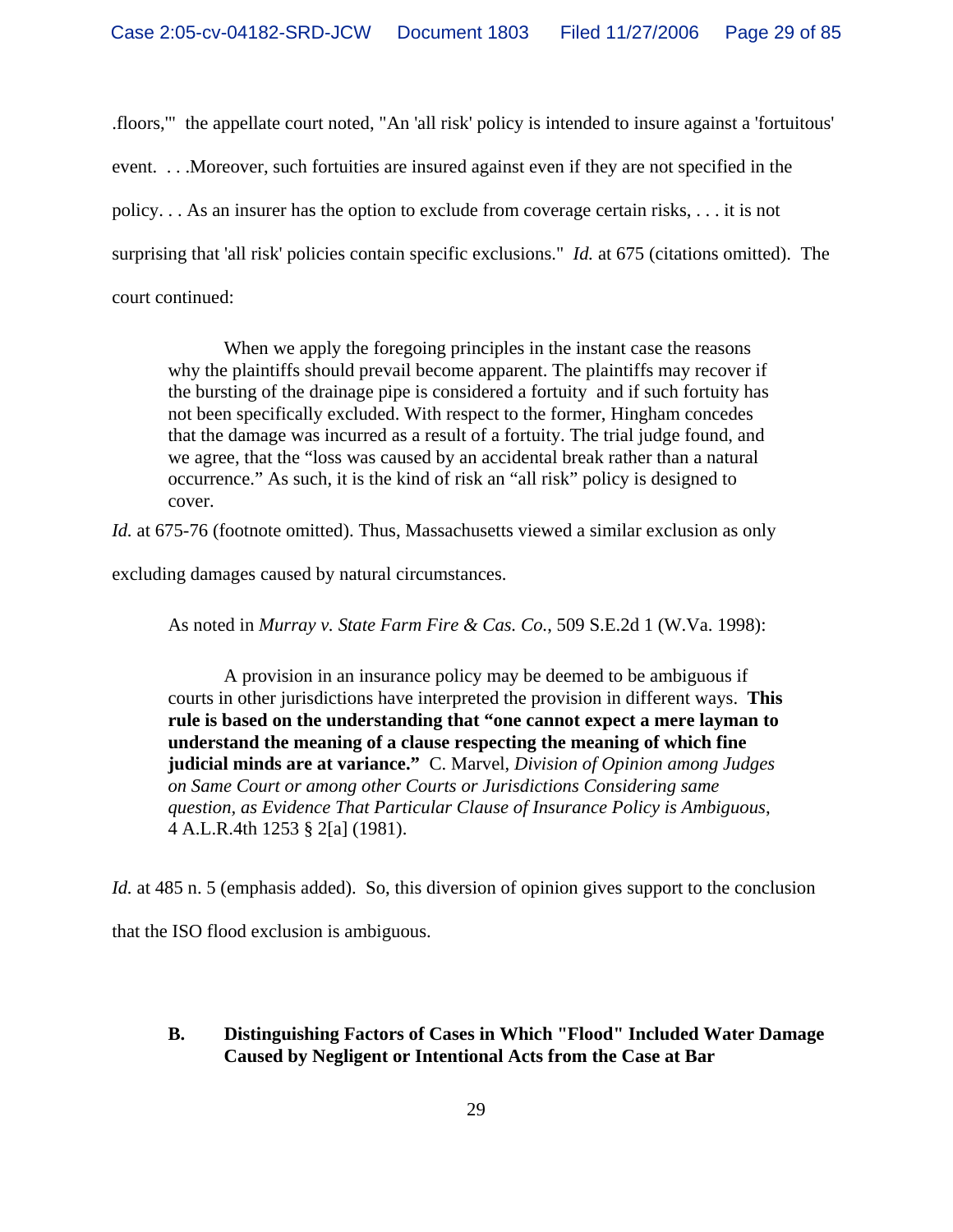Furthermore, the primary cases on which defendants' rely can be distinguished. For instance, with respect to *TNT Speed & Sport center, Inc. v. American States Ins. Co.*, 114 F.3d 731 ( $8<sup>th</sup>$  Cir. 1997), the flood at issue had resulted from an unknown third party's removal of sandbags and dirt from levee surrounding city from rising river. The Eighth Circuit did not consider whether the term "flood" referred only to naturally occurring events or whether it included man-made causes. Rather in that instance it based its analysis on the "anti-concurrent' cause clause finding that it defeated the efficient proximate cause doctrine and thus the plaintiff's damages were excluded under the policy.  $12$  Thus, the issue as to whether "flood" concerned only natural occurring events was not addressed.

In *Pakmark Corp. v. Liberty Mut. Ins. Co.*, 943 S.W.2d 256 (Mo. Ct. App. 1997), likewise, whether "flood" was limited to naturally occurring events and did not include manmade events was not contemplated. In this case, sewerage backed up into insured's building at the same time water overflowed the Missouri River entering the insured's property. The focus of that case again was the anti-concurrent clause.

In *E.B. Metal & Rubber Ins. Inc. v. Fed. Ins. Co.*, 444 N.Y.S.2D 321 (N.Y. S. Ct. App. 1981), a dike on a canal gave way and water inundated the insured's property. The policy at issue in that case excluded damages caused by "'flood meaning waves, tidal water or tidal wave, rising (including overflowing *or breaking of boundaries)* of lakes, reservoirs, rivers, streams or other bodies of water, whether driven by wind or not. The court there simply found that the

 $12$  As noted, Louisiana courts have recognized the primacy of the efficient proximate cause doctrine and, to this Court's knowledge, having examined the issue for these purposes, no Louisiana courts has directly held that an anti-concurrent cause clause automatically overrides concerns of efficient proximate cause. Nonetheless, that being said, this Court recognizes that parties may contract in any manner they want and could obviously exclude coverage using an anti-concurrent cause clause. However, that exclusion must be clear and unambiguous.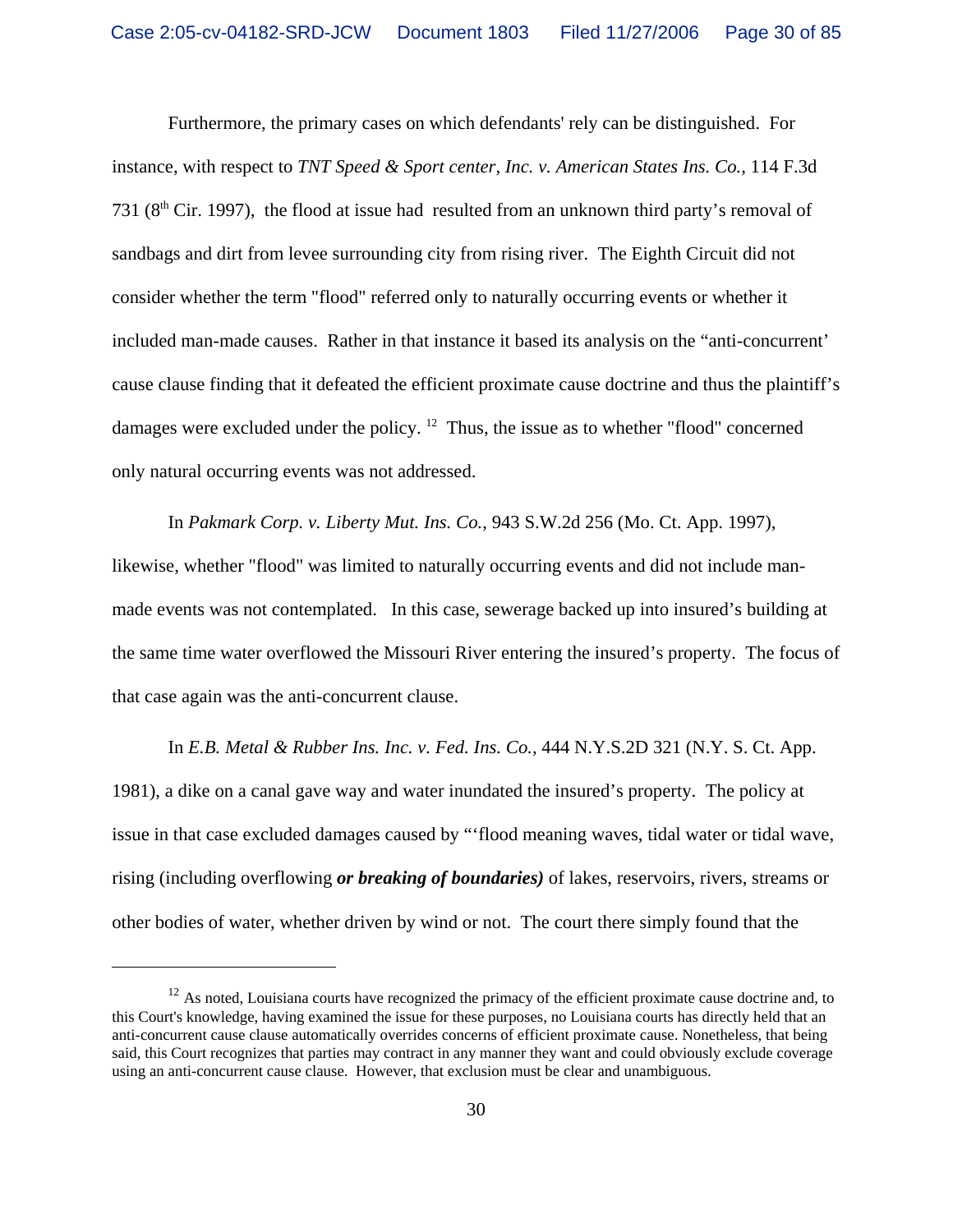damages were excluded as long as there were "rising waters which break through boundaries and flow upon the insured's land to constitute a flood." *Id.* at 663 (emphasis added). This specific language is not present in the ISO policy at issue herein.

### **C. The Dissent in** *Kane* **Further Demonstrates the Reasonableness of the Two Interpretations**

Another illustration of the ambiguity or tension between these two interpretations of the term "flood" is contained in the minority opinion found in *Kane* wherein a three-person minority wrote a stinging dissent. The dissent stated unequivocally that the term "flood" as used in the policy was ambiguous and that the "'all-risk' policies in question cover[ed] damage caused by the negligent acts of a third party or any other source not specifically excepted from coverage by the exclusionary clauses of the polices." *Kane*, 768 P.2d at 687. As to the argument that the unmodified term "flood" should be interpreted to refer only to inundation caused by natural conditions or events, the minority noted:

The plaintiffs argue that "flood" should be interpreted to refer only to inundations caused by natural conditions or events. In this case, the term "flood" in the exclusionary clauses is found in the context of natural causes of flooding, i.e., "flood, surface water, waves, tidal water or tidal waves, overflow of streams or other bodies of water, or spray from any of the foregoing, all whether driven by wind or not." This in itself indicates that the term "flood" could be interpreted as encompassing only natural causes. *Cf. Bly v. Auto Owners Ins. Co.,* 437 So.2d 495, 496-97 (Ala.1983) (term "earth movement" in insurance policy encompasses only natural phenomena involving earth movement because examples mentioned in policy are only natural phenomena); *Ariston Airline & Catering Supply Co. v. Forbes,* 211 N.J.Super. 472, 511 A.2d 1278, 1284 (Law Div.1986) ("words 'earth movement,' like other language in policies being construed, must be read in the light of other words contained in the same exclusion").

Several courts have interpreted similar insurance policy provisions in just this way. *See, e.g., Robert Dorsen, Inc. v. Aetna Casualty & Sur. Co.,* 562 F.Supp. 495, 496 (D.D.C.1983). *See also* 5 J. Appleman, *Insurance Law and Practice* § 3145, at 462-63 (1970). Indeed, in the present case the district court initially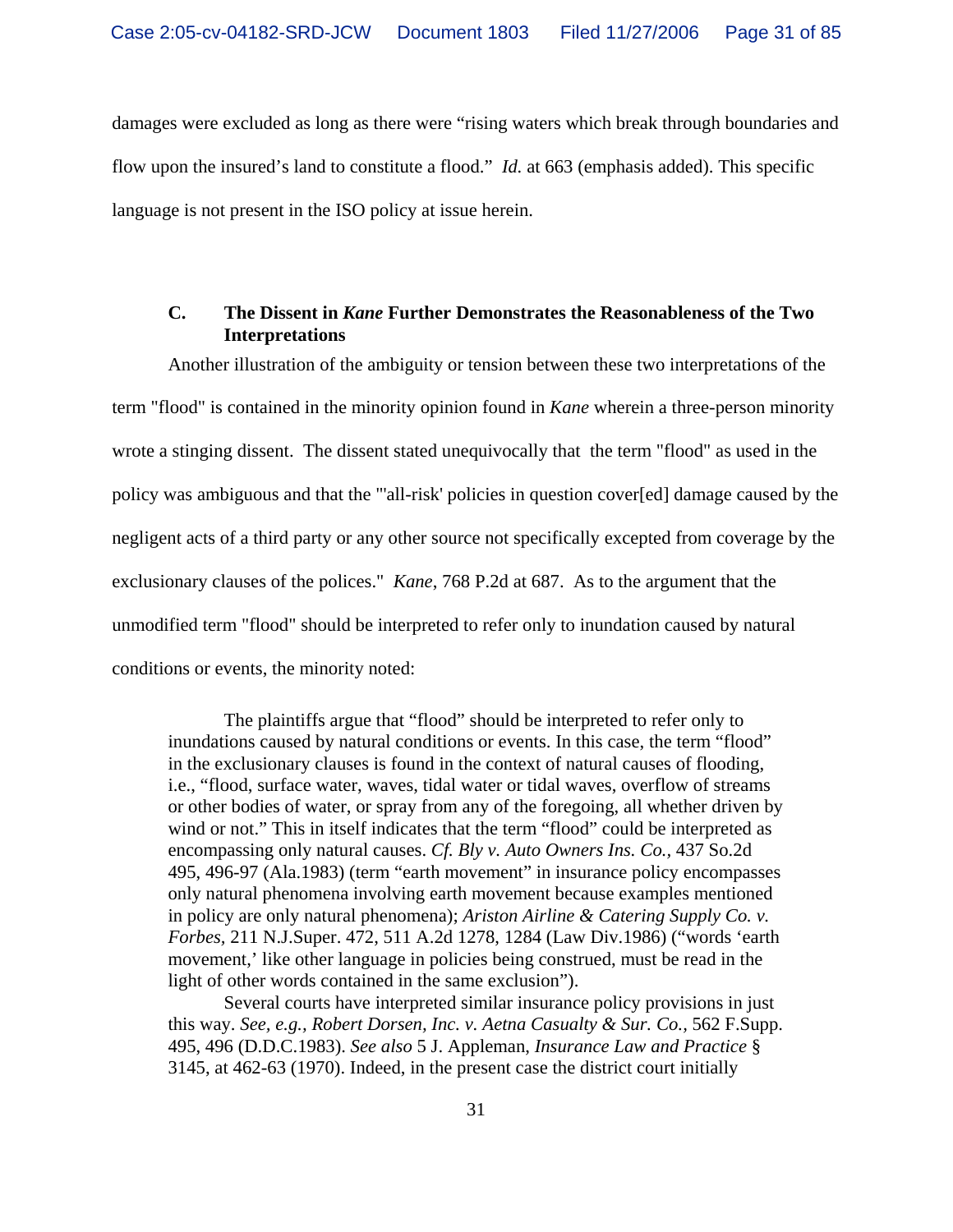interpreted the policy provisions to encompass only flooding by natural causes and not to include "a situation of an artificially-impounded or contained body of water that escapes and causes damage." *Kane v. Royal Ins. Co.,* No. 83CV603, slip op. at 2-3 (Dist. Ct. Larimer Co., Feb. 28, 1984) (Dressel, J.) (the district court later reversed this decision since it viewed as binding the Colorado Court of Appeals decision in *Bartlett v. Continental Divide Insurance Co.,* 697 P.2d 412 (Colo.App.1984) ). These authorities, of course, do not compel us to take the same view, but they do provide support for a conclusion that the term "flood" as contained in insurance policies is ambiguous. *See* Annot., *Division of Opinion as Evidence that Particular Clause of Insurance Policy is Ambiguous,* 4 A.L.R. 4th 1253 (1981) (existence of differing interpretations of a term among or within jurisdictions is evidence of ambiguity of the term).

In sum, I believe the term "flood" as contained in the insurance policy is ambiguous. *See Ferndale,* 34 Colo.App. 258, 527 P.2d 939 (1974); *Mateer v. Reliance Ins. Co.,* 247 Md. 643, 233 A.2d 797 (1967) (term "flood" is latently ambiguous when used in an insurance policy). Ambiguous terms in an insurance policy are to be construed most strongly against the insurer. *Republic Ins. Co. v. Jernigan,* 753 P.2d 229, 232 (Colo.1988); *Reed v. U.S. Fidelity & Guar. Co.,* 176 Colo. 568, 572, 491 P.2d 1377, 1379 (1971). Therefore, I would hold that inundation caused by the breakage of a dam is not excluded from coverage by the flood provisions of these policies.

*Id.* at 686-87. Likewise, the minority found that the overruling of *Koncilja* as it concerned the

jettisoning of the efficient proximate cause rule incorrect. *See discussion, supra,* at 21 . The

minority reasoned:

The majority apparently concedes that third party negligence, such as negligence in the design, construction, or operation of the dam, is covered by the "all risk" policies in this case. However, the majority also concludes that there is no inconsistency because that coverage is "expressly subject to the language of the exclusions included in the policy." Maj. op. at 685. This approach has the effect of treating the events leading up to the damage of the petitioners' place of business as a single cause by implicitly saying that third party negligence is covered under the policy but not if the third party negligence causes flooding. I believe this approach misapprehends the rationale underlying *Koncilja.* There was more than one "cause" of the petitioners' damage in this case. There was third party negligence in the design, construction or operation of the Lawn Lake Dam or some other cause that resulted in failure of the dam, and there was the "flood" which was "caused" or put in motion by the precipitating cause of the breakage of the dam.

In *Hatley v. Truck Insurance Exchange,* 261 Or. 606, 494 P.2d 426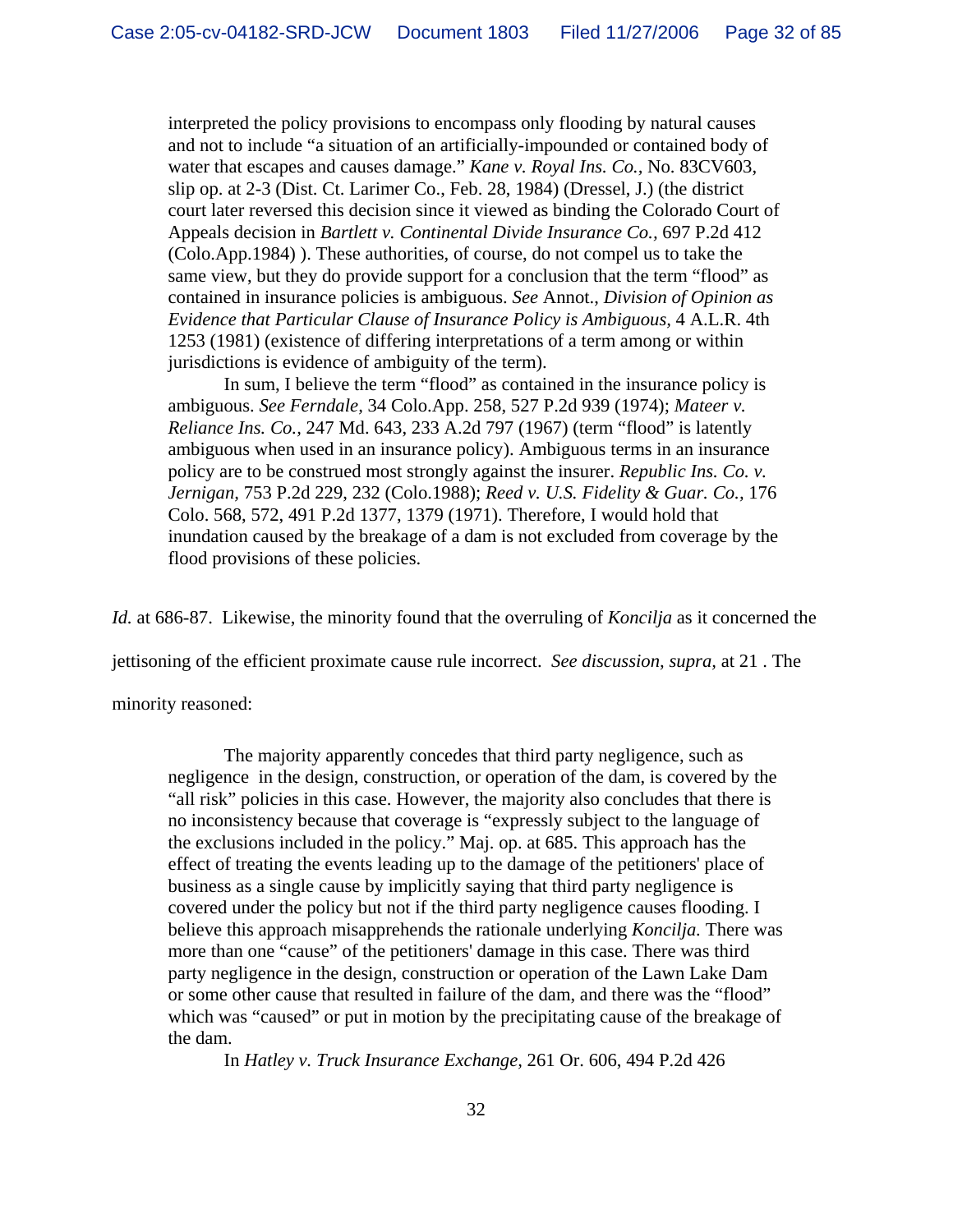(1972), vandals caused flooding of the plaintiffs' place of business. Vandalism was covered by the policy but loss resulting from "flood," "surface water" or "water below the surface of the ground" was excluded from coverage. The Oregon Supreme Court did not hold, as the majority in this case apparently would, that the vandalism that caused flooding was not covered by the policy. Rather, the court, using an analysis very similar to that in *Koncilja,* determined that there were two causes of the plaintiffs' damage and that the policy covered this damage since the vandalism "cause" was the direct or immediate cause of the water damage. *Id.* 494 P.2d at 431-32. *Accord Beauty Supplies, Inc. v. Hanover Ins. Co.,* 526 S.W.2d 75 (Mo.Ct.App.1975); *Franklin Packaging Co. v. California Union Ins. Co.,* 171 N.J.Super. 188, 408 A.2d 448 (App.Div.1979).

I believe that this is also the proper method of analysis under *Koncilja.* Third party negligence or some other source resulting in breakage of the dam was one cause of the damage to the petitioners' place of business and the "flooding" was another cause. However, because the precipitating cause of the failure of the dam set in motion the flooding, the policy should be construed in favor of coverage, if the precipitating cause is not itself excluded from coverage. *See Koncilja,* 35 Colo.App. at 30-31, 528 P.2d at 940-41.

#### *Id.* at 687-88.

Nonetheless, the Court must note that the issue of efficient proximate cause as it relates to an anti-concurrent cause clause arises only where a covered peril and an excluded peril are present. Thus, if this Court were to find that the "flood" exclusion does not encompass flooding caused by negligent or intentional acts, the issue of efficient proximate cause and/or the applicability of an anti-concurrent cause clause is not triggered at this stage of the litigation. However, the Court does agree that exclusions that are clear may also eviscerate the doctrine of efficient proximate cause. Nonetheless, as this litigation proceeds, if it is shown that an insured premises sustained damage from a covered peril, i.e. wind or water damage caused by a failed levee caused by negligence, and a non-covered peril, i.e. naturally occurring flooding such as overtopping of a levee, then the Court must determine the applicability and enforceability of the anti-concurrent cause clause.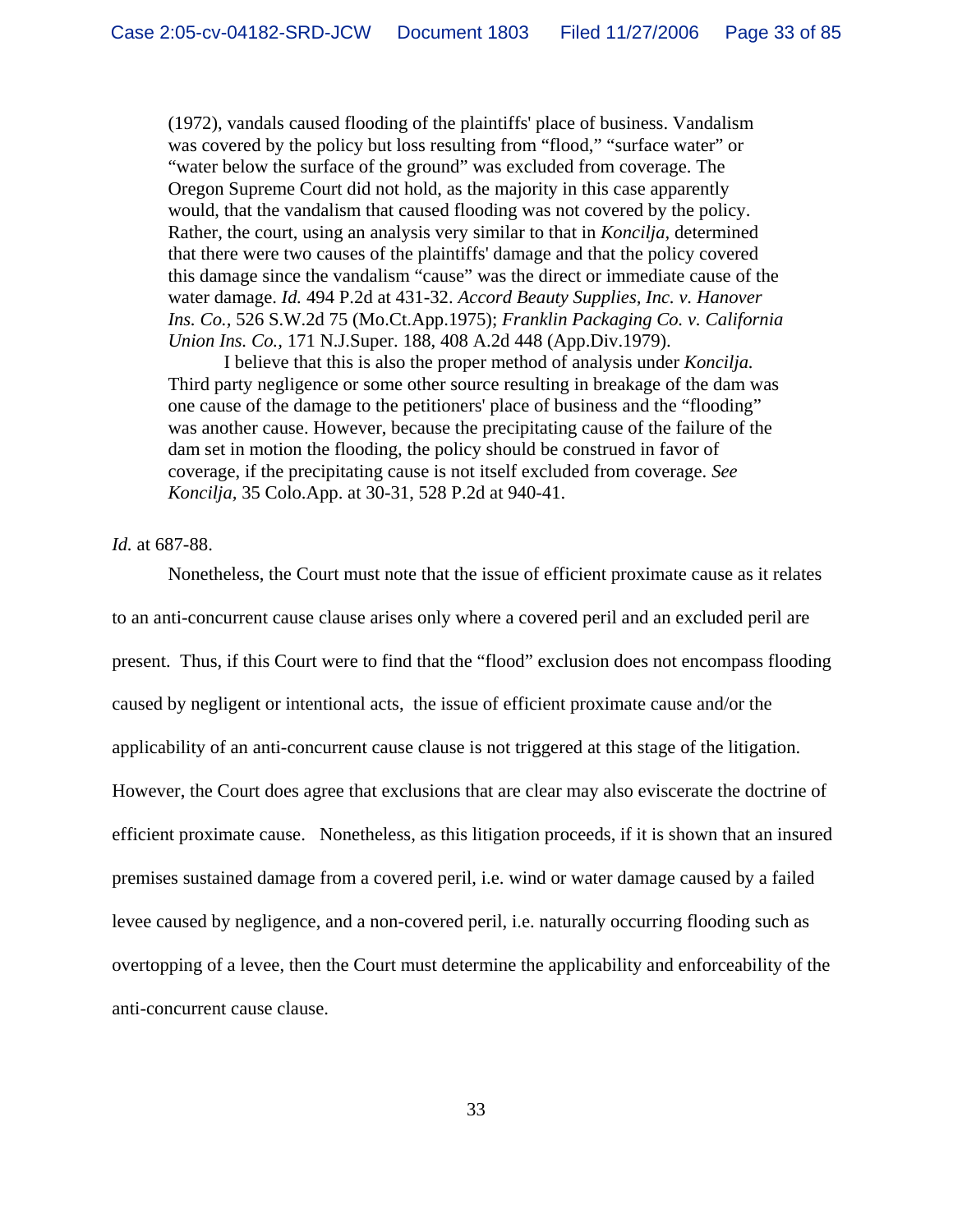# **D. Earth Movement Litigation Provides Further Demonstration of Reasonableness of Two Interpretations–Natural v. Man-Made**

Additional support for the proposition that exclusions can be limited to natural occurring incidents as opposed to those caused by the negligent or intentional acts of man can be found in cases where the earth movement exclusions of all-risk policies are at issue. In *Murray v. State Farm Fire and Cas.*, 509 S.E.2d 1 (W.Va. 1998), the West Virginia supreme court considered certain earth movement exclusions where policy holders sought coverage for damages caused by rocks falling from the highwall of a 40-year old abandoned rock quarry situated next to their homes. The insurers initially denied coverage based on exclusions for losses resulting from "earth movement, including but not limited to . . .landslide . . [or] erosion." *Id.* at 483. The circuit court granted summary judgment in favor of the insurers, and the supreme court reversed. Evidence in the record demonstrated that negligent construction of the highwall behind the plaintiffs' residences contributed to the rockfall. Using the same rules of insurance contract interpretation as Louisiana, the court noted:

On the one hand, the exclusions cited in the defendant's policies could bar coverage for solely *natural* events such as earthquakes, volcanic eruptions, and sinkholes. On the other hand, the same exclusions refer to events which could be *man-made*, such as subsidence or earth movement caused by equipment or a broken water line. Or as alleged in this case, earth movement could be caused by *both man and nature* over a period of time, such as landslides, mudflows, or the earth sinking shifting or settling. Because the policy language is reasonably susceptible to different meanings, we believe that the earth movement exclusions in the insurance polices at issue are ambiguous, and must have a more limited meaning than that assigned to it by the defendants.

*Id.* at 485. The court then applied the two doctrines of *ejusdem generis and noscitur a sociis* to conclude that both earth movement exclusions at issue therein must be read "to refer only to phenomena resulting from natural, rather than man-made forces." *Id.* at 486. The court stated: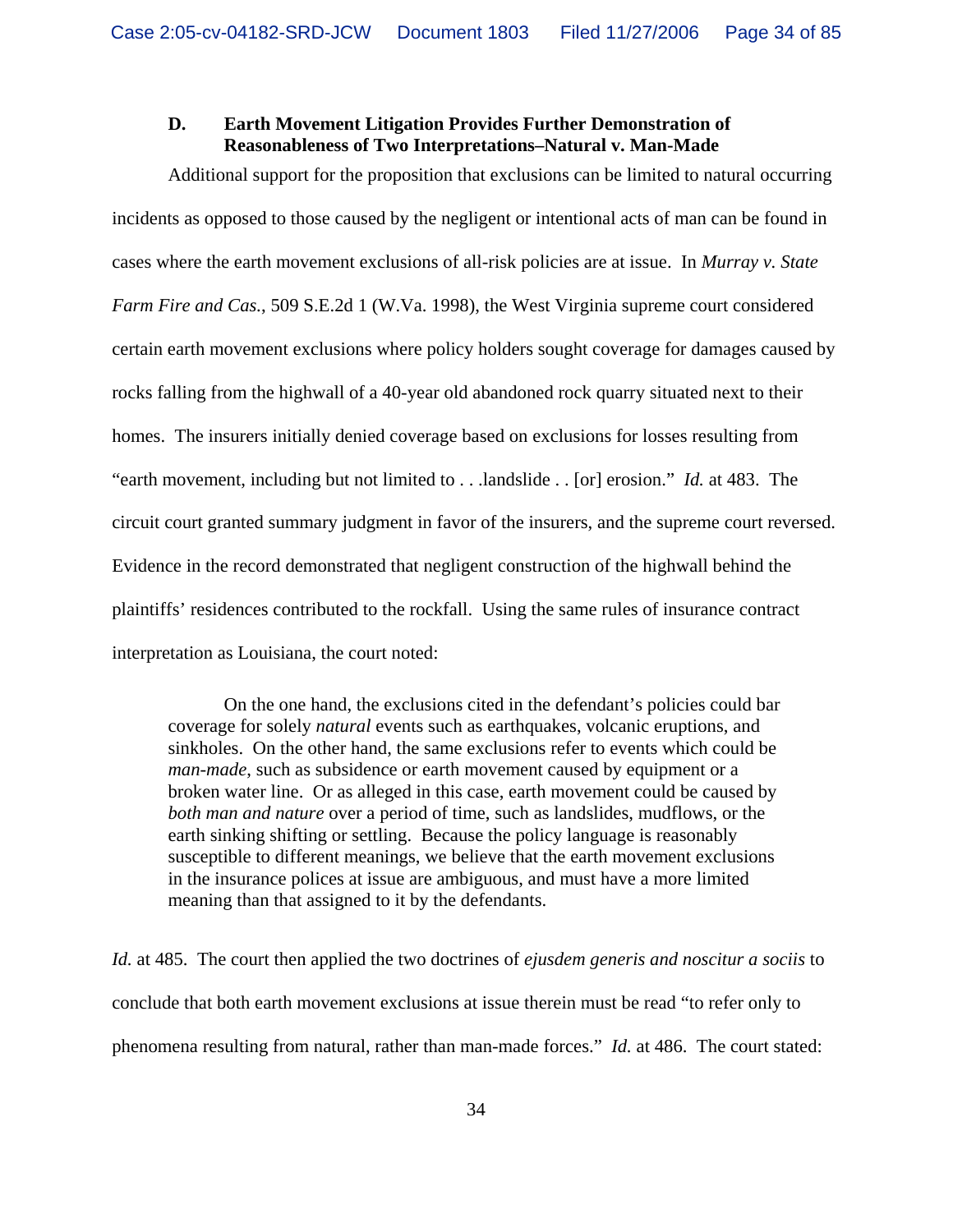Therefore, when an earth movement exclusion in an insurance policy contains terms not otherwise defined in the policy, and the terms of the exclusion relate to natural events (such as earthquakes or volcanic eruptions), which events, in some instances, may also be attributed to a combination of natural and manmade causes (such as landslides, subsidence or erosion), the terms of the exclusion must be read together and limited to exclude naturally-occurring events rather than man-made events.

*Id.*

It should be noted that in *Change, Inc. v. Westfield Ins. Co.*, 542 S.E.2d 475, 479 (W.Va.

2000), the West Virginia supreme court subsequently applied the same analysis to the ISO water

exclusion to find that there was coverage provided where a water main owned by the City of

wheeling ruptured and damage the offices of the insured. The court stated:

The doctrine of *noscitur a sociis* dictates that language should be construed in accordance with the words which are its associates. The Court observes that the words of the exclusionary language specifically exclude damage by flood, surface water, waves, tides, tidal waves, etc. these words all refer to water arising from natural causes or from natural disasters. On the other hand, the language of the exclusionary clause includes in coverage damage by sprinkler leakage, that is, water from a manmade system."

*Id.* at 479.

The Florida supreme court likewise found that an ISO earth movement exclusion applied only to earth movement brought about by natural events and did not apply to damage caused by a man-made event such as blasting. In *Fayad v. Clarendon Nat'l Ins. Co.*, 899 So.2d 1082 (Fla. 2005), the court utilized the same principles of insurance contract interpretation noting that "if the salient policy language is susceptible to two reasonable interpretations, one providing coverage and the other excluding coverage, the policy is considered ambiguous. *Id*. at 1086 (citations omitted). It also noted that "exclusionary clauses are construed more strictly against the insurer than coverage clauses." *Id*.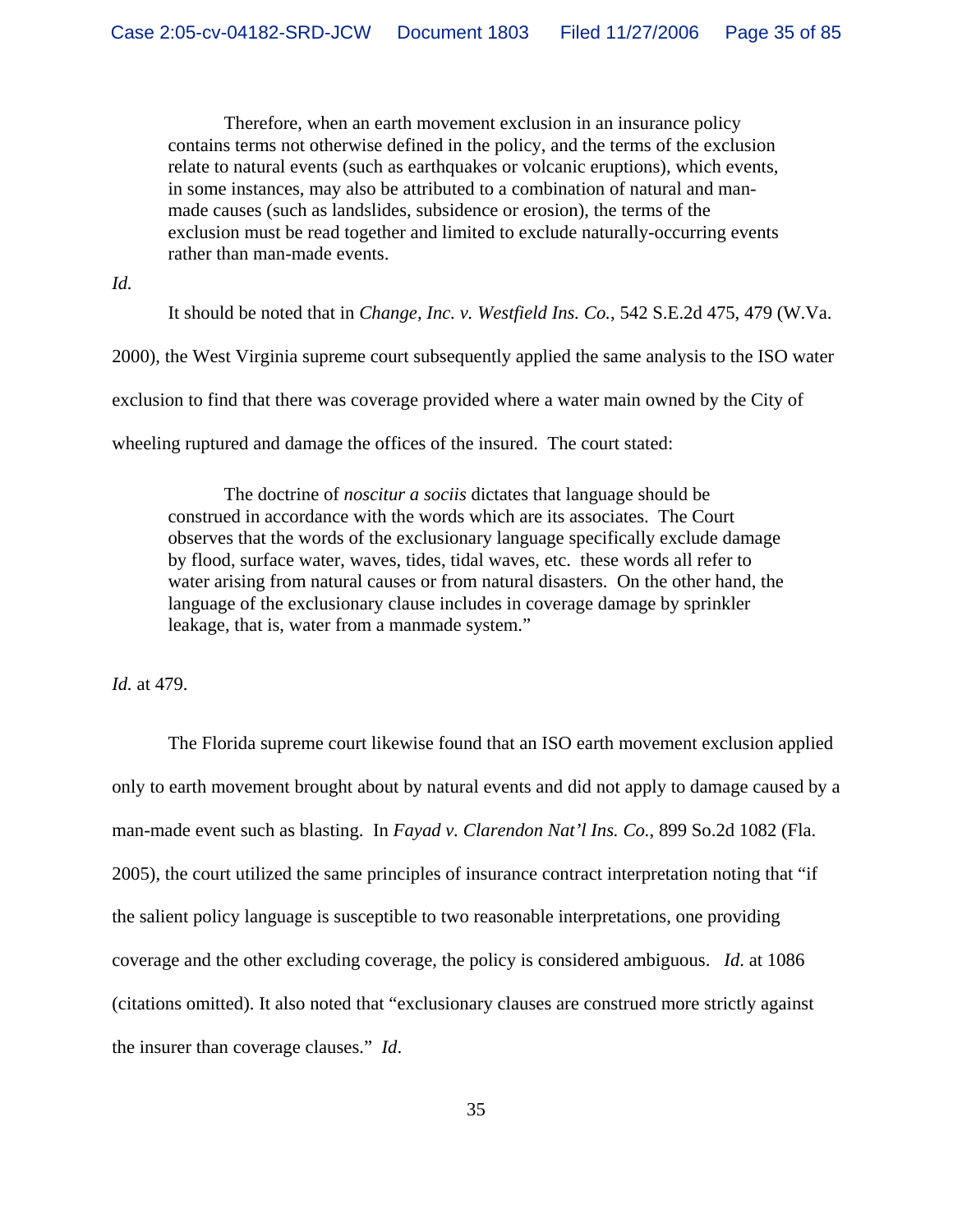In its analysis the court noted the practical differences for the insurer between losses caused by natural occurrences as opposed to man-made occurrences. The insurer would have the right to subrogation against the tort-feasor in the event that the loss was caused by a man-made event, rather than a natural occurrence. This factor from an underwriting standpoint supports the proposition that the insurer was excluding a loss for which it had no recourse. The court also remarked that the exclusion at issue in *Fayad* did not contain the State Farm lead in provision which excludes "regardless of the cause" earth movement, and that the vast majority of the courts found the earth movement provision limited to damage caused by natural phenomena. Since the cause of the insured's loss was blasting, which was not expressly listed as a causal event that would preclude coverage for resulting damage, the court again used the principle of *ejusdem generis* and limited the exclusion to earth movement caused by a natural event.

Finally, it is also important that in *Peach State Uniform Serv. Inc. v. American Ins. Co.*, 507 F.2d 996 ( $5<sup>th</sup>$  Cir. 1975), the appellate court reversed the jury findings of the district court with respect to the applicability of a water exclusion and an earth movement exclusion where the foundation of a building gave way and a portion of the building collapsed after heavy rains. The insurer maintained that the undermining of the foundation was caused by run-off water washing away uncompacted fill dirt from underneath its foundation and thus the damage was excluded from the "all-risk" policy based on the earth movement and water damage exclusions. The insureds maintained that the collapse was caused by the caving in of a portion of a sewer line which ran directly underneath the building in question.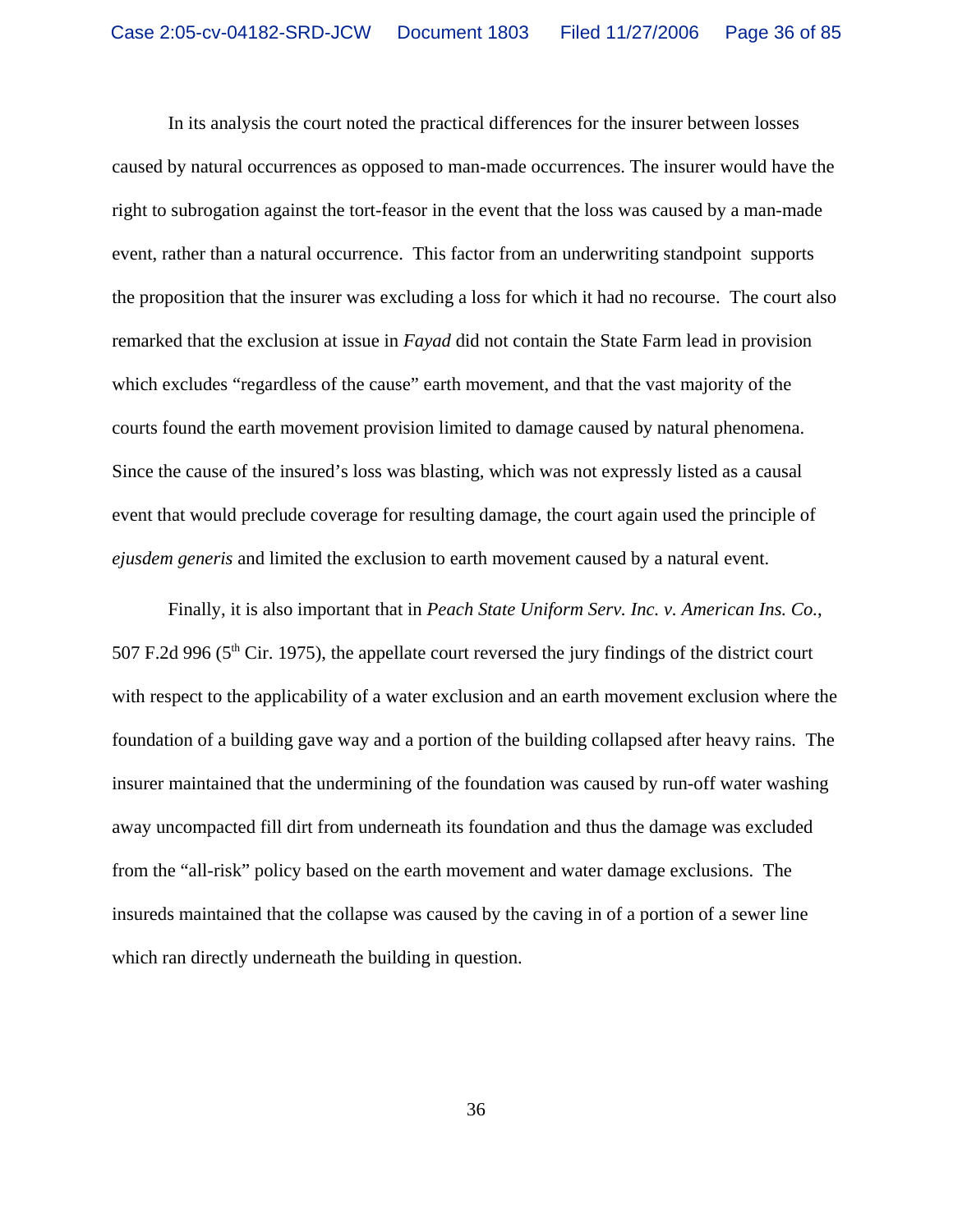The court in commenting on the water damage exclusion<sup>13</sup> noted, "while the term water" damage may be used in the abstract to refer to any sort of damage worked by water or the motion of water, . . here we must take the phrase in context, not in the abstract." *Id*. at 998. The court concluded that "the term water damage in this context constitutes a limitation on the sorts of damages from the enumerated water which were excluded from coverage." It further concluded that the exclusion was ambiguous and found that it was inapplicable to the damages at issue. *Id.* at 999. The court then examined the earth movement exclusion<sup>14</sup> and using the principle of *ejusdem generis* found it applicable to damages caused by actual movement of earth itself, not superficial effects of external forces.

## **E. Distinctions from Civilian Approach Further Demonstrates Inapplicability of** *Kane* **to the Case at Bar**

In considering whether the *Kane* majority approach should guide this court, certain distinguishing facts militate against such a course of decision.In the *Kane* analysis, the fact that the term "flood" was imbedded in an exclusion rather than in the coverage provision, was apparently ignored in that the Court applied the broadest possible definition to flood, rather than narrowly construing an exclusion. It appears that the definition used by the *Kane* court was more akin to the definition of the verb "flood" than the noun "flood." Thus, this analysis ignores

<sup>&</sup>lt;sup>13</sup>The exclusion provided: "This policy does not insure against loss or damage resulting from: . . ."(N) water damage casued by, contributed to, or aggravated by any of the following:

<sup>(1)</sup>Flood, surface water, waves, tidal water or tidal wave, overflow of streams or other bodies of water, or spray from any of the foregoing. . . ,

<sup>(2)</sup> Water which backs up through sewers or drains,

<sup>(3)</sup> Water below the surface of the ground. . . .

*Id*. at 998

<sup>&</sup>lt;sup>14</sup> This exclusion provided "this policy does not insure against loss or damage resulting from: (B) Earthquake, volcanic eruption, landslide or other earth movement. . . ." *Id.* at 999.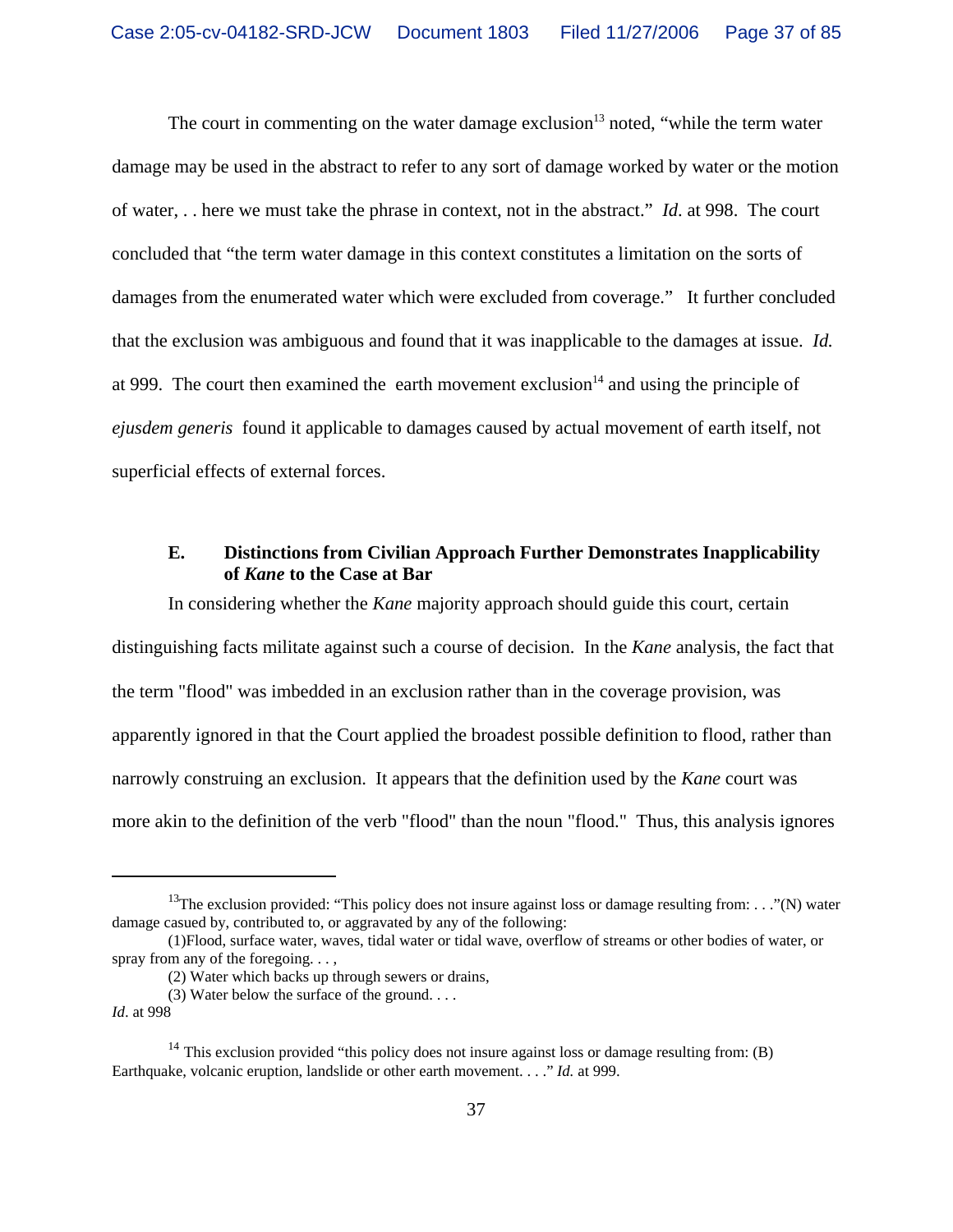one basic tenet of Louisiana law–that is an insurance policy is a contract of adhesion and that an exclusion must be narrowly construed. Furthermore, another important distinction can be found in the majority opinion of *Kane.* 

The majority also noted in distinguishing *Ferndale*, as discussed, *supra* at 20 that:

In addition to the factual distinction between *Ferndale* and this case, the definition of "flood waters" upon which the *Ferndale* court relied supports our conclusion that the term "flood" is not ambiguous under the facts of this case. The *Ferndale* court quoted from 5 J. Appleman, *Insurance Law and Practice* § 3145 (1970), as follows: " 'Flood waters' are those waters above the highest line of the ordinary flow of a stream, and generally speaking they have overflowed a river, stream, or natural water course and have formed a continuous body with the water flowing in the ordinary channel. . . ." *Ferndale,* 527 P.2d at 940.

Although leakage from a ruptured city water line does not fall within this definition, **the rising and overflowing of Fall River does**. This definition makes no distinction between naturally and artificially caused floods, **and in this case, the Fall River clearly overflowed "above the highest line of [its] ordinary flow."**

*Kane,* 768 P.2d at 681-82. Thus, it appears that the failure of the Lawn Lake Dam was caused by overtopping which would factually distinguish it from the facts before the Court where the allegations are not of flooding caused by the flood wall's failure from overtopping, but rather the flood walls' collapse when faced with conditions they were allegedly designed to withstand.

Another distinction can be found with respect to the *Kane* majority in its discussion of *Koncilja, see discussion, supra,* 20-21.As noted, the Colorado supreme court stated that if the "efficient moving cause" rule "were to be adopted by this court," it must yield to the "a wellsettled principle of law: namely, that courts will not rewrite a contract for the parties. *See, e.g., Republic Ins. Co. v. Jernigan,* 753 P.2d 229, 232 (Colo.1988)." *Kane*, 768 P.2d at 685. This statement would indicate that at least the Colorado supreme court had not embraced the efficient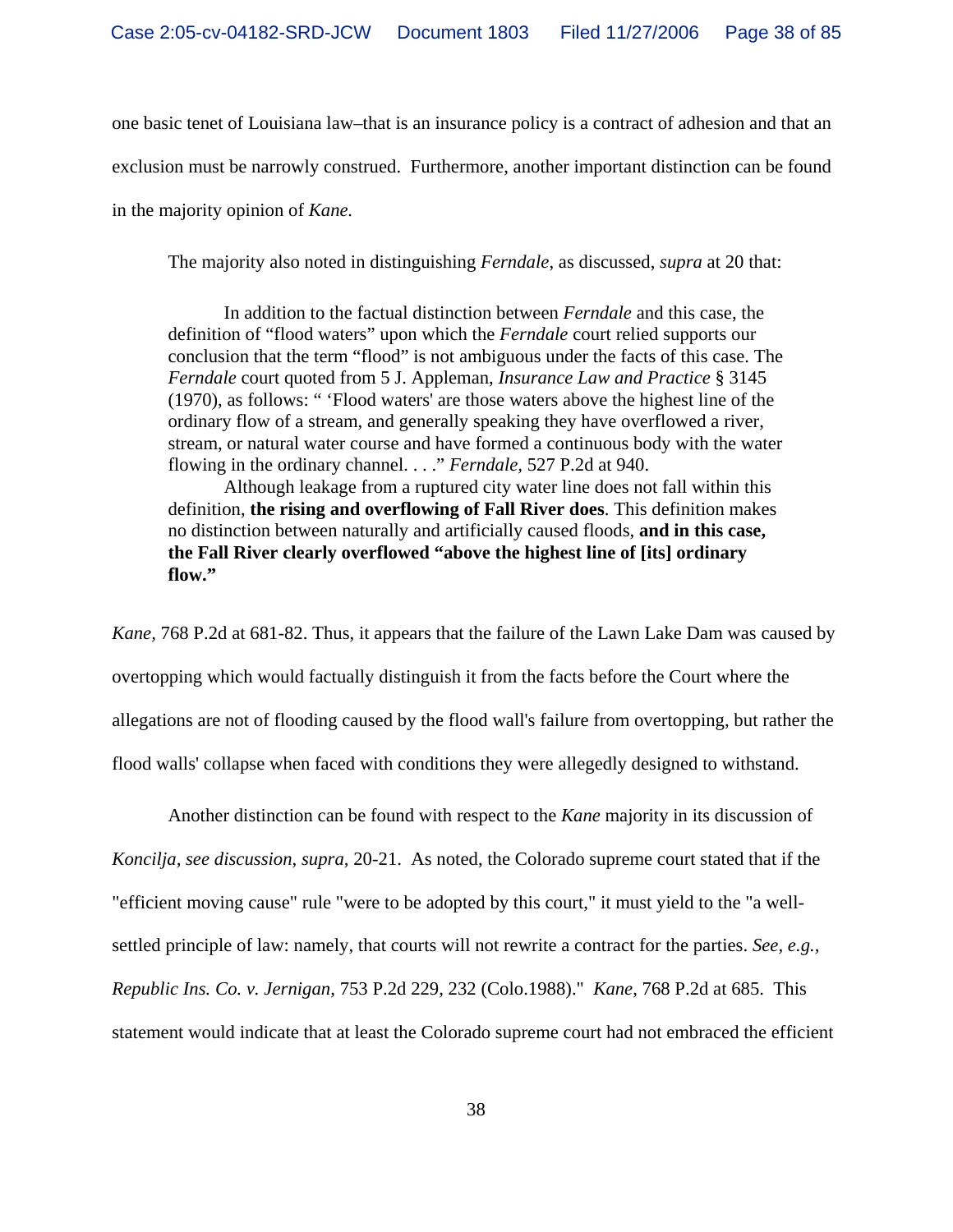moving cause principle. However, Louisiana's courts consistently apply the efficient proximate cause rule in resolving coverage issues. *Lorio v. Aetna Ins. Co.*, 255 La. 721, 232 So.2d 490 (La. 1970) which again distinguishes the *Kane* majority approach from the case at hand.

# **IX. Application of Legal Principles to the Policies Before the Court**

## **A**. **ISO Water Damage Exclusion**

## **1. ISO Water Damage Exclusion Standing Alone Is Ambiguous and Must Be Interpreted Against the Insurer to Find Coverage**

Based on these principles, the Court now examines the "Water Damage Exclusion" in the ISO policies in the context of a Rule 12(b) motion, where the Court is required to take all of the allegations as true. The fundamental argument made by the ISO insurers is that the word "flood" is all encompassing. They point out that the water damage which occurred to homes and businesses in New Orleans has been referred to as a "flood" in newspapers, general reports and many other sources. And thus, the water exclusion applies to the coverage sought by policy holders herein.

As demonstrated earlier, the word "flood" has numerous meanings. It is defined in virtually all dictionaries first as a noun then as a verb. In the policies being examined by the Court it is used as a noun. As noted, most of the definitions of the noun imply encroachment of water caused by an act of nature. Furthermore, this exclusion has been the subject of differing interpretations in the jurisprudence which further demonstrates that it is susceptible of two reasonable interpretations. As such, under Louisiana civilian principles and the *jurisprudence constant*, this Court finds the ISO Water Damage Exclusion ambiguous.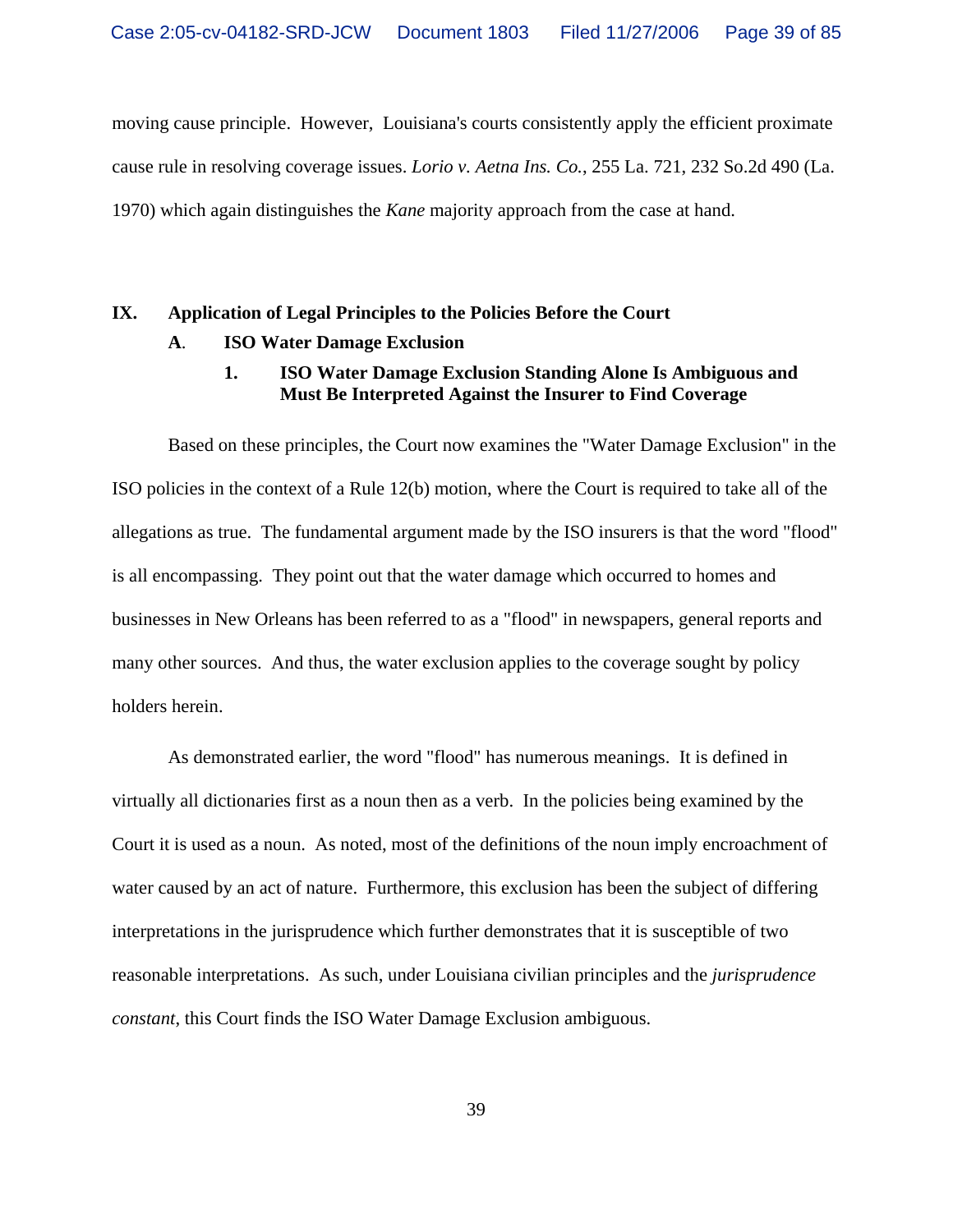The policies before the Court are "all-risk" policies, and any exclusion must be clear and unambiguous. "Words susceptible of different meanings must be interpreted as having the meaning that best conforms to the object of the contract." La. Civ. Code. art 2048. Thus, this Court is required to examine the insurance policies before it in the context of the purpose of the policy including the scope of the risks against which it purports to insure. "Each provision in a contract must be interpreted in light of the other provisions so that each is given the meaning suggested by the contract as a whole." La. Civ. Code art. 2050. Water damage could occur to a home or business for a myriad of reasons and any number of causes. The causes can be natural, *i.e.* overflow of river banks, intense rain, etc., or man-made, *i.e.*, the failure of a dam or levee, a vandal destroying a above ground swimming pool, a vehicle hitting a water main, etc.

As a general rule, insurance policies should be construed to effect, not deny coverage. *Holden v. Connex-Metalna*, 2001 WL 40994 at \*2 (E.D.La. Jan. 16, 2001) *citing Breland v. Schilling*, 550 So.2d 609 (La. 1989). Furthermore, as previously noted where the Court finds an ambiguity, it must ascertain how a reasonable insurance policy purchaser would construe the clause at the time the insurance contract was entered and fulfill the reasonable expectations of the insured even though a carful examination of the policy provisions indicate that such expectations are contrary to the expressed intention of the insurer. *Louisiana Ins. Guar. Assoc.,* 630 So.2d at 764 and n. 19.

 It is the considered opinion of this Court that because the policies are all-risk, and because "flood" has numerous definitions, it reasonably could be limited to natural occurrences. Simply put, the language of the ISO Water Damage Exclusion chosen by the insurer is unclear. Indeed, the broad definition defendants seek to employ–that is that the term "flood" means the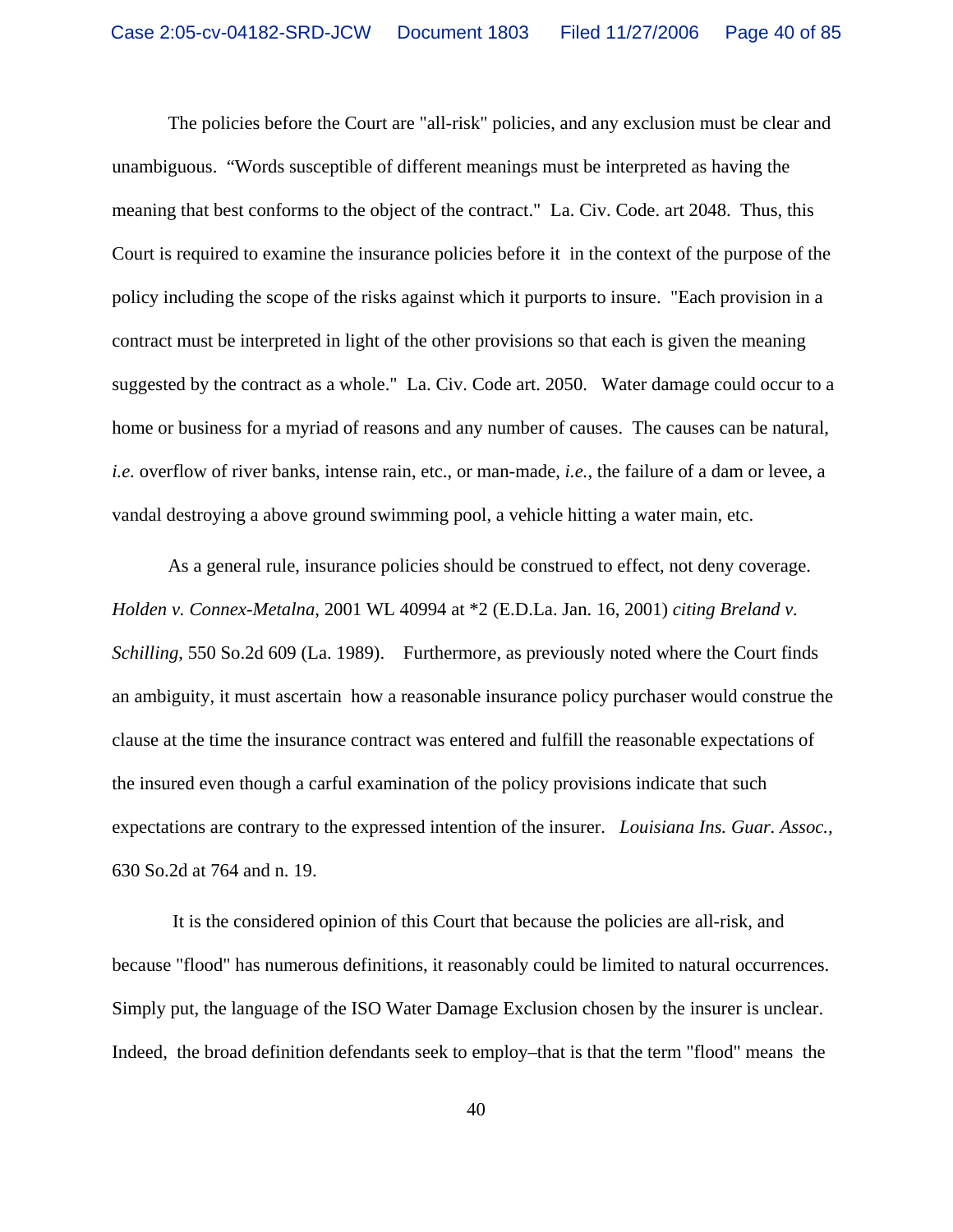inundation of usually dry land by water– makes the remaining part of the exclusion superfluous. The ensuing words "waves, tidal water, overflow of a body of water or spray from any of these, whether or not driven by wind" all are instances relating to **natural** events which can cause inundation of usually dry land. Thus, to use the broadest definition of the term "flood" in interpreting this exclusion, would render the rest of the clause useless.

 Under the principles of Louisiana law, the Court is constrained to find the language ambiguous. To find otherwise, leads to absurd results. Once this finding is made, the Court is further constrained to interpret it against the insurer. "If there is any doubt or ambiguity as to the meaning of a provision in an insurance policy, it must be construed in favor of the insured and against the insurer. *See La. C.C.* art. 2056.<sup>15</sup> When the ambiguity relates to an exclusionary clause, the law requires that the contract be interpreted liberally in favor of coverage." *Arnette v. NPC services, Inc.* , 808 So.2d 798 (La. App. 1st Cir. 2002) *citing Borden, Inc. v. Howard Trucking Co., Inc.*454 So.2d 1081, 1090 (La. 1983). The term "flood" is in the context of an exclusion and thus must be narrowly construed. "Under this rule of strict construction, equivocal provisions seeking to narrow an insurer's obligation are strictly construed against the insurer. *Carrier,* 759 So.2d at 43. " *Cadwallader*, 848 So.2d at 580 (emphasis added); *Calogero v. Safeway Ins. Co. of La.* , 753 So.2d 170 (La. 2000). *See, generally,* 15 William McKenzie and H. Alston Johnson, III, *Louisiana Civil Law Treatise: Insurance Law and Practice* § 4 at 6-9 (2d ed. 1996).

<sup>&</sup>lt;sup>15</sup>"A contract executed in a standard form of one party must be interpreted, in case of doubt, in favor of the other party." La. Civ. Code. art. 2056.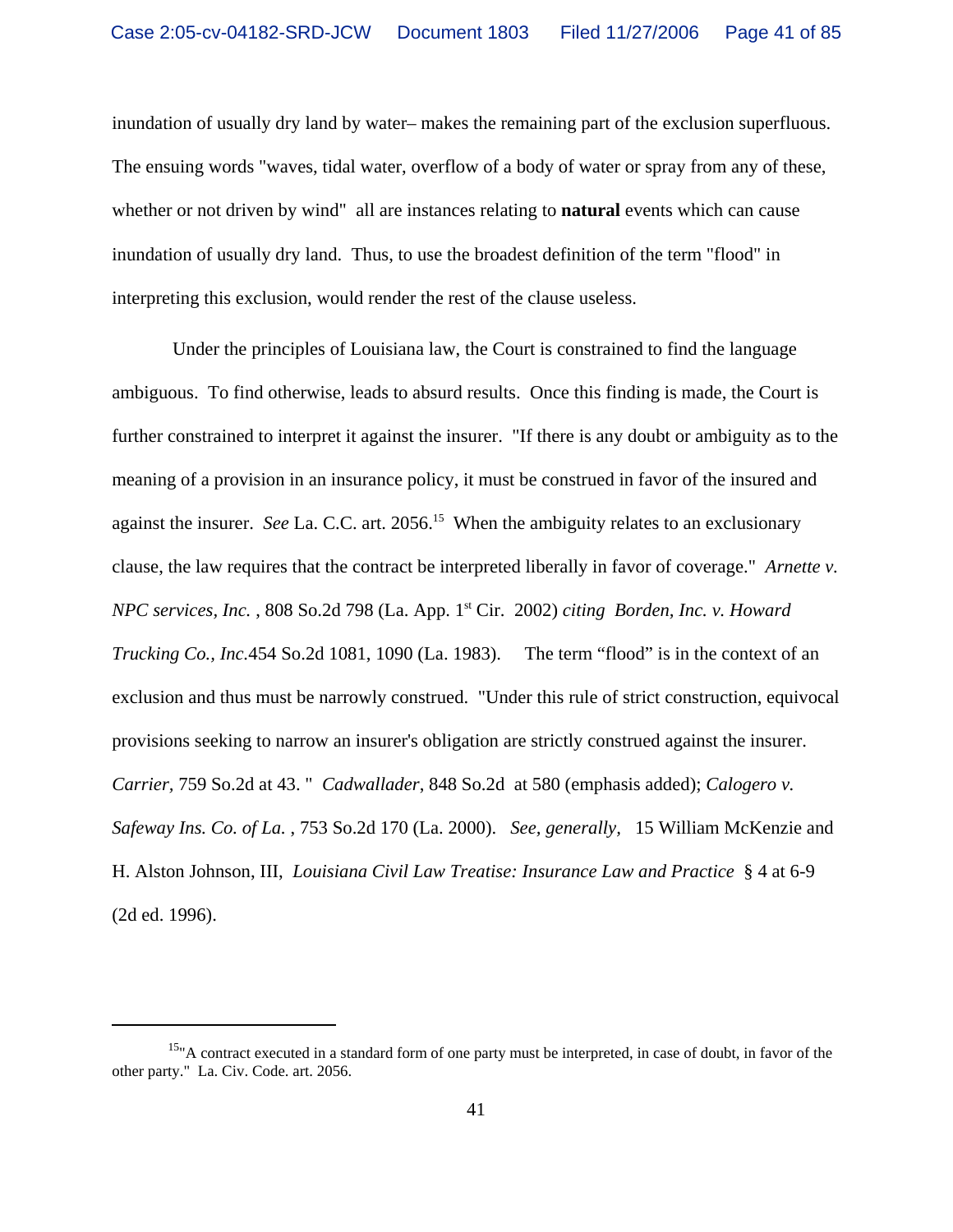Support for limiting this exclusion in the context of an all-risk policy is further

demonstrated in the Louisiana supreme court's decision in *Doerr v. Mobil Oil Corp.*, 774 So.2d 119 (La. 2000). In *Doerr*, a refinery discharged hydrocarbons into the Mississippi River which were drawn into the St. Bernard Parish water system and then distributed to users throughout the parish. Plaintiffs in that case sought compensation from St. Bernard Parish and its insurers for personal injuries allegedly sustained from the use and/or consumption of the allegedly contaminated water. *Id.* at 121.

The Louisiana supreme court examined a total pollution exclusion endorsement in the policy and analyzed its previous decision in *Ducote v. Koch Pipeline Co.,* 730 So.2d 432 (La. 1999). In *Ducote*, the supreme court had previously held that pollution exclusions were unambiguous and excluded coverage for injury "which would not have occurred in whole or in part but for the [dispersal] of pollutants at any time." *Ducote*, 730 so.2d at432, 437. The *Doerr* court noted that this holding made it irrelevant as to who precipitated the alleged pollution and re-examined the pollution exclusion itself.

The *Doerr* policy read:

This insurance does not apply to:

(1) "Bodily injury", "property damage", "personal injury" or "advertising injury" which would not have occurred in whole or part but for the actual, alleged or threatened discharge, dispersal, seepage, migration, release or escape of pollutants at any time.

(2) Any loss, cost or expense arising out of any:

(a)Request, demand or order that any insured or others test for, monitor, clean up, remove, contain, treat, detoxify or neutralize, or in any way respond to, or assess the effects of pollutants; or

(b) Claim or suit by or on behalf of a governmental authority or others for damages because of testing for, monitoring, cleaning up, removing, containing, treating, detoxifying or neutralizing, or in any way responding to, or assessing the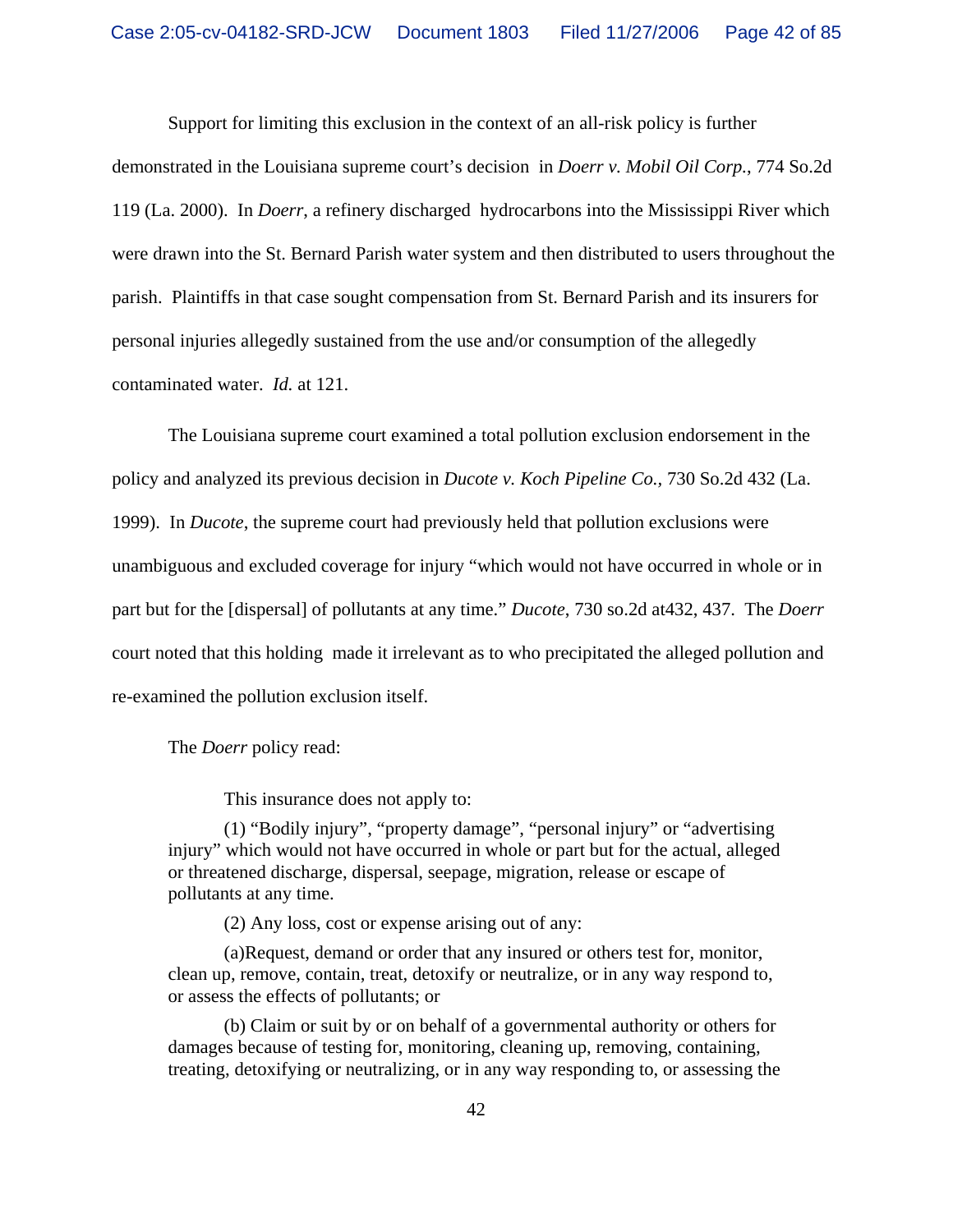effects of pollutants. Pollutants means solid liquid, gaseous, or thermal irritant or contaminant including smoke, vapor, soot, fumes, acid, alkalis, chemicals and waste. Water includes material to be recycled, reconditioned or reclaimed.

*Id* at 122-23. The court noted that as written:

[T]he exclusion can be read to exclude coverage for anything from the release of chlorine gases by a conglomerate chemical plant to the release of carbon monoxide from a small business owner's delivery truck. It could be read to exclude injuries resulting from a slip and fall on an oil-slicked beach to a slip and fall on spilled gasoline at a corner service station. As pointed out in *Pipefitters Welfare Educ. Fund v. Westchester Fire Ins. Co.*, 976 F.2d 1037, 1043 (7<sup>th</sup> Cir. 1992):

without some limiting principle, the pollution exclusion clause would . . . lead to some absurd results. To take but two simple examples, reading the clause broadly would bar coverage for bodily injuries suffered by one who slips and falls on the spilled contents of a bottle of Drano, and for bodily injury caused by an allergic reaction to chlorine in a public pool. Although Drano and chlorine are both irritants or contaminants that cause, under certain conditions, bodily injury or property damage, on would not ordinarily characterize these events as pollution.

*Id.* at 124.

The court then examined the origin of the Total Pollution Exclusion and concluded that its purpose was to exclude coverage for environment pollution with respect to the active polluter of the environment, not to apply unambiguously "regardless [as the majority stated in *Ducote]* of whether the release was intentional or accidental, a one-time event or part of an on-going pattern of pollution." *Doerr* at 126, *citing, Ducote*, 730 So.2d at 437. The court continued "In fact, to give the pollution exclusion the broad reading found in *Ducote* would contravene the very purpose of a CGL policy, without regard to the realities which precipitated the need for the pollution exclusion–the federal government's war on active polluters." *Doerr* at 126. The court concluded: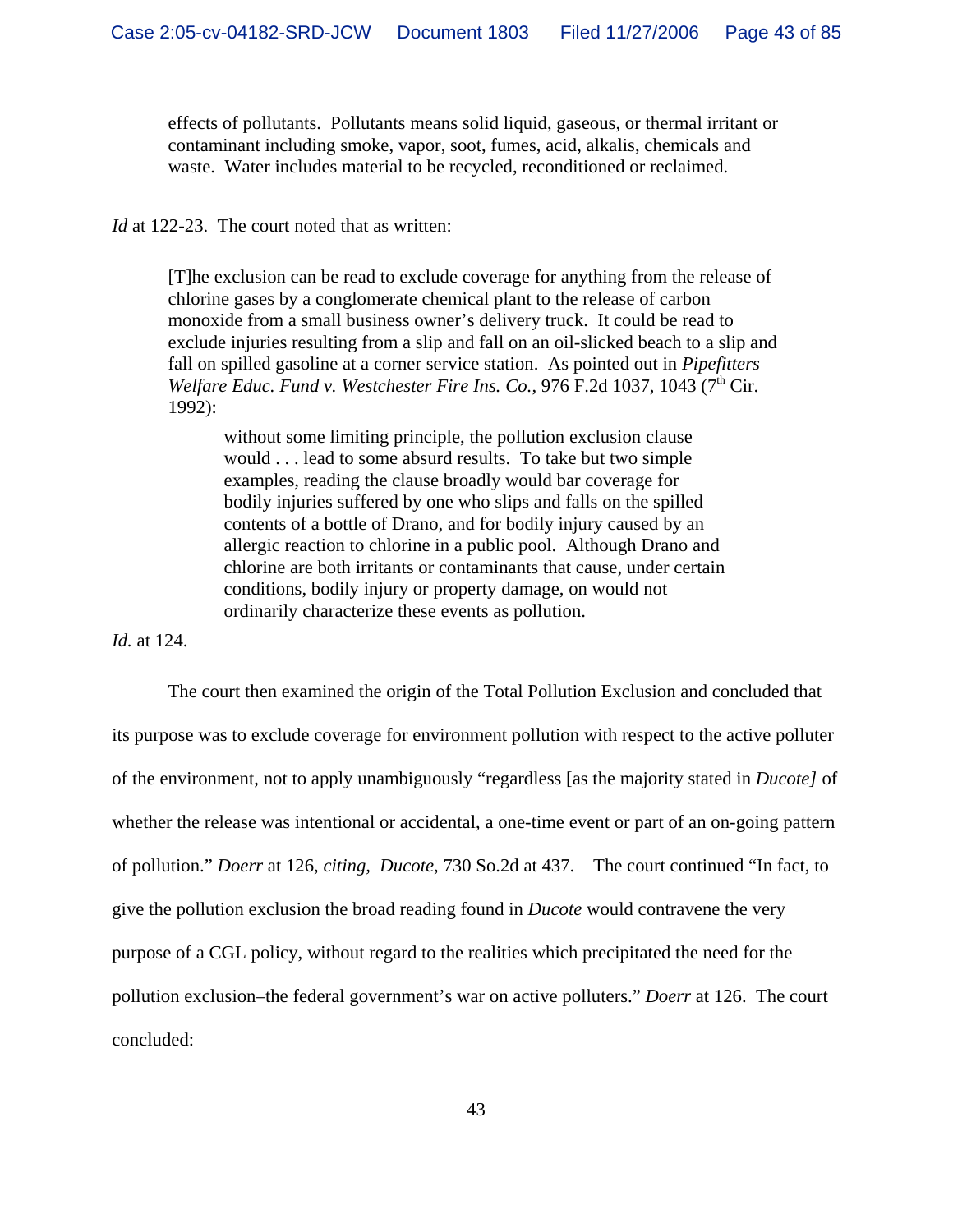Commercial General Liability policies are purchased by both large and small business owners in an attempt to protect against losses that may result from unforeseen liability-imposing events or circumstances. As stated in Section  $I(A)(1)(a)$  of the policy at issue here, the issuer of a liability policy "will pay those sums that the insured becomes legally obligated to pay as damages because of 'bodily injury' or 'property damage' to which this insurance applies." Business owners rely on these policies to protect them against claims and losses which might otherwise force insolvency or prompt serious losses. The insurance company, on the other hand, agrees to absorb liability to which the business might otherwise be exposed in return for a premium which, along with the premiums of other insureds, is designed to adequately spread potential losses among all of the insurer's clients. These businesses come to rely on the liability policies because, without them, a single large claim might force insolvency or an intolerable monetary loss. Consequently, business owners expect that any exclusions within their policy will be read reasonably and with due regard to the intent of the policy as a whole. Giving these pollution exclusions a strictly literal reading without regard to the limited purpose behind their post-CERCLA formation would thwart the very purpose of the comprehensive general liability policy.

Both liability insurers and their insureds have certain expectations regarding issuance of a CGL policy. The liability insurer expects premiums in exchange for a certain level of risk, and the insureds expect to be insulated generally from liability claims. **A literal reading of the total pollution exclusions would alter the general scope and expectation of the parties. Consequently, because the pollution exclusion was designed to exclude coverage for environmental pollution only, it should be interpreted so that the clause "will not be applied to all contact with substances that may be classified as pollutants.**" Russ, *supra,* at § 127:6 n. 62 (citing *Stoney Run Co. v. Prudential-LMI Comm. Ins. Co.,* 47 F.3d 34, 37 (2nd Cir.1995)). As *Ducote* conflicts with the intent of the policy exclusion and disrupts the expectations of both insurers and insureds, that opinion will be overruled at this time.

*Doerr,* 774 So.2d at 127-28 ( footnote omitted) (emphasis added).

Likewise, defendants' seeking to employ the broadest possible definition of "flood" in

the context of the ISO Water Exclusion would result in the evisceration of what an "all-risk"

policy is meant to cover. Certainly the damage sued upon was caused by flooding; but was the

flooding caused by negligent acts or omissions excluded by the plain language of the policy?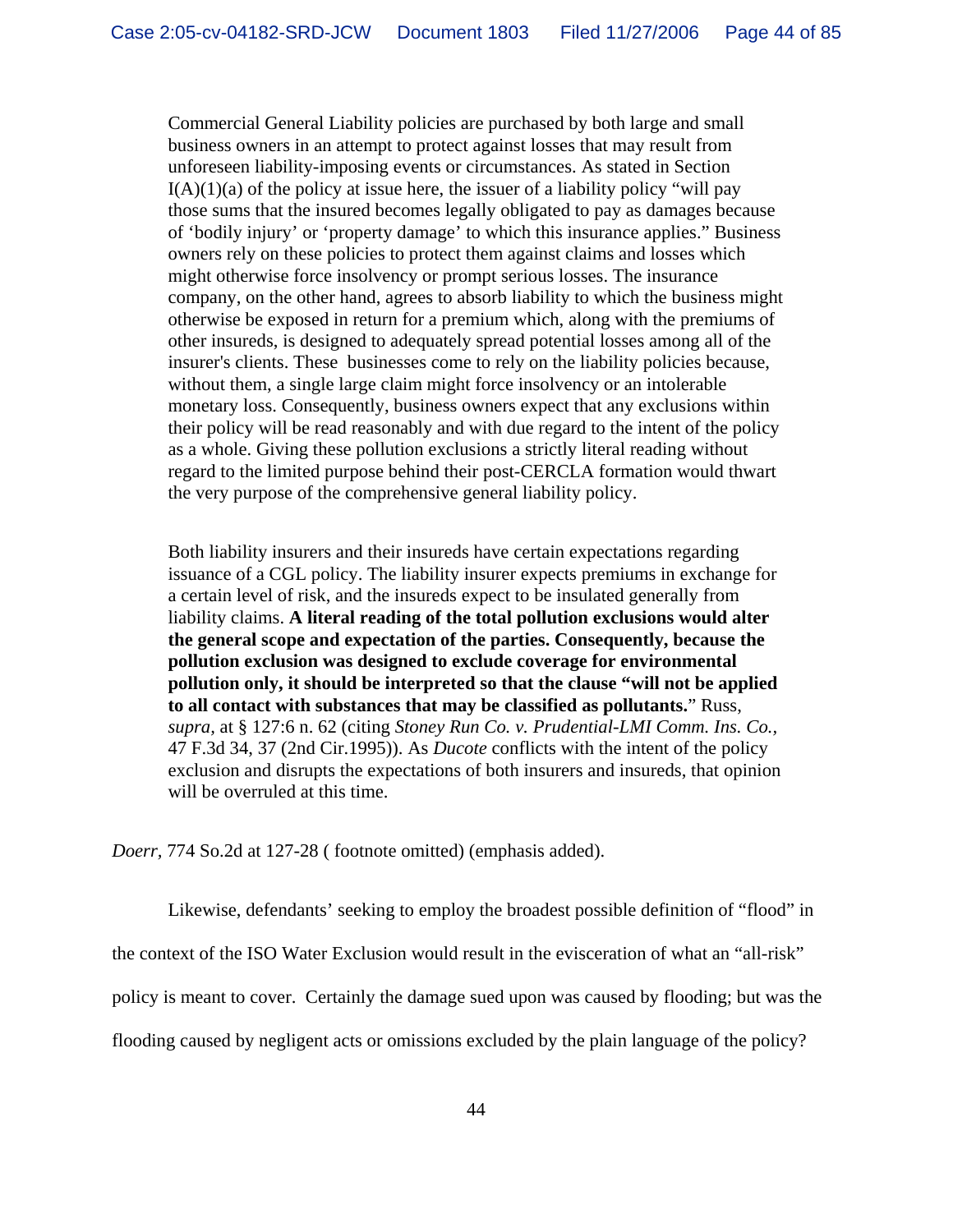The insurers could have drafted such a clear exclusion with very little effort, but they did not. As discussed herein, this precise issue, natural causes versus man-made causes, has been dealt with by various courts for a number of years. If the insurers, who wrote every word of the respective policies, wanted to make the language clear, that "flood" means water damage caused by negligent acts or omissions, it could have so drafted the policy language. For reasons only known to the insurer, it chose not to do so.

As is discussed, *infra,* in the sections concerning the State Farm policy and the Hartford policy, these insurers succeeded with very little effort in clearly excluding coverage for negligent acts or omissions. Indeed, if a consumer were to actually read the three different policy language presented in this case, one would expect that he or she would choose the ISO policy as it would be reasonable to assume that by comparison, it only excludes coverage for natural acts, unlike the other two policies. To find that the ISO language clearly excludes negligent acts would be to reward and encourage the use of vague language. This determination is underscored by the fact that the tension between natural flooding and flooding caused by negligent or intentional acts has existed for decades; obviously, some insurers made efforts to be clear in their intentions.

Furthermore, the defendant argues if the word "flood" does not include acts of negligence or omission, then the flooding which may occur as result of pumps not working in a heavy rain causing the streets to overflow with water would be covered under the policy. The Court disagrees. In that situation, the efficient proximate cause would be the natural occurrence of rain and the overflowing of the streets, not the failing of the pumps, and there would therefore would be no coverage as the cause efficient proximate cause was a natural act. What must be remembered is that the allegations in this matter revolve around the concept that the flood walls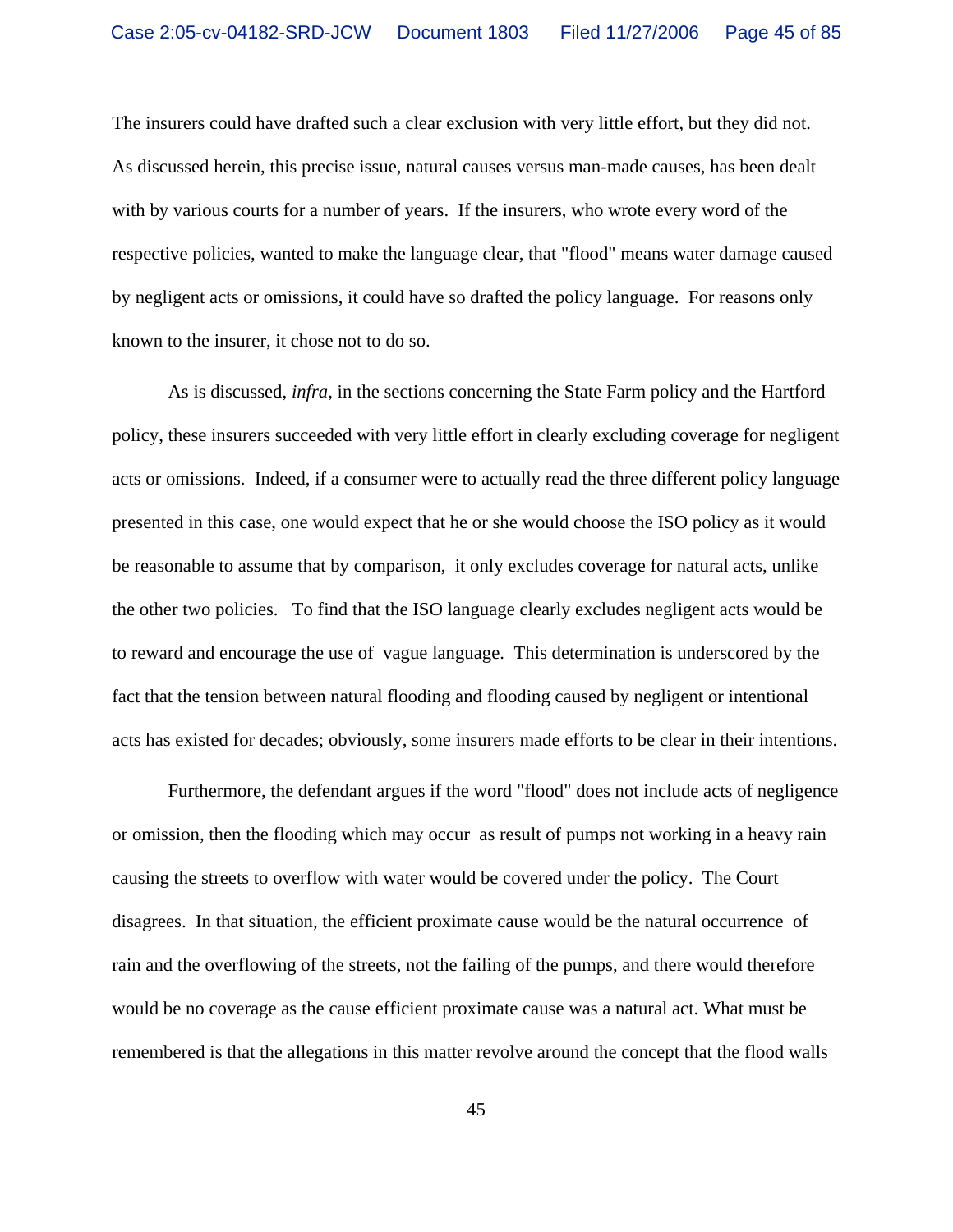involved collapsed precisely under the conditions that they were designed to withstand. If the pumps failed at a point which they were designed to handle, then arguably negligence might be present.

# **2. Existence of NFIP Does Not Change Analysis**

Insurers also argue that the existence of the National Flood Insurance Program ("NFIP") demonstrates that these policies are not meant to cover flooding of any sort. The existence and scope of the NFIP has no bearing on the rules of contractual interpretation that this Court must apply as to whether an exclusion in a policy is ambiguous. Moreover, the Standard Flood Insurance Policy ("SFIP") does not purport to cover all water damage that could occur to a structure. In the SFIP under the NFIP, "Flood" is defined as follows:

1. A general and temporary condition of partial or complete inundation of two or more acres of normally dry land area or of two or more properties (one of which is your property) from:

- a. Overflow of inland or tidal water,
- b. Unusual and rapid accumulation or run-off of surface waters from any source,
- c. Mudflow.

2. Collapse or subsidence of land along the shore of a lake or similar body of water as a result of erosion or undermining caused by waves or currents of water exceeding anticipated cyclical levels that result in a flood as defined in A.1.a. above.

44 C.F.R. Ch.1 (10-1-04 Edition) Pt. 61, App. A(1). If an insurer wanted to exclude coverage for damages covered by a national insurance program, it could so state in the relevant exclusion. Furthermore, "[i]t is the reasonable interpretation of an insured that governs the legal effect of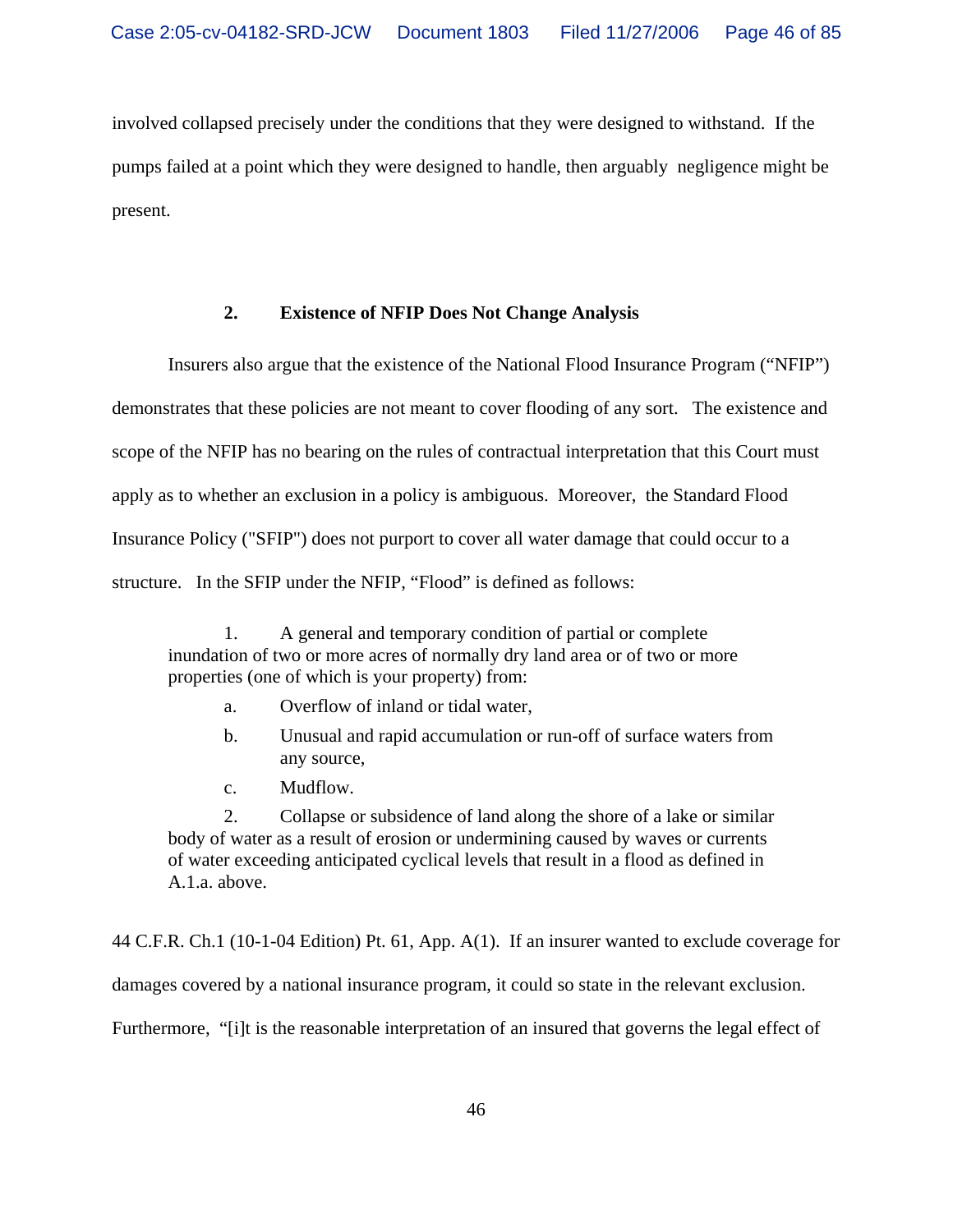language in an insurance contract, and not whether the language chosen by an insurer may constitute a legal term of art in another context. *Lee v. Unum Life Ins. Co. of America,* 900 So.2d 1021, 1029 (La. App. 4<sup>th</sup> Cir. 2005).

The Court also takes note that as a result of the 100 Year Flood Plane that was in effect at the time of Katrina, some lenders did not required a homeowner to purchase flood insurance where others did. Some of the predictions with respect to that flooding were apparently incorrect as a result of the alleged failure of the levee system**.** An insured may reasonably expect overtopping of a levee, but on the other hand an insured may not reasonably expect that levees designed and certified by the United States Corps of Engineers would fail as a result of negligent design and construction as has been alleged.

# **3. Ensuing Loss Provisions of the Act or Decisions Exclusion Render the Exclusion Inapplicable**

The insurers also contend that another exclusion would act to deny coverage to any of the

instant policy holders. The policies in the Exclusion Section also provide as follows:

#### Section 1–Exclusions

. . .

2. We do not insure for loss to property described in Coverages A and B caused by any of the following. **However, any ensuing loss to property described in Coverages A and B not excluded or excepted in this policy is covered.**

- b. **Acts or decisions***,* including the failure to act or decide, of any person, group, organization or governmental body;
- c. **Faulty, inadequate or defective**:
	- (1) Planning, zoning, development, surveying, siting;
	- (2) Design, specifications, workmanship, repair, construction, renovation, remodeling, grading, compaction;
	- (3) Materials used in repair, construction, renovation or remodeling; or
	- (4) Maintenance;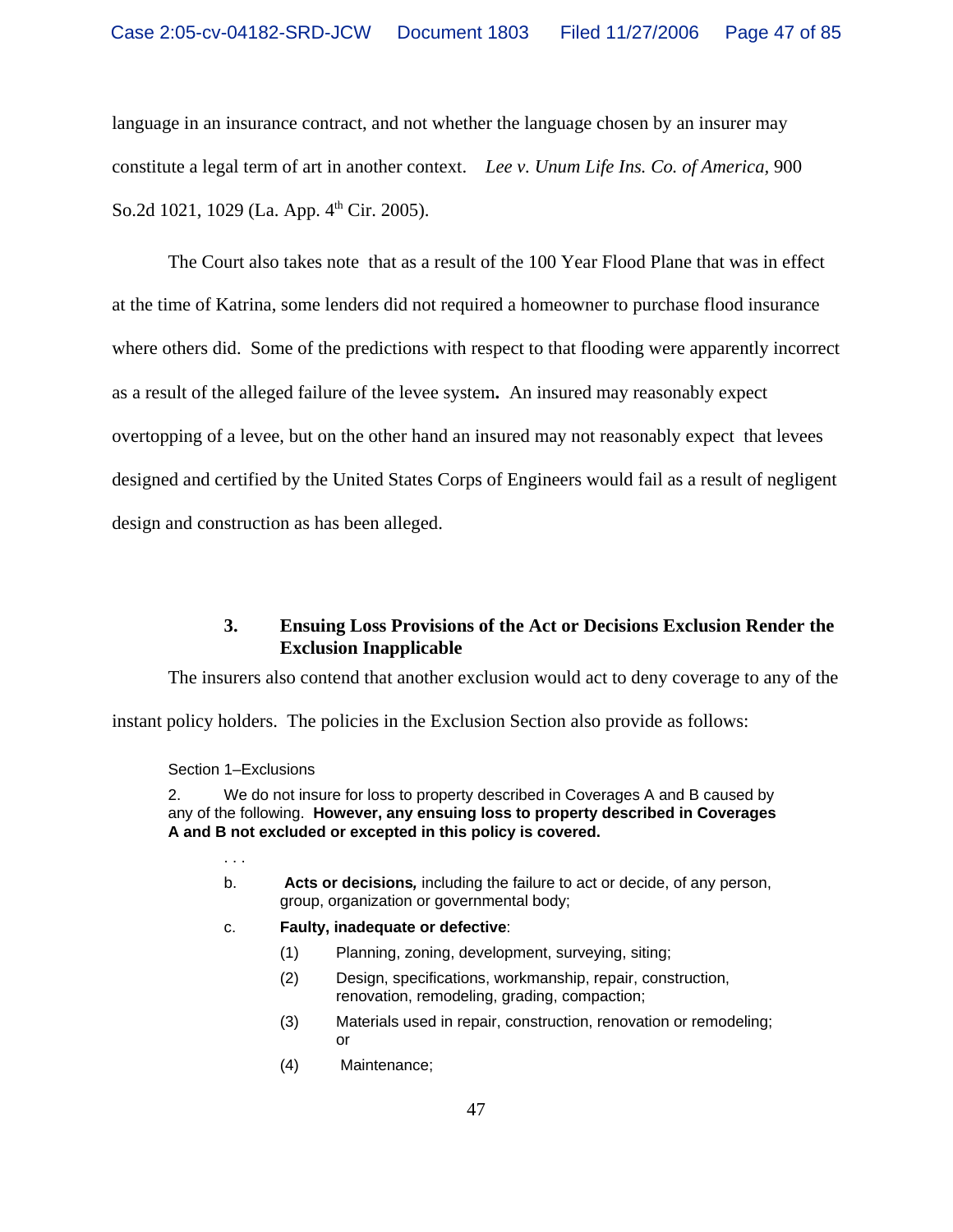of part or all of any property whether on or off the "residence premises."

(Standard Fire Policies, App, at INS 97 and INS 137; Hartford Policy, App. at INS 56; Hanover Policy, app, at INS 10; Unitrin Policy, App. at INS 172.). As the Court has found there is coverage for the flood damage as alleged, then the losses would be considered "ensuing" and as such, these exclusions would be inapplicable. *See Lake Charles Harbor & Terminal District v. Imperial Cas. & Indem. co.*, 857 F.2d 286 (5<sup>th</sup> Cir. 1988) (Rubin, J.).

As this Court concerning *Lake Charles Harbor in Holden v. Connex-Metalna*, 2001 WL

40994 (E.D.La. Jan. 16, 2001):

In *Lake Charles Harbor & Terminal District v. Imperial Casualty and Indemnity Company,* 670 F. Supp. 189 (W.D.La.1987), a cable broke on a shiploader, causing the shuttle portion of the loader to crash into the interior of the loader, resulting in extensive damage. The insurer denied coverage based on a policy exclusion for "[m]echanical or machinery breakdown; unless an insured peril ensues, and then only for the actual loss or damage caused by such ensuing peril." The plaintiff argued that the damage to the shiploader was an excluded peril. *Id.* at 193. It considered the that the purpose of an all risk policy "is to keep the insurer in its proper role as bearer of casualties rather than as warrantor or service contractor of the equipment of the insured. *Id.* at 194. The court held that damages to the ship unloader were covered under the policy, as "[t]he damages to the ship loader were not such as the insured would be expected to bear in the ordinary course of maintenance." *Id.*

On appeal, the United States Court of Appeals for the Fifth Circuit affirmed, finding the policy language to be so ambiguous that its "words, read literally, are meaningless." *Lake Charles Harbor & Terminal District v. Imperial Casualty & Indemnity Co.,* 857 F.2d 286 (5th Cir.1988). The insurers asserted that "because a mechanical breakdown was the but for cause of the accident··· no insured peril ensued." *Id* at 287. The Court of Appeals rejected such an interpretation. Examining the policy language, Judge Rubin found that "[w]hatever ensuing peril may mean, nothing in the policies indicates that catastrophic damages to a machine caused by its own mechanical breakdown cannot be included within the term." *Id* at 288. Thus, the court interpreted the exclusion to find that "the insurance policies covered all risks except those explicitly excluded from coverage, and excluded coverage for mechanical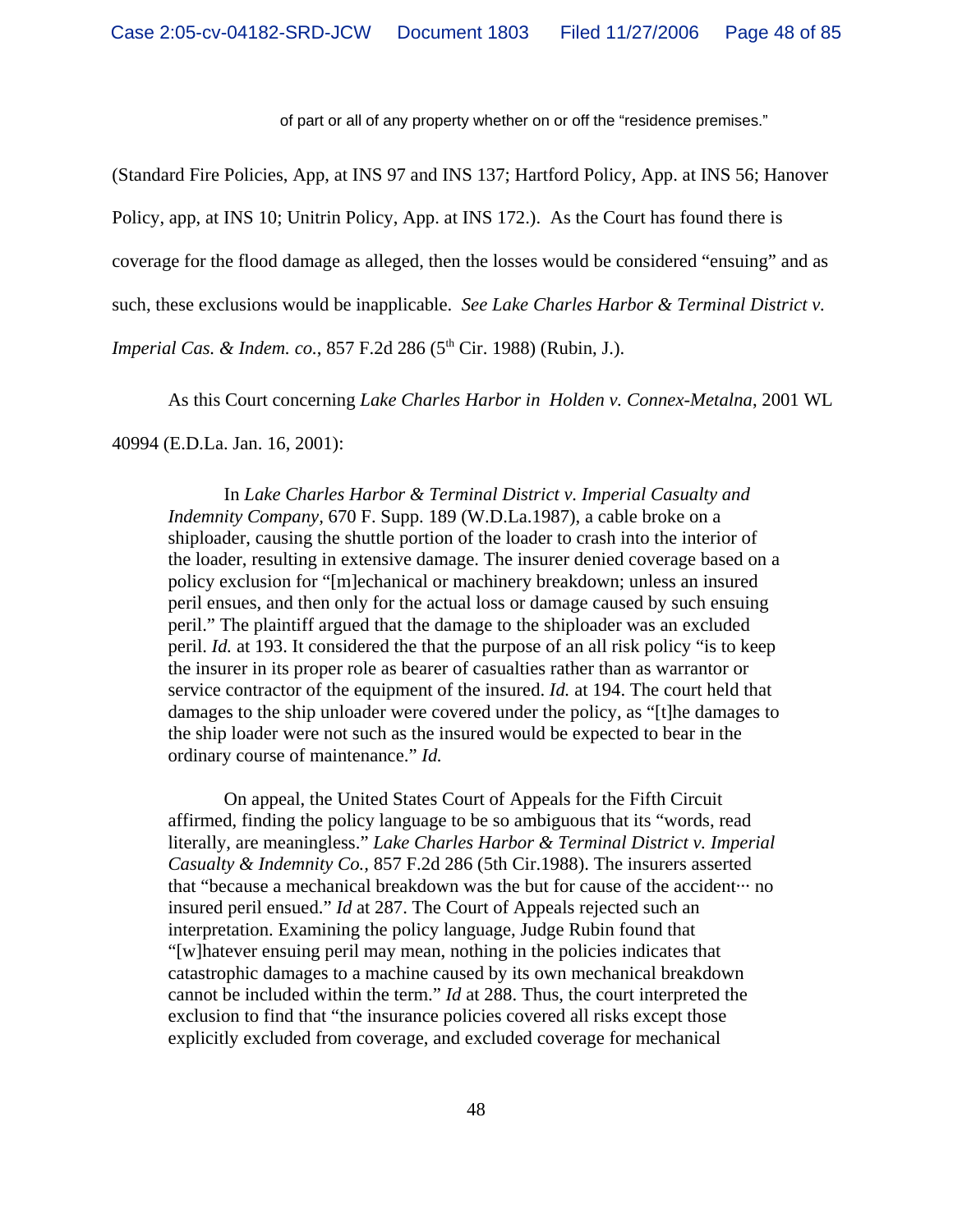breakdowns only when "no insured peril ensue[d]." *Id.* at 289.

*Id.* at \*5 -6.

## **4. Anti-Concurrent Cause Clause is Inapplicable**

Finally, the Court finds that the Anti-Concurrent Cause Clause<sup>16</sup> is inapplicable to the ISO water exclusion as there is no "separate" or other cause of damage. The allegations before the Court are not analogous to those which the Mississippi federal courts are facing in *Buente v. Allstate Ins. Co.*, 422 F. Supp.2d 690 (S.D. Miss. 2006) and *Tuepker v. State Farm Fire & Cas. Co.*, 2006 WL 1442489 (S.D. Miss. May 24, 2006). This case does not present a combination of forces that caused damage such as wind versus water as was present in the natural disaster which the Mississippi Gulf Coast experienced as a result of Hurricane Katrina. The undefined term "flood" in the Water Damage Exclusion is reasonably interpreted to be limited to flooding caused by natural acts, not those that were man-made. As such, there is no excluded loss as alleged in this Complaint. In this case the "cause" conflates to the flood; it is not wind damage versus. water damage both of which were totally naturally occurring incidents as in *Buentes*. But, there may be proof issues which will arise in the context of water damage that may have been caused by water which naturally overtopped levees. The court is not striking the anticoncurrent cause clause, it is simply holding that the term "flood" is ambiguous and that it finds that "flood" in the ISO Water Exclusion context means simply "flood" caused by natural occurences such as overtopping. As previously noted, the issue of the anti-concurrent cause clause may have to addressed at a later stage of this litigation.

<sup>&</sup>lt;sup>16</sup>This term of art is used to refer to the lead-in clause of the ISO policy which states "We do not insure for loss caused directly or indirectly by any of the following. Such loss is excluded regardless of any other cause or event contributing concurrently or in any sequence to the loss. (Standard Fire Policies, App, at INS 96 and INS 136; Hartford Policy, App. at INS 55; Hanover Policy, app, at INS 9; Unitrin Policy, App. at INS 171.)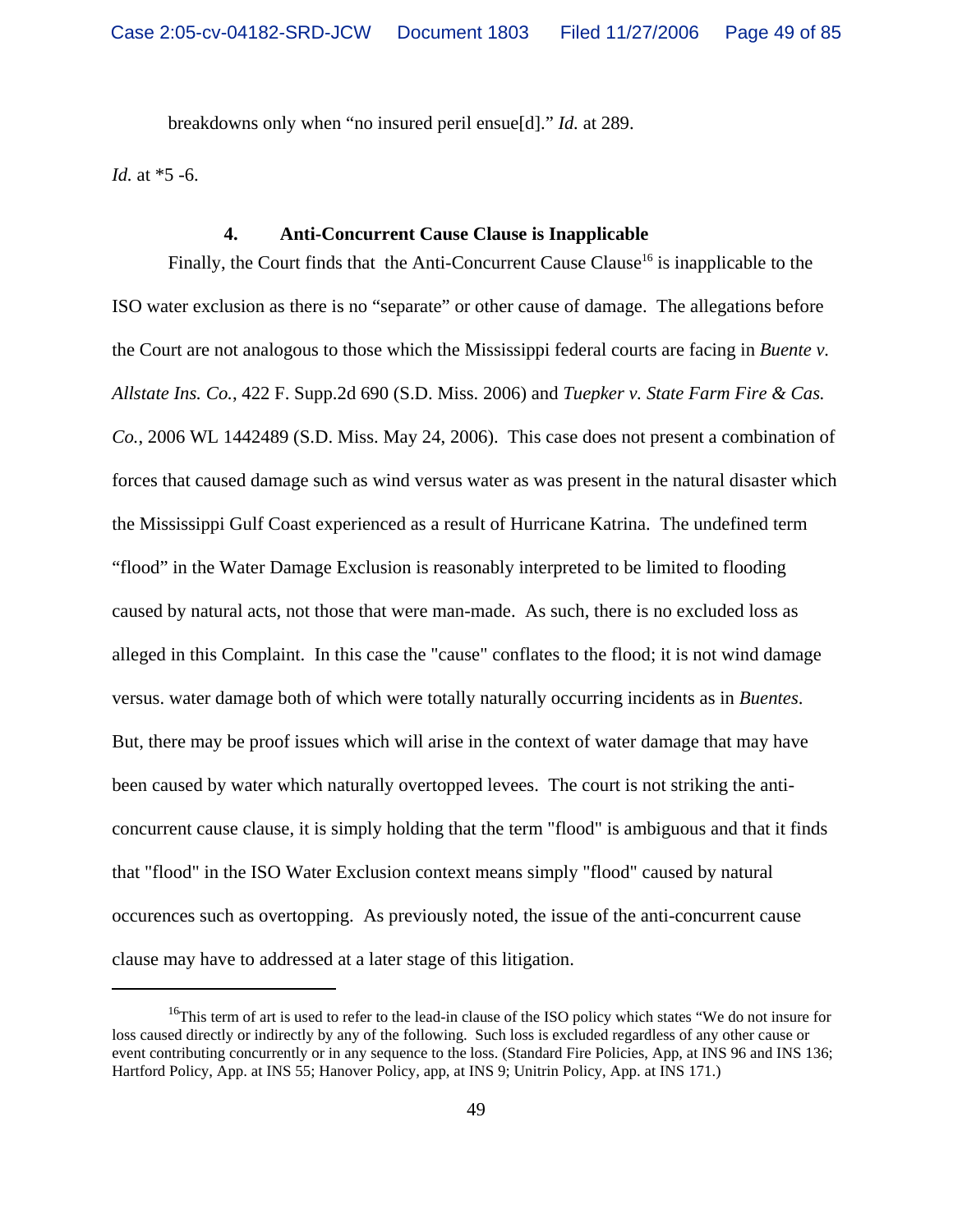## **B. State Farm Policy's "Lead-In" Provision**

The State Farm policies contain a specific lead-in which removes the ambiguity with

regard to causation of flood–that is natural versus man-made. As previously noted, the State

Farm policies provide:

#### SECTION I - LOSSES NOT INSURED

2. We do not insure under any coverage for loss which would not have occurred in the absence of one or more of the following excluded events. We do not insure for such loss **regardless of: (a) the cause of the excluded event**; or (b) other causes of the loss; or (c) whether other causes acted concurrently or in any sequence with the excluded event to produce the loss; or (d) whether the event occurs suddenly or gradually, involves isolated or widespread damage, arises from natural or external forces, or occurs as a result of any combination of these:

c. (1) flood, surface water, waves, tidal water, overflow of a body of water, or spray from any of these all whether driven by wind or not;

(Doc. 570, Exhibit A and B, pp. 7 and 10) (emphasis added).

The State Farm policy does precisely what the ISO Water Exclusion Policy fails to do. It makes it clear that regardless of the **cause** of the flooding, there is no coverage provided for any flooding "regardless of the cause." Such language is clear to the Court and as such, the Court must find that the State Farm policy as written excludes coverage for all flooding.

In so finding, the Court is aware that it is at odds with the decision in *Murray*, 509 S.E.2d at 489–92. In its decision, the *Murray* court focused on the "natural or external forces" of the lead-in clause, and concluded that the lead-in clause operated to defeat the efficient proximate cause doctrine and the insureds' reasonable expectations. The court basically excused a policy holder from a "painstaking review" of the policy. *Id.* at 490. The *Murray* court relied substantially on language contained in certain California cases; however, California has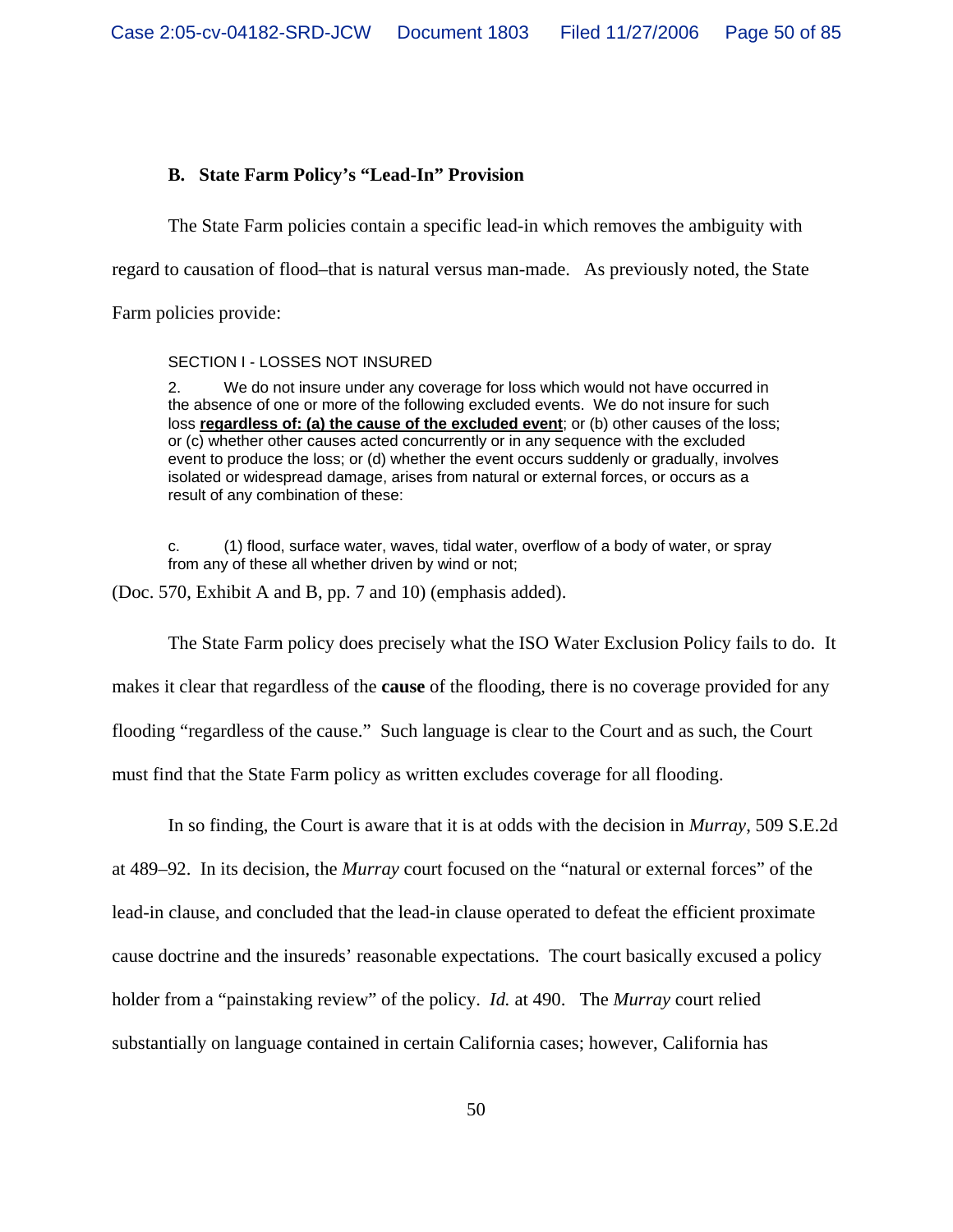statutorily limited the application of these types of clauses. As noted in David L. Leitner; Reagan W. Simpson; and John M. Bjorkman, 4 Law and Practice of Insurance Coverage Litigation § 52:35:

Three states, California, Washington, and West Virginia, follow the efficient proximate cause rule and also refuse to enforce at least some anticoncurrent causation policy provision. In addition Wisconsin has found ambiguous and construed in favor of the insured the application of an anticoncurrent causation clause in a general policy form to an additional coverages endorsement. The California courts have concluded that anti-concurrent causation policy provisions are contrast to the statutory mandate in that state's insurance Code. In Washington, the courts simply have refused to enforce anticoncurrent causation provisions regardless of their clarity and have provided little rationale for this conclusion. West Virginia's supreme Court has concluded that the anti-concurrent cause language conflicts with the insured's reasonable expectations and therefore, is unenforceable.

*Id.* Louisiana has not spoken to the issue of whether the doctrine of efficient proximate cause

overrides anti-concurrent cause clauses. As noted, Louisiana has adopted the efficient proximate

cause approach to coverage; however, the courts have not, to this Court's knowledge, squarely

addressed this tension. Nonetheless, from the foregoing citations to the Code and the

*jurisprudence constant* concerning clear language and the ability for parties to a contract to

dictate the terms thereof, it appears that a Louisiana court would enforce the clear contractual

intent to exclude coverage as found in this State Farm lead-in clause.

## **C. Hartford Policy's specific Flood Definition**

Finally, in the *Vanderbrook* context, the efficacy of Hartford's "Amendatory Endorsement Specifically Excepted Perils" must be examined. This two page provision provides in relevant part: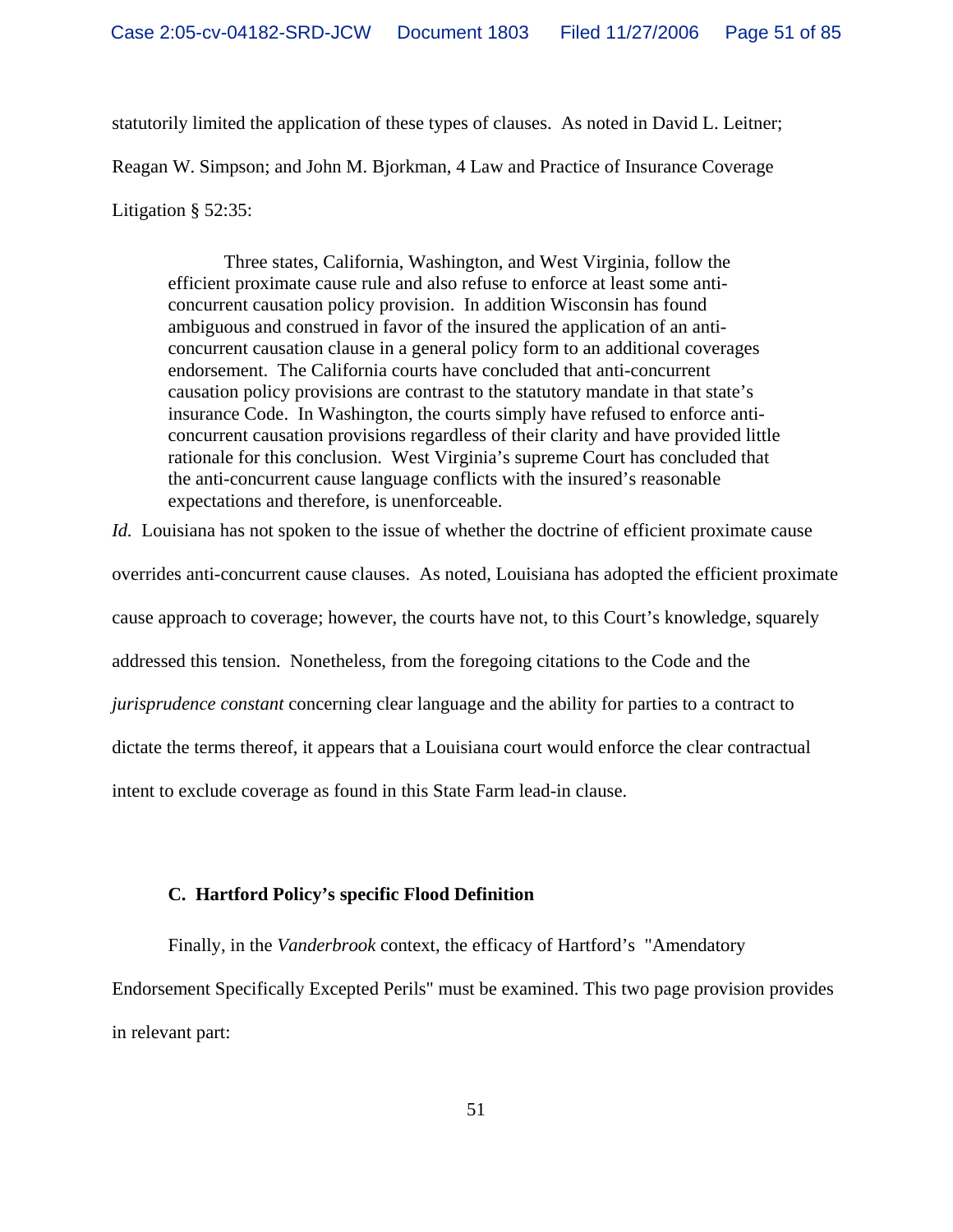As used herein, Peril means a cause of physical loss or damage to property. It has this meaning whether or not it is called a Peril or a Cause of Loss in this policy.

Even if any of the terms of this policy might be construed otherwise, the following Perils, as described in Paragraphs A. and B. below, are SPECIFICALLY EXCEPTED FROM THIS POLICY. WE DO NOT COVER INSURE AGAINST LOSS OR DAMAGE DIRECTLY OR INDIRECTLY CAUSED BY, RESULTING FROM, CONTRIBUTED TO OR AGGRAVATED BY, OR WHICH WOULD NOT HAVE OCCURRED BUT FOR, EITHER OF THESE PERILS:

A. ACTS, ERRORS OR OMISSIONS by you or others in:

. . .

- 3. The design, specifications, workmanship, repair, construction, renovation, remodeling, grading or compaction of all or any part of the following:
	- b. Roads, water or gas mains, sewers, drainage ditches, levees, dams, or other facilities; . . .
- 5. The maintenance of any of such property or facilities.

. . .

This exception A. applies whether or not the property or facilities described above are:

- 1. Covered under this policy; or
- 2. On or away from the covered premises.

This exception A. does not reduce the insurance for loss or damage caused directly by a Covered Peril.

As used in this endorsement:

- 1. If this policy is written to cover the risk of loss from specifically named causes, **Covered Peril** means any Peril specifically named as covered;
- 2. If written to cover the risk of loss without specifying specifically named causes, Covered Peril means any Peril not described above and not otherwise excluded or excepted from the causes of loss covered by this policy.
- B. COLLAPSE CRACKING OR SHIFTING of buildings, other structures or facilities, or their parts, if the collapse, cracking or shifting: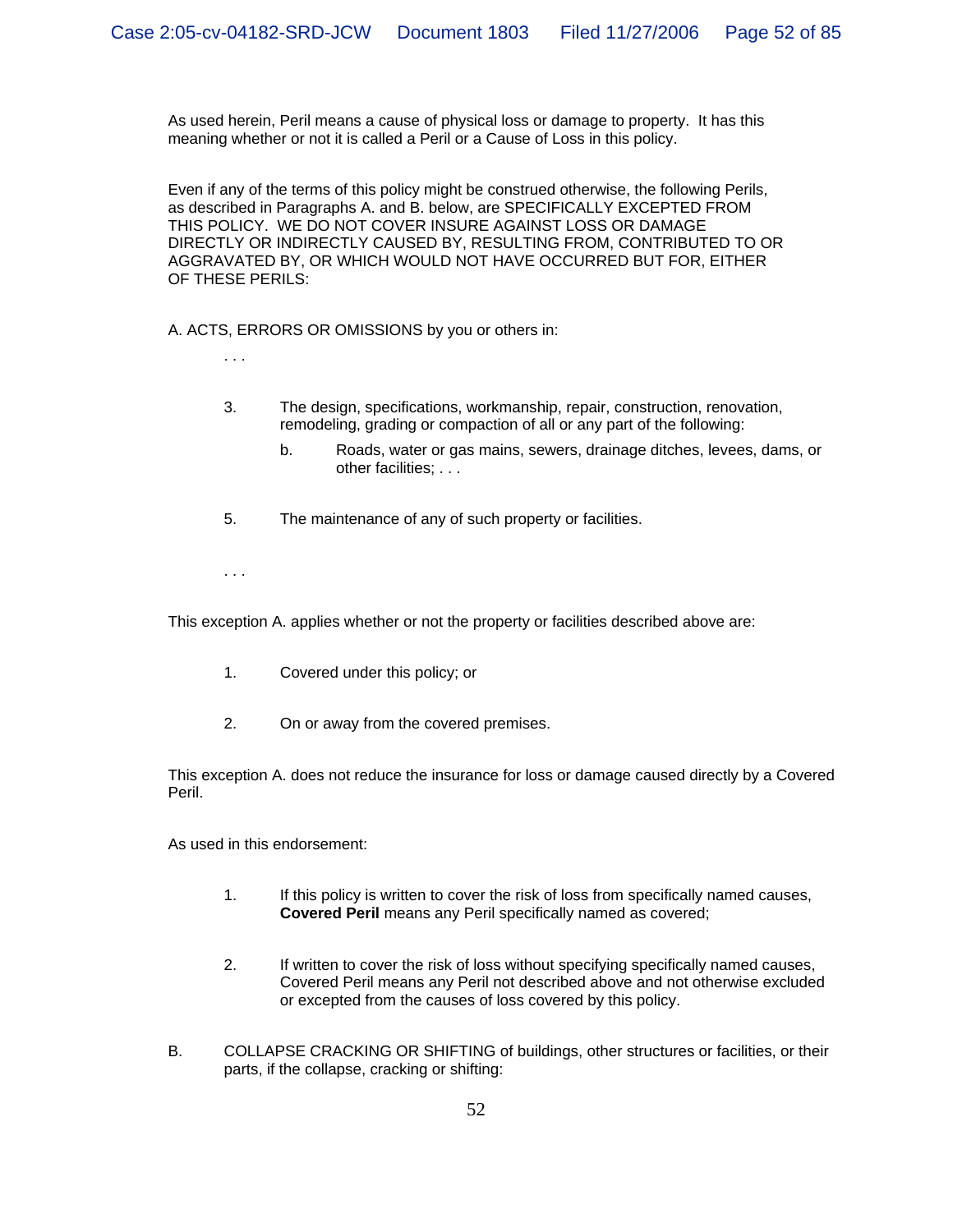- 1. Occurs during earth movement, volcanic eruption or flood conditions or within 72 hours after they cease; and
- 2. Would not have occurred but for earth movement, volcanic eruption, or flood.

But if loss or damage by a Covered Peril ensues at the covered premises, we will pay for that ensuing loss or damage.

This exception B. applies whether or not there are other provisions in this policy relating to collapse, cracking or shifting of buildings, other structures or facilities, or their parts. Any such provision is revised by this endorsement to include this exception.

But if this policy specifically covers (by endorsement or in any other way) loss or damage caused by one or more of the following Perils:

... 2. Flood:

this exception B. will not reduce that coverage.

As used in this exception B:

. . .

- 6. flood means:
	- a. Flood, surface water, waves, tides, tidal water, tidal waves, high water, and overflow of any body of water, or their spray, all whether driven by wind or not;
	- b. Release of water held by a dam, levy or dike or by a water or flood control device; . . .

All other provisions of this policy apply.

(Doc. 568, Hartford Policy, App. at INS 74-75). Hartford urges both exceptions A and B as excluding coverage for the flooding as alleged in the *Vanderbrook* petition.

The Court finds that exception A indeed acts as a specific exclusion for flood damage caused by negligently maintained levees. To begin, its "lead-in" clause leaves nothing to the imagination. It states unequivocally that "[e]ven if any of the terms of this policy might be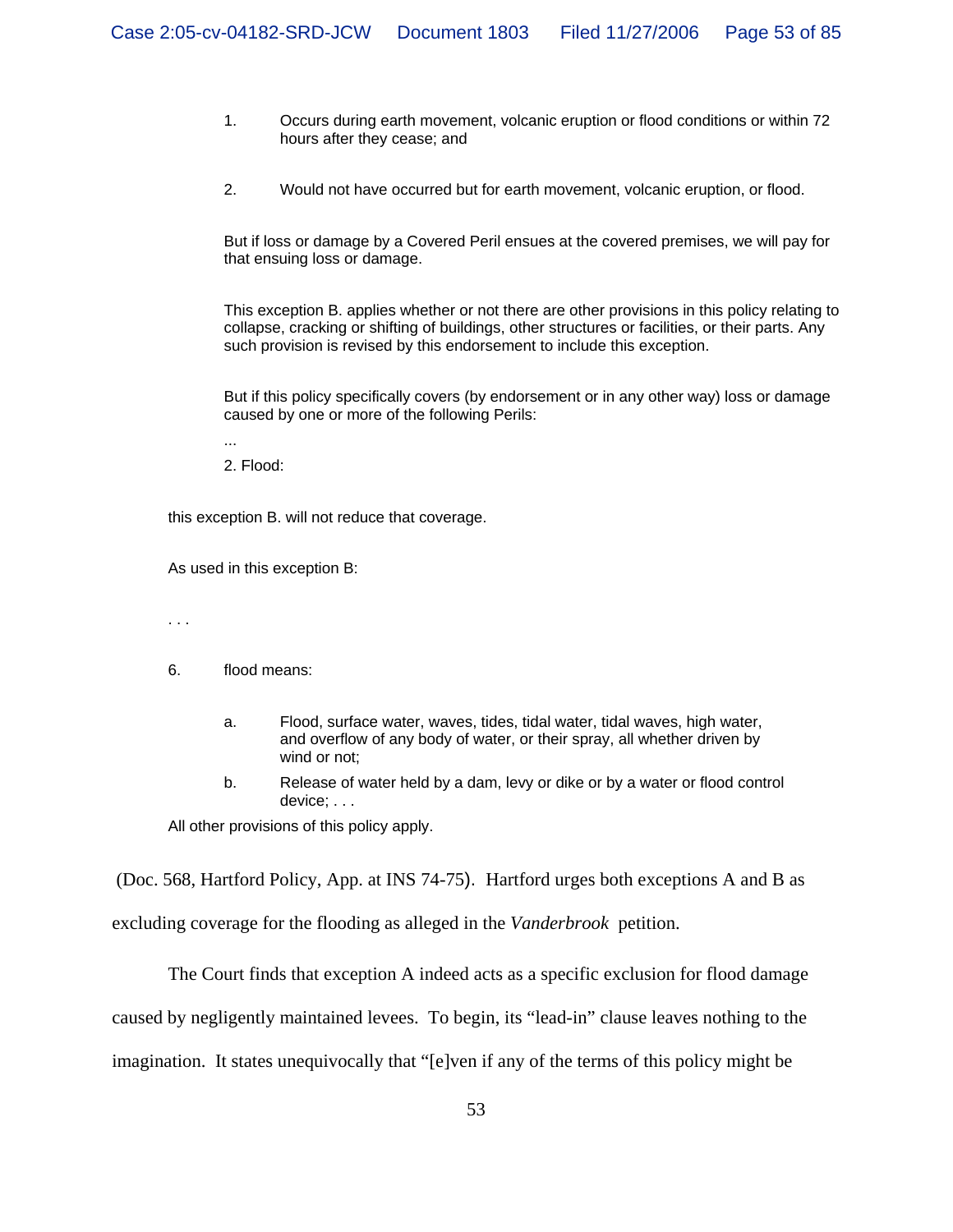construed otherwise," the Acts, Errors or Omission of the insured or others are specifically excepted from the policy. It continues, parsing the exclusion, to declare that Hartford specifically excludes loss or damage directly or indirectly caused by acts, errors or omissions by others in the design specifications, workmanship, repair, construction renovation, of levees, dams or other facilities or the maintenance of any such property. Such a clear statement of exclusion from coverage likewise must be enforced.

## **X. Conclusion**

Thus, the Court finds that the ISO exclusions as contained in the Standard Fire Policies, App. at INS 94 and INS 134, the Hartford Policy, App. at INS 53, the Hanover Policy, App. at INS 7 and Unitrin Policy, App. at INS 169 are ambiguous and as such the Court finds that the motion to dismiss based on the Water Exclusion must be denied for each of these insurers except Hartford. However, because of the Amendatory Endorsement Specifically Excepted Perils, Hartford's motion will be granted. Finally, because of the clarity of the State Farm exclusion as to "regardless of cause", that motion will be granted. Accordingly,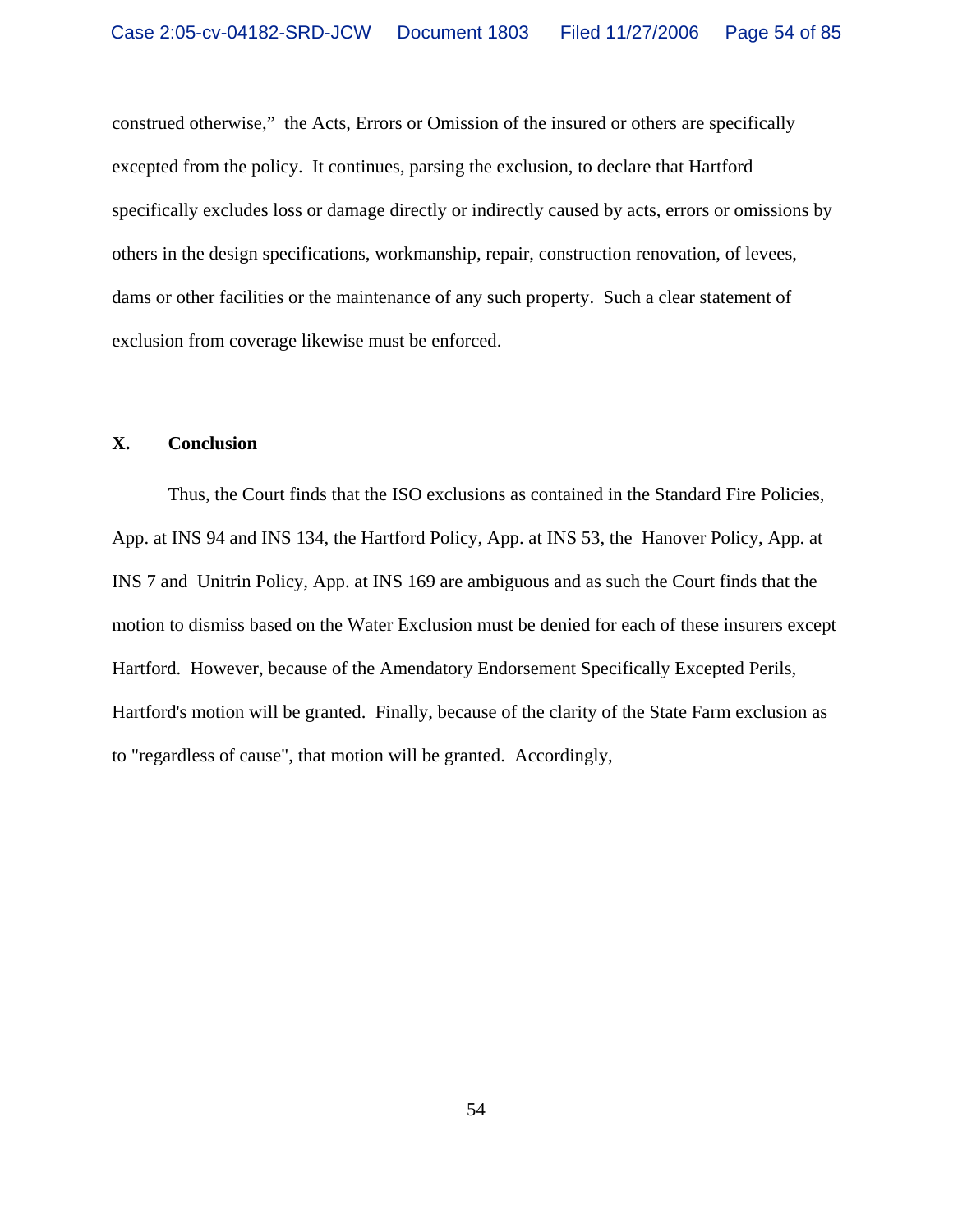# **IT IS ORDERED** that with respect to:

| Doc. No. 568 | the Motion for Judgment on the Pleadings filed by Hanover Ins. Co.<br>("Hanover") insurer of plaintiff James Capella and Madeline Grenier <sup>17</sup> is<br><b>DENIED.</b>                         |
|--------------|------------------------------------------------------------------------------------------------------------------------------------------------------------------------------------------------------|
| Doc. No. 569 | the Motion for Judgment on the Pleadings filed by Standard Fire Ins. Co.<br>("Standard") insurer of plaintiffs Peter Anthony Ascani, III, Gregory R.<br>Jackson, and Monica Reyes is <b>DENIED</b> . |
| Doc. No. 570 | the Motion for Judgment on the Pleadings filed by State Farm Fire $& Cas.$<br>Co. ("State Farm") insurer of Mary Jane Silva and Robert G. Harvey is<br><b>GRANTED.</b>                               |
| Doc. No. 572 | the Motion to Dismiss Party filed by Hartford Ins. Co. of the Midwest<br>("Hartford") insurer of Jack Capella as the Executor of the Succession of<br>Lillian Capella is GRANTED.                    |
| Doc. No. 598 | the Motion for Judgment on the Pleadings filed by Unitrim Preferred Ins.<br>Co. ("Unitrim") insurer of Richard Vanderbrook is <b>DENIED.</b>                                                         |

<sup>&</sup>lt;sup>17</sup>See Footnote 1 above.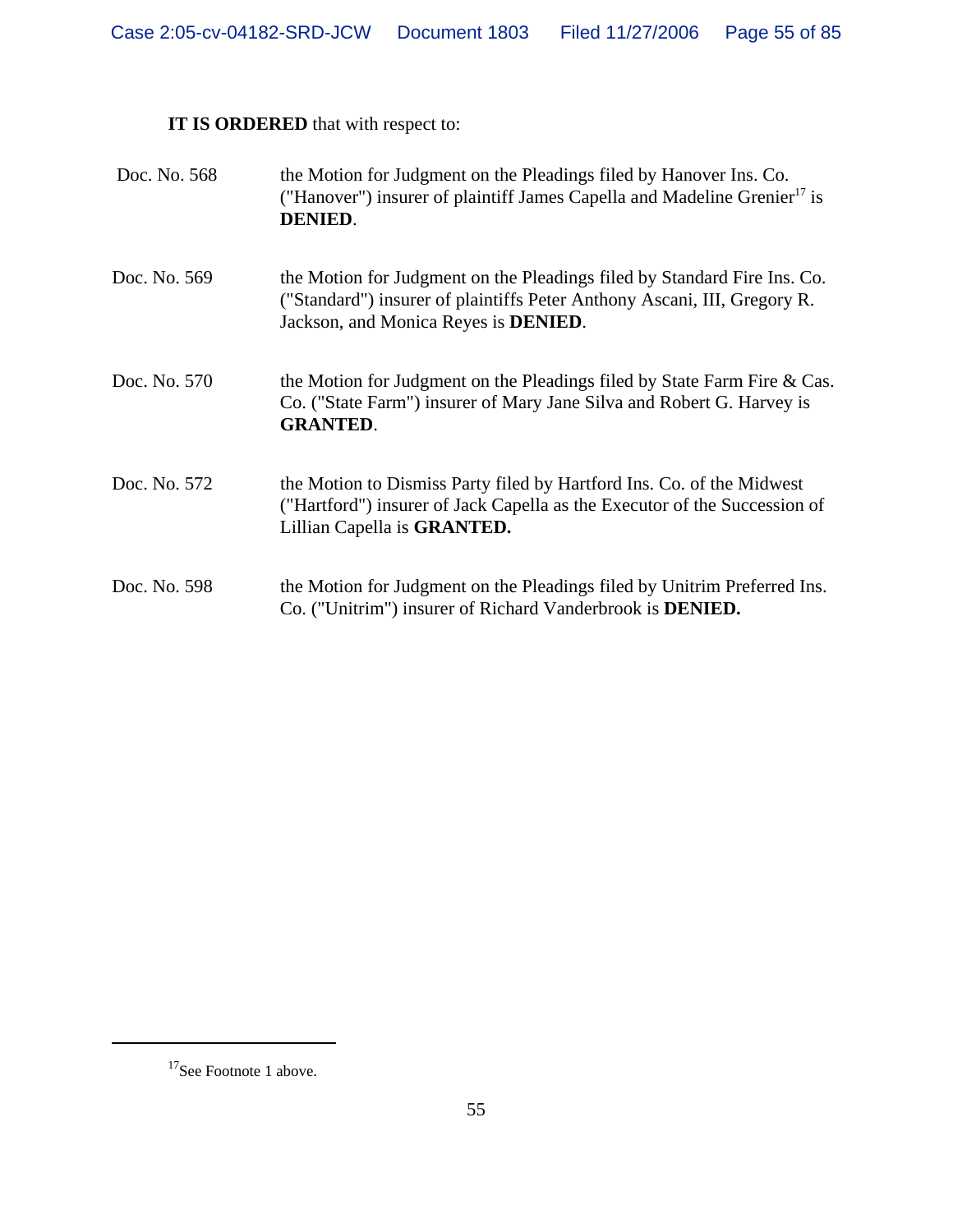# **THIS ORDER PERTAINS TO:**

# *Xavier University,* **C.A. No. 06–516**

# **ORDER AND REASONS**

Plaintiff Xavier University of Louisiana ("Xavier") was insured by Travelers Property

Casualty Company of America ("Travelers") under a Commercial Insurance Policy designated as

"A Custom Insurance Policy" (Exhibit A to Opposition, TRAV 383) (hereinafter TRAV) which

included "Deluxe Property" coverage (TRAV 389) as part of an all risks policy. Xavier incurred

severe property damage some of which was allegedly was caused by water which came from the

17<sup>th</sup> Street Canal and the London Avenue Canal breaches. Relying on the following provision of

the policy, Travelers has denied coverage for the water damage which Xavier experienced:

Water Damage Exclusion

- 1. We will not pay for loss or damage caused directly or indirectly by any of the following. Such loss or damage is excluded regardless of any other cause or event that has contributed concurrently or in sequence to the loss.
	- g. Water
		- (1) Flood, surface water, waves, tides, tidal waves overflow of any body of water, or their spray, all whether driven by wind or not;
		- (2) Mudslide or mudflow:
		- (3) Water under the ground surface pressing on, or flowing or seeping through:
			- (a) foundations, walls, floors or paved surfaces;
			- (b) Basements, whether paved or not; or
			- (c) Doors, windows or other openings.

(TRAV 410). Travelers has filed Plaintiff's Motion for Partial Summary Judgment (Doc. 1217)

seeking a ruling that, as a matter of law, damages to Xavier's campus following Hurricane

Katrina were caused by ground water which came from the collapses of the  $17<sup>th</sup>$  Street Canal and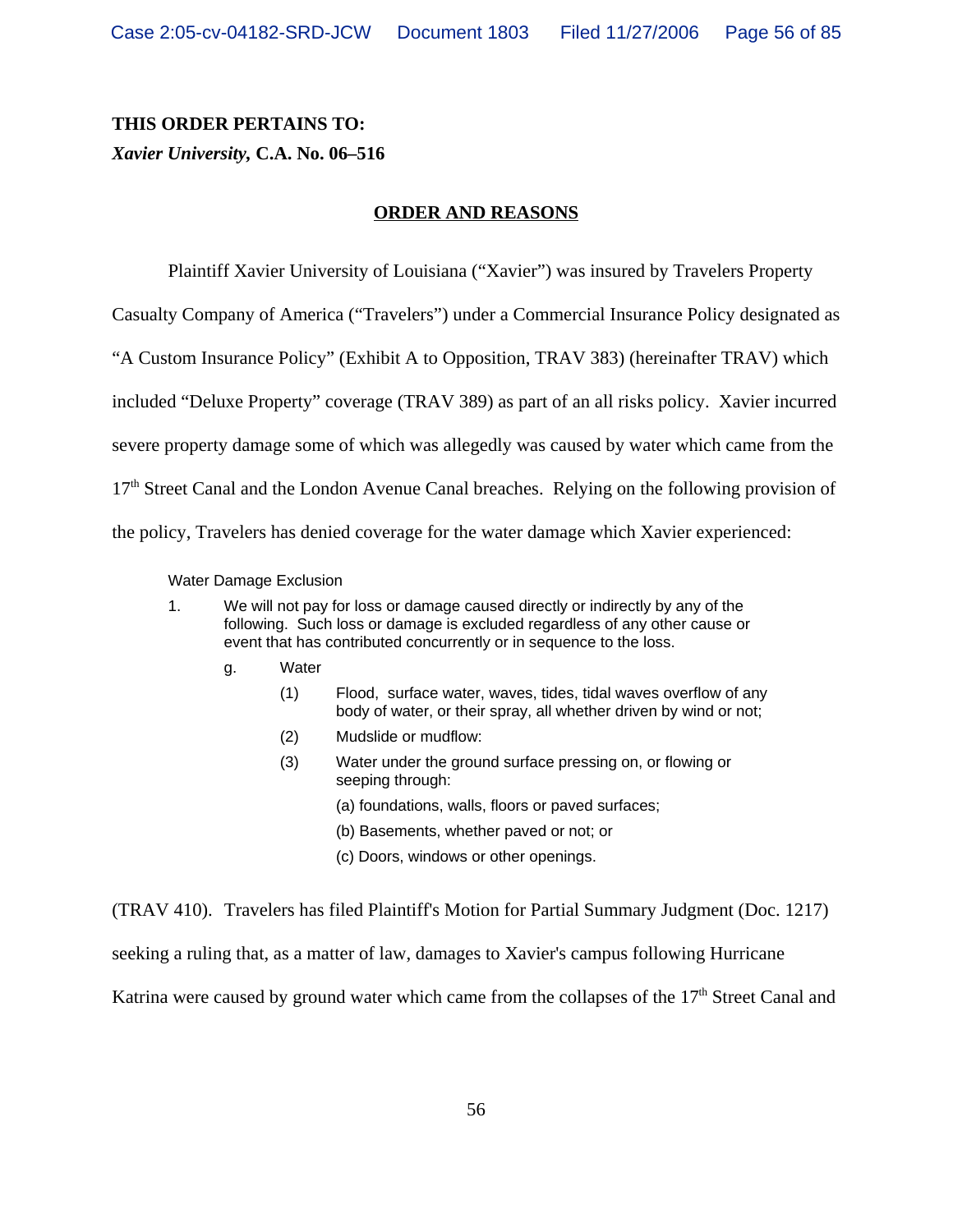the London Avenue Canal levees as a result of man-made causes and that such damages are covered under the "all risks" policy of insurance issued to Xavier by defendant Travelers.

#### **I. Standard for Summary Judgment Motion**

 This motion has been brought pursuant to Fed. R. Civ. P. 56. Summary judgment should be granted "if the pleadings, depositions, answers to interrogatories, and admissions on file, together with the affidavits, if any, show that there is no genuine issue as to any material fact and that the moving party is entitled to a judgment as a matter of law." Fed. R. Civ. P. 56(c). "Where the record taken as a whole could not lead a rational trier of fact to find for the non-moving party, there is no genuine issue for trial." *Matsushita Electric Industrial Co. v. Zenith Radio Corp*., 475 U.S. 574, 587 (1986). Substantive law determines the materiality of facts, and "[o]nly disputes over facts that might affect the outcome of the suit under the governing law will properly preclude the entry of summary judgment." *Anderson v. Liberty Lobby, Inc*., 477 U.S. 242, 248 (1986).

The moving party "bears the initial responsibility of informing the district court of the basis for its motion, and identifying those portions of [the record] . . . which it believes demonstrate the absence of a genuine issue of material fact." *Celotex Corp v. Catrett*, 477 U.S. 317, 323 (1986). Once the movant meets this burden, the burden shifts to the non-movant "to make a showing sufficient to establish the existence of an element essential to that party's case, and on which that party will bear the burden of proof at trial." *Id*. at 322. "[M]ere allegations or denials" will not defeat a well-supported motion for summary judgment. Fed. R. Civ. P. 56(e).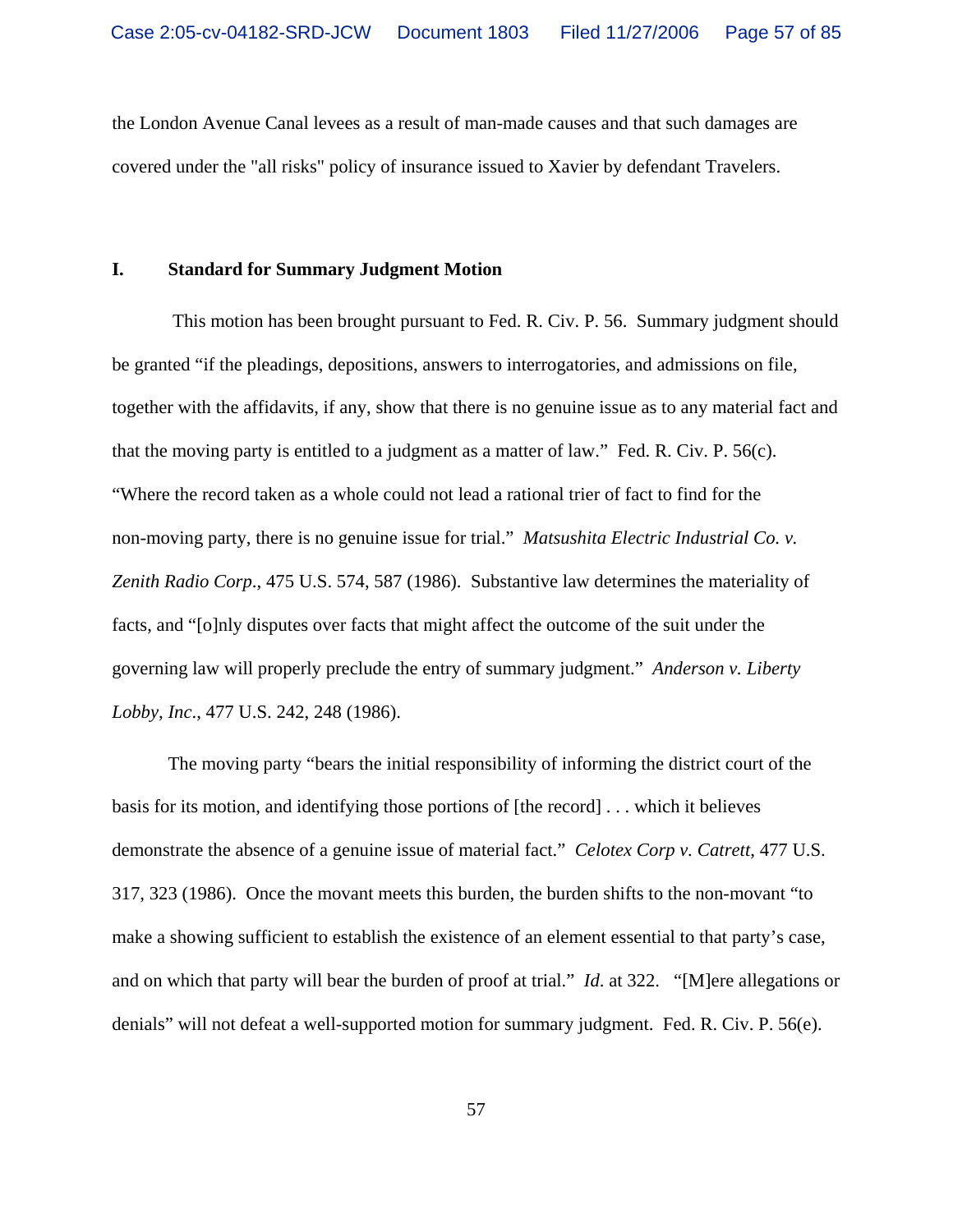Rather, the non-movant must come forward with "specific facts" that establish an issue for trial. *Id*.

When deciding a motion for summary judgment, the Court must avoid a "trial on affidavits. Credibility determinations, the weighing of the evidence, and the drawing of legitimate inferences from the facts" are tasks for the trier-of-fact. *Anderson*, 477 U.S. at 255. To that end, the Court must resolve disputes over material facts in the non-movant's favor. "The party opposing a motion for summary judgment, with evidence competent under Rule 56, is to be believed." *Leonard v. Dixie Well Service & Supply, Inc*., 828 F.2d 291, 294 (5th Cir. 1987).

Based on the analysis contained in the *Vanderbrook* opinion herein, in particular the legal analysis contained in the following subsections:

- I. The Civilian Approach as an Erie Court;
- IV. Legal Concepts for Contract Interpretation;
- VI. Parties' Contentions;
- VII. Definitions and Usage of the Word "Flood" Demonstrate Two Reasonable Interpretations of the Term;
- VIII. Jurisprudence Further Demonstrates Reasonableness of Alternative Interpretations;
- IX. Application of Legal Principles to the Policies Before the Court; and
	- A. ISO Water Damage Exclusion,

this Court finds that the Water Damage Exclusion as found in Xavier's Travelers policy is ambiguous and as such affords Xavier coverage for damages sought provided that Xavier can prove that the flooding it experienced was caused by the negligence of man. The ISO Water Damage Exclusion and the subject exclusion are practically identical; indeed, with respect to the subsection (1), the wording is identical. The exclusion does not clearly address flooding caused by man-induced causes and as such, the Court must find coverage.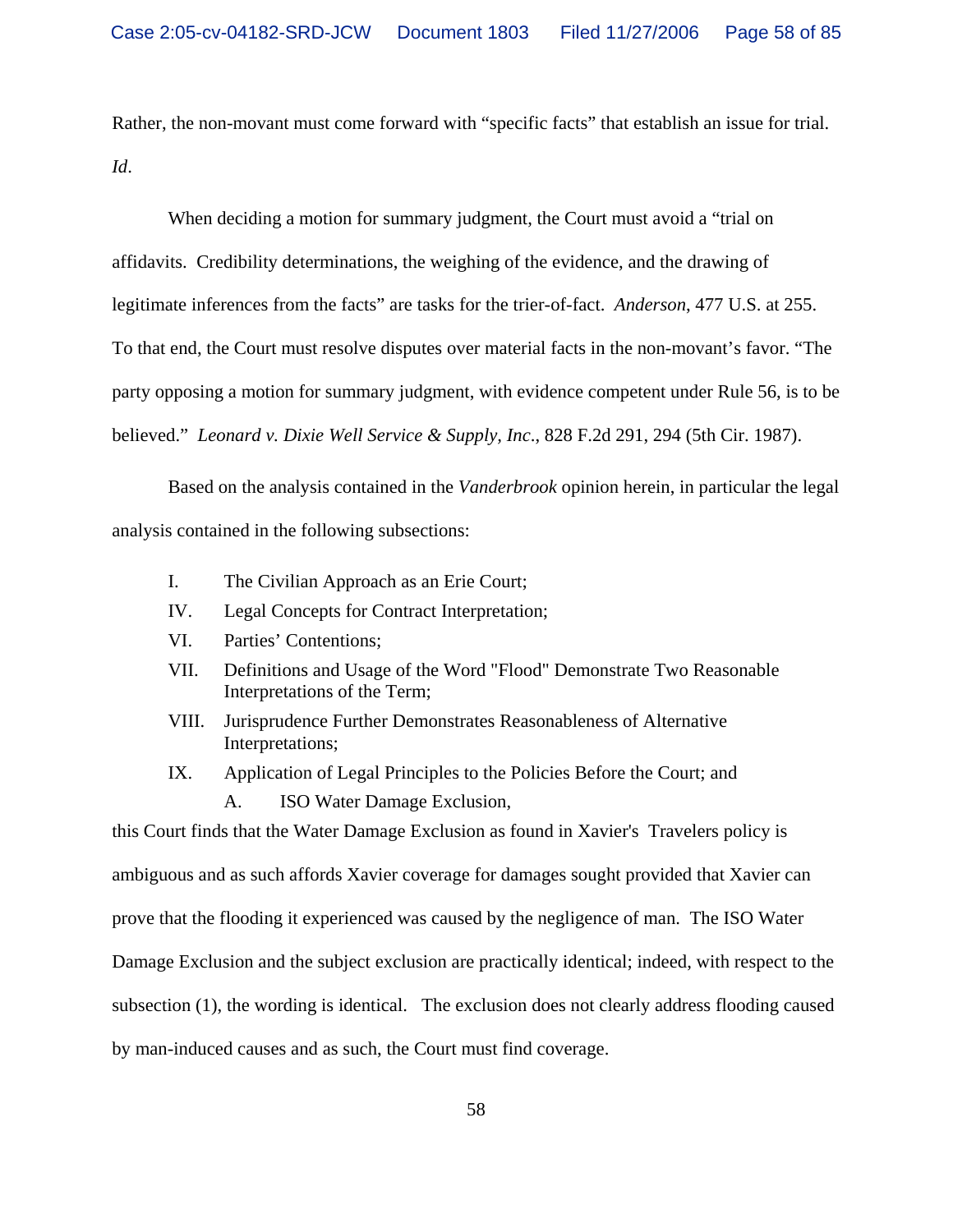This ambiguity is highlighted by the policy language itself. The Earth Movement Exclusion in the Travelers policy is preceded by the same "lead-in" clause and provides:

- b. Earth Movement
	- (1) Any earth movement (other than "sinkhole collapse") **whether natural or man made**, including bu not limited to earthquake, mine subsidence, landslide, or earth sinking, rising or shifting. But if earth movement results in fire, or explosion, we will pay for the loss or damage caused by that fire or explosion.

(TRAV 409). Thus, Travelers demonstrates that is has the ability to clearly exclude man-made earth-movement claims. Its failure to use the same language in the same policy with respect to an exclusion within the same section of the policy gives further support to this Court's decision that the Water Damage Exclusion is limited to natural disasters–not those than man's negligence causes.

However, the Court cannot as a matter of law find that the damages to Xavier's campus following Hurricane Katrina were caused by ground water which came from the collapses of the 17th Street Canal and the London Avenue Canal levees. Obviously, there are questions of fact which preclude the granting of Xavier's motion in that regard. Accordingly,

**IT IS ORDERED** that Plaintiff's Motion for Partial Summary Judgment (Doc. 1217) is **GRANTED** in part as the Court finds that the Water Damage Exclusion would provide coverage for water damage caused by the negligent acts of mind and **DENIED** in part as the Court finds there are material questions of fact as to the cause of the water damage to Xavier.

\*\*\*\*\*\*\*\*\*\*\*\*\*\*\*\*\*\*\*\*\*\*\*\*\*\*\*\*\*\*\*\*\*\*\*\*\*\*\*\*\*\*\*\*\*\*\*\*\*\*\*\*\*\*\*\*\*\*\*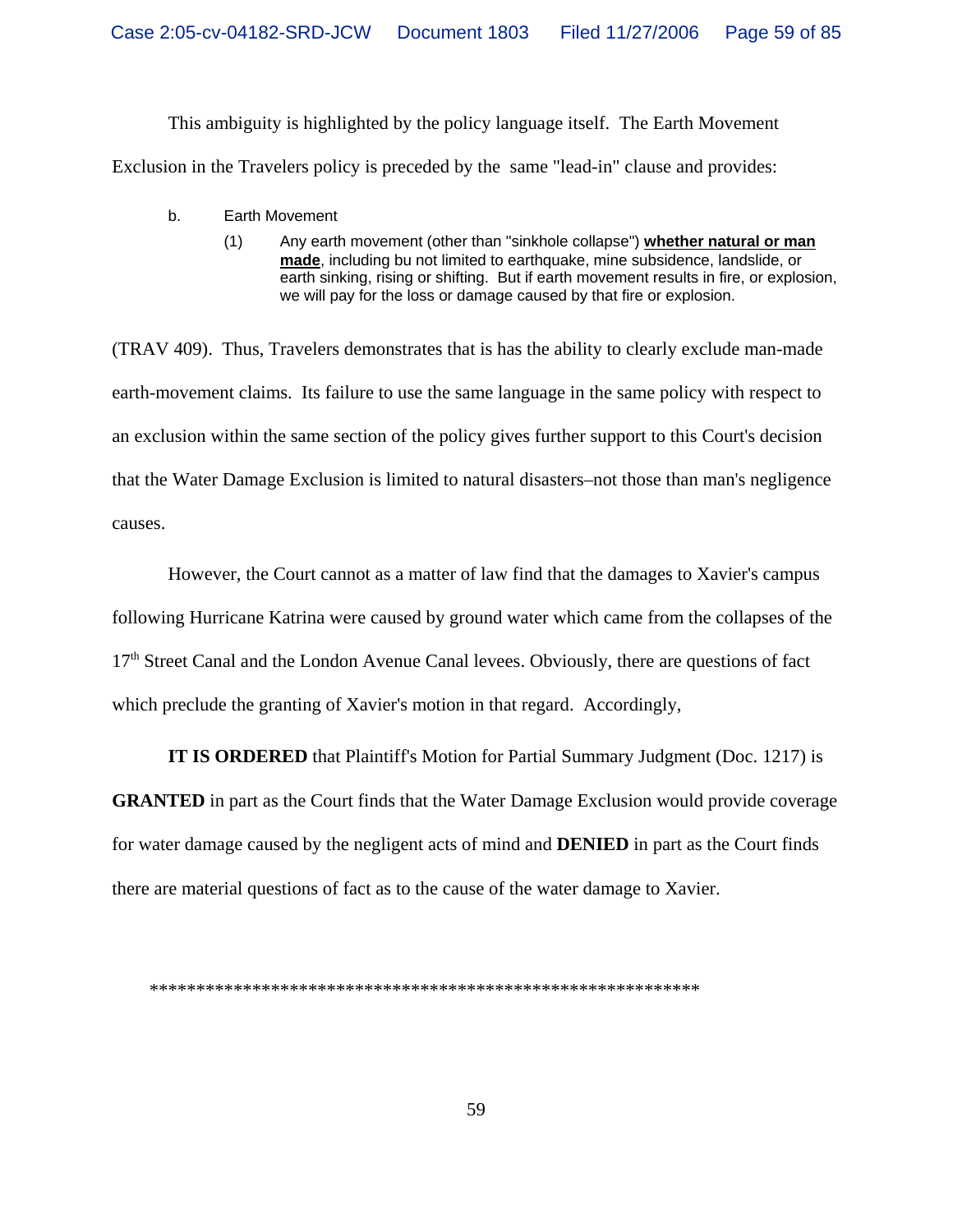# **THIS ORDER PERTAINS TO:**

## *Chehardy,* **C.A. No. 06-1672, 06-1673, and 06-1674**

#### **ORDER AND REASONS**

Before the Court are the following motions<sup>18</sup>:

- Doc. 903 Motion to Dismiss filed by Louisiana Citizens Property Insurance Corp;
- Doc. 923 Motion to Dismiss filed by Encompass Indemnity Company;
- Doc. 932 Consolidated Rule 12(B)(6) Motion to Dismiss Plaintiffs' Amended and Restated Complaint filed by Defendants The Standard Fire Insurance Company, Lexington Insurance Company, Liberty Mutual Fire Insurance Company, The American Insurance Company, Aegis Security Insurance Company, Auto Club Family Insurance Company,19 the Hanover Insurance Company and Lafayette Insurance Company
- Doc. 936 Motion to Dismiss Plaintiffs" Amended and Restated Complaint filed by Great Northern Insurance Company;
- Doc. 939 Motion to Dismiss Pursuant to Rule 12(b) filed by Allstate Insurance Company, Allstate Indemnity Company; and
- Doc. 1037 Motion to Dismiss Plaintiffs' Amended and restated Complaint filed by State Farm Fire and Casualty Company.

As noted, the Court entertained oral argument on these motions on October 27, 2006 and is now

prepared to rule thereon.

<sup>&</sup>lt;sup>18</sup>It must be noted that the Amended and Restated Complaint does not specify which plaintiffs are insured by which defendants. The Court has attempted to ascertain this information for purposes of specificity with respect to its ensuing orders herein; however, there is some confusion which prevents the Court from doing so. In addition to which, the information provided is not in the record. However, it has been represented to the Court by counsel that all insurers herein have provided at least one policy to one plaintiff, thus the Court will enter its orders with respect to the insurers and will not be able to identify the specific plaintiff who is effected by such order.

 $19$ This company was named as AAA Homeowners Auto Club in the Amended Complaint.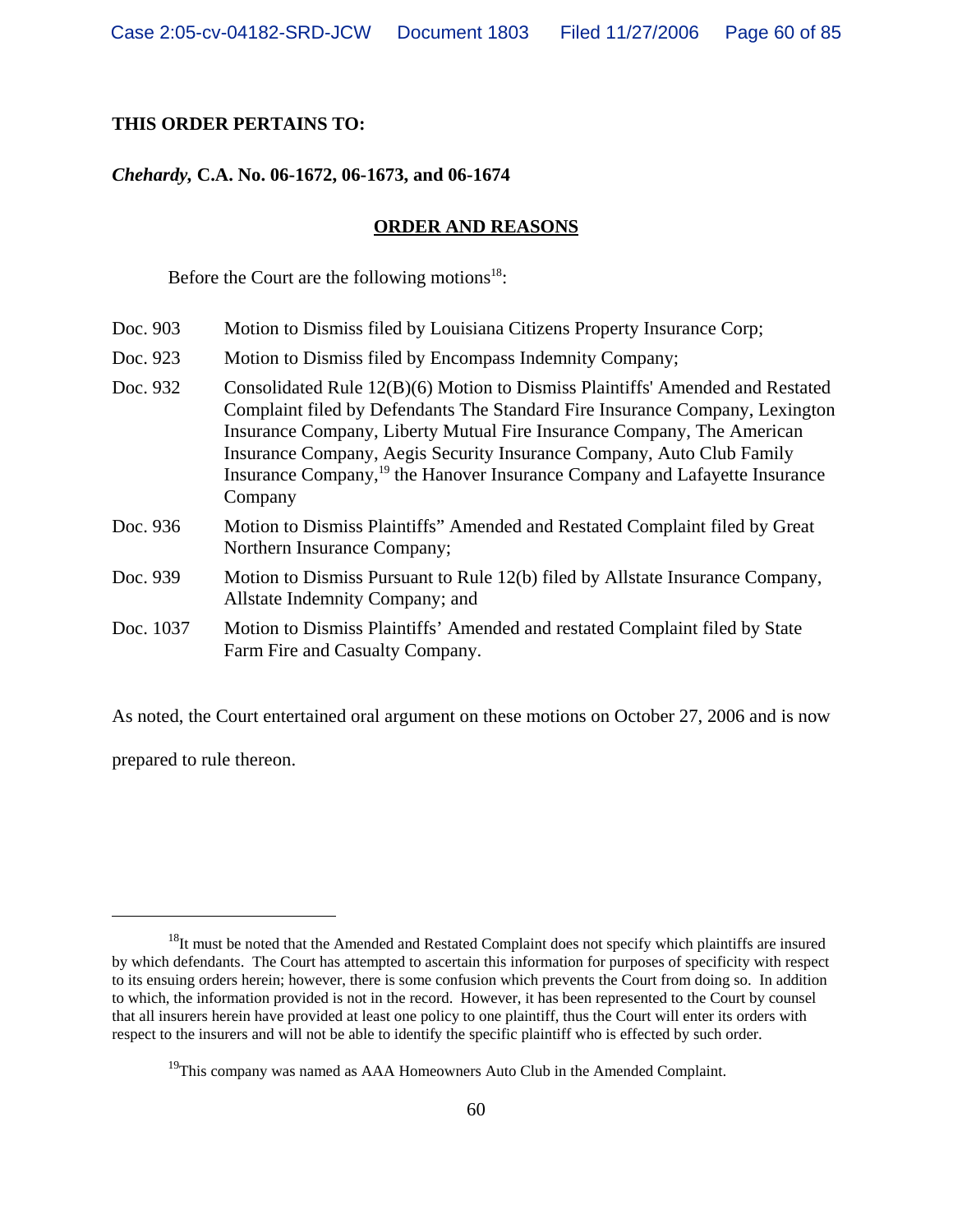## **I.** *Chehardy* **Amended and Restated Complaint**

Plaintiffs, as putative class representatives, allege that they are residents of the Parishes of Orleans, St. Bernard and Jefferson who sustained damage to their property following Hurricane Katrina. Plaintiffs allege that they purchased homeowners insurance from the insurers named as defendants in this case. (Doc. 516, Amended and Restated Complaint,  $\P$ [26, 27, 44).

Plaintiffs claim that they suffered water damage resulting from the "catastrophic events" of Hurricane Katrina (*Id.* ¶¶ 41-44) which left "approximately 80% of Orleans Parish . . . under water . . . ." *(Id.* ¶ 45). Plaintiffs allege that, on August 29, 2005, "there was water on both sides of the Industrial Canal in New Orleans" and that "there was six to eight feet of water in the City's Lower Ninth Ward," as a result of a breach in the Industrial Canal levee wall. (*Id.* ¶¶ 41, 42) . Plaintiffs further state that "the levees around the City and adjoining parishes failed in at least eight (8) distinct locations, including the 17th Street, London Avenue and Industrial Canals," and that Plaintiffs suffered damage to their property as a result of these events. (*Id.* ¶¶ 43-45).

 Plaintiffs allege that the cause of the levee failures was "negligent design, negligent maintenance and/or inadequate materials," and that "any damages attributable to the levee failures are the result of improper and/or negligent design, construction, maintenance of the levees by various third parties and or third party negligence." (*Id.* ¶¶ 46-50). Plaintiffs also assert that high winds and storm surge contributed to levee failures and the resulting water damage to each individual plaintiff's property. (*Id.* at pp.17-18).

61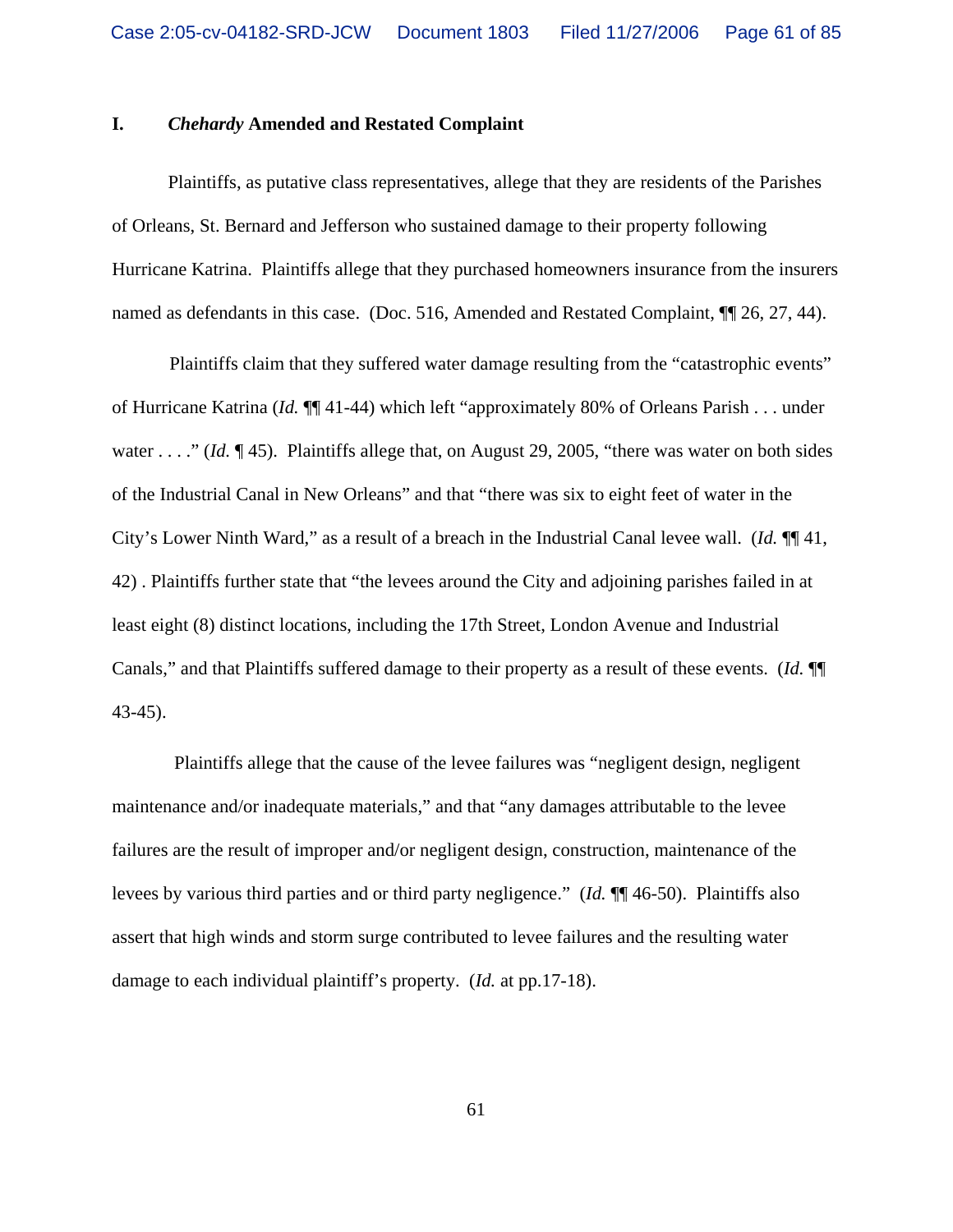Plaintiffs acknowledge that their policies contain water damage exclusions that ostensibly exclude coverage for "floods" and allege that "the reasonable expectations of Louisiana policyholders is that 'flood' encompasses overflowing of the Mississippi River, accumulation of surface water due to heavy rainfalls, or similar phenomena but not the failing of virtually all man-made structures containing navigable Waters of the United States. . . due to negligent conduct beyond " beyond plaintiffs' control. (*Id.* ¶ 61) Plaintiffs contend that these water exclusions should not be given such a broad reading so as to disallow coverage under the circumstances alleged in the Amended and Restated Complain. (*Id.* ¶ 60). They maintain that Plaintiffs' "reasonable expectation" was that their homeowners policies would provide coverage for the type of flooding that occurred after Hurricane Katrina. (*Id*.)

The Complaint alleges five counts. Count I seeks a five-part declaratory judgment from this Court. (*Id.* ¶ 58) Specifically, Plaintiffs seek a declaratory judgment that:

(1) "The first efficient proximate cause of the losses . . . was **'windstorm,**' a covered peril . . . thereby rendering any subsequent *impact from water* released by the levee and/or levee wall failures irrelevant to coverage";

(2) "The second efficient proximate cause of the losses *resulting from water entering the City of New Orleans* and adjoining parishes . . . were acts of **negligence"**;

(3) "The third efficient proximate cause of the losses *resulting from water entering the City of New Orleans* and adjoining parishes . . . was **storm surge**, a known meteorological phenomenon that is not specifically excluded" by the Policies;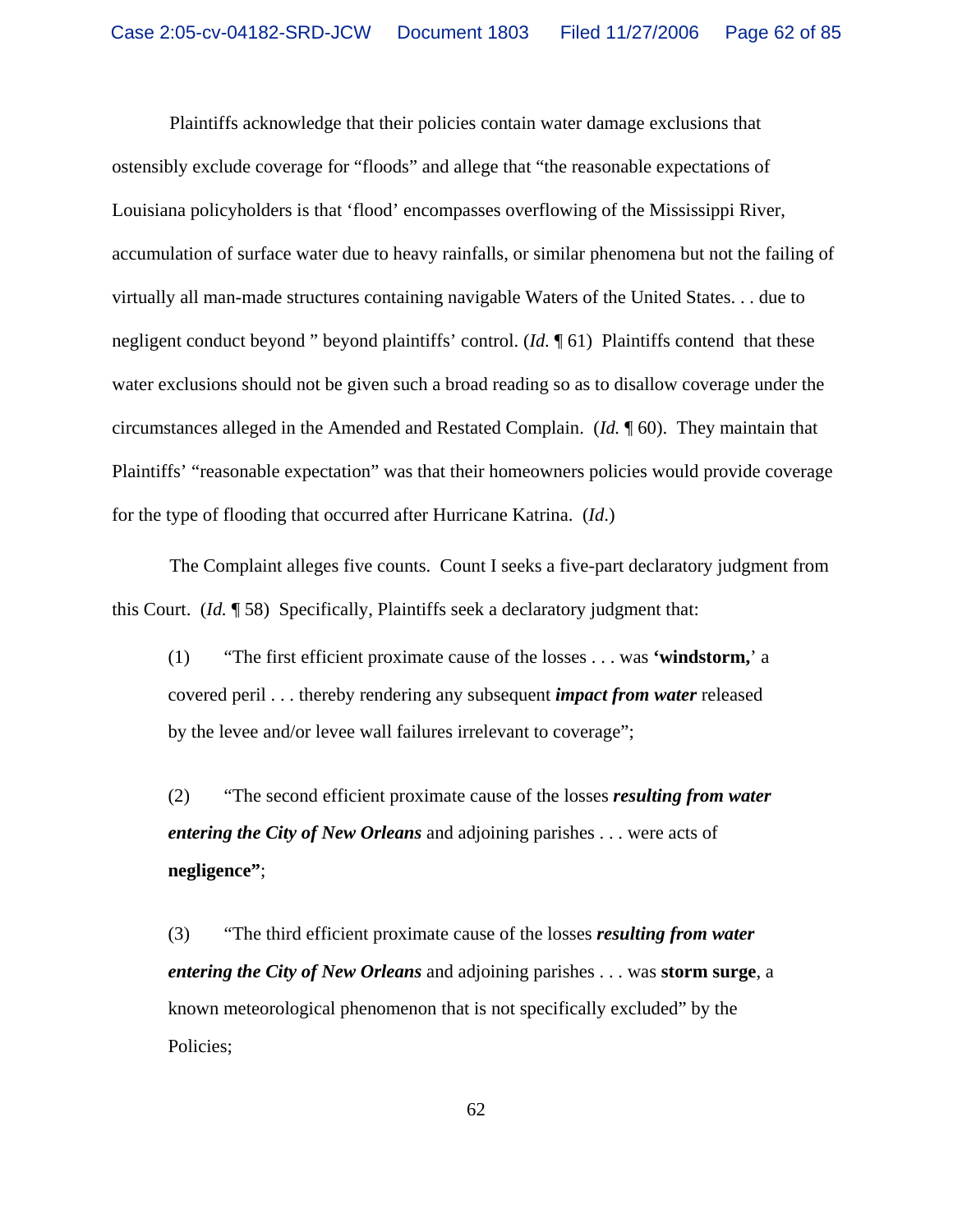(4) "The *breaking or failure of boundaries of* lakes, reservoirs, rivers, streams, or other *bodies of water* was a peril not specifically excluded" by the Policies;

(5) "The *damage caused by water* entering the City of New Orleans and adjoining parishes . . . due to the breaches in the levees and levee walls along the 17th Street Canal, London Avenue Canal, Industrial Canal, and elsewhere neither falls within the regular definition of 'flood,' nor within any of the subject insurance policies' exclusions of 'flood.'"

(*Id.* at pp. 17-18 (emphasis added)).

Count II alleges a breach of contract claim based on the Moving Defendants' failure to pay for water damage caused by flooding allegedly resulting from the "efficient proximate cause of windstorms, storm surge and/or negligence." (*Id.* ¶ 68)

Finally, Plaintiffs also assert extra-contractual claims based on the Moving Defendants' alleged improper denial of Plaintiffs' water damage claims. These claims are based on allegations that the Moving Defendants: (1) wrongfully denied coverage by "equating" losses caused by wind, negligence and storm surge "with flood" (Count 3); (2) "misrepresented" that the policies' Water Damage Exclusion applied to Plaintiffs' claims "without a legitimate basis" for doing so (Count IV); and (3) directed their adjusters to "consider only nearby waterlines and to ignore all other evidence in determining whether Policyholders' losses are covered . . ." in violation of La. R.S. 22:658.2(A)(1) (Count V). (*Id.* ¶ ¶ 85, 87-88, and 90; *Id*. ¶ ¶ 73-74 and 76- 77) La. R.S. 22:658.2(A)(1), which became effective on February 23, 2006, provides that "[n]o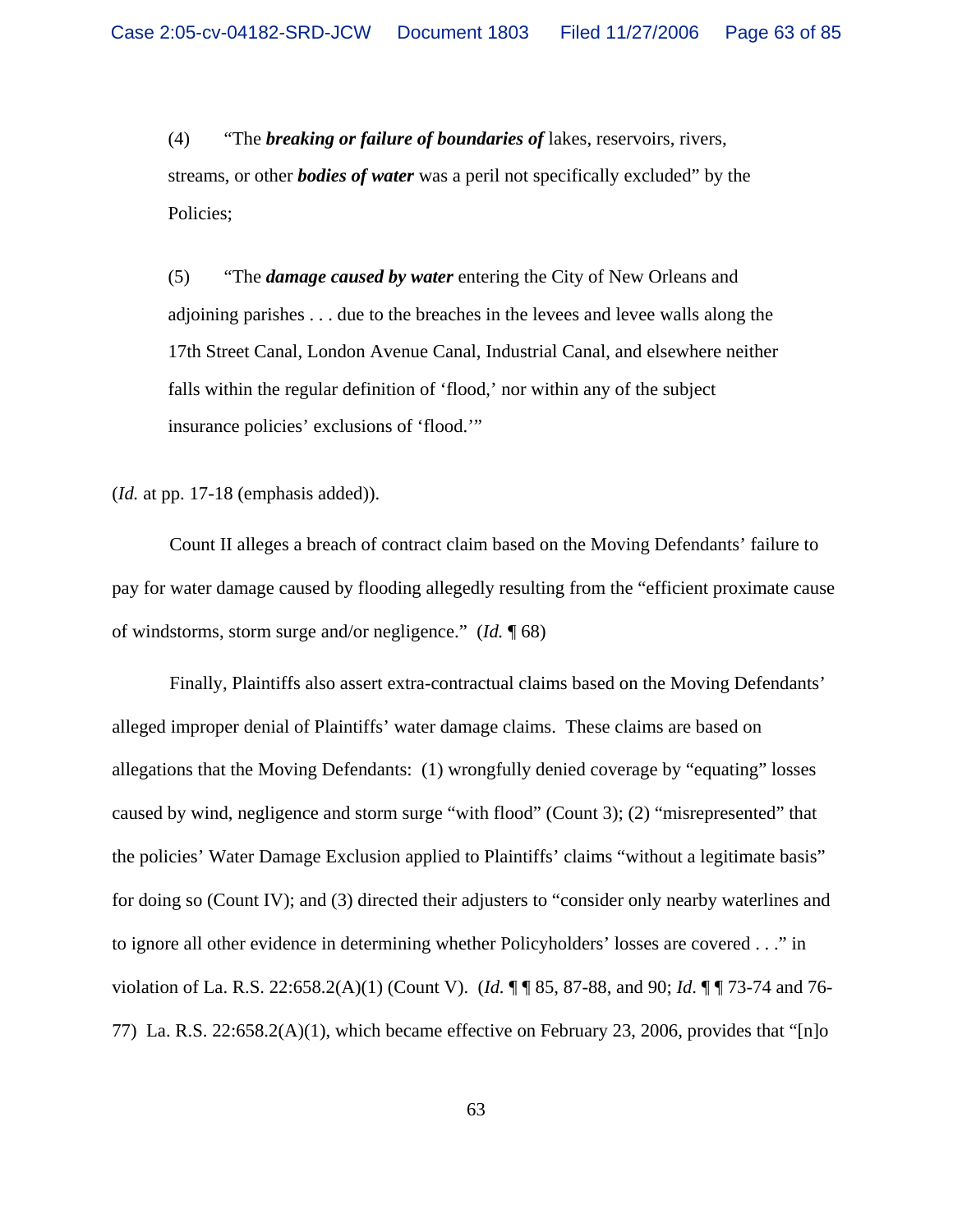insurer shall use the floodwater mark on a covered structure without considering other evidence, when determining whether a loss is covered or not covered under a homeowners' insurance policy."

### **II. Motions Filed**

Based on substantially the same arguments set forth in the *Vanderbrook* matter, each of the named insureds has filed, either jointly or individually, depending on the language of their respective policies, the Motions to Dismiss noted above. In approaching these arguments, the Court re-urges and adopts herein Section I of the *Vanderbrook* opinion–that is "I. The Civilian Approach as an Erie Court" and "III. Standard for Judgment on the Pleadings."Furthermore, the Court will not address any arguments made with respect to the extra-contractual claims brought by plaintiffs. The Court intends to resolve the insurance coverage issues addressed in these consolidated cases and certify the matter to the United States Court of Appeals for the Fifth Circuit. It would be premature and a distraction to approach the extra-contractual issues at this juncture. Thus, the motions in this respect will be denied without prejudice to be re-urged at the appropriate time.

The Court will now examine each motion filed, not in numerical order, but in order of scope.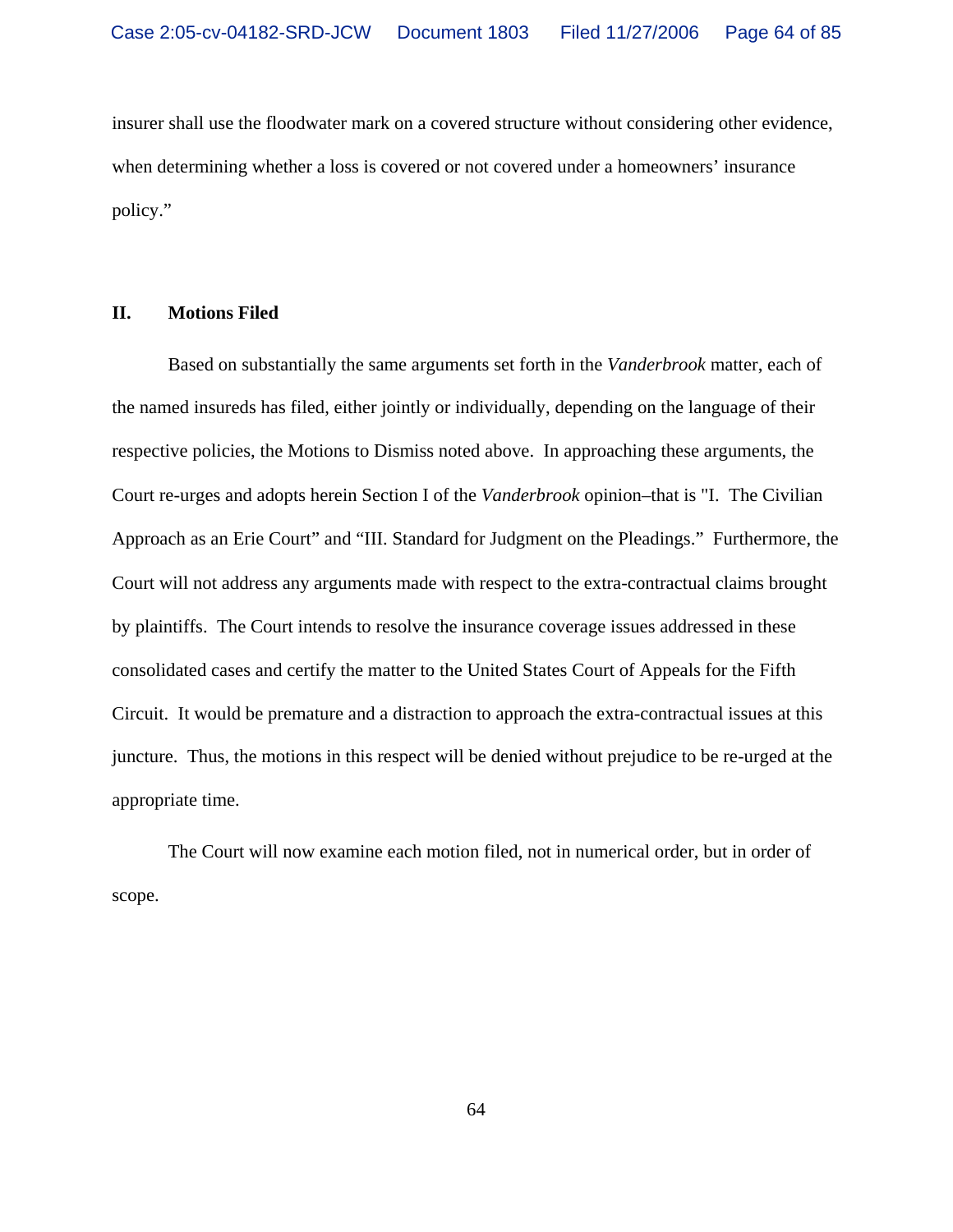## **III. Policy Language and the Motions to Dismiss**

## **A. Insurers Using ISO Policy Language–Motion to Dismiss Doc. No. 932**

The policies issued by The Standard Fire Insurance Company, Lexington Insurance Company, Liberty Mutual Fire Insurance Company, The American Insurance Company, Aegis Security Insurance Company, Auto Club Family Insurance Company and the Hanover Insurance Company and Lafayette Insurance Company (hereafter "ISO defendants") are identical but for one exception. The Auto Club Family Insurance Company policy issued to Randy and Lori Gervais (INS 88 THROUGH INS 000121) does not contain the "weather conditions" and "faulty, inadequate or defective; design and maintenance exclusions, so the arguments made in that respect are not applicable to them. The Court will address the subject motion in relation to the policy provisions upon which these ISO defendants rely.

### **1. Water Damage Exclusion**

The ISO water damage exclusion provides:

(1) We do not insure for loss **caused directly or indirectly by any of the following.** Such loss is excluded regardless of any other cause or event contributing concurrently or in any sequence to the loss.

#### **(c) Water Damage**, meaning:

Flood, surface water, waves, tidal water, overflow of a body of water, or spray from any of these, whether or not driven by wind;

(Doc. 932 Appendix of Moving Defendants at INS 11, INS71, INS 110, INS 155, INS 199, INS 357, INS 406 AND INS 458.) Based on this language, the ISO defendants maintain that there is no coverage. For the same reasons assigned in the *Vanderbrook* opinion above, in particular,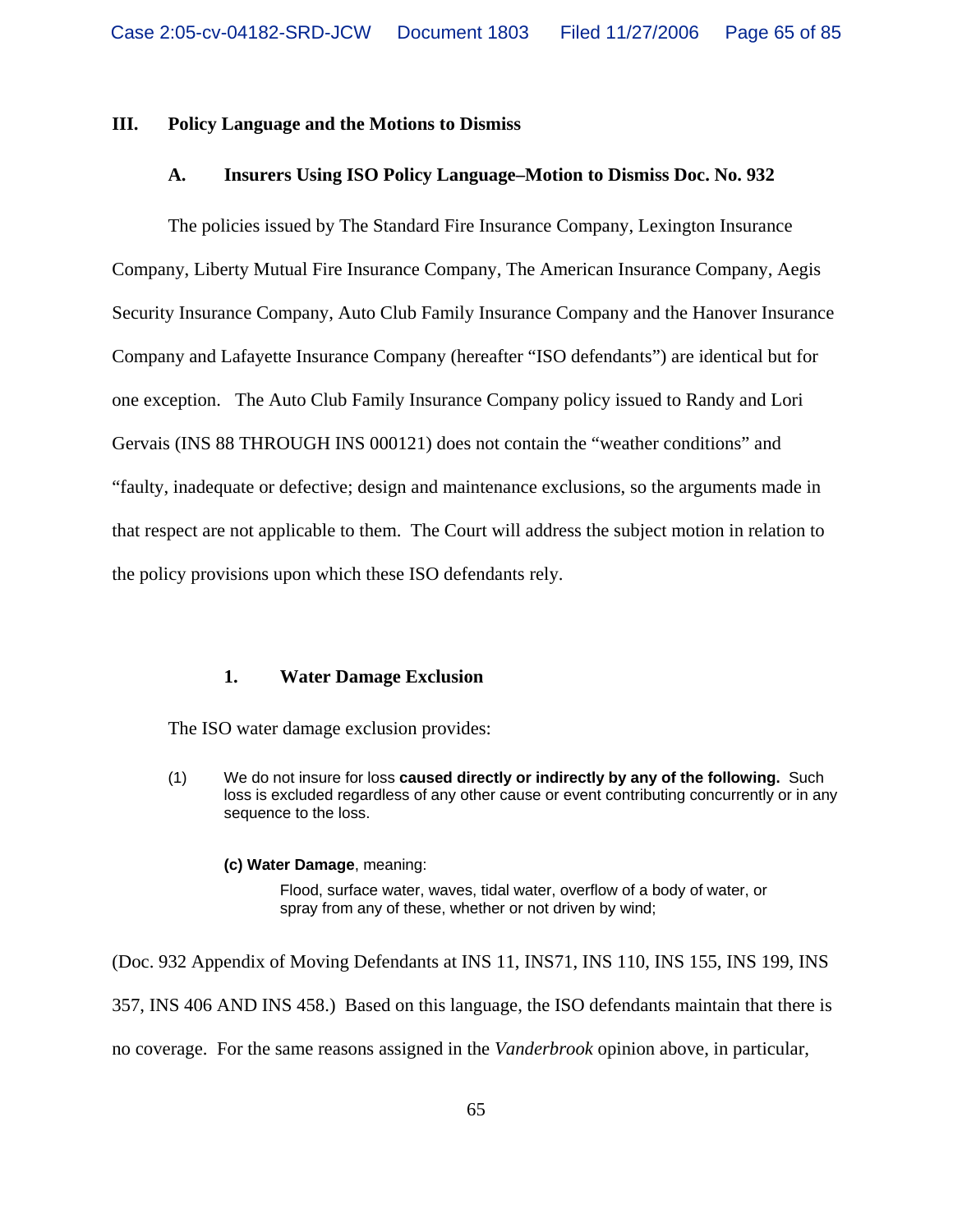- IV. Legal Concepts for Contract Interpretation;
- VI. Parties' Contentions;
- VII. Definitions and Usage of the Word "Flood" Demonstrate Two Reasonable Interpretations of the Term;
- VIII. Jurisprudence Further Demonstrates Reasonableness of Alternative Interpretations;
- IX. Application of Legal Principles to the Policies Before the Court; and

A. ISO Water Damage Exclusion,

the Court reiterates and adopts those findings and reasoning and finds this exclusion ambiguous

and as such, interprets the provision in favor of the insured. Thus, the Motion to Dismiss with

respect to the Water Damage Exclusion will be denied.

# **2. Weather Conditions Exclusion**

The ISO defendants then urge that the Weather Conditions Exclusion reinforces the legal

inadequacy of the plaintiffs' theory. That clause provides:

We do not insure for loss to property described in Coverage A and B caused by any of the following. . .

**a. Weather conditions.** However, this exclusion only applies if weather conditions contribute in any way with a cause or event excluded in paragraph 1. above [which includes the Water Damage Exclusion ] to produce the loss.

(INS 0011, INS 0071, INS 00110, INS 00155, INS 00199, INS 00318, 8NS 358, INS 00406, and INS 00458). As the Court finds that the Water Damage Exclusion does not exclude coverage for water damage caused by the negligent or intentional acts of man, this provision is without force in this instance by its own terms, and the motion must be denied in this respect.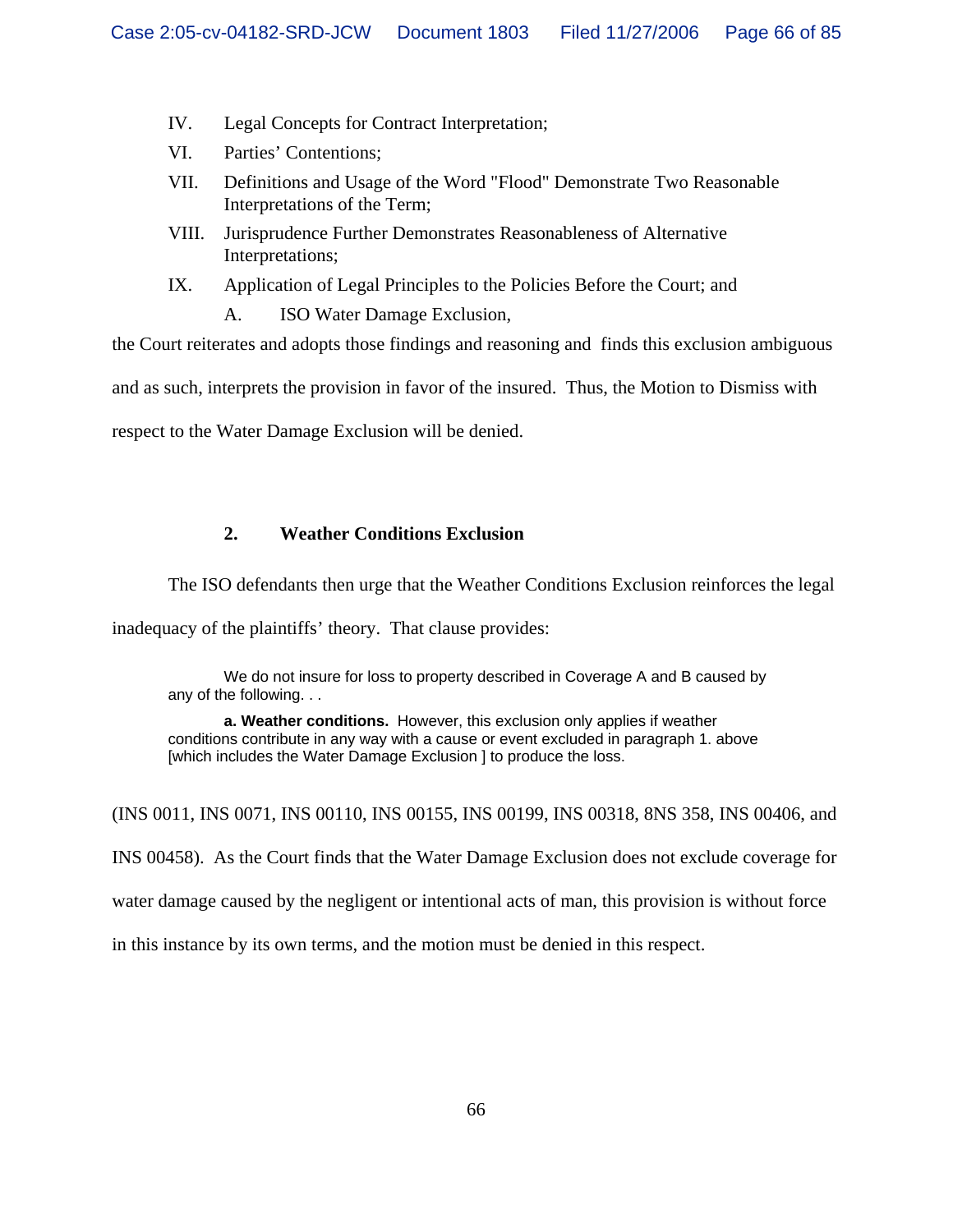## **3. Negligent Design, Construction or Maintenance**

The ISO defendants also urge the following language should prevent coverage from

attaching:

Section 1–Exclusions

2. We do not insure for loss to property described in Coverages A and B caused by any of the following. **However, any ensuing loss to property described in Coverages A and B not excluded or excepted in this policy is covered.**

. . .

- b. **Acts or decisions***,* including the failure to act or decide, of any person, group, organization or governmental body;
- c. **Faulty, inadequate or defective**:
	- (1) Planning, zoning, development, surveying, siting;
	- (2) Design, specifications, workmanship, repair, construction, renovation, remodeling, grading, compaction;
	- (3) Materials used in repair, construction, renovation or remodeling; or
	- (4) Maintenance;

of part or all of any property whether on or off the "residence premises."

(INS 0011, INS 0071, INS, 00110, INS 00155, INS 00197, INS 00318, INS 00358, INS 00406,

and INS 00458) (emphasis added). As there is an ensuing loss provision in this section, again

for the specific reasons stated above in Section IX.A.3. of the *Vanderbrook* opinion, the Court

rejects this argument and will deny the motion.

## **4. Plaintiffs' Extra-Contractual Claims Fail As a Matter of Law**

As stated above, the Court finds the relief sought by defendants to be premature, and the

motion will be denied without prejudice for these arguments to be re-urged at the appropriate time.

Thus, the Motion to Dismiss (Doc. 932) filed by the ISO defendants will be denied.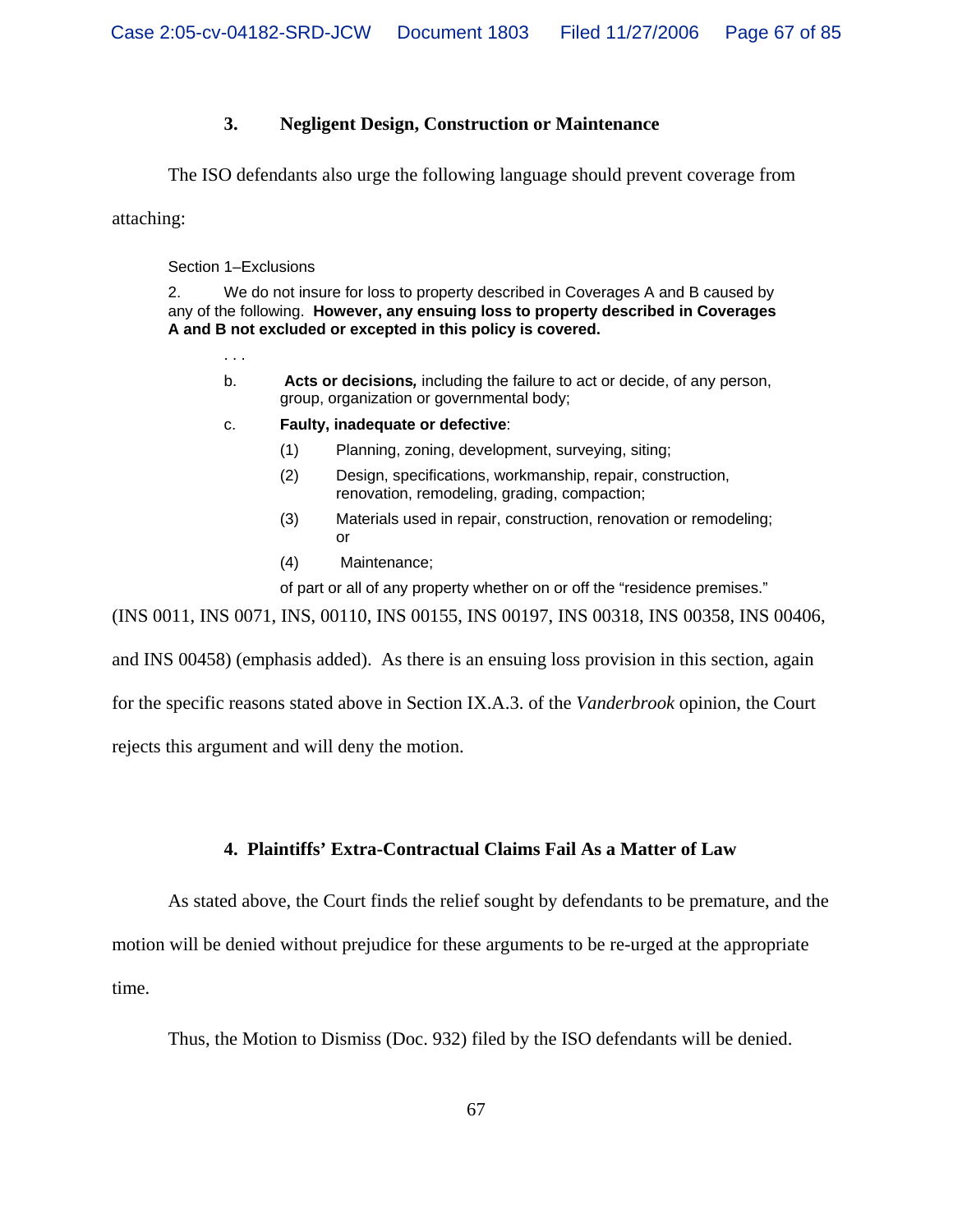# **B. Allstate Insurance Company and Allstate Indemnity Co.'s Motion to Dismiss (Doc. 939)**<sup>20</sup>

The Court will now examine the policy language of the Allstate policies in light of its

Motion to Dismiss.

#### **1. Water Damage Exclusion**

Allstate relies on the following policy language to exclude coverage for the relevant plaintiffs.

#### **Losses We Do Not Cover Under Coverages A and B:**

We do not cover loss to the property described in Coverage A–Dwelling Protection or Coverage B–Other Structures Protection consisting of or caused by:

- 1. Flood, including, but not limited to surface water, waves, tidal water or overflow of any body of water, or spray from any of these, whether or not driven by wind.
- 2. Water or any other substance that backs up through sewers or drains.
- 3. Water or any other substance that overflows from a sump pump, sump pump well or other system designed for the removal of subsurface water which is drained from a foundation area of a structure.
- 4. Water or any other substance on or below the surface of the ground, regardless of its source. This includes water or any other substance which exerts pressure on, or flows, seeps or leaks through any part of the residence premises.

(Exhibit A to Motion, ALST 00230-00231).With respect to Section 1above, for all of the

reasons stated heretofore in the *Vanderbrook* opinion above, in particular,

- IV. Legal Concepts for Contract Interpretation;
- VI. Parties' Contentions;
- VII. Definitions and Usage of the Word "Flood" Demonstrate Two Reasonable Interpretations of the Term;
- VIII. Jurisprudence Further Demonstrates Reasonableness of Alternative Interpretations;

 $20$ Allstate filed a Motion for Judgment on the Pleadings in October 31, 2005, prior to this matter being transferred from the United States District Court for the Middle District of Louisiana to this Court and in reference to the Original Petition and First Supplemental and Amending Petition. Considering the filing of the Amended and Restated Complaint filed in this Court on June 2, 2006, that motion is **DENIED** as **MOOT.**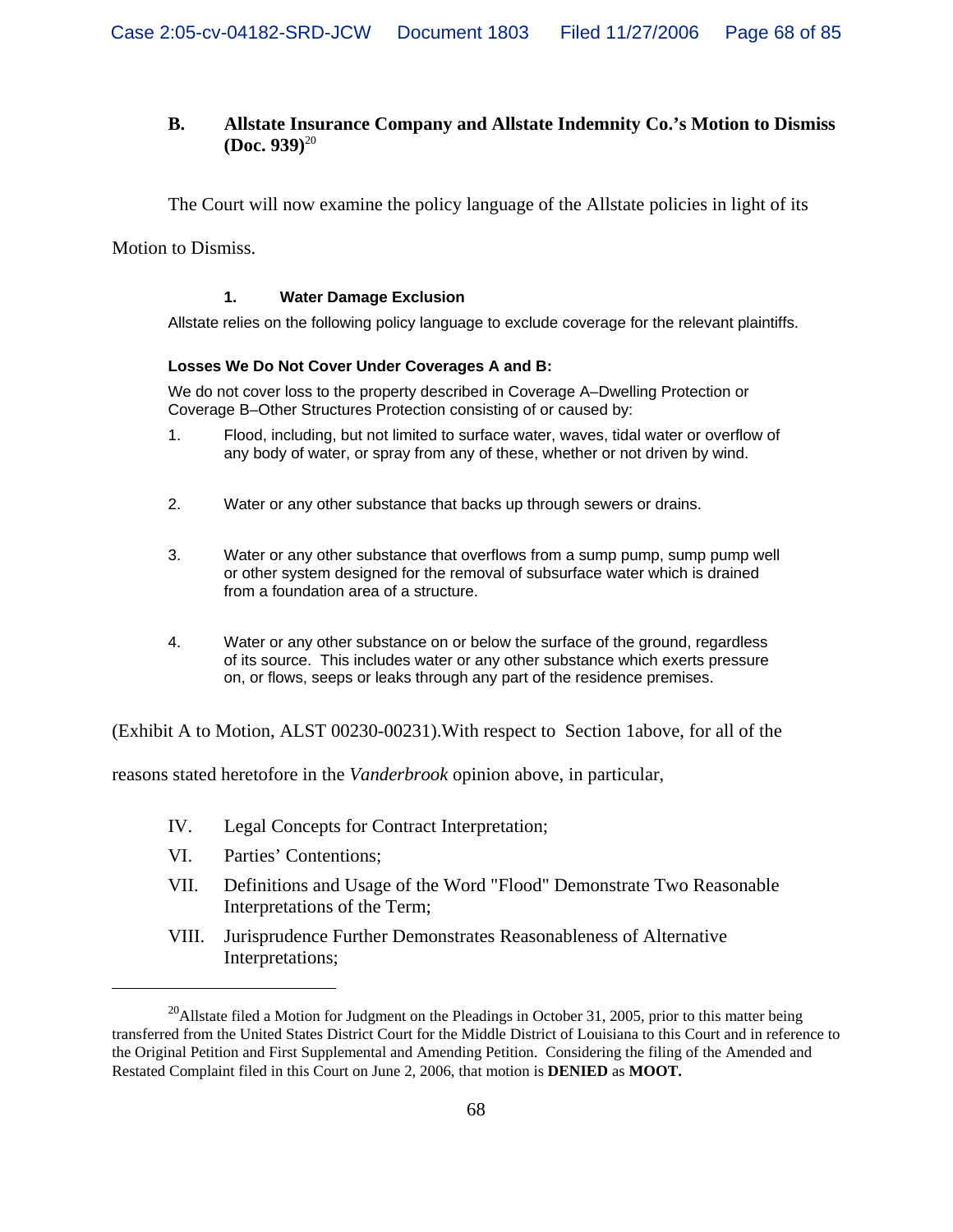# IX. Application of Legal Principles to the Policies Before the Court; and A. ISO Water Damage Exclusion,

the Court again finds this exclusion ambiguous and as such, interprets the provision in favor of the insured. As such, the Motion to Dismiss with respect to the Water Damage Exclusion will be denied.

Likewise Losses Not Covered Sections 2, 3 and 4 above do not exclude with specificity damages caused by water the presence of which was caused by the negligent or intentional acts of man which is the gravamen of plaintiffs' claims. Obviously, in the event that there is proof adduced with respect to an individual claim that the actual cause of the damage to that individual home was actually caused by the types of occurrences described in these exclusions, then a finder of fact could find these exclusions to be operative. However, in the context of a Motion to Dismiss, this Court cannot and will not find as a matter of law find that these exclusions are not ambiguous and clearly exclude coverage for damage allegedly caused by the failed levee system caused by the negligent or intentional acts of man.

With respect to Section 4, from the case law examined concerning this particular exclusion, it does not appear that this exclusion is meant to address water damage caused by negligence of the kind alleged in *Chehardy*. *See West v. Umialik Ins. Co.*, 8 P.3d 1135 (Ala. 2000); *Hudson v. Allstate Ins. Co.*, 25 A.D.3d 654 (N.Y. S.Ct. App. 2nd 2006); *Carver v. Allstate Ins. Co.*, 76 S.W. 3d 901 (Ark. App. 2002). Furthermore, the term "no matter the source" does not address causation, rather it addresses the a location from where the water might emanate. As such and again for all of the reasons stated in *Vanderbrook,* the motion in this respect will be denied.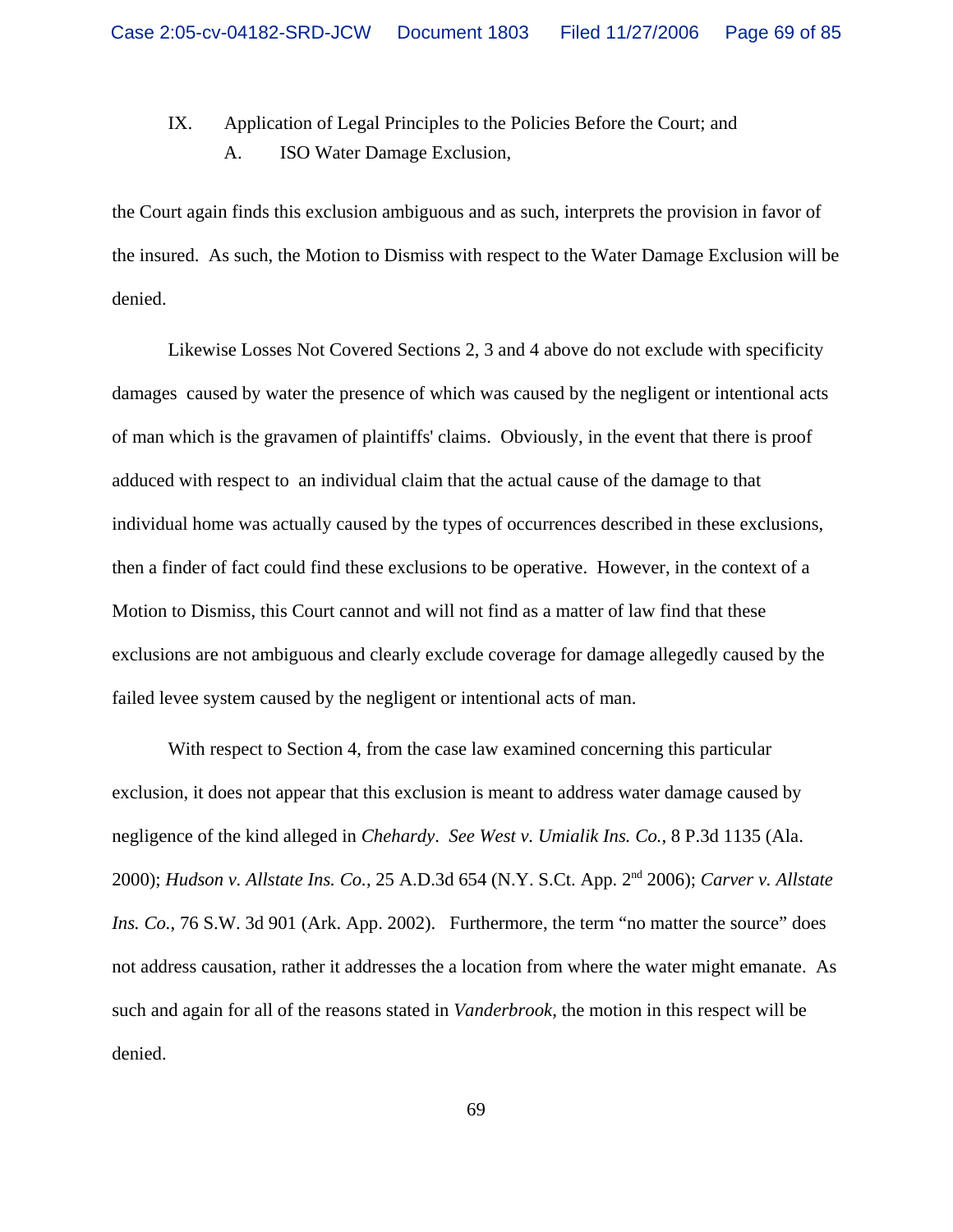### **2. Planning**, **Construction or Maintenance**

Allstate further relies on the following language which is in the same section noted above, that is the "Losses We Dot Not Cover Under Coverages A and B" which provides that it does not cover losses caused by:

- 22. Planning, Construction or Maintenance, meaning faulty, inadequate or defective:
	- (a) planning, zoning, development, surveying, siting;
	- (b) design, specifications, workmanship, repair construction, renovation, remodeling, grading, compaction;
	- (c) material used in repair, construction, renovation or remodeling; or
	- (d) maintenance;

of property whether on or off the residence premises by any person or organization.

(Exhibit A to Motion, ALST 00232). Again, this exclusion does not clearly exclude man-made failures with respect to levees which is at the core of the *Chehardy* pleading. Although the Allstate provision does not have an ensuing loss provision like the one contained in the ISO policy, this exclusion would appear to apply only to defalcations which occur whether on or off the residence premises with respect to the construction or design, and the like, of the insured premises or for property insured but not on the insured premises. Therefore, the omission of the ensuing loss provision is irrelevant to the facts as plead herein. *See e.g. Holland v. Breaux*, 2005 WL 3542899 (E.D.La. Nov. 22, 2005) (Africk, J.); *Angott v. Great Northern Ins. Co.,* 2006 WL 1328874 (E.D. Mich. May 15, 2006); *Wright v. Safeco Ins. Co. of America*, 2004 WL 2095664 (Wash. App. Div. 1 Sept. 1, 2004). Again for all of the reasons cited with respect to what is required for an exclusion to an all-risk policy to be unambiguous and enforceable found in *Vanderbrook*, this exclusion fails.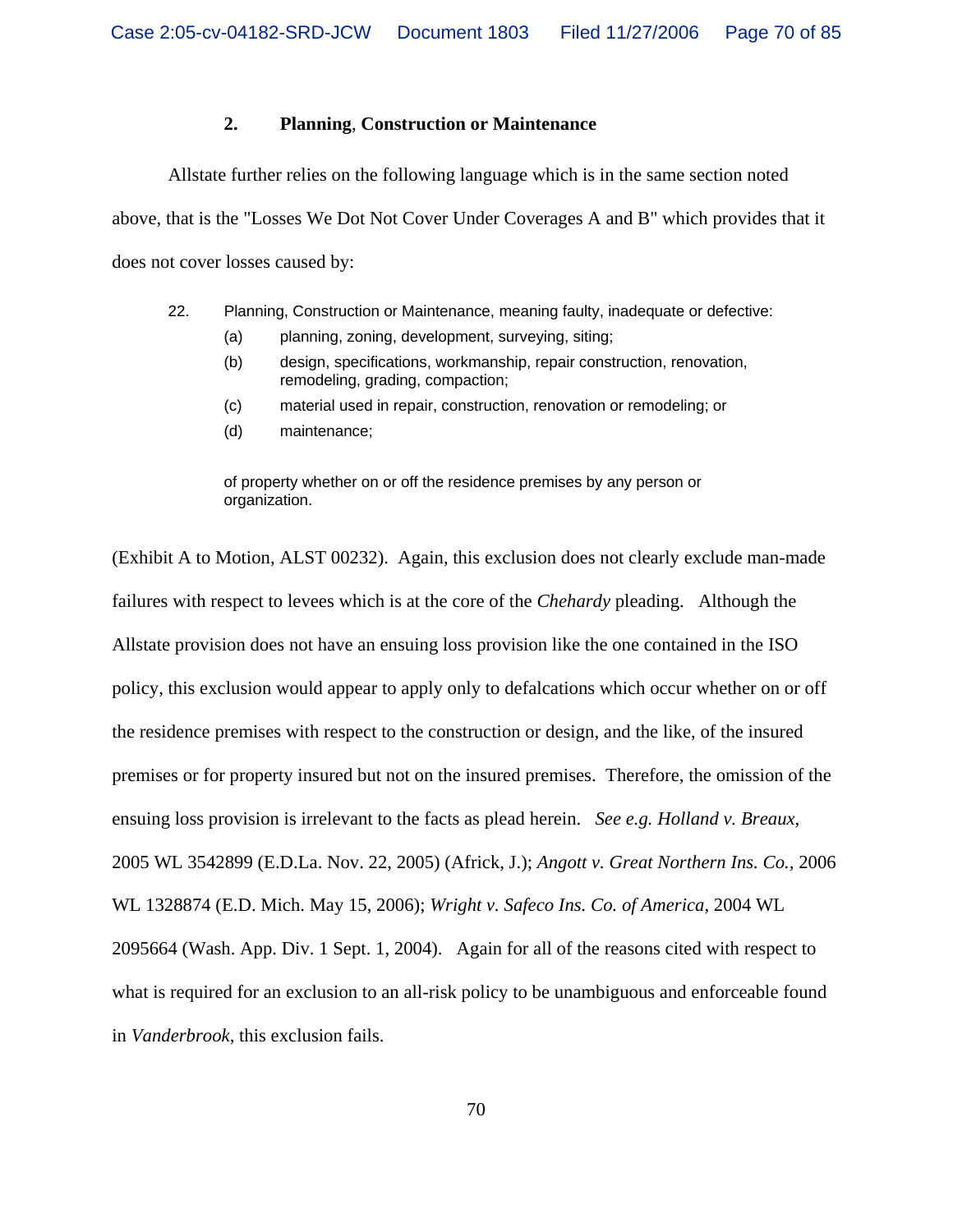#### **3. Storm Surge in Section 1of Exclusion for Flood**

Allstate also reiterates the language contained in Section  $1<sup>21</sup>$  of the losses not covered and cites to *Tuepker v. State Farm*, 2006 WL 1442489 (S.D. Miss. May 24, 2006) to urge that because"storm surge" was clearly excluded, there should be no coverage. This case is inapposite to the one before the Court because in *Tuepker*, naturally occurring storm surge was the cause of loss along the Mississippi Gulf Coast. There was no levee failure involved; this argument is irrelevant to the *Chehardy* allegations.

### **4. Weather Conditions**

Allstate also relies on Exclusion Section 21 which provides that Allstate does not cover loss to the insured property caused by "weather conditions that contribute in any way with a cause of loss excluded in this section to produce a loss." (Exhibit A, ALST 00232). Again, as the Court has found that the Water Damage Exclusions are inapplicable, this exclusion has no effect as the loss is not excluded by the "Losses We Do Not Cover" provisions.

## **5. Hurricane Deductible Endorsement**

Allstate argues in its opposition to the *Chehardy* motion, "Plaintiffs also have argued that their homeowner policy covers flood damage because of a Hurricane Deductible Endorsement." While this allegation in the *Chehardy* pleadings alludes the Court, the Court concurs that any

<sup>21</sup> "Flood, including, but not limited to surface water, waves, tidal water or overflow of any body of water, or spray from any of these, whether or not driven by wind"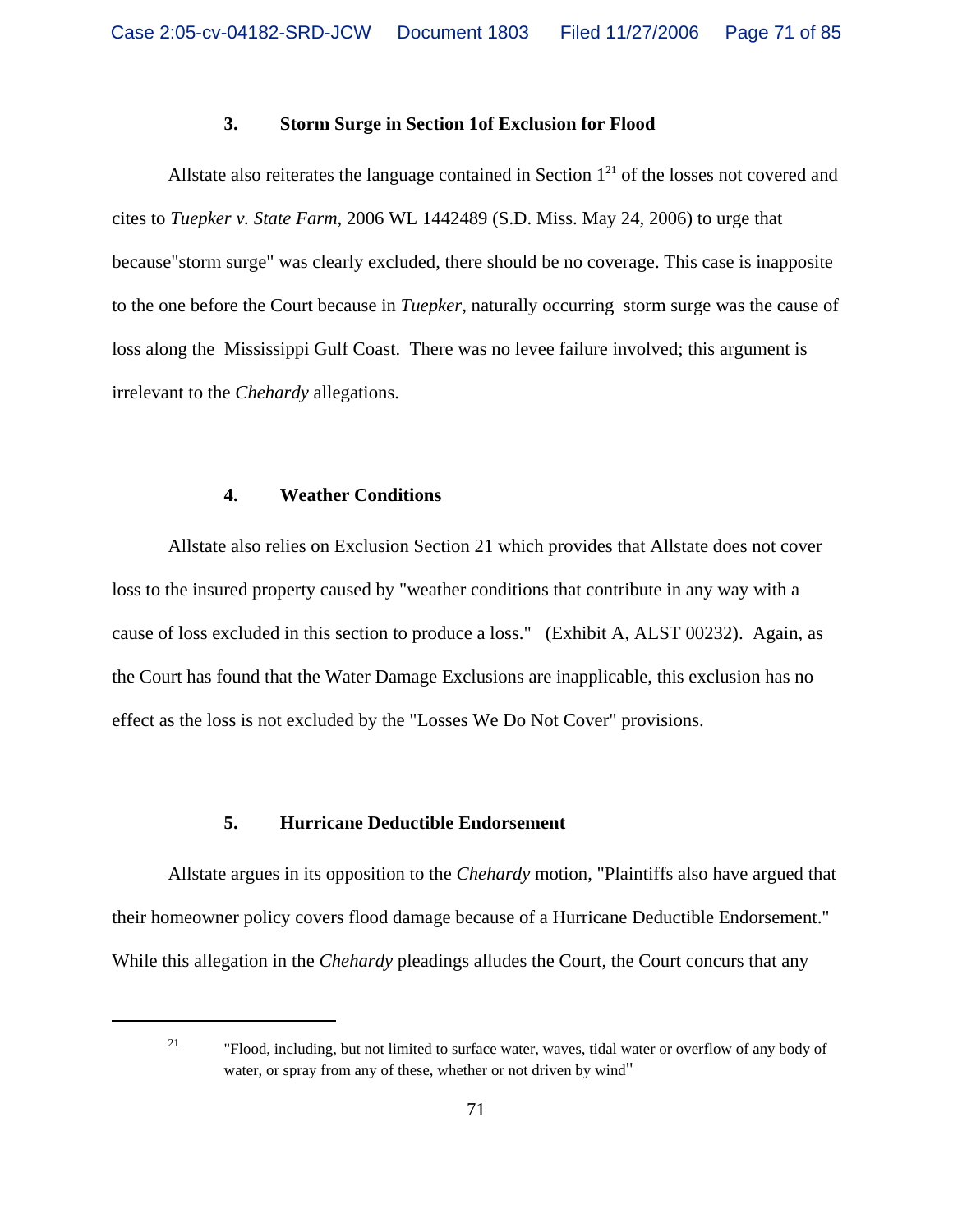Hurricane Deductible Endorsement contained in a policy does not increase coverage provided to a homeowner or insured. Rather it generally increases the applicable deductible for covered losses caused by a hurricane. As such, the Court finds that such an endorsement does not increase the coverage conferred by the policy in question.

#### **6. Plaintiffs' Extra-Contractual Claims Fail As a Matter of Law**

As stated above, the Court finds the relief sought by Allstate to be premature considering the posture of the case, and the motion will be denied without prejudice for it to be re-urged at the appropriate time.

Thus, Allstate Insurance Company and Allstate Indemnity Co.'s Motion to Dismiss (Doc. 939) will be denied.

## **C. State Farm's Motion to Dismiss (Doc. 1037)**

State Farm moves for the dismissal of Count One of the Complaint for Declaratory Relief and Count Two for Breach of Contract based on the same exclusions previously discussed in the *Vanderbrook* opinion.

 The State Farm policies provide that "We insure for accidental direct physical loss to the property described in Coverage A, except as provided in SECTION I-LOSSES NOT INSURED." The policies then provides:

SECTION I -LOSSES INSURED Coverage A-Dwelling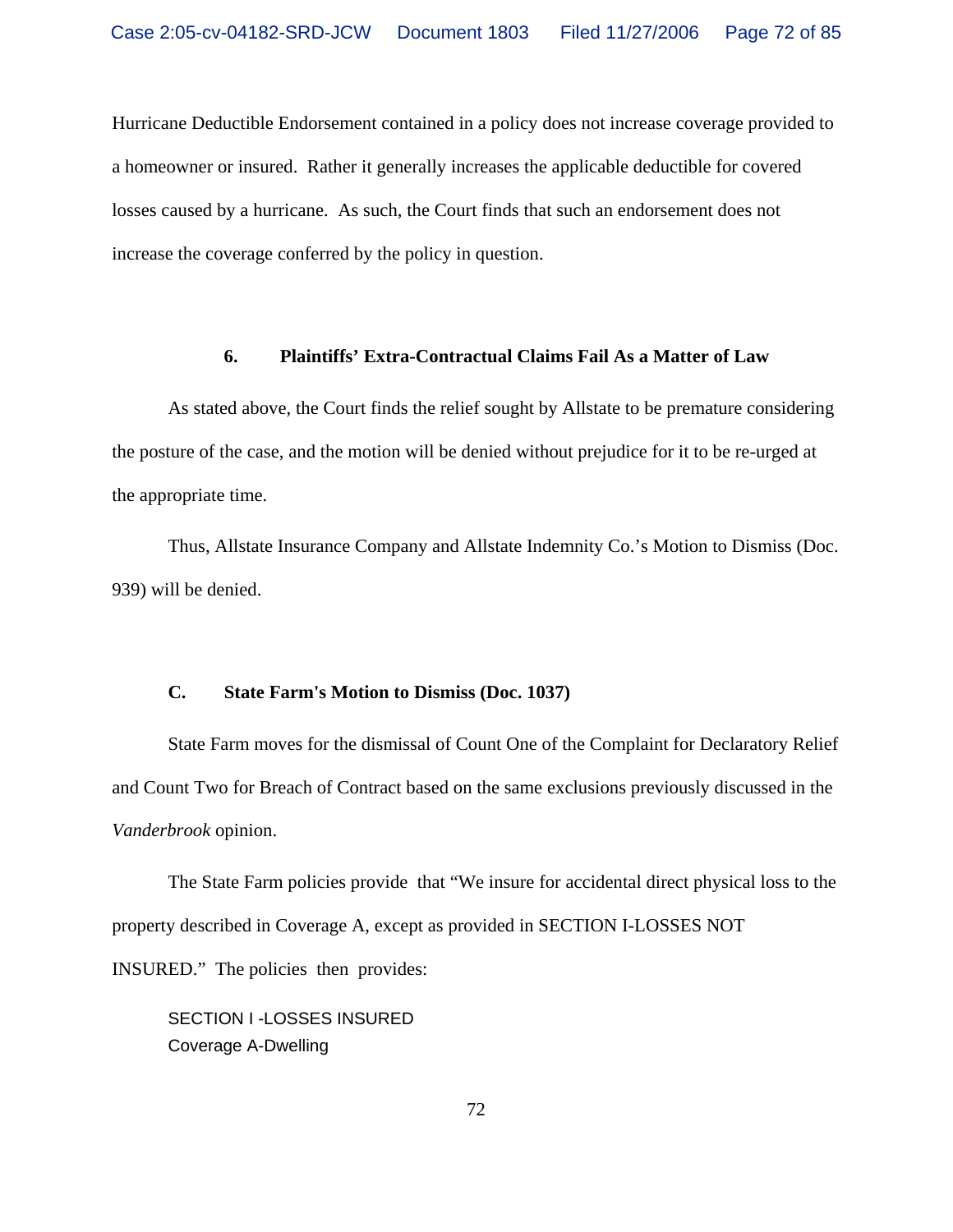We insure for accidental direct physical loss to the property described in Coverage A, except as provided in Section I–LOSSES NO INSURED.

# SECTION I - LOSSES NOT INSURED

2. We do not insure under any coverage for loss which would not have occurred in the absence of one or more of the following excluded events. We do not insure for such loss **regardless of: (a) the cause of the excluded event**; or (b) other causes of the loss; or (c) whether other causes acted concurrently or in any sequence with the excluded event to produce the loss; or (d) whether the event occurs suddenly or gradually, involves isolated or widespread damage, arises from natural or external forces, or occurs as a result of any combination of these:

c. (1) flood, surface water, waves, tidal water, overflow of a body of water, or spray from any of these all whether driven by wind or not;

(Doc. 570, Exhibit A and B, pp. 7 and 10) (emphasis added).

For the reasons previously assigned in *Vanderbrook*, in particular Sections:

- IV. Legal Concepts for Contract Interpretation;
- VI. Parties' Contentions;
- VII. Definitions and Usage of the Word "Flood" Demonstrate Two Reasonable Interpretations of the Term;
- VIII. Jurisprudence Further Demonstrates Reasonableness of Alternative Interpretations;
- IX. Application of Legal Principles to the Policies Before the Court; and
	- A. ISO Water Damage Exclusion and
	- B. State Farm Policy's "lead-In Provision,

State Farm's Motion to Dismiss (Doc. 1037) will be granted and Counts One and Two of the

*Chehardy* Amended and Restated Complaint will be dismissed as to State Farm. This provision

clearly excludes flood damage "no matter the cause" which clearly includes both natural and

man-made "causes." As previously stated, the Court will not address the extra-contractual relief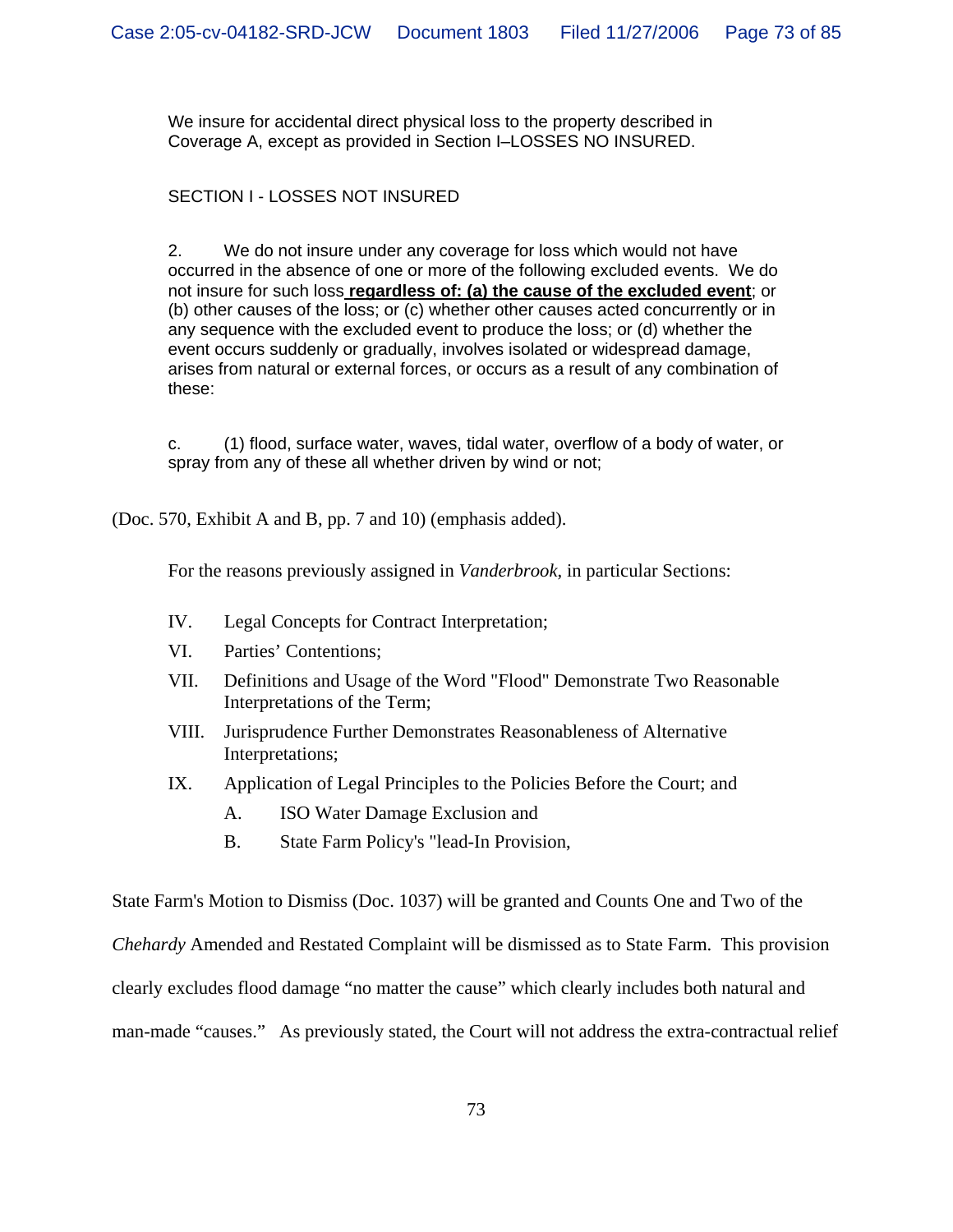sought at this time, and the motion will be denied in that respect without prejudice, to be reurged at the appropriate time.

### **D. Louisiana Citizens Property Insurance Corp.–Motion to Dismiss Doc. 903**

Louisiana Citizens Property Insurance Corporation ("LCPIC") filed a motion which adopts the memoranda filed by the ISO defendants**,** State Farm and Allstate. This defendant did not explain or provide the Court with which provisions of its own policy upon which it relies in order to ride on these memoranda's coattails.From a review of the insurance policy, it appears that it tracks the language of the ISO defendants' policy–in particular the Water Damage Exclusions, the Weather Condition Exclusion and the Faulty, Inadequate or Defective Acts Exclusion. As such, for the reasons stated in *Vanderbrook* and the reasons reiterated above with respect to the ISO defendants' policy, LCPIC's Motion to Dismiss (Doc. 903) will be denied.

#### **E. Encompass Indemnity Company's Motion to Dismiss** (Doc. 923)

Encompass Indemnity Company ("Encompass") filed its Motion to Dismiss and Incorporated Memorandum and adopted (1) Allstate's arguments, (2) the ISO defendants' arguments as well (3) State Farms' arguments. In its memorandum, this defendant does not specify what language within the Encompass policy upon which it relies in this instance. It would appear that the policy tracks the Allstate policy in some regards as well as the ISO defendants' policies. As best as this Court can ascertain, Encompass relies on the following language: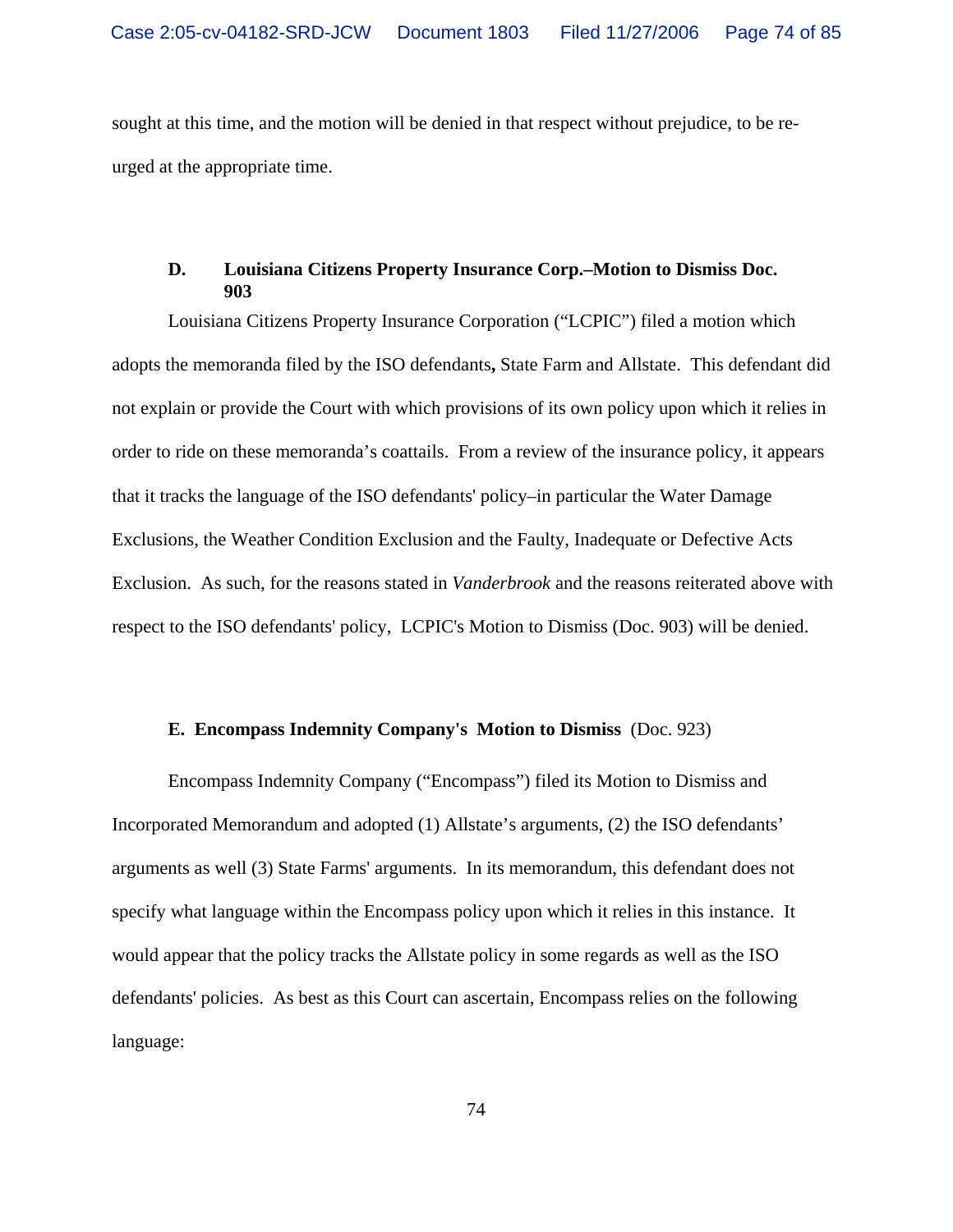#### **1. Water Damage Exclusion**

In a section entitled "LOSSES WE DO NOT COVER" at ALST 00176 of Exhibit A to

the subject motion it states:

We do not insure for loss caused directly or indirectly by any of the following. such loss is excluded regardless of any other cause or event contributing concurrently or n any sequence to the loss.

**1. Real Property and Tangible Personal Property.** We do not insure for loss:

a. caused by water damage, meaning:

- 1. Flood, including, but not limited to surface water, waves, tidal water or overflow of any body of water, or spray from any of these, whether or not driven by wind;
- 2. Water which backs up through sewers or drains;
- 3. Water below the surface of the ground including water which exerts pressure on, or seeps or leaks through a building, sidewalk, driveway, foundation, swimming pool or other structure; or
- 4. Water emanating from a sump pump, sump pump well or similar device designed to prevent overflow, seepage or leakage of subsurface water.

Direct loss by fire explosion or theft resulting from water damage is covered.

ALST 00177. This water exclusion has neither the lead-in language of State Farm's policy nor the same wording as that of the Allstate policy. It is most like the ISO policy and for all the reasons stated in the foregoing *Vanderbrook* and the *Chehardy* opinion to this point, the Court will deny the motion to dismiss as it pertains to the applicability of the Water Damage Exclusion.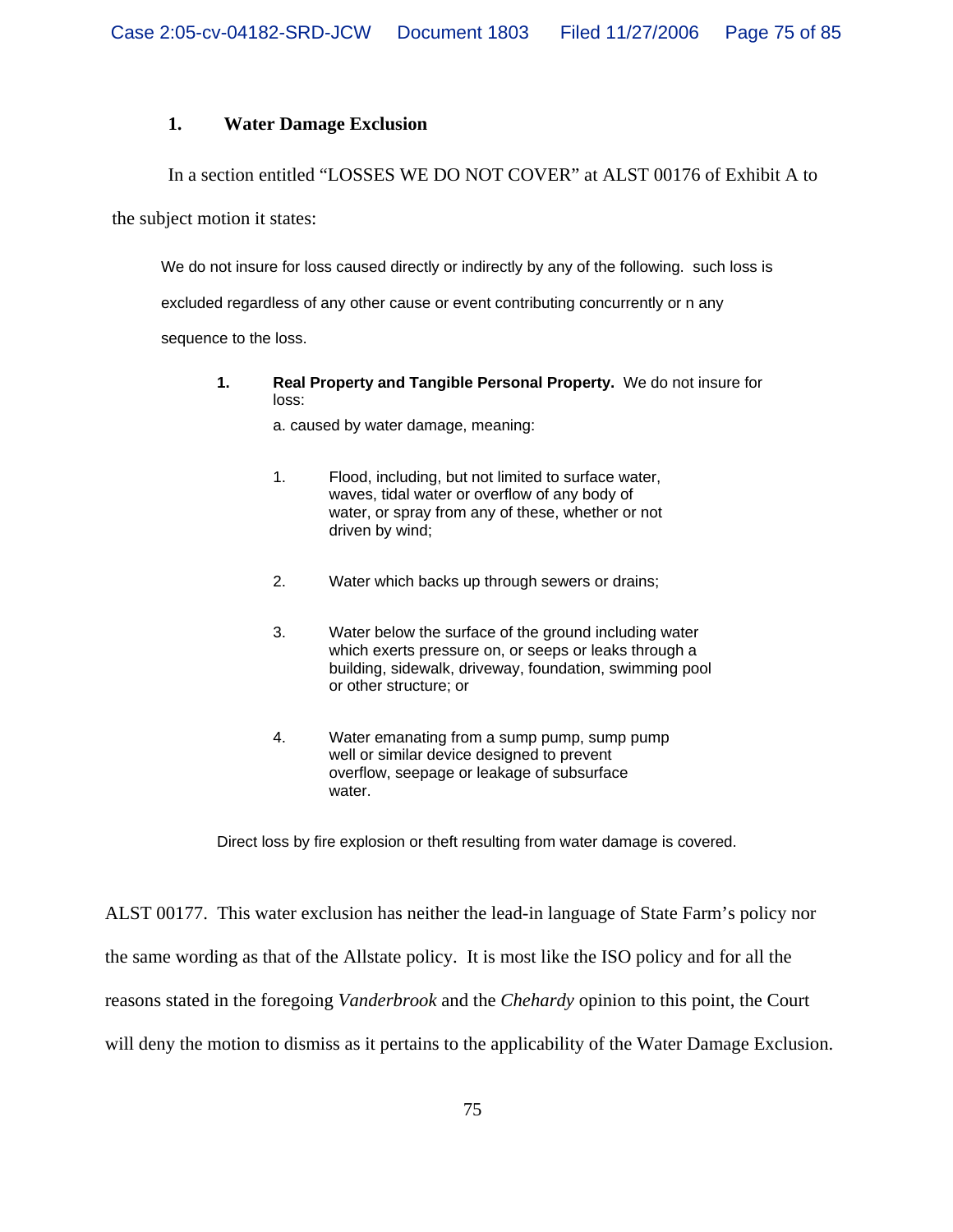Only Section 1 would be arguably applicable by operation of the facts in the instant matter, and

the reasons given for the denial of the ISO provisions with respect to the Water Damage

Exclusion operate equally in this instance.

### **2. Other Exclusions**

The other provisions that would apparently mirror the arguments made in the other briefs

noted are found at Section 2. of the LOSSES WE DO NOT COVER portion of the policy which states:

2. Real Property. We do not insure for loss:

. . .

- g. To covered real property caused by any of the following. **However, any ensuing loss not excluded or excepted in this policy is covered.**
	- (1) Weather conditions. However, this exclusion applies only if weather conditions contribute in any way with a cause on (sic) event otherwise excluded to produce the loss.
	- (2) Acts or decisions, including the failure to act or decide, of any person, group, organization or governmental body.
	- (3) Faulty, inadequate or defective:
		- (a) Planning, zoning, development, surveying, siting;
		- (b) Design, specifications, workmanship, repair, construction, renovation, remodeling, grading, compaction;
		- (c) materials used in repair, construction, renovation or remodeling; or
		- (d) Maintenance;

of part or all of any property whether on or off your residence premises.

(ALST 00178-79)(emphasis added). Considering the ensuing loss provision above, the Court

likewise for all of the reasons stated previously finds that these exclusions do not operate to

exclude coverage for the damages sought in *Chehardy* with respect to losses from water damage.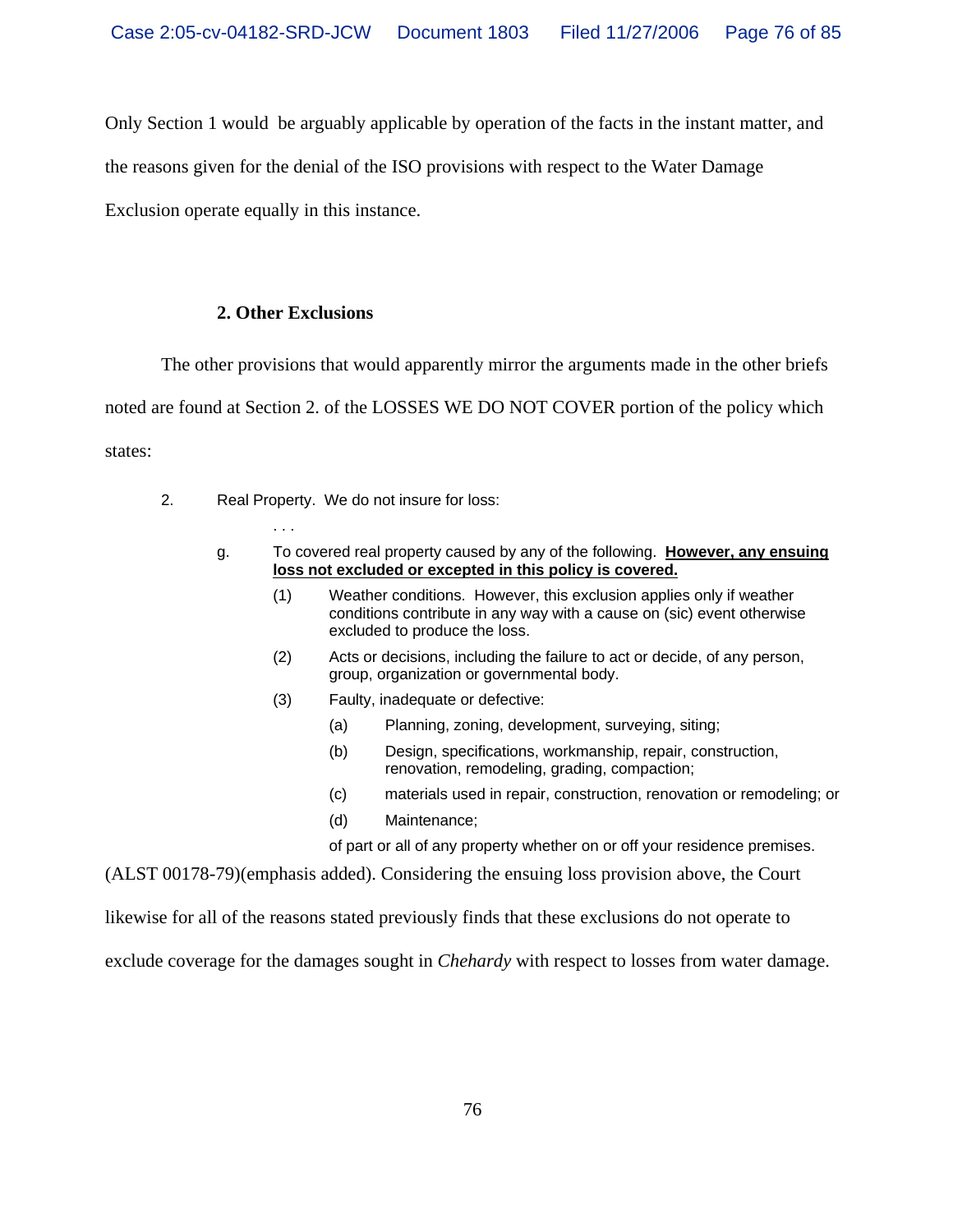Again, the Court will deny the motion insofar as it seeks any dismissal of any extra-

contractual issues as premature. Thus, the Encompass Indemnity Company's Motion to Dismiss

(Doc. 923) will be denied.

### **F. Great Northern Insurance Company's Motion to Dismiss** (Doc. 936)

Great Northern adopted the Motion to Dismiss of Allstate and relies on the following

specific policy language contained in its policy as concerns its argument with respect to the Water

Damage Exclusion:

#### EXCLUSIONS

These exclusion apply to your Deluxe House Coverage, including the Extra Coverages, unless stated otherwise.

The words "caused by" mean any loss that is contributed to, made worse by, or in any way results from that peril.

. . .

**Surface water.** We do not cover any loss caused by:

•flood, surface water, waves, tidal water, or water borne material from any of these;

•overflow of water or water borne material from a body of water;

•run off of water or water borne material from a paved surface, driveway, walkway, patio, or other similar surface; or

•spray from any of these,

from any source, even if driven by wind. But we do insure ensuing covered loss unless another exclusion applies.

(Exhibit A, CH-FOR-020 and Exhibit B CH-BAR-018.) This exclusion again does not clearly

exclude water damage caused by negligent or intentional acts of man. It does not address the

ambiguity of the term "flood" and the fact that all of the listed "causes" appear to be the result of

natural occurences, not the monumental civil engineering debacle that is alleged by plaintiffs.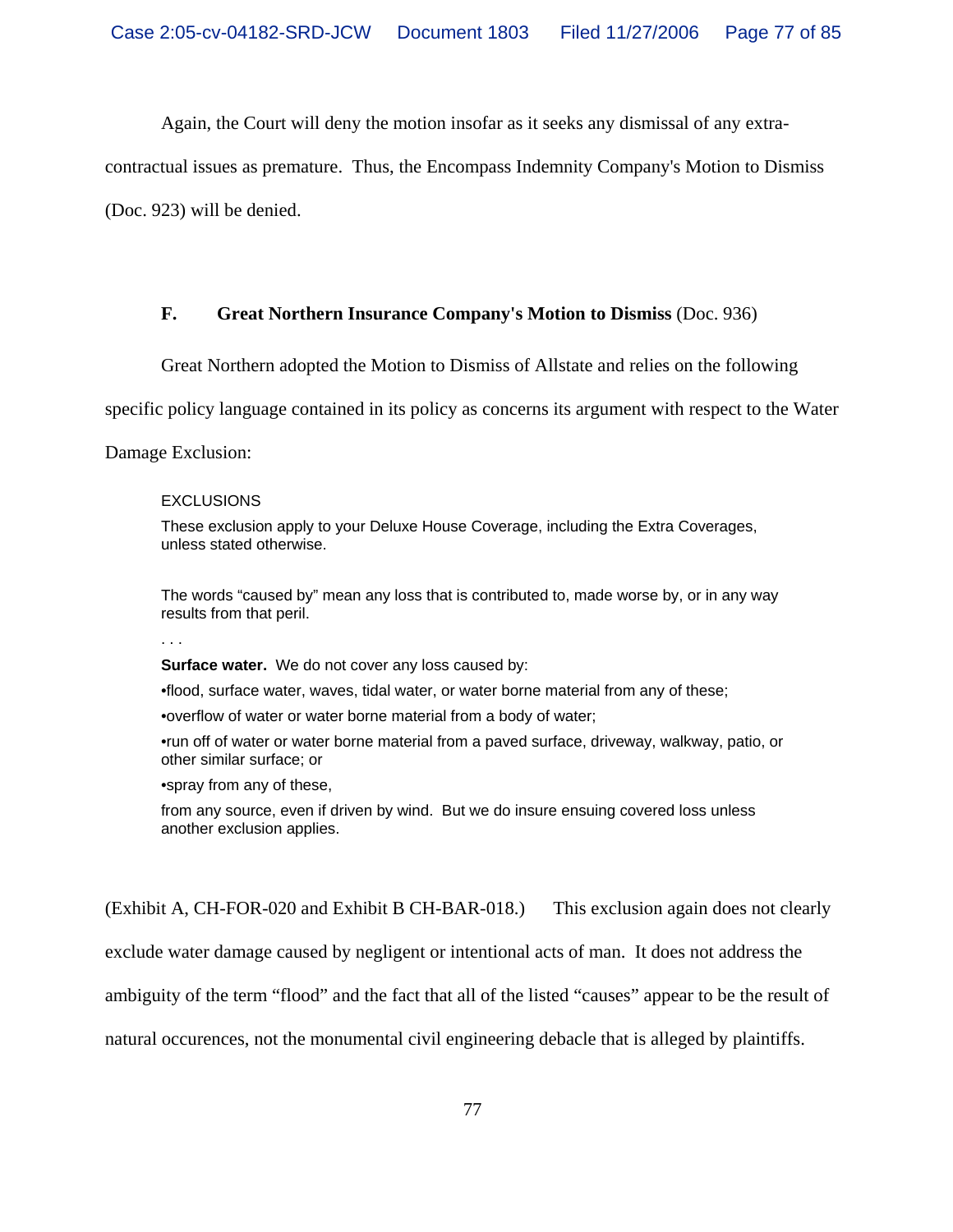For the reasons assigned in *Vanderbrook* and in the previous sections dealing with ISO and

Allstate's motions in *Chehardy,* the Court finds that the Motion to Dismiss based on this

exclusion is without merit.

As to the Faulty Planning, Construction or Maintenance, the following language appears

in the same Exclusion section as above:

These exclusion apply to your Deluxe House Coverage, including the Extra Coverages, unless stated otherwise.

The words "caused by" mean any loss that is contributed to, made worse by, or in any way results from that peril.

**. . .**

**Faulty planning, construction or maintenance.** We do not cover any loss caused by the faulty acts, errors or omissions of you or any other person in planning, construction or maintenance. It does not matter whether the faulty acts, errors or omissions take place on or off the insured property. **But we do insure ensuing covered loss unless anther exclusion applies.** "Planning" includes zoning, placing, surveying, designing, compacting, setting specifications, developing property and establishing building codes or construction standards. "Construction" includes materials, workmanship, and parts or equipment used for construction or repair.

(Exhibit A, CH-FOR-021 and Exhibit B CH-BAR-019.) (emphasis added). Again, for all the

reasons previously assigned in *Vanderbrook* and *Chehardy* with respect to this exclusion, as the

damage would be considered loss from a covered peril based on the previous analysis, this

provision does not operate to deny the insureds coverage.

Likewise, all other arguments raised as to "windstorm," "storm surge" and the

applicability of the anti-concurrent clause are likewise rejected for the reasons stated heretofore in

*Vanderbrook*. Finally, as noted, the Court will deny the motion insofar as it seeks the dismissal of

the extra-contractual claims. The Court will deny that portion of the Motion to Dismiss without

prejudice for it to be re-urged at the appropriate time. Thus, the Great Northern Insurance

Company's Motion to Dismiss(Doc. 936) will be denied**.** Accordingly,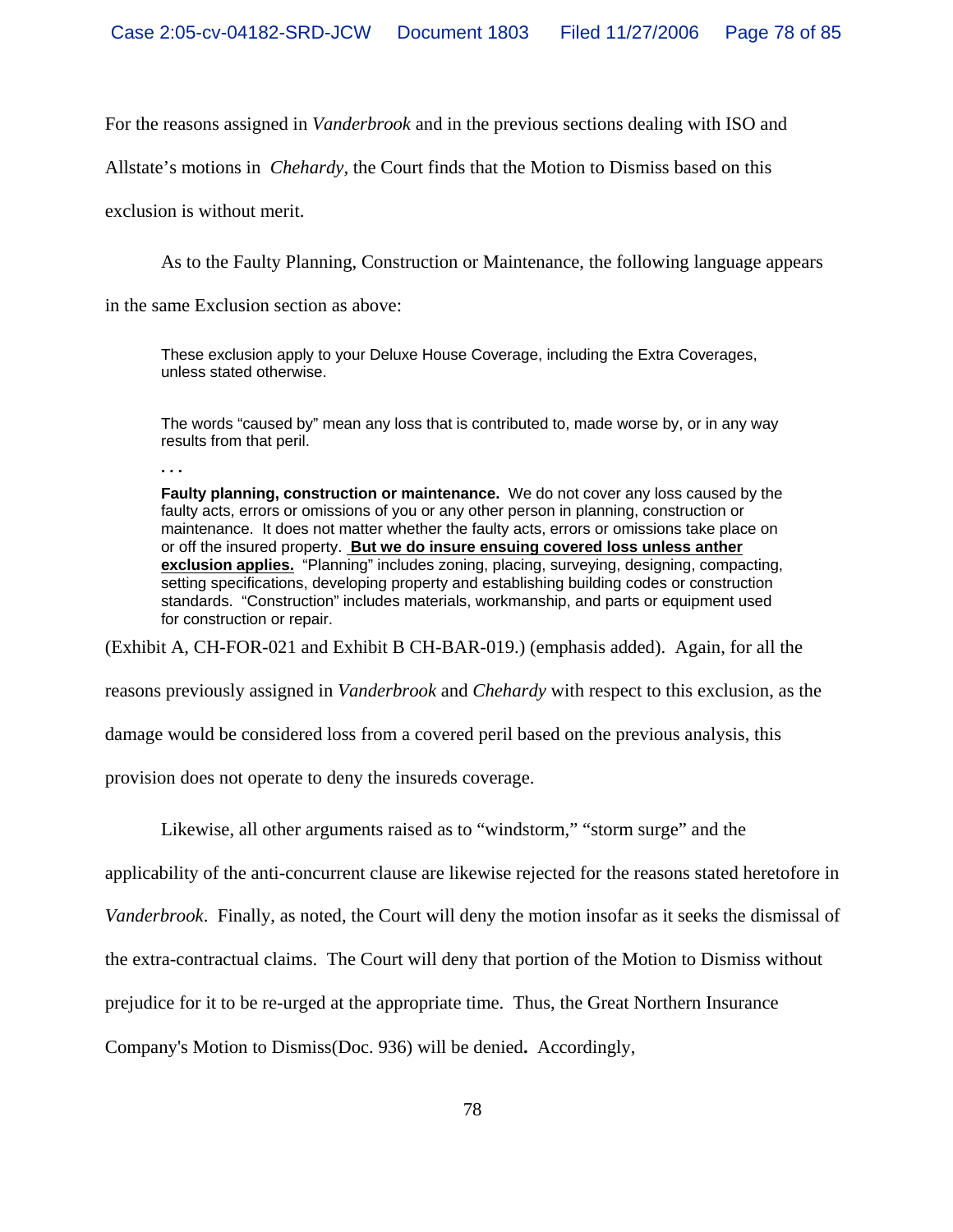# **IT IS ORDERED** with respect to**:**

| Doc. 903  | the Motion to Dismiss filed by Louisiana Citizens Property Insurance Corp is<br><b>DENIED.</b>                                                                                                                                                                                                                                                                                                                                          |
|-----------|-----------------------------------------------------------------------------------------------------------------------------------------------------------------------------------------------------------------------------------------------------------------------------------------------------------------------------------------------------------------------------------------------------------------------------------------|
| Doc. 923  | the Motion to Dismiss filed by Encompass Indemnity Company is <b>DENIED</b> .                                                                                                                                                                                                                                                                                                                                                           |
| Doc. 932  | Consolidated Rule 12(B)(6) Motion to Dismiss Plaintiffs' Amended and Restated<br>Complaint filed by Defendants The Standard Fire Insurance Company, Lexington<br>Insurance Company, Liberty Mutual Fire Insurance Company, The American<br>Insurance Company, Aegis Security Insurance Company, Auto Club Family<br>Insurance Company, <sup>22</sup> the Hanover Insurance Company and Lafayette Insurance<br>Company is <b>DENIED.</b> |
| Doc. 936  | Motion to Dismiss Plaintiff's Amended and Restated Complaint filed by Great<br>Northern Insurance Company is <b>DENIED.</b>                                                                                                                                                                                                                                                                                                             |
| Doc. 939  | Motion to Dismiss Pursuant to Rule 12(b) filed by Allstate Insurance Company,<br>Allstate Indemnity Company is <b>DENIED</b> .                                                                                                                                                                                                                                                                                                          |
| Doc. 1037 | Motion to Dismiss Plaintiffs' Amended and restated Complaint filed by State Farm<br>Fire and Casualty Company is GRANTED with respect to coverage and<br><b>DENIED</b> in part, that is with respect to the extra-contractual claims of plaintiffs.                                                                                                                                                                                     |

\*\*\*\*\*\*\*\*\*\*\*\*\*\*\*\*\*\*\*\*\*\*\*\*\*\*\*\*\*\*\*\*\*\*\*\*\*\*\*\*\*\*\*\*\*\*\*\*\*\*\*\*\*\*\*\*\*\*\*\*\*\*\*\*\*\*\*\*\*\*

# **THIS ORDER PERTAINS TO:**

# **KELLY A. HUMPHREYS CIVIL ACTION**

**VERSUS NO. 06-0169**

<sup>&</sup>lt;sup>22</sup>This company was named as AAA Homeowners Auto Club in the Amended Complaint.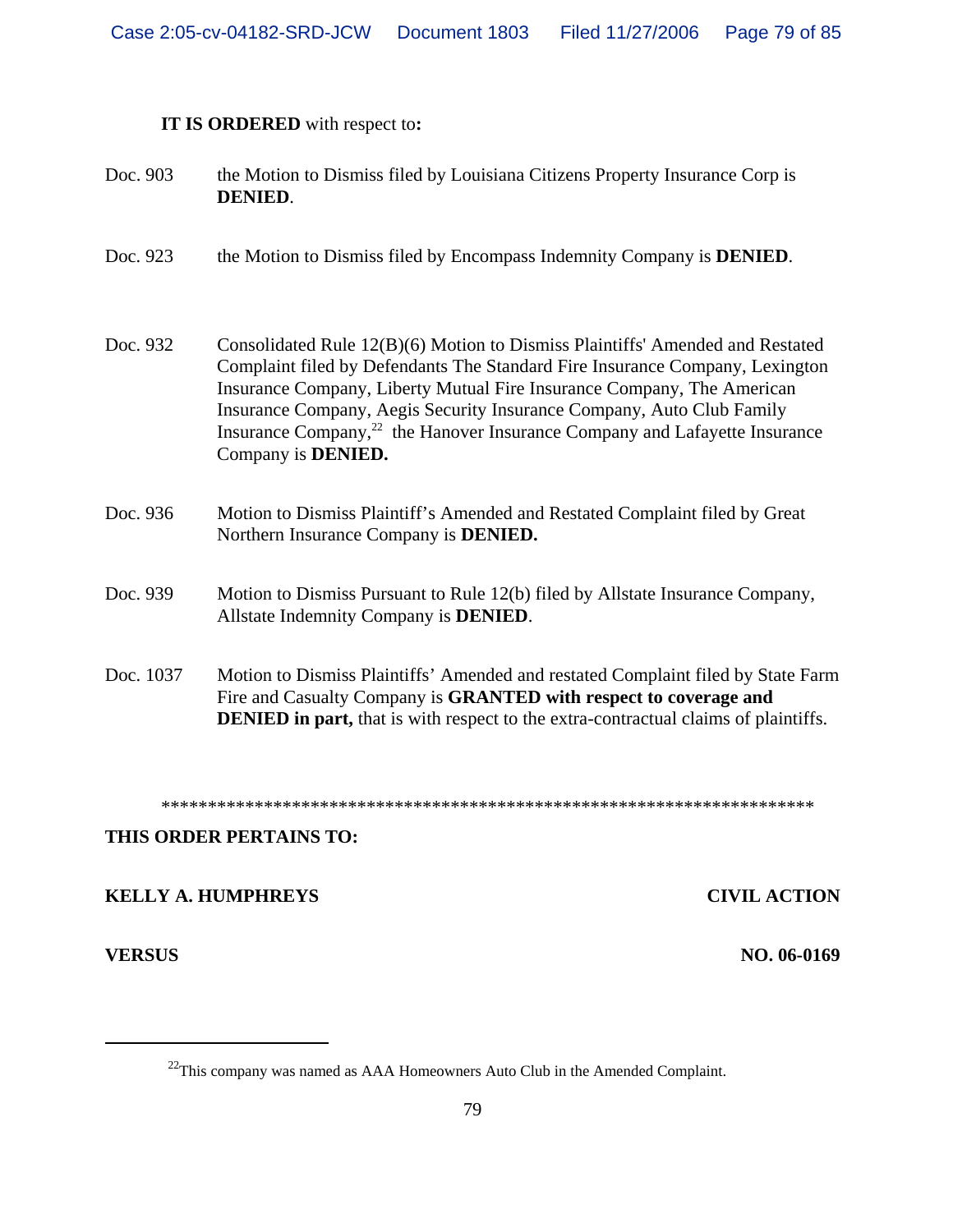#### **ENCOMPASS INSURANCE COMPANY, ET AL. SECTION K(2)**

# **ORDER AND REASONS**

Kelly A. Humphreys ("Humphreys") filed a Motion for Partial Summary Judgment seeking coverage for wind and flood damages caused by Hurricane Katrina. (Doc. 39). Having held oral argument on this matter on October 27, 2006, and having reviewed the pleadings, exhibits, memoranda and the relevant law, the Court will rule in conformity with the prior decisions rendered herein in the *In re Katrina Canal Breaches Consolidated Litigation* with respect to *Vanderbrook, Xavier and Chehardy.* The Court adopts and considers this motion in conformity with Section I of the *Vanderbrook* opinion entitled "The Civilian Approach as an *Erie* Court" and Section I of the *Xavier* opinion entitled "Standard for Summary Judgment Motion." The Court will first review the pleadings herein.

### **I. Procedural History and Allegations of Petition**

The petition was initially filed in Civil District Court for Parish of Orleans and after the Orleans Levee District was added, the suit was removed to the United States District Court for the Eastern District of Louisiana on January 13, 2006. It was eventually transferred to this section of Court, where the Court granted a Motion to Sever the Orleans Levee District from this matter and remanded that party to state court leaving only Encompass as a litigant.

Plaintiff alleges that her property suffered damage as a result of the  $17<sup>th</sup>$  Street Canal levee breach. (Petition at IX-XI.) Plaintiff purchased from Encompass a homeowner's policy of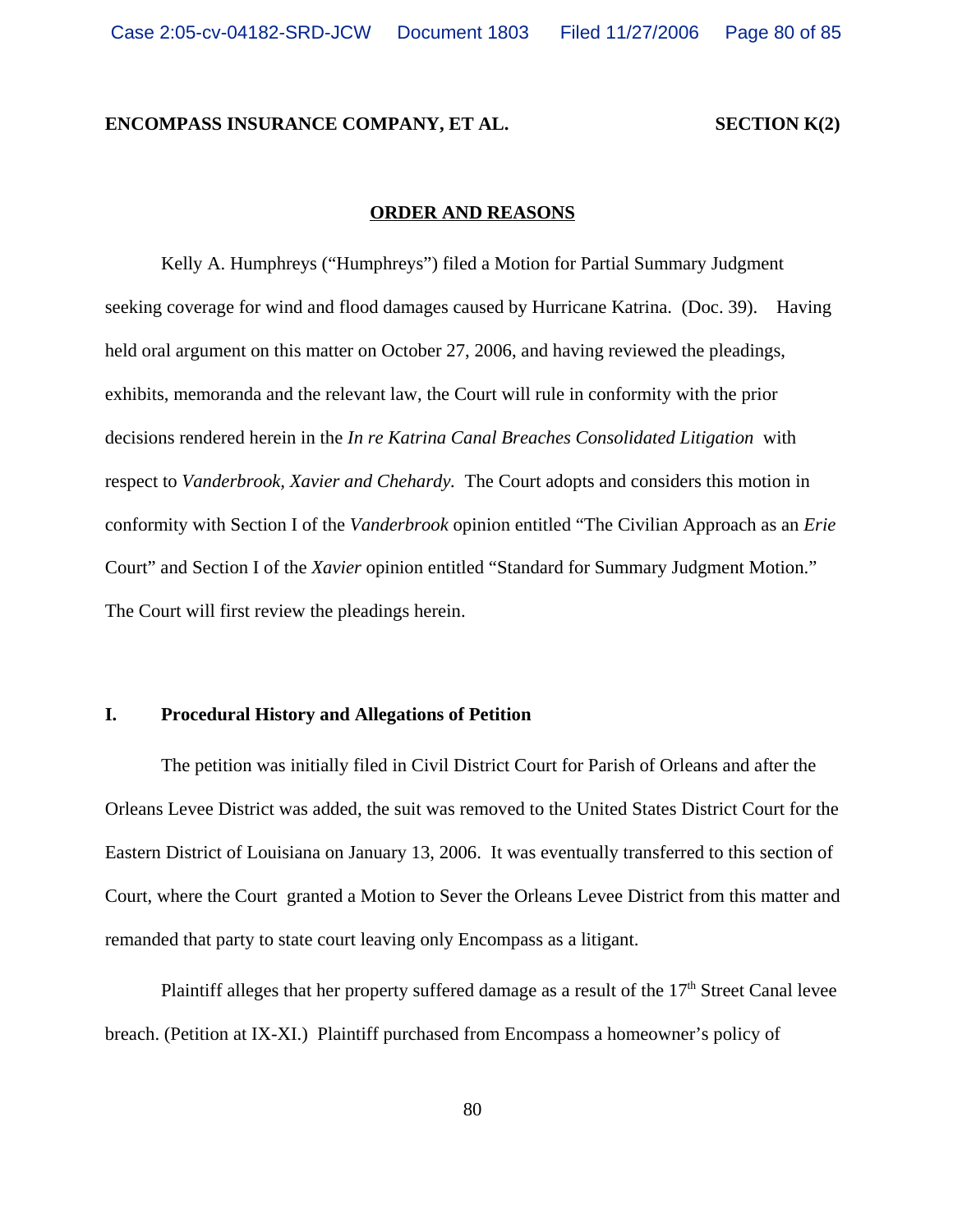insurance in which the summary notes that plaintiff paid an additional \$409.00 for "Hurricane Peril Coverage." The declaration sheet notes a \$1000.00 "Hurricane Deductible." Plaintiff sought damages under this policy for water damage, wind damage, bad faith claims, including but not limited to her claims under La. R.S. 22:658 and 22:1220. Humphreys also had purchased National flood Insurance Program ("NFIP") coverage from which she collected and is not the subject of suit. On June 12, 2006, a Rule 41 Stipulation of Partial Dismissal was filed notifying the Court that all of plaintiff's wind damage claims and her bad faith claims, including but not limited to her claims under La. R.S. 22:658 and 22:1220 had been compromised. Thus, the only issue remaining is whether her homeowners policy provides coverage for the water damage which she experienced as the result of the collapse of the  $17<sup>th</sup>$  Street Canal floodwall.

### **II. The Motion Before the Court**

The thrust of plaintiff's motion focuses on the Hurricane Deductible Endorsement which she maintains takes precedence over policy language pursuant to La. Rev. Stat. 22:654 and the declaration sheet which states "Hurricane Coverage Peril." Plaintiff maintains that:

- 1. By virtue of the Hurricane Peril Coverage/Hurricane Deductible endorsement," a hurricane is covered event.
- 2. Flood and wind is characteristic of a hurricane storm event;
- 3. Plaintiff has coverage for "windstorm," so why then did she purchase hurricane protection coverage; and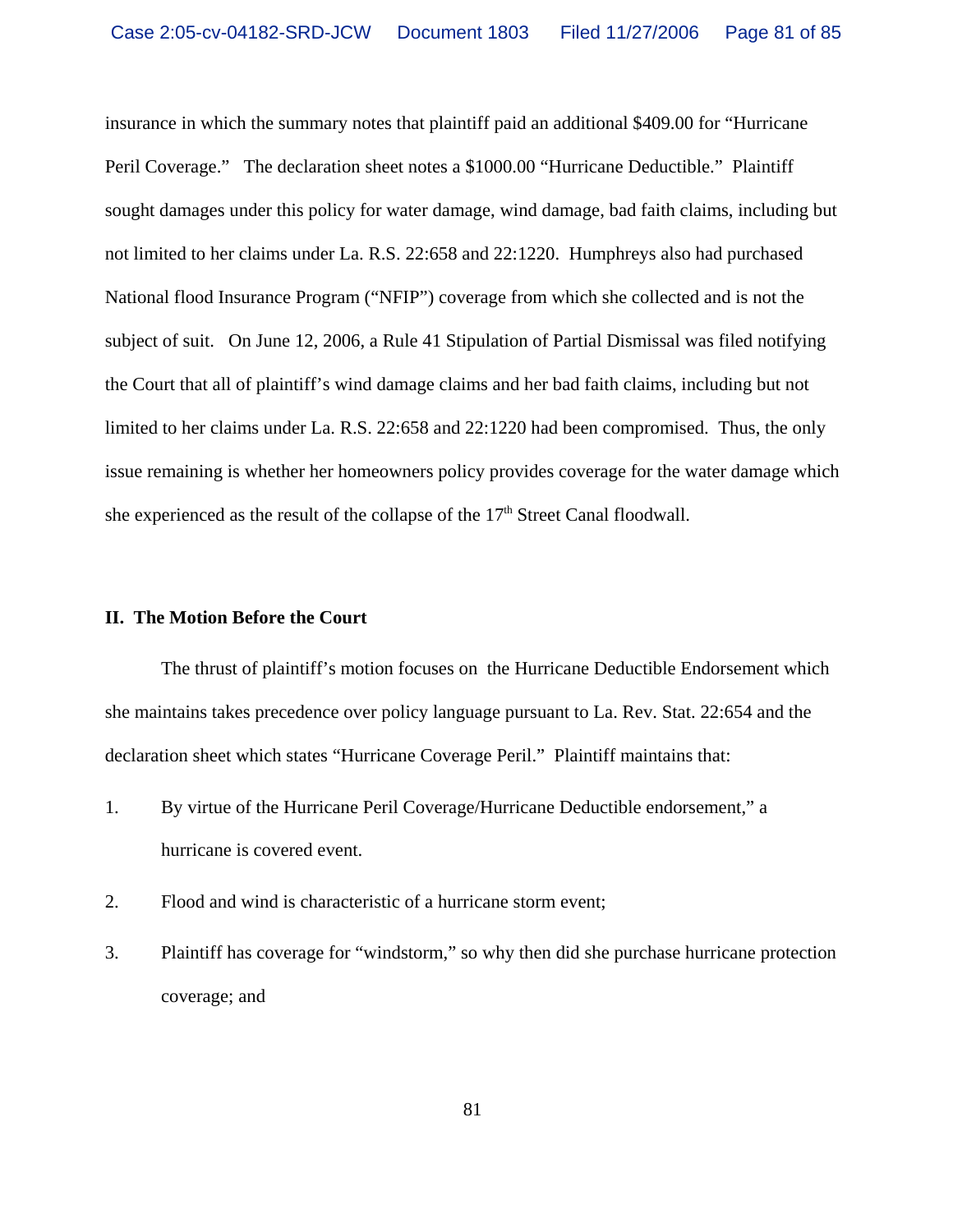4. Section 2 **Real Property** subsection g and g.(1) excludes weather conditions but states "ensuing loss," not excluded or exempted by tin the policy is covered.

As such, plaintiff contends that the ensuing loss, damage caused by Windstorm and Hurricane Peril Coverage and Hurricane Deductible Endorsement are ensuing losses that extended coverage by virtue of the endorsements to provide coverage for otherwise excluded perils, i.e. wind and flood waters caused by a hurricane. In addition, plaintiff contends that these provisions create an ambiguity of the type noted in *Tuepker*, *supra,* and as such, a finding of coverage should ensue.

 At oral argument, counsel for plaintiff also adopted the arguments of other counsel concerning the applicability of the Water Damage Exclusion.

### **III. Applicable Policy Provisions**

The policy states in relevant part the following:

#### **COVERAGES**

#### **\$1000 Hurricane Deductible (based on the residence value)**

#### **B. HURRICANE DEDUCTIBLE ENDORSEMENT**

We will pay only that part of the total of the loss for all Property Coverages that exceeds the hurricane deducible state on the Coverage Summary. The hurricane deductible shown on the Coverage Summary applies to all covered property for direct physical loss or damage caused directly or indirectly by a hurricane as defined below. Such deductible applies regardless of any other cause or event contributing concurrently or in any sequence to the loss. No other deducible provision in the policy applies to direct physical loss caused by a hurricane. In no event will the deductible applied for a hurricane loss be less than the property deductible shown on the Coverage Summary.

Hurricane means wind, wind gust, hail, rain, tornado, cyclone or hurricane which result in direct physical loss or damage to property be a storm system that has been declared to be hurricane by the National Weather Service. the duration of the hurricane includes the time period in your state: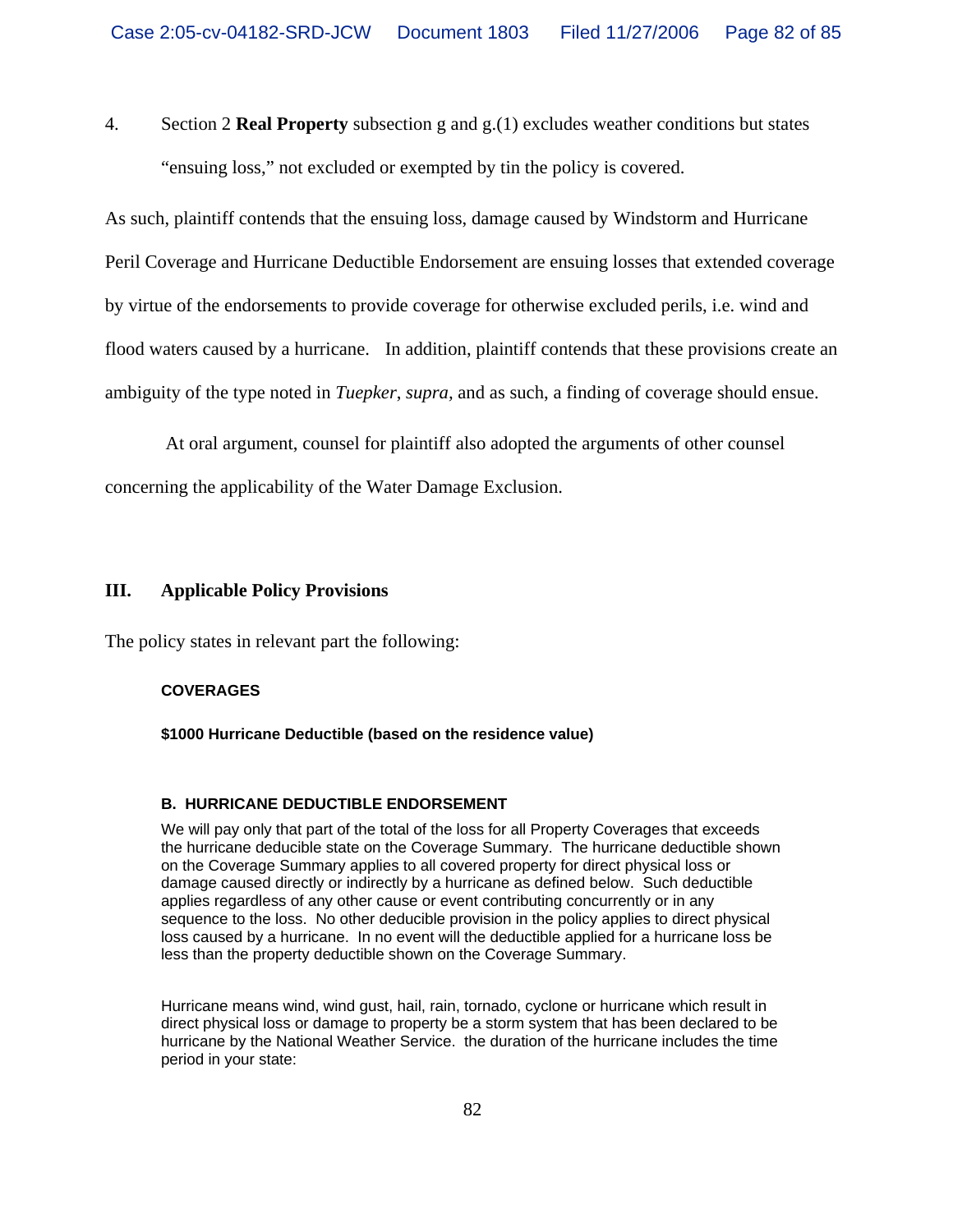- A. beginning at the time a hurricane watch or hurricane warning is issued for any part of the state by the National Weather Service;
- B. continuing for the time period during which the hurricane conditions exist anywhere in the state; and
- C. ending 12 hours following the termination of the last hurricane watch or hurricane warning for any part of your state by the National Weather se5rve.

All other provisions of this policy apply.

#### **REAL PROPERTY -COVERED PERILS**

We cover direct physical loss to property describe in **Real Property - Insuring Agreement,** unless the loss is not covered under **Property Coverage - Losses We Do Not Cover.**

#### **. . .**

### **LOSSES WE DO NOT COVER**

The introductory paragraph is deleted and replaced by the following:

We do not insure for loss caused directly or indirectly by any of the following. Such loss is excluded regardless of any other cause or event contributing concurrently or in any sequence to the loss. **However, coverage will be provided for any covered peril that precedes an excluded peril, occurs concurrently with an excluded peril, or occurs as a result of an excluded peril.**

(Exhibit "1E" amendment of G18733-H Required Coverage and amendments page 6 of 14.)

#### **1. Real property and Tangible Personal Property**. We do not insure for loss:

- a. Caused by water damage, meaning:
	- (1) Flood, surface water, tidal water, overflow of a body of water, or spray from any of these, whether or not driven by wind;

(Exhibit "1F" policy of Insurances page 11 of 23).

#### 2. **Real Property**. We do not insure for loss:

- g. To covered real property caused by any of the following. However, any ensuing loss not excluded or excepted in this policy is covered.
	- (1) Weather conditions. However, this exclusion applies only if weather conditions contribute in any way with a cause on (sic) event otherwise excluded t produce the loss.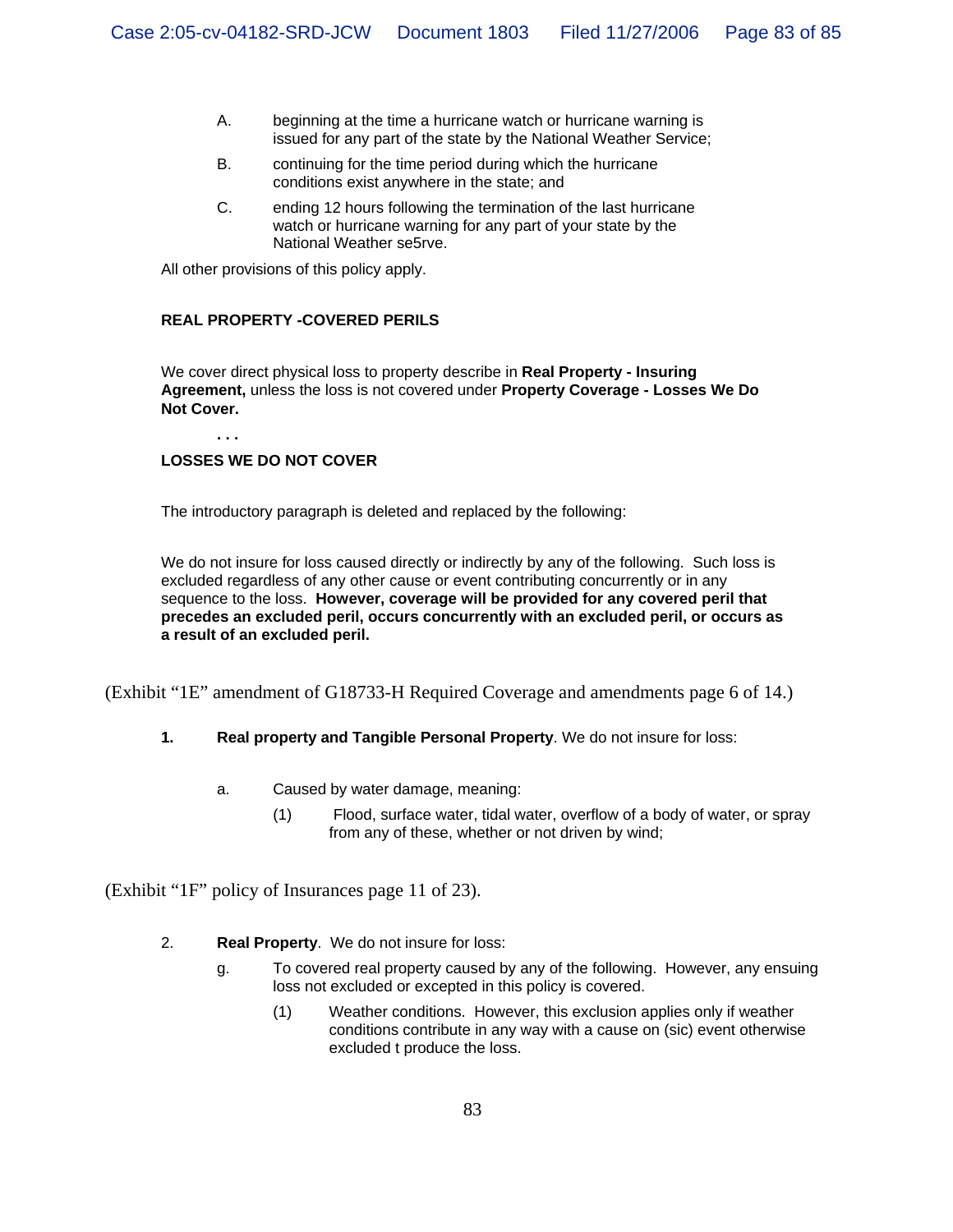(Exhibit 1G, Page 13 of 23 of policy).

#### **III. Analysis**

Plaintiff's contentions concerning the Hurricane Deductible are misplaced. This endorsement simply reduced the deductible that would normally be applicable from a percentage of the value of the house to a flat \$1000.00. It does not create independent coverage. However, because of the ambiguity in the Water Damage Exclusion as previously discussed in *Vanderbrook, Xavier and Chehardy*, the Court finds it will grant the motion for partial summary judgment as the Water Damage Exclusion is ambiguous and must be construed against the insurer, and thus provides coverage for the insured herein. In so finding the Court reiterates and incorporates the *Vanderbrook* opinion above, in particular sections,

- IV. Legal Concepts for Contract Interpretation;
- VI. Parties' Contentions;
- VII. Definitions and Usage of the Word "Flood" Demonstrate Two Reasonable Interpretations of the Term;
- VIII. Jurisprudence Further Demonstrates Reasonableness of Alternative Interpretations;
- IX. Application of Legal Principles to the Policies Before the Court; and
	- A. ISO Water Damage Exclusion.

Accordingly,

**IT IS ORDERED** that the Plaintiff's Motion for Partial Summary Judgment is

**GRANTED** insofar as there is coverage as a result of the ambiguity in the Water Damage

Exclusion and **DENIED** with respect to the Hurricane Deductible argument.

# **CERTIFICATION FOR APPEAL**